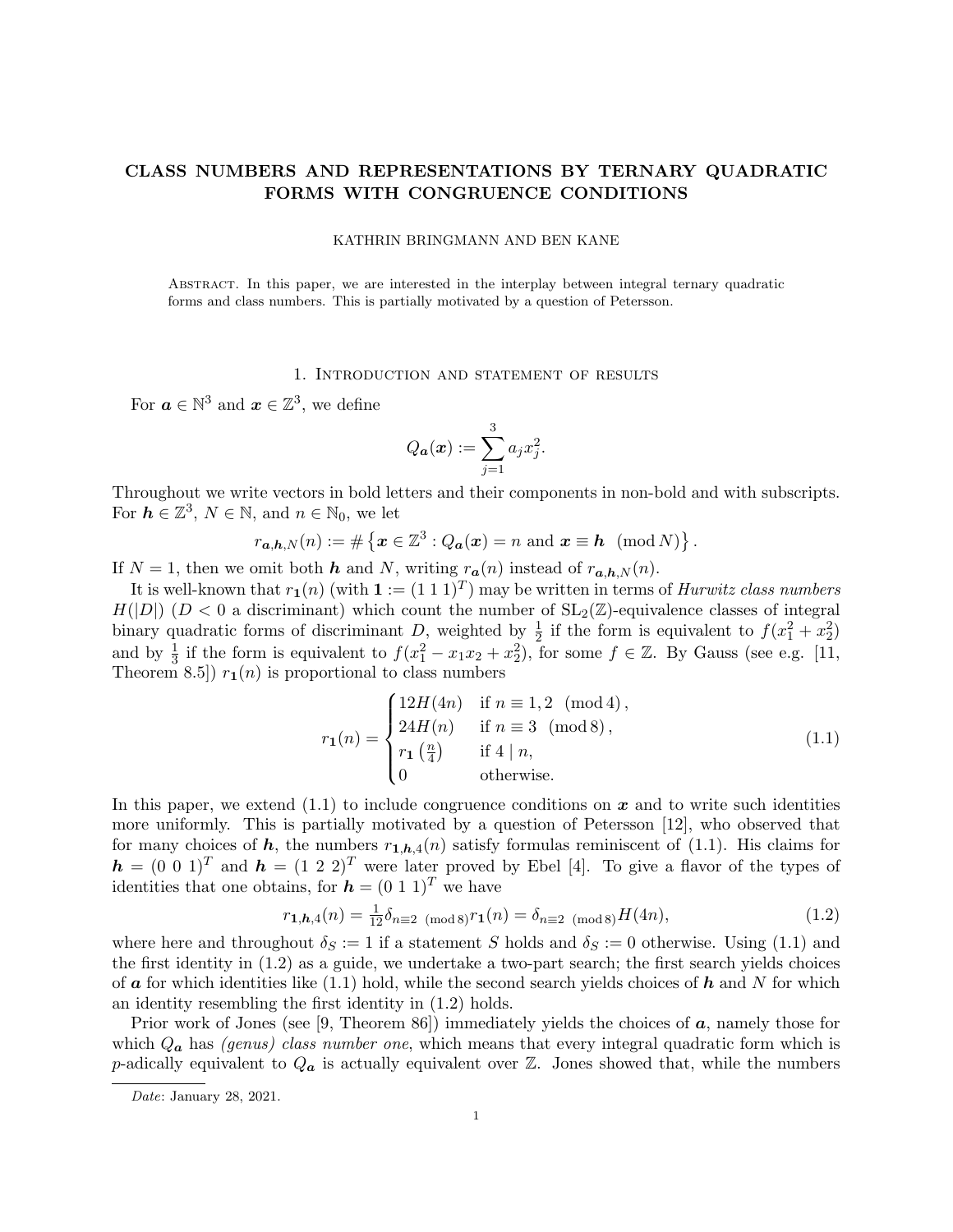$r_{a,h,N}(n)$  may not themselves be directly related to class numbers, a certain weighted average (known as the Siegel–Weil average)  $r_{g(Q_a)}(n)$  may indeed be written in terms of class numbers. If  $Q_a$  has class number one, then the average collapses to

$$
r_{\mathbf{g}(Q_{\mathbf{a}})}(n) = r_{\mathbf{a}}(n).
$$

The (finite set of) ternary integral quadratic forms with class number one is known (see the tables in [8]) and we let C denote the set of a for which  $Q_a$  has class number one. Note that C contains 82 elements. One can nicely package (see Lemma 4.1) the identities in (1.1) in the form

$$
r_1(n) = 12H(4n) - 24H(n). \tag{1.3}
$$

For each  $a \in \mathcal{C}$ , we obtain a similar formula relating  $r_a(n)$  to Hurwitz class numbers. For example, by Lemma 4.3, for  $\mathbf{a} = (1 \ 1 \ 3)^T$  we have

$$
r_{a}(n) = 2\left(H(12n) + 2H(3n) - 3H\left(\frac{4n}{3}\right) - 6H\left(\frac{n}{3}\right)\right).
$$

For each  $a \in \mathcal{C}$ , we find a set  $\mathcal{S}_a$  consisting of  $(h, N)$  for which an identity resembling (1.2) holds. For each  $(h, N) \in S_a$ , we show that  $r_{a,h,N}(n)$  is proportional to  $r_a(n)$ ; the constant of proportionality  $d_{a,h,N}(n)$  only depends on the residue class of n (mod M) for some fixed M, mimicking (1.2). We list  $d_{a,h,N}(n)$  in Appendix A; note that throughout Appendices A and B, the constant is taken to be zero if a given congruence class does not occur in the tables.

**Theorem 1.1.** For each  $a \in \mathcal{C}$ ,  $(h, N) \in \mathcal{S}_a$ , and  $n \in \mathbb{N}$ , we have

$$
r_{\mathbf{a},\mathbf{h},N}(n) = d_{\mathbf{a},\mathbf{h},N}(n)r_{\mathbf{a}}(n).
$$

### Remarks 1.2.

(1) There is also a definition of genus for a quadratic form  $Q$  for which  $x$  is in a fixed congruence class h (mod N) and van der Blij [16] constructed a Siegel–Weil average  $r_{\text{g}(Q,h,N)}(n)$  for such quadratic forms with congruence conditions. For each prime p (including the prime  $\infty$ ), there are so-called local densities  $\beta_{(Q,h,N),p}(n)$  for which

$$
r_{g(Q,h,N)}(n) = \beta_{(Q,h,N),\infty}(n) \prod_{p} \beta_{(Q,h,N),p}(n),
$$
\n(1.4)

the product running over all finite primes  $p$ . For all but finitely many  $p$ , one has

$$
\beta_{(Q,h,N),p}(n) = \beta_{Q,p}(n). \tag{1.5}
$$

From this, one can conclude that  $r_{g(Q,h,N)}(n)$  and  $r_{g(Q)}(n)$  are proportional; the constant of proportionality depends on  $p$ -adic properties of  $n$  for all of the primes  $p$  not satisfying (1.5). Hence, based on [9, Theorem 86], identities relating  $r_{a,h,N}(n)$  to class numbers should only come from identities like the ones given in Theorem 1.1 in the special case that  $(Q_a, h, N)$  has class number one; by [2, Corollary 4.4], this implies that  $Q_a$  has class number one.

- (2) The identities in Theorem 1.1 were obtained via a large computer search. Such identities are not expected to exist for large  $N$  because the class number generally grows quickly as  $N$  increases (see for example [15]) and in our search we found no such examples for  $N > 24$ .
- (3) In many cases, the identities given in Theorem 1.1 may be deduced by noting that if  $n$  is restricted to certain congruence classes, then  $Q_a(x) = n$  implies that  $x \equiv h \pmod{N}$  up to reordering of the variables (such calculations are carried out in [1]). However, this is not always the case for the identities proven in Theorem 1.1. For example, combining Lemma 4.1 with Theorem 1.1 (see the table in Appendix A), we obtain that for  $\boldsymbol{a} = (1\ 2\ 2)^T$  and  $h \in \{(1\;0\;3)^T, (3\;1\;2)^T\}$

$$
r_{\mathbf{a},\mathbf{h},6}(n) = \delta_{n \equiv 19 \pmod{24}} (H(4n) - 2H(n)).
$$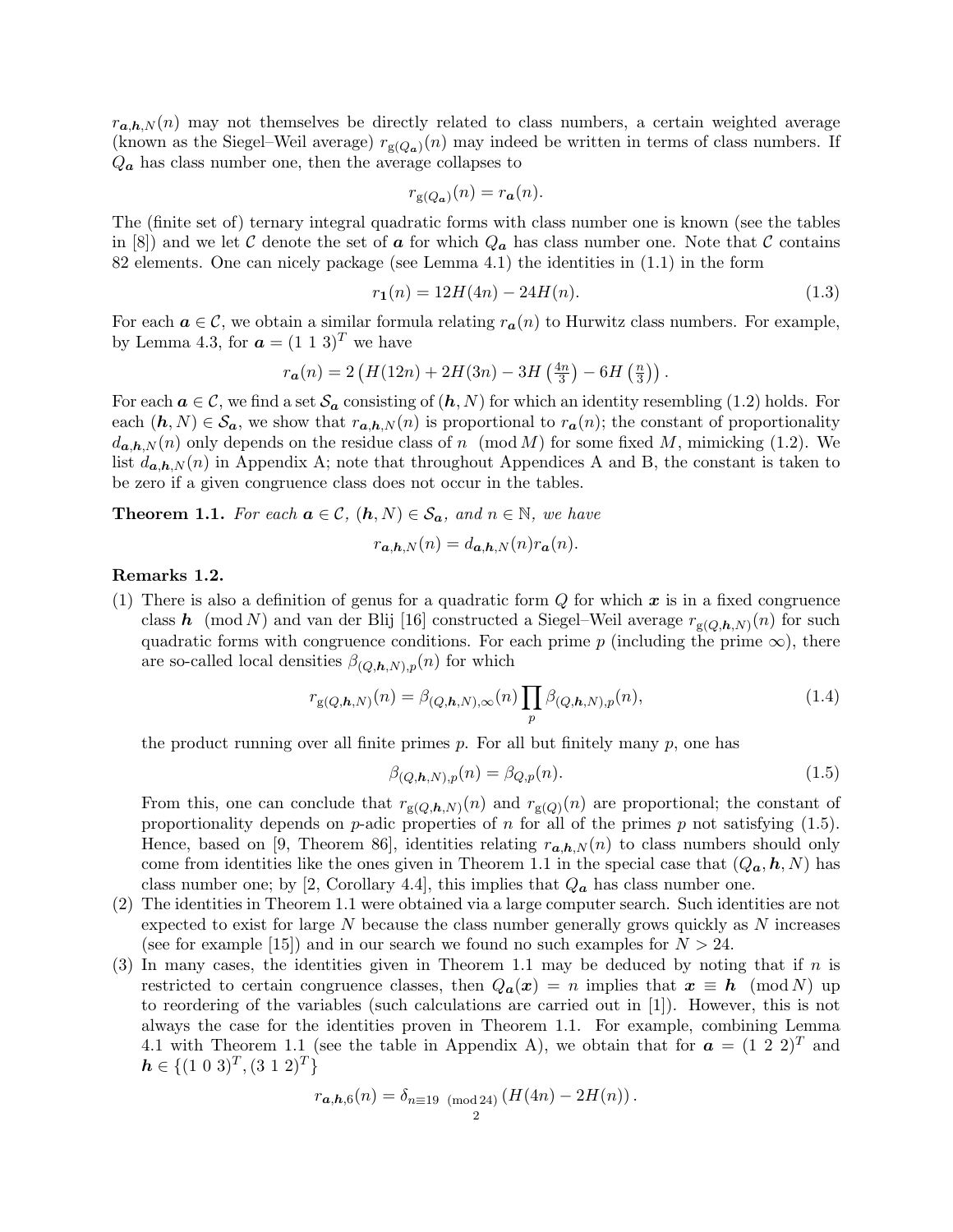Hence there are at least two distinct possibilities for the solutions  $x \pmod{6}$ . It would be interesting to try to directly prove that these are the same via a combinatorial argument.

(4) We prove Theorem 1.1 by obtaining a bound  $n_{a,h,N}$  such that the identity holds for all  $n \in \mathbb{N}$  if and only if it holds for  $n \leq n_{a,h,N}$  and then checking  $n \leq n_{a,h,N}$  directly with GP/Pari. We do not actually compute class numbers when proving Theorem 1.1; this is important because the algorithm used by GP/Pari to compute class numbers  $H(D)$  for  $D \geq 5 \cdot 10^5$  is only conditional on the Generalized Riemann Hypothesis. The identities in Theorem 1.1 are instead proven by computing  $r_{a,h,N}(n)$  and  $r_a(n)$  directly from their definitions and then checking the constant of proportionality. Identities with class numbers are obtained by relating  $r_a(n)$  to these in Section 4. This does require the direct computation of the class numbers, but for all cases other than  $a \in \{(2\ 3\ 48)^T, (3\ 8\ 48)^T\}$  we only need to compute  $H(D)$  for  $D \leq 294\,912$ , which is within the bound for which the computation of GP/Pari is unconditional. In the remaining cases, we use a relation from [3, p. 273] to calculate  $H(D)$  unconditionally.

Another motivation for finding relations between class numbers and representations by ternary quadratic forms comes from computational number theory. Specifically, the algorithm of Jacobson and Mosunov [6] used to tabulate class groups of imaginary quadratic fields of all discriminants  $|D| < 2^{40}$  (setting a record for unconditional computation) exploits (1.1) to evaluate  $H(n)$  or  $H(4n)$  for squarefree  $n \not\equiv 7 \pmod{8}$ . However, since  $r_1(n) = 0$  for  $n \equiv 7 \pmod{8}$ , the authors of [6] used another method to compute  $H(n)$  for squarefree  $n \equiv 7 \pmod{8}$  (see [7]). One may use generating functions for identities resembling  $(1.3)$  for other choices of  $\boldsymbol{a}$  to push the calculation further. Indeed, for  $\boldsymbol{a} = (1\ 3\ 3)^T$ , letting (:) denote the extended Legendre symbol, we may show, using the methods of this paper, that for  $n \equiv 7 \pmod{8}$  with  $9 \nmid n$ , we have

$$
r_{\mathbf{a}}(n) = 8\left(1 + \left(\frac{n}{3}\right)\right)H(n).
$$

Similarly, for  $\mathbf{a} = (2\ 5\ 10)^T$ , for  $n \equiv 23 \pmod{24}$  with  $25 \nmid n$ , we have

$$
r_{a}(n) = 2\left(1 - \left(\frac{n}{5}\right)\right)H(n).
$$

One may also use Theorem 1.1 and the lemmas in Section 4 to compute  $H(n)$  quicker for special choices of n: since the shifted lattice defined by  $x \in \mathbb{Z}^3$  with  $x \equiv h \pmod{N}$  is more "spread out" than the lattice  $\mathbb{Z}^3$ , the computation of  $r_{a,h,N}(n)$  is faster than that of  $r_a(n)$ .

Although we use [9, Theorem 86] as a guide for finding identities like (1.3) we do not employ it directly. Jones used a constructive proof to establish a bijection between (primitive) representations of integers and class numbers, but his theorem only applies to those n which are coprime to  $2a_1a_2a_3$ . In principle, one could take (1.4) and compute the local densities on the right-hand side in order to determine  $r_{a,h,N}(n)$  if the class number is one. One could then realize a relationship between the right-hand side as a special value of a Dirichlet L-function for a real character and use Dirichlet's class number formula to obtain an identity involving class numbers. This is essentially done in [14, Theorem 1.5], although many of the constants would still need to be worked out to obtain an explicit identity and the calculation splits depending on the  $p$ -adic properties of  $n$ .

Instead, we investigate the representation numbers  $r_{a,h,N}(n)$  by packaging them into generating functions generally referred to as theta functions  $(q := e^{2\pi i \tau})$ 

$$
\Theta_{\mathbf{a},\mathbf{h},N}(\tau) := \prod_{j=1}^{3} \vartheta_{h_j,N} (2Na_j \tau) = \sum_{n\geq 0} r_{\mathbf{a},\mathbf{h},N}(n) q^n, \quad \text{where}
$$
\n
$$
\vartheta_{h,N}(\tau) := \sum_{m \equiv h \pmod{N}} q^{\frac{m^2}{2N}}.
$$
\n(1.6)

The functions  $\vartheta_{h,N}$  are modular forms of weight  $\frac{3}{2}$  (see Lemma 2.4), and we use the theory of non-holomorphic modular forms to recognize the generating functions of the right-hand sides of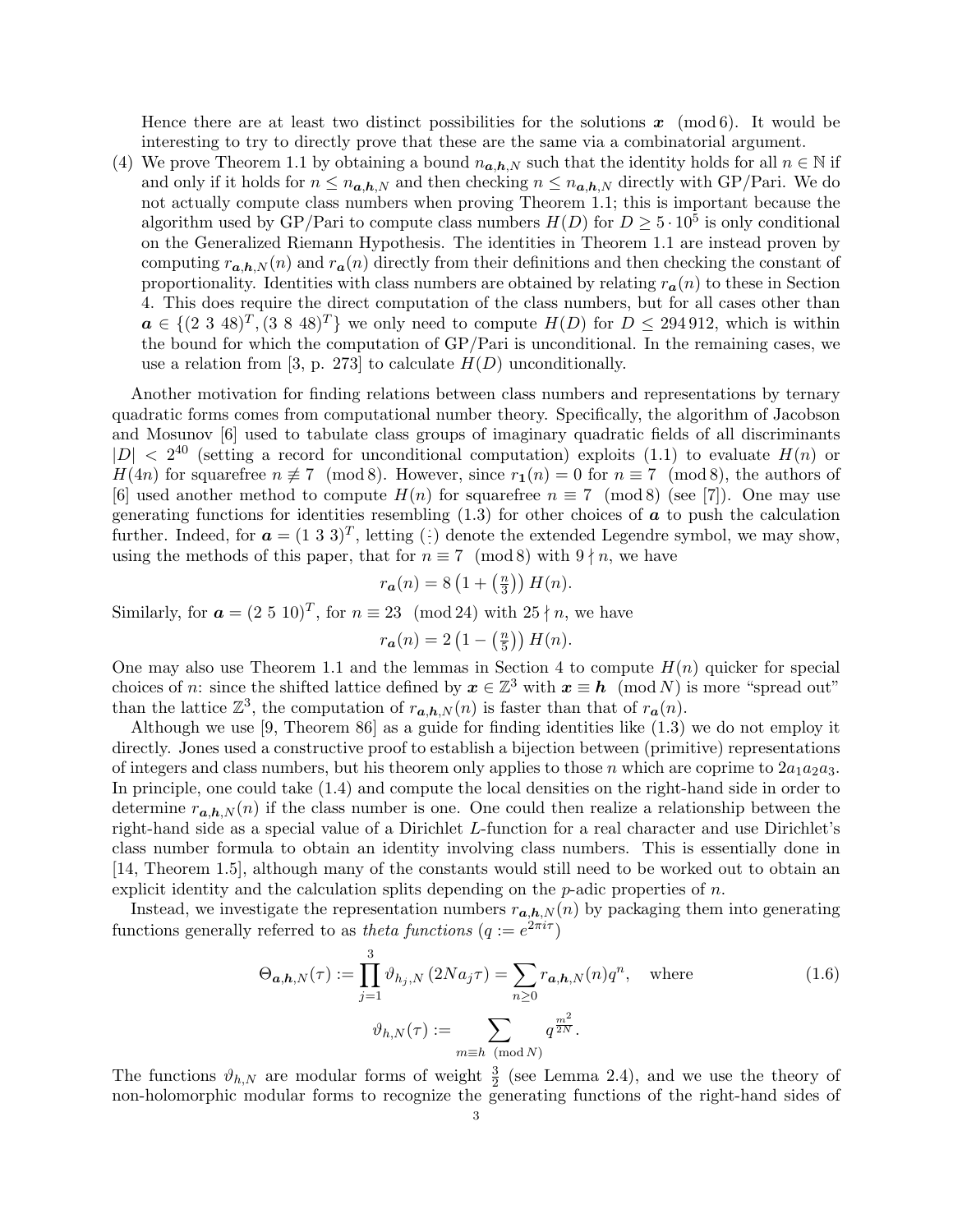the equations similar to (1.3) as (holomorphic) modular forms of weight  $\frac{3}{2}$ . We then use the theory of modular forms to prove that these two modular forms are equal, and hence conclude that the coefficients used to build them are indeed equal.

The paper is organized as follows. In Section 2, we introduce and recall properties of nonholomorphic modular forms, theta functions, and class numbers. We then prove Theorem 1.1 in Section 3. In Section 4, we confirm identities resembling (1.3) for each  $a \in \mathcal{C}$ , which, when combined with Theorem 1.1, yield the desired relations between class numbers representations by the form  $Q_a$  with  $x \equiv h \pmod{N}$ . We list all of the constants needed for stating Theorem 1.1 in Appendix A and the constants required for the proof of Theorem 1.1 are given in Appendix C. Finally, Appendix B (resp. D) gives the definitions of the constants needed to state (resp. prove) the lemmas in Section 4.

#### Acknowledgements

The authors thank Wai Kiu "Billy" Chan for many helpful comments and Kush Singhal for pointing out a number of small typos occuring in the tables from Appendix A in an earlier version of the paper. Moreover we thank the referees for useful comments on an earlier version of this paper. The first author has received funding from the European Research Council (ERC) under the European Union's Horizon 2020 research and innovation programme (grant agreement No. 101001179). The research of the second author was supported by grants from the Research Grants Council of the Hong Kong SAR, China (project numbers HKU 17316416, 17301317 and 17303618).

#### 2. Preliminaries

2.1. Modular forms. We briefly introduce modular forms below, but refer the reader to [11] for more details. As usual, for d odd, we set

$$
\varepsilon_d := \begin{cases} 1 & \text{if } d \equiv 1 \pmod{4}, \\ i & \text{if } d \equiv -1 \pmod{4}. \end{cases}
$$

A function  $f : \mathbb{H} \to \mathbb{C}$  satisfies modularity of weight  $\kappa \in \frac{1}{2} + \mathbb{Z}$  on  $\Gamma \subseteq \Gamma_0(4)$  ( $\Gamma$  a congruence subgroup containing  $T := \begin{pmatrix} 1 & 1 \\ 0 & 1 \end{pmatrix}$  with character  $\chi$  if for every  $\gamma = \begin{pmatrix} a & b \\ c & d \end{pmatrix} \in \Gamma$  we have

$$
f|_{\kappa} \gamma = \chi(d) f.
$$

Here the weight  $\kappa$  *slash operator* is defined by

$$
f|_{\kappa} \gamma(\tau) := \left(\frac{c}{d}\right) \varepsilon_d^{2k} (c\tau + d)^{-\kappa} f(\gamma \tau).
$$

We call f a *(holomorphic) modular form* if f is holomorphic on  $\mathbb{H}$  and  $f(\tau)$  grows as most polynomially in v as  $\tau = u + iv \to \mathbb{Q} \cup \{i\infty\}$ . We call the equivalence classes of  $\Gamma \setminus (\mathbb{Q} \cup \{i\infty\})$  the cusps of Γ\H. For a cusp  $\varrho$  we choose  $M_{\varrho} \in SL_2(\mathbb{Z})$  such that  $M_{\varrho}(i\infty) = \varrho$ . If f satisfies modularity of weight  $\kappa$  on  $\Gamma$  with some character  $\chi$ , then  $f_{\varrho} := f|_{\kappa} M_{\varrho}$  is invariant under  $T^{\sigma_{\varrho}}$  for some  $\sigma_{\varrho} \in \mathbb{N}$ and hence has a Fourier expansion

$$
f_{\varrho}(\tau) = \sum_{n \in \mathbb{Z}} c_{f,\varrho,v}(n) q^{\frac{n}{\sigma_{\varrho}}}.
$$

The number  $\sigma_{\rho}$  (chosen minimally) is the *cusp width* of  $\rho$ ; we drop the dependence on v in the notation if f is holomorphic and we drop  $\varrho$  from the notation if  $\varrho = i\infty$ . The growth conditions at the cusps for a holomorphic modular form are equivalent to the assumption that  $c_{f,\rho}(n) = 0$  for all  $n < 0$ . If f is a holomorphic modular form and  $m \in \mathbb{Z}$  is minimal such that  $c_{f,\rho}(m) \neq 0$ , then set

$$
\mathrm{ord}_{\varrho}(f):=\frac{m}{\sigma_{\varrho}}.
$$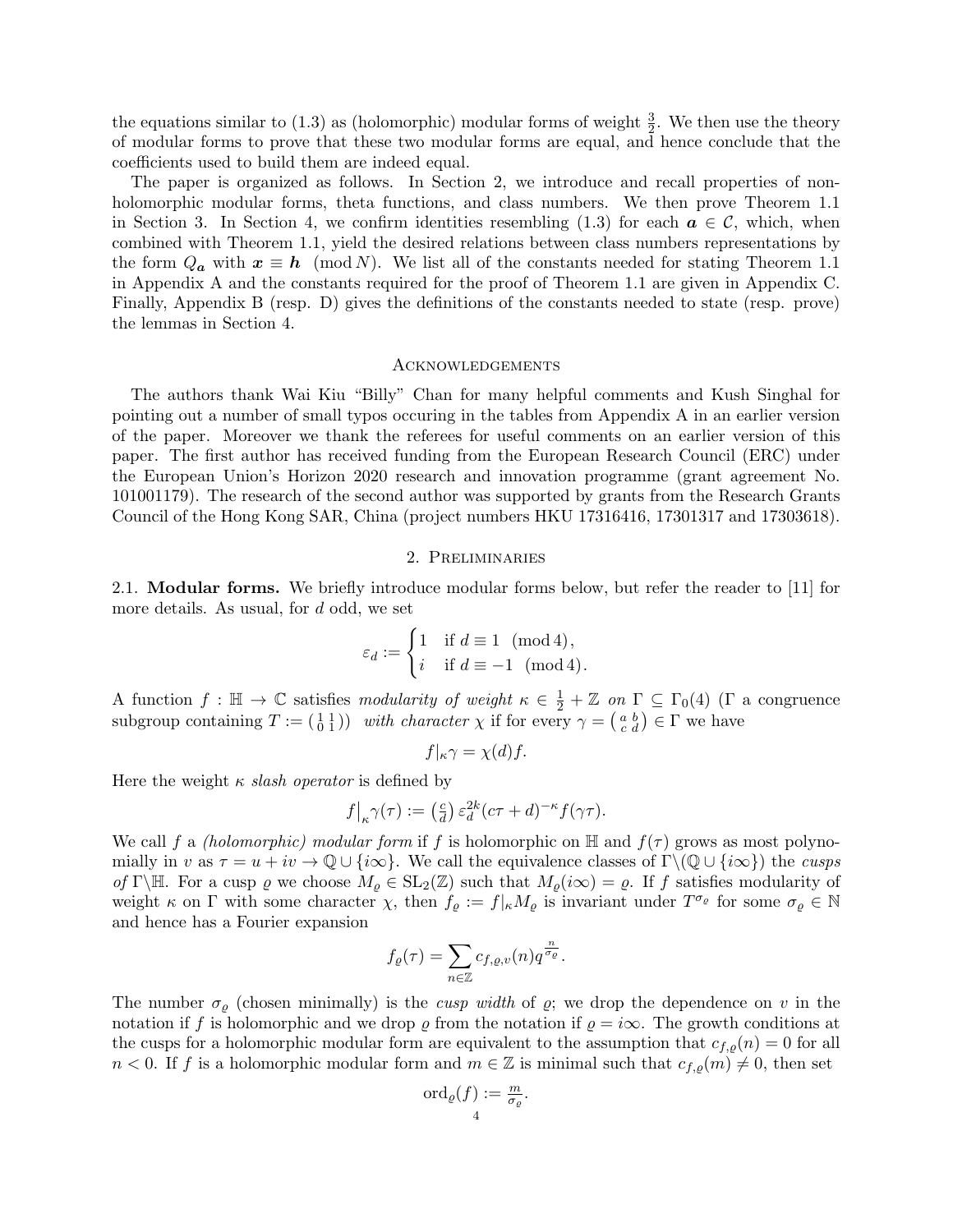For  $\tau \in \mathbb{H}$  and a congruence subgroup  $\Gamma \subseteq SL_2(\mathbb{Z})$ , we let

$$
\omega_{\tau} = \omega_{\Gamma,\tau} := \frac{\#\{\gamma \in \Gamma : \gamma \tau = \tau\}}{\#\{\gamma \in \Gamma : \gamma = \pm I\}}.
$$

The following identity, known as the valence formula, is used throughout this paper to prove identities between coefficients of modular forms.

**Lemma 2.1.** Suppose that  $k \in \frac{1}{2}$  $\frac{1}{2}\mathbb{Z}, \Gamma \subseteq \Gamma_0(4)$  is a congruence subgroup containing  $\left(\begin{smallmatrix} 1 & 1 \ 0 & 1 \end{smallmatrix}\right)$ , and  $\chi$  is a character. If  $f \neq 0$  is a (holomorphic) modular form of weight k on  $\Gamma$  with character  $\chi$ , then

$$
\frac{k}{12} [\operatorname{SL}_2(\mathbb{Z}) : \Gamma] = \sum_{\tau \in \Gamma \backslash \mathbb{H}} \frac{\operatorname{ord}_{\tau}(f)}{\omega_{\tau}} + \sum_{\varrho \in \Gamma \backslash (\mathbb{Q} \cup \{i \infty\})} \operatorname{ord}_{\varrho}(f).
$$

In particular, if  $f(\tau) = \sum_{n \gg -\infty} c_f(n)q^n$  and  $c_f(n) = 0$  for all  $n \leq \frac{k}{12} [\text{SL}_2(\mathbb{Z}) : \Gamma]$ , then  $f \equiv 0$ .

We require indices of certain subgroups of  $SL_2(\mathbb{Z})$ . As usual  $\varphi$  denotes Euler totient function and we set

$$
\Gamma_{N,M} := \Gamma_0(N) \cap \Gamma_1(M).
$$

**Lemma 2.2.** If  $N, M \in \mathbb{N}$  with  $M \mid N$ , then we have

$$
[\mathrm{SL}_2(\mathbb{Z}):\Gamma_{N,M}] = N \prod_{p|N} \left(1 + \frac{1}{p}\right) \varphi(M),
$$

where the product runs over all primes divisors of N. In particular

$$
[\operatorname{SL}_2(\mathbb{Z}):\Gamma_0(N)] = N \prod_{p|N} \left(1 + \frac{1}{p}\right).
$$

Proof. We write

$$
[\operatorname{SL}_2(\mathbb{Z}) : \Gamma_{N,M}] = [\operatorname{SL}_2(\mathbb{Z}) : \Gamma_0(N)] [\Gamma_0(N) : \Gamma_{N,M}].
$$

We have, by [11, Proposition 1.7],

$$
[\operatorname{SL}_2(\mathbb{Z}):\Gamma_0(N)] = N \prod_{p|N} \left(1 + \frac{1}{p}\right).
$$

Since M | N, there is a natural surjective homomorphism from  $\Gamma_0(N)$  to  $(\mathbb{Z}/M\mathbb{Z})^{\times}$  with kernel  $\Gamma_{N,M}$ , from which we conclude that

$$
[\Gamma_0(N) : \Gamma_{N,M}] = \varphi(M).
$$

2.2. Operators on non-holomorphic modular forms. For some of the theta functions, we directly prove that they match generating functions for certain class numbers by showing that the generating functions are modular forms and then using Lemma 2.1. For this, we require some basic facts about operators on non-holomorphic modular forms. For  $d, M \in \mathbb{N}$ , and  $m \in \mathbb{Z}$ , the operators on  $f(\tau) = \sum_{n \in \mathbb{Z}} c_{f,v}(n) q^n$  are defined as

$$
f|U_d(\tau) := \sum_{n \in \mathbb{Z}} c_{f,\frac{n}{d}}(dn) q^n,
$$
  
\n
$$
f|V_d(\tau) := f(d\tau) = \sum_{n \in \mathbb{Z}} c_{f,d\nu}(n) q^{dn},
$$
  
\n
$$
f|S_{M,m}(\tau) := \sum_{n \equiv m \pmod{M}} c_{f,\nu}(n) q^n.
$$

Note that  $V_dU_d$  is the identity. The *radical* for  $n \in \mathbb{N}$  is  $\text{rad}(n) := \prod_{p|n} p$ . For a discriminant D, let  $\chi_D(\cdot) := \left(\frac{D}{\cdot}\right)$ . The proof of the following lemma is standard; however, for the reader's convenience, we give a proof.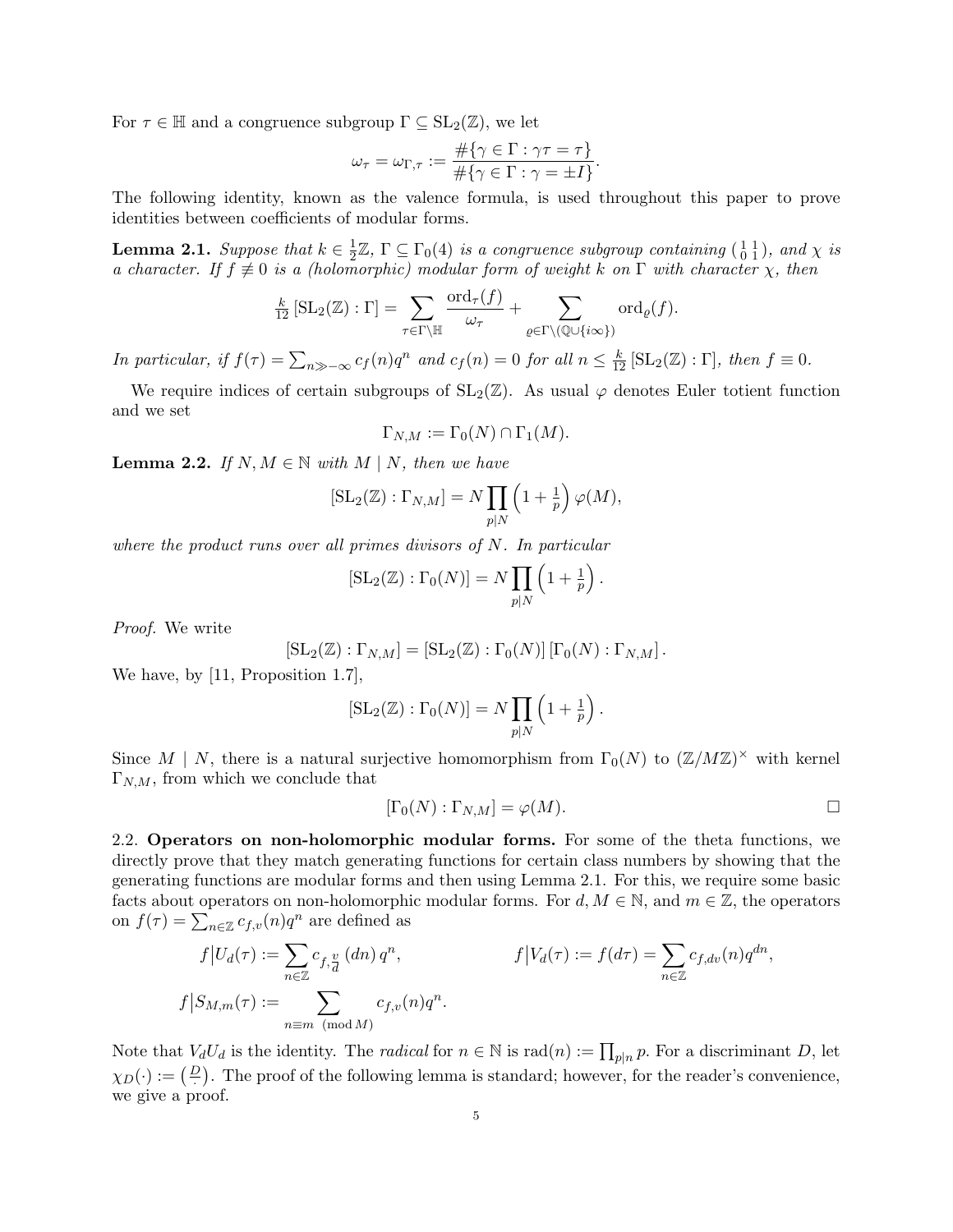**Lemma 2.3.** Suppose that  $f : \mathbb{H} \to \mathbb{C}$  satisfies modularity of weight  $k \in \frac{1}{2} + \mathbb{Z}$  on  $\Gamma_0(N)$  (4 | N) with character  $\chi$  of conductor  $N_{\chi}$ .

- (1) The function  $f|U_d$  satisfies modularity of weight k on  $\Gamma_0(4 \text{ lcm}(\frac{N}{4}, \text{rad}(d)))$  with character  $\chi \chi_{4d}$ . Moreover, if  $f = g|V_d$ , with g satisfying modularity of weight k on  $\Gamma_0(\frac{N}{d})$  $\frac{dN}{d}$ ) with character  $\chi \chi_{4d}$ , then  $f|U_d$  satisfies modularity of weight k on  $\Gamma_0(\frac{N}{d})$  $\frac{dN}{d}$ ) with character  $\chi\chi_{4d}$ .
- (2) Suppose that f satisfies modularity of weight k on  $\Gamma_{N,L}$  ( $L \in \mathbb{N}$ ) with character  $\chi$ . For  $M \neq$ 2 (mod 4) (resp.  $M \equiv 2 \pmod{4}$ ,  $f|S_{M,m}$  satisfies modularity of weight k on the group  $\Gamma_{\text{lcm}(N,M^2,N_\chi M,ML),\text{lcm}(M,L)}$  (resp.  $\Gamma_{\text{lcm}(N,4M^2,N_\chi M,ML),\text{lcm}(M,L)})$  with character  $\chi$ . Moreover, if M | 24 and  $M \not\equiv 2 \pmod{4}$  (resp.  $M \equiv 2 \pmod{4}$ ), then  $f|S_{M,m}$  satisfies modularity of weight k on  $\Gamma_{\text{lcm}(N,M^2,MN_\chi,ML),L}$  (resp.  $\Gamma_{\text{lcm}(N,4M^2,N_\chi M,ML),L}$ ) with character  $\chi$ .
- (3) The function  $f|V_d$  satisfies modularity of weight k on  $\Gamma_0(Nd)$  with character  $\chi_{X4d}$ .

*Proof.* (1) For the first claim see for example [11, Proposition 3.7 (2)], where for  $d = \prod_{p|n} p^{a_p}$  we write  $U_d = \prod_{p|n} U_p^{a_p}$  and then apply the statement iteratively for  $U_p$ . The proof of the first claim closely follows the proof of [10, Lemma 1], which gives the argument for integral weight. The second statement follows directly from the fact that  $V_dU_d$  is the identity. (2) We start by rewriting

$$
f\left|S_{M,m}(\tau)\right| = \frac{1}{M} \sum_{r \pmod{M}} e^{\frac{2\pi imr}{M}} f\left(\tau - \frac{r}{M}\right). \tag{2.1}
$$

For  $r \in \mathbb{Z}$  and  $\gamma = \begin{pmatrix} a & b \\ c & d \end{pmatrix} \in \Gamma_{\text{lcm}(N,M^2,ML),L}$ , we choose  $\varrho \in \mathbb{Z}$  such that  $a\varrho \equiv dr \pmod{M}$  and compute, using the modularity of  $f$ ,

$$
f(\gamma \tau - \frac{r}{M}) = \left(\frac{c}{d + \varrho \frac{c}{M}}\right) \varepsilon_{d + \varrho \frac{c}{M}}^{-2k} \chi\left(d + \varrho \frac{c}{M}\right) (c\tau + d)^k f\left(\tau - \frac{\varrho}{M}\right).
$$

Additionally assuming that  $\gamma \in \Gamma_0(N_\chi M)$  (resp.  $\gamma \in \Gamma_0(\text{lcm}(4M^2, N_\chi M))$ ) if  $M \not\equiv 2 \pmod{4}$  (resp.  $M \equiv 2 \pmod{4}$ , a short calculation yields

$$
f(\gamma \tau - \frac{r}{M}) = \left(\frac{c}{d}\right) \varepsilon_d^{-2k} \chi(d) (c\tau + d)^k f\left(\tau - \frac{\varrho}{M}\right).
$$

Note that if  $\gamma \in \Gamma_1(M)$ , then we have  $\rho = r$ . Plugging back into (2.1) yields the first claim.

Finally, assume that  $M \mid 24$ . Since  $\gamma \in \Gamma_0(M)$ , a is invertible  $p \mod M$  and  $a \equiv d \pmod{M}$ . Hence  $\rho = r$ , yielding the claimed modularity in this case as well.

(3) This is well-known (see e.g. [11, Proposition 3.7 (1)] and [10, Section 1] for a proof for integral weight).  $\square$ 

# 2.3. Theta functions. Let for  $a \in \mathbb{N}^3$

$$
\ell = \ell_{\mathbf{a}} := \text{lcm}(\mathbf{a})
$$
 and  $\mathcal{D}_{\mathbf{a}} := a_1 a_2 a_3$ .

Using [13, Proposition 2.1], we obtain the following modularity of  $\Theta_{a,b,N}$  from (1.6).

**Lemma 2.4.** The function  $\Theta_{a,b,N}$  is a modular form of weight  $\frac{3}{2}$  on  $\Gamma_{4\ell N^2,N}$  with character  $\chi_{4\mathcal{D}_a}$ .

2.4. Modularity of class number generating functions. Recall that Zagier [17] (see also [5, Theorem 2]) has proven that the class number generating function

$$
\mathcal{H}(\tau):=\sum_{\substack{D\geq 0\\ D\equiv 0,3\pmod 4}}H(D)q^D
$$

satisfies modular properties. To state his result, define for  $x > 0$  and  $\alpha \in \mathbb{R}$  the *incomplete gamma* function  $\Gamma(\alpha, x) := \int_x^\infty e^{-t} t^{\alpha-1} dt$ .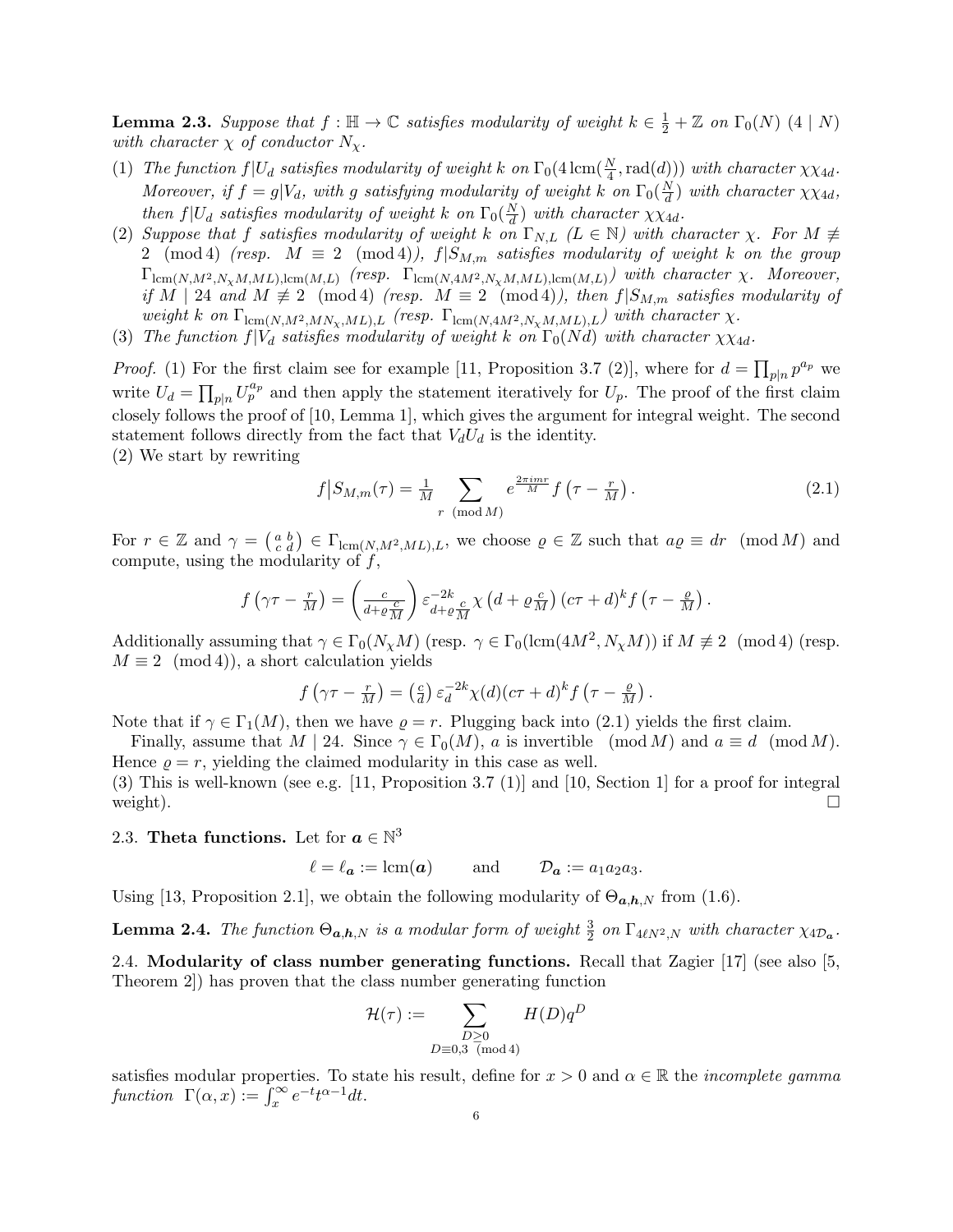Lemma 2.5. The function

$$
\widehat{\mathcal{H}}(\tau) := \mathcal{H}(\tau) + \frac{1}{8\pi\sqrt{v}} + \frac{1}{4\sqrt{\pi}} \sum_{n\geq 1} n\Gamma\left(-\frac{1}{2}, 4\pi n^2 v\right) q^{-n^2}
$$

transforms like a modular form of weight  $\frac{3}{2}$  on  $\Gamma_0(4)$ .

The following lemma turns out to be useful for our purpose.

**Lemma 2.6.** For  $r_1, r_2 \in \mathbb{N}$ , with  $gcd(r_1, r_2) = 1$  and  $r_2$  squarefree, we have that

$$
\mathcal{H}_{r_1,r_2} := \mathcal{H} \big| (U_{r_1r_2} - r_2 U_{r_1} V_{r_2})
$$

is a modular form of weight  $\frac{3}{2}$  on  $\Gamma_0(4 \text{ rad}(r_1)r_2)$  with character  $\chi_{4r_1r_2}$ .

*Proof.* We first prove modularity of  $\mathcal{H}_{r_1,r_2} := \mathcal{H} | (U_{r_1r_2} - r_2U_{r_1}V_2)$ . By Lemma 2.5,  $\mathcal{H}$  satisfies modularity of weight  $\frac{3}{2}$  on  $\Gamma_0(4)$ . Hence, by Lemma 2.3 (1) and (3),  $\hat{\mathcal{H}}_{r_1,r_2}$  is modular of weight  $\frac{3}{2}$ on  $\Gamma_0(4 \text{ rad}(r_1)r_2)$  with character  $\chi_{4r_1r_2}$ .

We next show that this function does not have a non-holomorphic part. For this write

$$
\widehat{\mathcal{H}}^{-}(\tau) := \widehat{\mathcal{H}}(\tau) - \mathcal{H}(\tau) =: \sum_{n \geq 0} c_v(n) q^{-n^2}.
$$

We compute, for  $r \in \mathbb{N}$ ,

$$
\widehat{\mathcal{H}}^{-} | U_r(\tau) = \sum_{\substack{n \geq 0 \\ r | n^2}} c_{\frac{\varphi}{r}}(n) q^{-\frac{n^2}{r}}.
$$

Thus writing  $r_1 = \rho \mu^2$  with  $\rho$  squarefree, we obtain

$$
\widehat{\mathcal{H}}^{-}\big|(U_{r_1r_2}-r_2U_{r_1}V_{r_2})(\tau)=\sum_{n\geq 0}c_{\frac{\upsilon}{r_1r_2}}(\varrho r_2\mu n)q^{-\varrho r_2n^2}-r_2\sum_{n\geq 0}c_{\frac{r_2\upsilon}{r_1}}(\varrho\mu n)q^{-\varrho r_2n^2}.
$$

Plugging in the explicit formula for  $c_v(n)$  from Lemma 2.6, the claim follows from the relation

$$
c_{\frac{v}{r_1 r_2}}(er_2 \mu n) - r_2 c_{\frac{r_2 v}{r_1}}(\rho \mu n) = 0.
$$

3. Proof of Theorem 1.1

In this section we prove Theorem 1.1, reducing the task of relating  $r_{a,h,N}(n)$  to class numbers to finding such formulas for  $r_a(n)$ .

*Proof of Theorem 1.1.* We let  $a \in \mathcal{C}$  and  $(h, N) \in \mathcal{S}_a$ . For each m and M appearing in the table in Appendix A, for  $n \equiv m \pmod{M}$  we let  $d = d_{a,b,N}(n)$  be the corresponding value of d appearing in that entry from the table.

Recall that for D | M and  $j \in \mathbb{Z}$  and a translation-invariant function f, we have

$$
\sum_{\substack{m \pmod{M} \\ m \equiv j \pmod{D}}} f \, \big| S_{M,m} = f \, \big| S_{D,j}.
$$

Thus if  $d_{a,h,N}(n)$  only depends on n (mod D), then

$$
\sum_{\substack{m \pmod{M} \\ m \equiv j \pmod{D}}} d_{\mathbf{a},\mathbf{b},N}(m) f \big| S_{M,m} = d_{\mathbf{a},\mathbf{b},N}(j) \sum_{\substack{m \pmod{M} \\ m \equiv j \pmod{D}}} f \big| S_{M,m} = d_{\mathbf{a},\mathbf{b},N}(j) f \big| S_{D,j}.
$$

This allows us to combine multiple cases by taking the lcm of the moduli of a number of cases that show up in the congruence conditions defining  $d_{a,h,N}$ .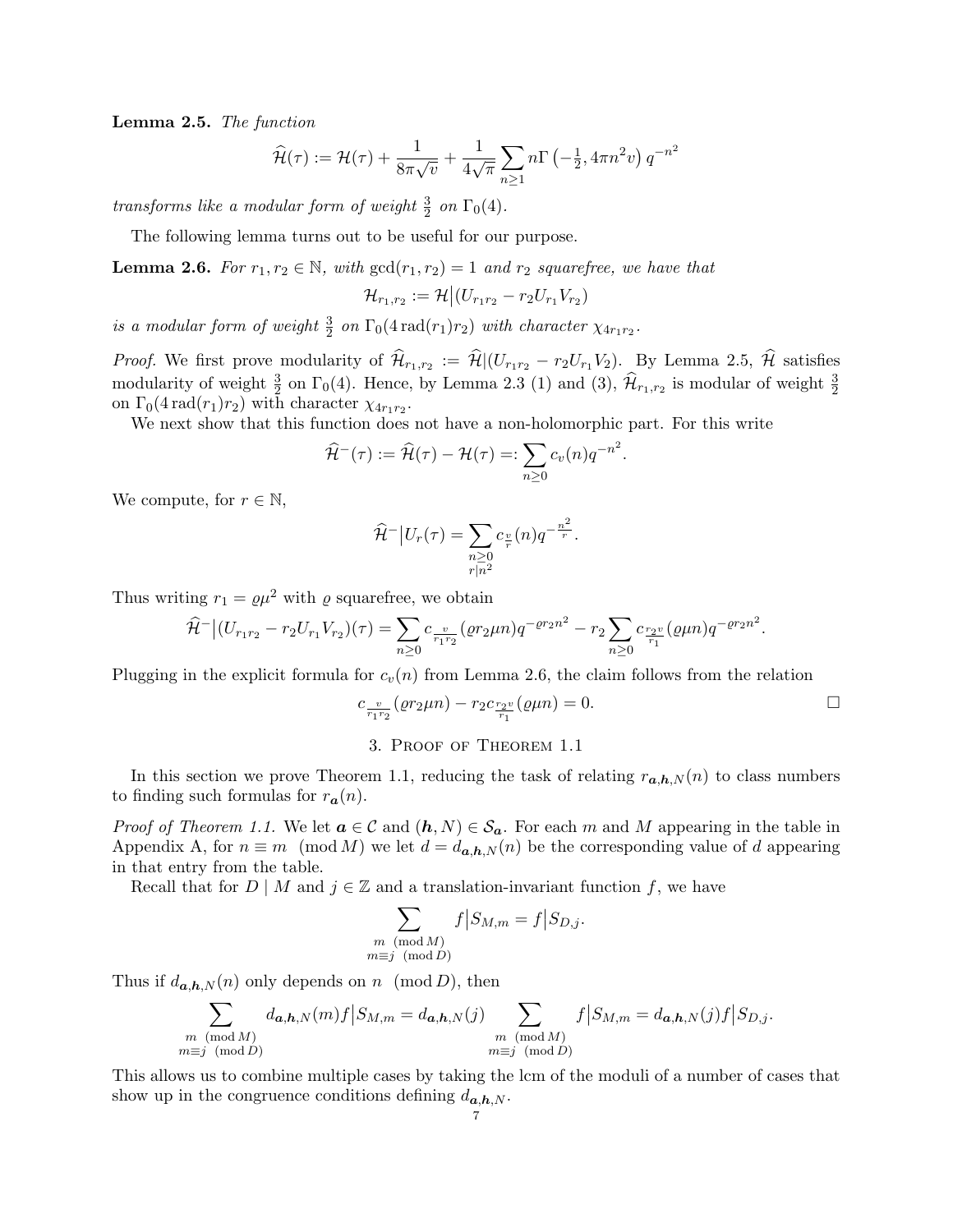Specifically, the claim is equivalent to showing that, for some  $M_N$  with  $M \mid M_N$ ,

$$
\Theta_{\mathbf{a},\mathbf{h},N} = \sum_{m \pmod{M_N}} d_{\mathbf{a},\mathbf{h},N}(m) \Theta_{\mathbf{a}} \Big| S_{M_N,m}.\tag{3.1}
$$

We group many choices of N together in each entry in Appendix C by choosing  $M_N$  as the lcm of those M coming from each  $(h, N) \in S_a$ . For most cases, we prove (3.1) directly via Lemma 2.1. In particular if  $(a, N) \notin \{((1\ 5\ 8)^T, 20), ((1\ 6\ 16)^T, 24), ((1\ 9\ 21)^T, 21), ((1\ 9\ 24)^T, 12), ((1\ 9\ 24)^T, 24),$  $((1 16 24)^T, 12), ((2 3 8)^T, 24)$ , then Lemma 2.4 implies that the left-hand side of  $(3.1)$  is a modular form of weight  $\frac{3}{2}$  on  $\Gamma_{4\ell N^2,N}$  with character  $\chi_{4\mathcal{D}_{a}}$ . Combining Lemmas 2.4 and 2.3 (2), the right-hand side of (3.1) is a modular form of weight  $\frac{3}{2}$  on  $\Gamma_{\text{lcm}(4\ell,M_N^2,M_NN_{\chi_{4\mathcal{D}_{\alpha}}}),M_N}$  with character  $\chi_{4\mathcal{D}_a}$ . The intersection  $\Gamma$  of the two groups appearing from both sides of (3.1) is computed for each case and listed in the row of the table in Appendix C. Lemmas 2.1 and 2.2 yield a bound b given in the last entry of the row of the table in Appendix C, such that the identity holds if and only if it holds for the first b coefficients. We then check with a computer the identity for the first b coefficients, yielding the claim. For the remaining cases, b could theoretically be obtained by the same method, but the computer check to verify the claim would require too much time. In these cases, we show the claim by reducing it to one of the cases which is already done.

We start with  $a = (1 5 8)^T$  and  $N = 20$  and reduce the claim to the claim for  $N = 4$  that is already proven. Note that for  $h = (0\ 4\ 5)^T$  (resp.  $h = (0\ 8\ 5)^T$ ) we have  $n \equiv 5 \pmod{25}$  (resp.  $n \equiv -5 \pmod{25}$  and a direct calculation shows that

$$
r_{\boldsymbol{a},\boldsymbol{h},20}(n) = \frac{1}{2}r_{\boldsymbol{a},\boldsymbol{h},4}(n).
$$

Reducing h (mod 4) and plugging in the results for  $N = 4$ , we obtain the claims.

We next consider the case  $\mathbf{a} = (1\ 6\ 16)^T$  and  $N = 24$ . For each of the choices in the table we may show that we have

$$
r_{\mathbf{a},\mathbf{h},24}(n) = \frac{1}{2}r_{\mathbf{a},\mathbf{h},8}(n).
$$

Reducing  $h \pmod{8}$  then gives the claim.

We next assume that  $a = (1\ 9\ 21)^T$  and  $N = 21$ . With n restricted to the cases assumed in the table, elementary congruence considerations yield

$$
r_{\boldsymbol{a},\boldsymbol{h},21}(n) = \frac{1}{2}r_{\boldsymbol{a},\boldsymbol{h},3}(n).
$$

Reducing  $h \pmod{3}$  then gives the claim using the table in Appendix A.

We next consider the case  $\mathbf{a} = (1\ 9\ 24)^T$  and  $12 \mid N$ . We let  $\mathbf{h} \in \{(12\ 4\ 3)^T, (12\ 4\ 9)^T\}$  be given and for  $N = 12$  we claim that, noting that  $h \equiv (0 \ 4 \ \pm 3)^T \pmod{12}$ ,

$$
r_{\mathbf{a},\mathbf{h},12}(n) = \begin{cases} \frac{1}{2}r_{\mathbf{a},\mathbf{h},3}(n) & \text{if } n \equiv 24 \pmod{32}, \\ \frac{1}{4}r_{\mathbf{a},\mathbf{h},3}(n) & \text{if } n \equiv 40 \pmod{64}, \\ 0 & \text{otherwise.} \end{cases}
$$

In terms of theta functions, this claim may be written as

$$
\Theta_{a,h,12} = \frac{1}{2}\Theta_{a,h,3} | S_{32,24} + \frac{1}{4}\Theta_{a,h,3} | S_{64,40}.\tag{3.2}
$$

Note that by Lemma 2.4, the left-hand side of  $(3.2)$  is a modular form of weight  $\frac{3}{2}$  on  $\Gamma_{4,1472,12}$  with character  $\chi_{24}$  For the right-hand side, we use that  $\Theta_{a,b,3}$  is a modular form of weight  $\frac{3}{2}$  on  $\Gamma_{2592,3}$ with character  $\chi_{24}$ . Applying Lemma 2.3 (2) yields a modular form of weight  $\frac{3}{2}$  on  $\Gamma_{331776,192}$  with character  $\chi_{24}$ . By Lemmas 2.1 and 2.2 we need to check the first 5 308 416 coefficients. To complete the  $N = 12$  case, we note that  $h \equiv (0 \ 1 \ 0)^T \pmod{3}$ , so we may plug in the identity from the  $N = 3$  cases from the table.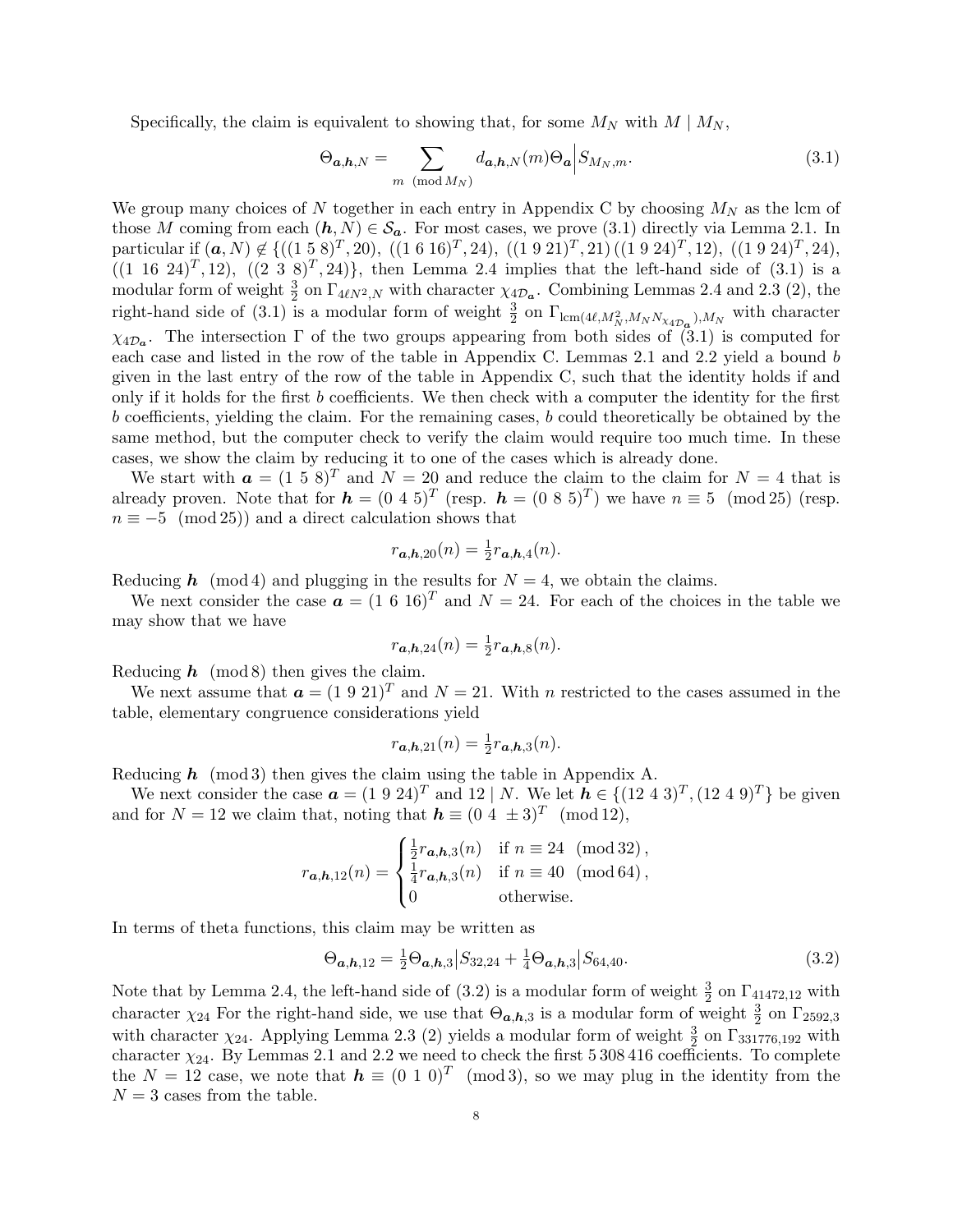We next claim that for  $N = 24$  we have

$$
r_{a,h,24}(n) = \begin{cases} r_{a,h,12}(n) & \text{if } n \equiv 120 \pmod{128} \text{ and } h = (12\ 4\ 3)^T \\ & \text{or } n \equiv 56 \pmod{128} \text{ and } h = (12\ 4\ 9)^T, \\ 0 & \text{otherwise.} \end{cases}
$$

Note that the claim is equivalent to

$$
\Theta_{a,h,24} = \begin{cases} \Theta_{a,h,12} | S_{128,120} & \text{if } h = (12 \ 4 \ 3)^T, \\ \Theta_{a,h,12} | S_{128,56} & \text{if } h = (12 \ 4 \ 9)^T. \end{cases}
$$
(3.3)

The left-hand side is by Lemma 2.4 a modular form of weight  $\frac{3}{2}$  on  $\Gamma_{165888,24}$  with character  $\chi_{24}$ which is trivial on that group. For the right-hand side  $\Theta_{a,b,12}$  is a modular form of weight  $\frac{3}{2}$  on  $\Gamma_{41472,12}$  with character  $\chi_{24}$ . By Lemma 2.3 (2),  $\Theta_{a,b,12} | S_{128,m}$  is a modular form of weight  $\frac{3}{2}$  on Γ1327104,384. By Lemmas 2.1 and 2.2, we need to check the first 42 467 328 coefficients. Plugging in the identities for  $N = 12$  yields the claim.

For  $\mathbf{a} = (1 \ 16 \ 24)^T$  and  $N = 12$ , we can show that

$$
r_{\boldsymbol{a},\boldsymbol{h},12}(n) = \frac{1}{2}r_{\boldsymbol{a},\boldsymbol{h},4}(n).
$$

Reducing  $h \pmod{4}$  and plugging in the formula for  $N = 4$  yields the claim.

For  $\mathbf{a} = (2 \ 3 \ 8)^T$ ,  $N = 24$ , and  $n \equiv 3 \pmod{8}$  we have

$$
r_{\boldsymbol{a},\boldsymbol{h},24}(n) = \frac{1}{2}r_{\boldsymbol{a},\boldsymbol{h},8}(n).
$$

The table in Appendix A for  $\mathbf{a} = (2 \ 3 \ 8)^T$  gives the claim reducing  $\mathbf{h}$  (mod 8).

## 4. Class number identities

In this section, we derive relations like  $(1.3)$  between  $r_a(n)$  and Hurwitz class numbers for each  $a \in \mathcal{C}$ . The general idea is as follows: We use Lemmas 2.4, 2.6, and 2.3 to show that both sides of the identity are modular forms for some congruence subgroup  $\Gamma$  of  $\Gamma_0(4)$  and then use Lemmas 2.1 and 2.2 to prove that the claim follows as long as it holds for the first b (given in Appendix C) Fourier coefficients. Finally, we check b coefficients with a computer. We give a detailed proof of one case in Lemma 4.1 in order to show how to carry out the details to obtain  $\Gamma$  and b and leave the details for the other cases to the reader. Setting  $c_{(1\ 1\ 1)}(n) := 12$  and taking  $c_{\mathbf{a}}(n)$  from the tables in Appendix B otherwise, we show the following.

**Lemma 4.1.** For 
$$
\mathbf{a} \in \{(1\ 1\ 1)^T, (1\ 1\ 4)^T, (1\ 2\ 2)^T, (1\ 2\ 8)^T, (1\ 4\ 4)^T, (1\ 8\ 8)^T\}
$$
, we have  

$$
r_{\mathbf{a}}(n) = c_{\mathbf{a}}(n) (H(4n) - 2H(n)).
$$

*Proof of Lemma 4.1.* For each choice of  $a$ , we let M be the least common multiple of M's in the tables in Appendix B. It is then not hard to see that the claim is equivalent to

$$
\Theta_{\mathbf{a}} = \sum_{m \pmod{M}} c_{\mathbf{a}}(m) \mathcal{H}_{1,2} |U_2| S_{M,m}.
$$

To prove this, note that Lemma 2.4 implies that the left-hand side is a modular form of weight  $\frac{3}{2}$ on  $\Gamma_0(4\ell)$  ( $\ell \mid 8$ ). By Lemma 2.4,  $\mathcal{H}_{1,2}$  is a modular form of weight  $\frac{3}{2}$  on  $\Gamma_0(8)$  with character  $\chi_8$ . Hitting with  $U_2$  gives by Lemma 2.3 (1) a modular form of weight  $\frac{3}{2}$  on  $\Gamma_0(8)$ . For simplicity we only consider  $\boldsymbol{a} = (1\ 2\ 8)^T$ . Hitting with  $S_{16,m}$  gives a modular form of weight  $\frac{3}{2}$  on  $\Gamma_{256,16}$ . By Lemmas 2.1 and 2.2, it suffices to check the identity for the first

$$
\frac{1}{8} [SL_2(\mathbb{Z}) : \Gamma_{256,16}] = 384
$$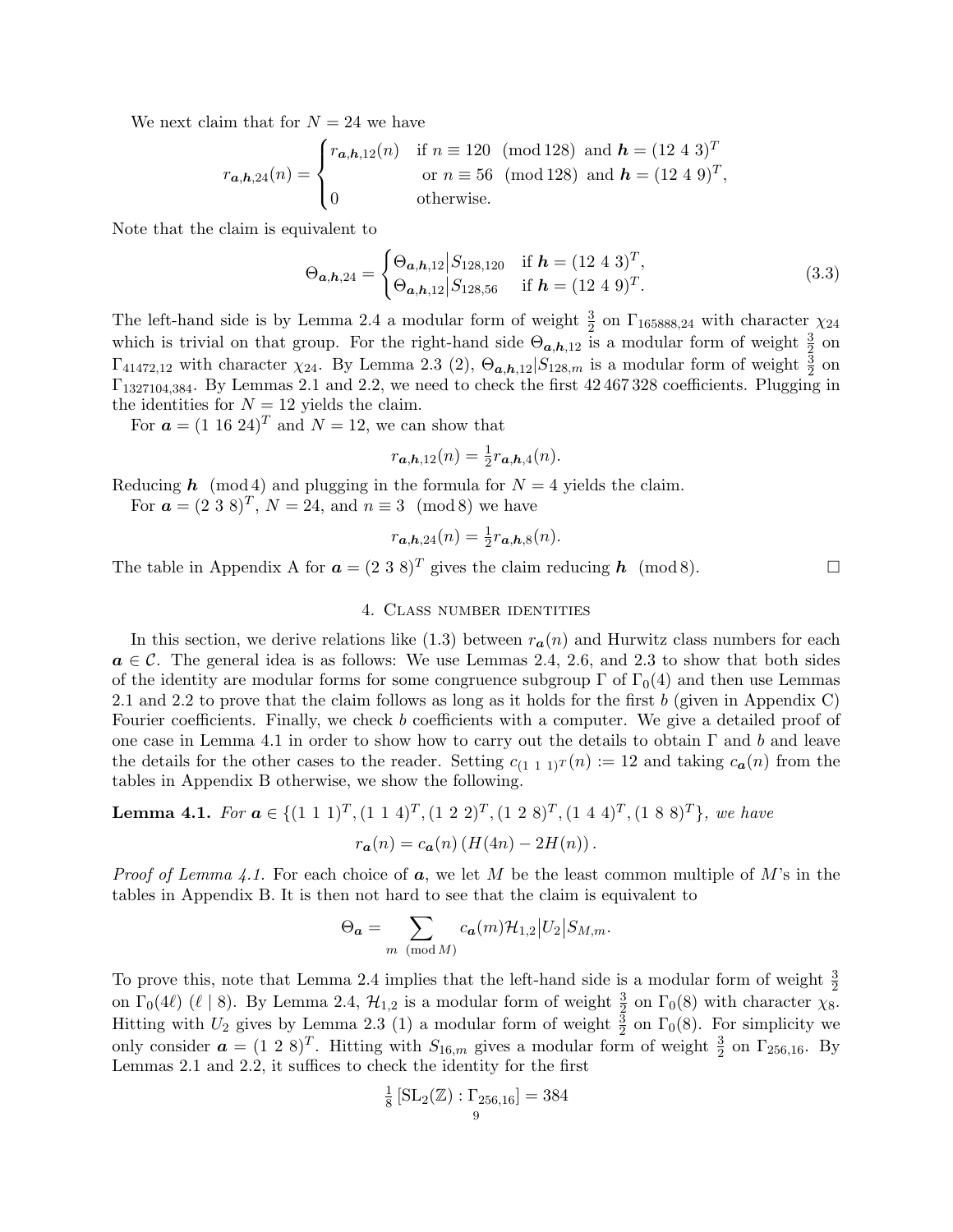coefficients, which is easily verified. Note that the check requires the calculation of  $H(4n)$  and  $H(n)$  for every  $n \leq 384$ . Hence it suffices to compute  $H(D)$  for  $D \leq 4 \cdot 384 = 1536$  in order to verify the identity. Since  $1536 < 5 \cdot 10^5$ , the calculation built into GP/Pari is unconditional and we use this to verify the identity. For the other choices of  $a$ , we need to similarly compute  $H(D)$  for every non-negative D up to 4 times the valence formula bound given in Appendix D for the given choice of a. A quick check reveals that the bound 384 from the valence formula for the cases  $\mathbf{a} = (1\ 2\ 8)^T$  and  $\mathbf{a} = (1\ 8\ 8)^T$  are the largest for the cases contained in this lemma and  $4 \cdot 384 = 1536 < 5 \cdot 10^5$ . Thus the calculation built into GP/Pari is unconditional for all of the cases covered by this lemma.

**Lemma 4.2.** For  $a \in \{(1\ 1\ 2)^T, (1\ 1\ 8)^T, (1\ 2\ 4)^T, (1\ 2\ 16)^T, (1\ 4\ 8)^T, (1\ 8\ 16)^T\}$ , we have  $r_{a}(n) = c_{a}(n) (H(8n) - 2H(2n))$ .

Proof. It is not hard to see that the formula is equivalent to

$$
\Theta_{\boldsymbol{a}} = \sum_{m \pmod{M}} c_{\boldsymbol{a}}(m) \mathcal{H}_{1,2} |U_4| S_{M,m}.
$$

The table in Appendix D, together with a short computer check, finishes, in this case, as well as in the following ones, the claim. In the cases where the calculation for the class numbers built into GP/Pari would be conditional, we add further comments explaining how the computations were done unconditionally, and otherwise (such as in this case) we simply list the identity that needs to be checked.  $\square$ 

Letting  $c_{(1\ 1\ 3)^T}(n) := 2$ , we have the following.

**Lemma 4.3.** For  $a \in \{(1\ 1\ 3)^T, (1\ 3\ 9)^T\}$ , we have

$$
r_{a}(n) = c_{a}(n) \left( H(12n) + 2H(3n) - 3H\left(\frac{4n}{3}\right) - 6H\left(\frac{n}{3}\right) \right).
$$

Proof. The equivalent formula in this case is

$$
\Theta_{\mathbf{a}} = \sum_{m \pmod{M}} c_{\mathbf{a}}(m) \mathcal{H}_{1,3} | (2 + U_4) | S_{M,m}.
$$

**Lemma 4.4.** For  $a = (1 \ 1 \ 5)^T$ , we have,

$$
r_{a}(n) = 2H(20n) - 4H(5n) + 10H\left(\frac{4n}{5}\right) - 20H\left(\frac{n}{5}\right).
$$

Proof. The equivalent formula in this case is

$$
\Theta_{a} = 2 \left( \mathcal{H}_{5,2} + 5 \mathcal{H}_{1,2} \middle| V_{5} \right) \middle| U_{2}. \Box
$$

Let  $c_{(1\ 1\ 6)}(n) := 2(-1)^{n+1}$ .

**Lemma 4.5.** For  $a \in \{(1\ 1\ 6)^T, (1\ 6\ 9)^T\}$ , we have

$$
r_{a}(n) = c_{a}(n) \left( H(24n) - 4H(6n) - 3H\left(\frac{8n}{3}\right) + 12H\left(\frac{2n}{3}\right) \right).
$$

Proof. The equivalent formula in this case is

$$
\Theta_{\mathbf{a}} = -\sum_{m \pmod{M}} c_{\mathbf{a}}(m) \mathcal{H}_{2,3} | (4 - U_4) | S_{M,m}.
$$

.

**Lemma 4.6.** We have, for  $a = (1 \ 1 \ 9)^T$ ,

$$
r_{\boldsymbol{a}}(n) = c(n)(H(4n) - 2H(n)) + 12H\left(\frac{4n}{9}\right) - 24H\left(\frac{n}{9}\right)
$$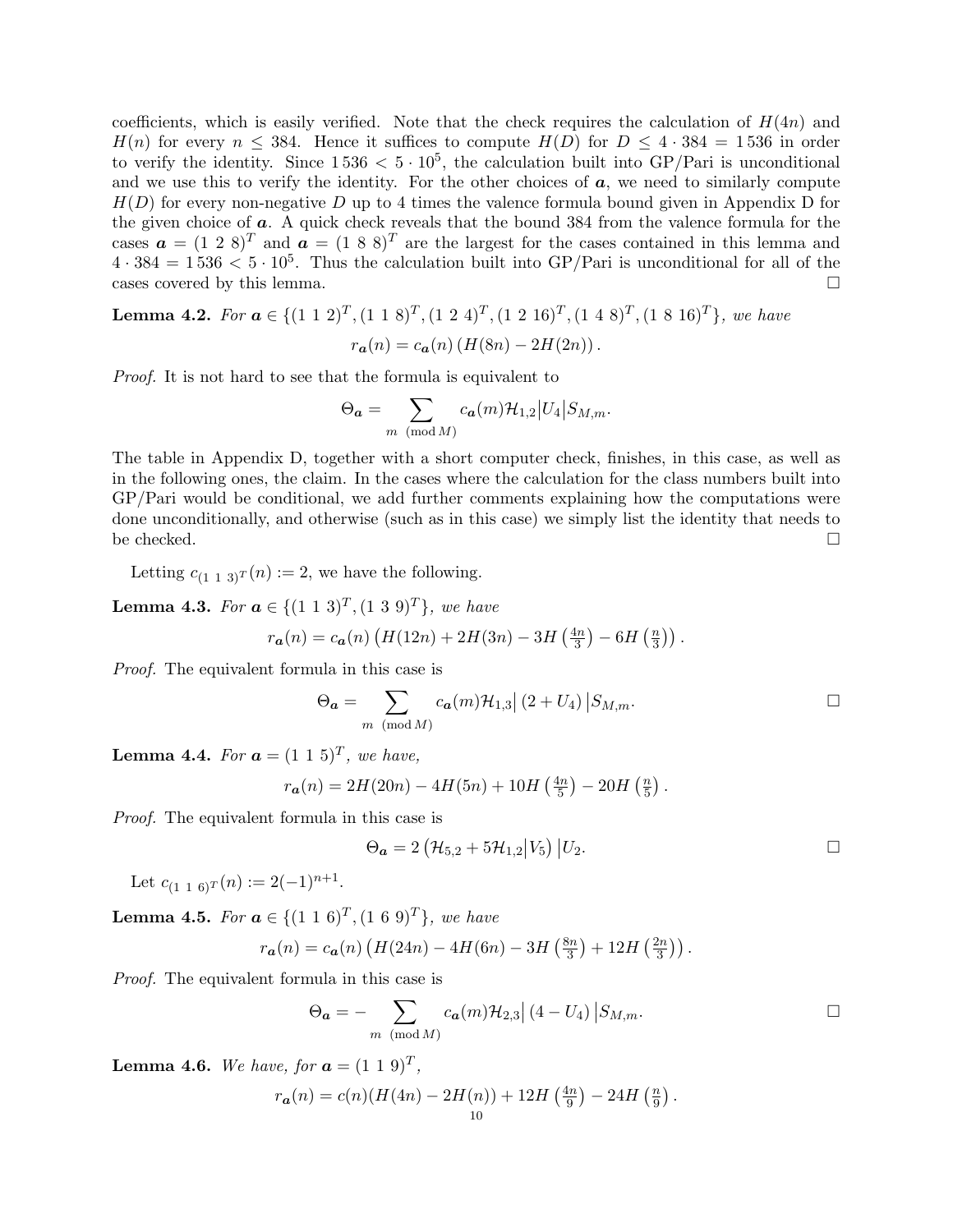$$
\Theta_{\mathbf{a}} = 12\mathcal{H}_{1,2} |U_2| V_9 + \sum_{m \pmod{3}} c(m)\mathcal{H}_{1,2} |U_2| S_{3,m}.
$$

**Lemma 4.7.** For  $a \in \{(1\ 1\ 12)^T, (1\ 4\ 12)^T, (1\ 9\ 12)^T\}$ , we have

$$
r_{a}(n) = c_{a}(n) \left( H(12n) - 3H\left(\frac{4n}{3}\right) + 8H\left(\frac{3n}{4}\right) - 24H\left(\frac{n}{12}\right) \right).
$$

Proof. The equivalent formula in this case is

$$
\Theta_{\mathbf{a}} = \sum_{m \pmod{M}} c_{\mathbf{a}}(m) \mathcal{H}_{1,3} | (U_4 + 8V_4) | S_{M,m}.
$$

**Lemma 4.8.** For  $a = (1\ 1\ 21)^T$ , we have

$$
r_{\mathbf{a}}(n) = c(n) \left( H(84n) - 7H\left(\frac{12n}{7}\right) - 3H\left(\frac{28n}{3}\right) + 21H\left(\frac{4n}{21}\right) - 4H\left(\frac{21n}{4}\right) + 28H\left(\frac{3n}{28}\right) + 12H\left(\frac{7n}{12}\right) - 84H\left(\frac{n}{84}\right) \right).
$$

Proof. The equivalent formula in this case is

$$
\Theta_{\mathbf{a}} = \sum_{m \pmod{8}} c(m) \left( \mathcal{H}_{12,7} - 3\mathcal{H}_{4,7} \middle| V_3 - 4\mathcal{H}_{3,7} \middle| V_4 + 12\mathcal{H}_{1,7} \middle| V_{12} \right) \big| S_{8,m}.\n\qquad \Box
$$

**Lemma 4.9.** For  $a \in \{(1\ 1\ 24)^T, (1\ 9\ 24)^T\}$ , we have

$$
r_{a}(n) = c_{a}(n) \left( H(24n) - H(6n) - 3H\left(\frac{8n}{3}\right) + 3H\left(\frac{2n}{3}\right) + 12H\left(\frac{3n}{8}\right) - 36H\left(\frac{n}{24}\right) \right).
$$

Proof. The equivalent formula in this case is

$$
\Theta_{\bm{a}} = \sum_{m \pmod{M}} c_{\bm{a}}(m) \left( \mathcal{H}_{8,3} - \mathcal{H}_{2,3} + 12 \mathcal{H}_{1,3} | V_8 \right) | S_{M,m}.
$$

**Lemma 4.10.** For  $a = (1\ 2\ 3)^T$ , we have

$$
r_{a}(n) = c(n) \left( H(24n) - 2H(6n) + 3H\left(\frac{8n}{3}\right) - 6H\left(\frac{2n}{3}\right) \right).
$$

Proof. The equivalent formula in this case is

$$
\Theta_{\mathbf{a}} = \sum_{m \pmod{2}} c(m) \mathcal{H}_{1,2} | (U_3 + 3V_3) | U_4 | S_{2,m}.
$$

**Lemma 4.11.** For  $a = (1\ 2\ 5)^T$ , we have

$$
r_{a}(n) = (-1)^{n+1} \left( H(40n) - 4H(10n) - 5H\left(\frac{8n}{5}\right) + 20H\left(\frac{2n}{5}\right) \right).
$$

Proof. The equivalent formula in this case is

$$
\Theta_{\mathbf{a}} = \sum_{m \pmod{2}} (-1)^{m+1} \left( \mathcal{H}_{8,5} - 4 \mathcal{H}_{2,5} \right) \big| S_{2,m}.
$$

**Lemma 4.12.** We have, for  $a = (1\ 2\ 6)^T$ ,

$$
r_{a}(n) = c(n) \left( H(12n) - 2H(3n) + 3H\left(\frac{4n}{3}\right) - 6H\left(\frac{n}{3}\right) \right).
$$

Proof. The equivalent formula in this case is

$$
\Theta_{\bf{a}} = \sum_{m \pmod{4}} c(m) \left( \mathcal{H}_{3,2} + 3\mathcal{H}_{1,2} | V_3 \right) | U_2 | S_{4,m}.
$$

**Lemma 4.13.** For  $a = (1\ 2\ 10)^T$ , we have

$$
r_{\boldsymbol{a}}(n) = c(n) \left( H(20n) - 4H(5n) - 5H\left(\frac{4n}{5}\right) + 20H\left(\frac{n}{5}\right) \right).
$$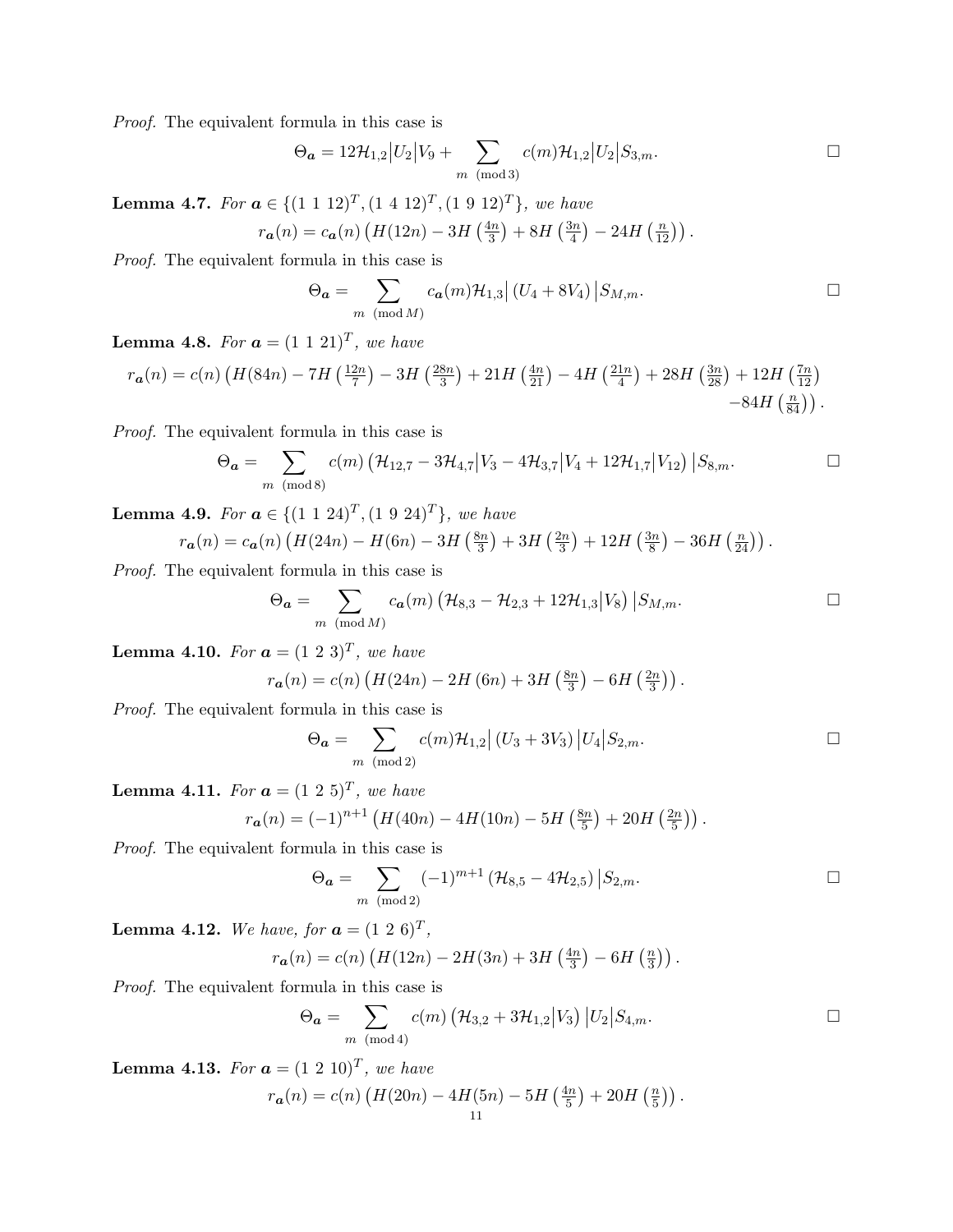$$
\Theta_{\boldsymbol{a}} = \sum_{m \pmod{4}} c(m) \left( \mathcal{H}_{4,5} - 4\mathcal{H}_{1,5} \right) \big| S_{4,m}.\n\qquad \qquad \Box
$$

**Lemma 4.14.** For  $\boldsymbol{a} = (1\ 3\ 3)^T$ , we have

$$
r_{a}(n) = 2H(36n) + 4H(9n) - 6H(4n) - 12H(n).
$$

Proof. The equivalent formula in this case is

$$
\Theta_{\mathbf{a}}=2\left(\mathcal{H}_{4,3}+2\mathcal{H}_{1,3}\right)\big|U_3.\quad \Box
$$

**Lemma 4.15.** For  $a = (1\ 3\ 4)^T$ , we have

$$
r_{a}(n) = c(n) \left( H(12n) - 3H\left(\frac{4n}{3}\right) + 2H\left(\frac{3n}{4}\right) - 6H\left(\frac{n}{12}\right) \right).
$$

Proof. The equivalent formula in this case is

$$
\Theta_{\boldsymbol{a}} = \sum_{m \pmod{8}} c(m) \left( \mathcal{H}_{4,3} + 2\mathcal{H}_{1,3} | V_4 \right) | S_{8,m}.
$$

**Lemma 4.16.** For  $a = (1\ 3\ 6)^T$ , we have

$$
r_{a}(n) = c(n) (-H(72n) + 2H(18n) + 5H(8n) - 10H(2n)).
$$

Proof. The equivalent formula in this case is

$$
\Theta_{\mathbf{a}} = \sum_{m \pmod{2}} c(m) \left( 5\mathcal{H}_{1,2} - \mathcal{H}_{9,2} \right) \left| U_4 \right| S_{2,m}.
$$

**Lemma 4.17.** For  $a = (1\ 3\ 10)^T$ , we have

$$
r_{a}(n) = \frac{1}{2}H(120n) - \frac{3}{2}H\left(\frac{40n}{3}\right) - 2H\left(\frac{15n}{2}\right) - \frac{5}{2}H\left(\frac{24n}{5}\right) + 6H\left(\frac{5n}{6}\right) + \frac{15}{2}H\left(\frac{8n}{15}\right) + 10H\left(\frac{3n}{10}\right) - 30H\left(\frac{n}{30}\right).
$$

Proof. The equivalent formula in this case is

$$
\Theta_{a} = \frac{1}{2} \mathcal{H}_{1,3} | (U_5 - 5V_5) | (U_8 - 4V_2).
$$

**Lemma 4.18.** We have, for  $a = (1\ 3\ 12)^T$ ,

$$
r_{a}(n) = c(n) \left( H(36n) - 3H(4n) + 2H\left(\frac{9n}{4}\right) - 6H\left(\frac{n}{4}\right) \right).
$$

Proof. The equivalent formula in this case is

$$
\Theta_{\mathbf{a}} = \sum_{m \pmod{8}} c(m) \mathcal{H}_{1,3} | (U_{12} + 2U_3 V_4) | S_{8,m}.
$$

**Lemma 4.19.** For  $a = (1\ 3\ 18)^T$ , we have

$$
r_{a}(n) = c(n) \left( H(24n) - 2H(6n) - 5H\left(\frac{8n}{3}\right) + 10H\left(\frac{2n}{3}\right) \right).
$$

Proof. The equivalent formula in this case is

$$
\Theta_{\mathbf{a}} = \sum_{m \pmod{6}} c(m) \mathcal{H}_{1,2} | (U_3 - 5V_3) | U_4 | S_{6,m}.
$$

**Lemma 4.20.** We have, for  $a = (1\ 3\ 30)^T$ ,

$$
r_{a}(n) = c(n) \Big( H(360n) - 2H(90n) - 3H(40n) + 6H(10n) - 5H\left(\frac{72n}{5}\right) + 10H\left(\frac{18n}{5}\right) + 15H\left(\frac{8n}{5}\right) - 30H\left(\frac{2n}{5}\right) \Big).
$$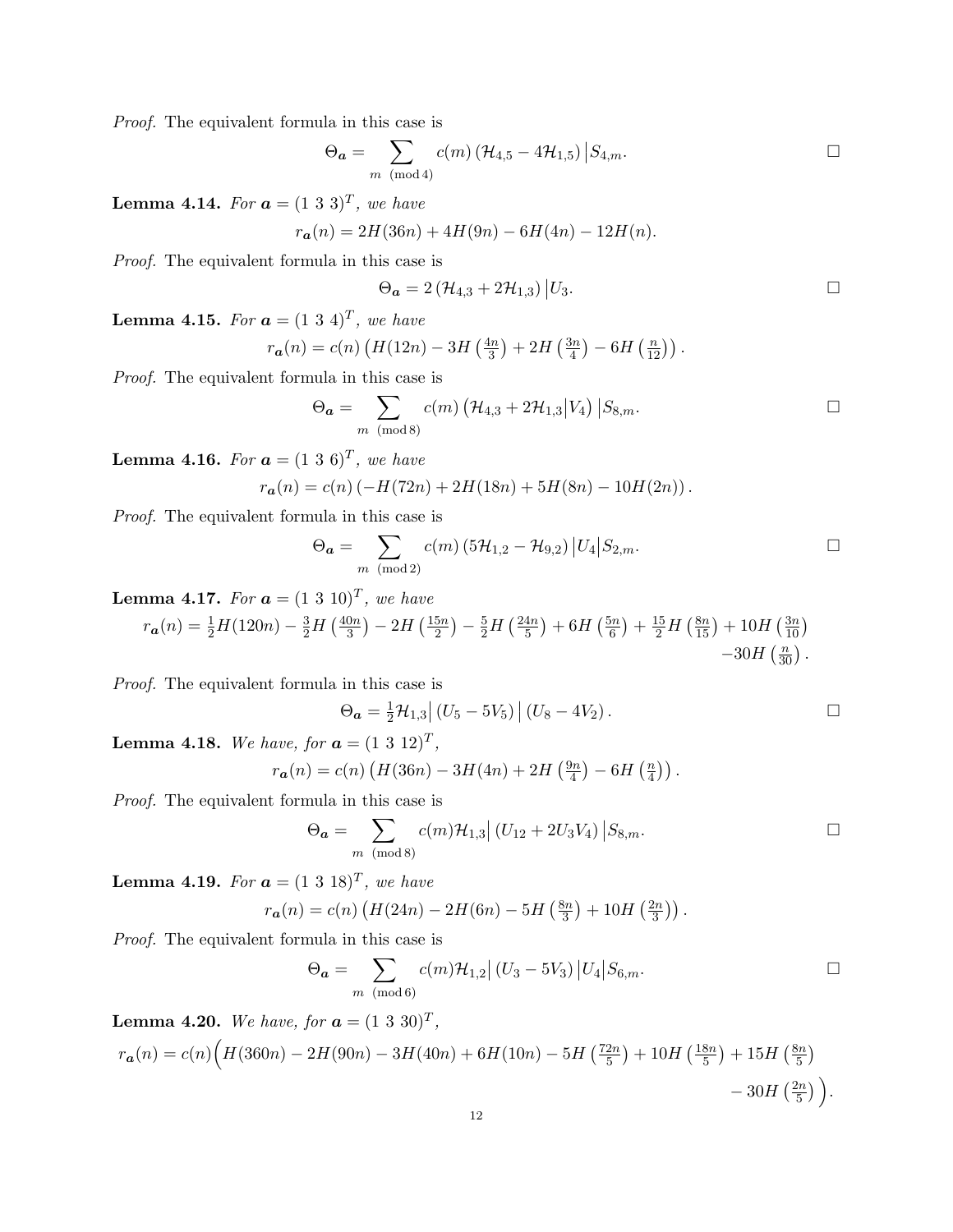$$
\Theta_{\boldsymbol{a}} = \sum_{m \pmod{2}} c(m) \left( \mathcal{H}_{40,3} - 5 \mathcal{H}_{8,3} \middle| V_5 - 2 \mathcal{H}_{20,3} \middle| V_2 + 10 \mathcal{H}_{4,3} \middle| V_{10} \right) \big| U_3 \big| S_{2,m}.
$$

The claimed identity follows using that  $\mathcal{H}(n) = 0$  if  $2 \parallel n$ .

**Lemma 4.21.** For  $a \in \{(1\ 4\ 6)^T, (1\ 4\ 24)^T\}$ , we have

$$
r_{a}(n) = c_{a}(n) \left(2H(24n) - 5H(6n) - 6H\left(\frac{8n}{3}\right) + 15H\left(\frac{2n}{3}\right)\right).
$$

Proof. The equivalent formula in this case is

$$
\Theta_{\mathbf{a}} = \sum_{m \pmod{8}} c_{\mathbf{a}}(m) \mathcal{H}_{2,3} \Big| (-5 + 2U_4) \Big| S_{8,m}.
$$

**Lemma 4.22.** For  $\boldsymbol{a} = (1\ 5\ 5)^T$ , we have

$$
r_{a}(n) = -2H(100n) + 4H(25n) + 14H(4n) - 28H(n).
$$

Proof. The equivalent formula in this case is

$$
\Theta_{a} = -2 \left( \mathcal{H}_{25,2} - 7\mathcal{H}_{1,2} \right) \big| U_2.
$$

**Lemma 4.23.** We have, for  $a = (1\ 5\ 8)^T$ ,

$$
r_{a}(n) = c(n) \left( H(160n) - H(40n) - 5H\left(\frac{32n}{5}\right) + 5H\left(\frac{8n}{5}\right) - 12\delta_{8|n} \left( H\left(\frac{5n}{2}\right) - 5H\left(\frac{n}{10}\right) \right) \right).
$$

Proof. The equivalent formula in this case is

$$
\Theta_{\mathbf{a}} = \sum_{m \pmod{8}} c(m) \left( \mathcal{H}_{32,5} - \mathcal{H}_{8,5} - 12 \mathcal{H}_{2,5} | V_4 \right) | S_{8,m}.
$$

**Lemma 4.24.** We have, for  $a = (1\ 5\ 10)^T$ ,

$$
r_{a}(n) = (-1)^{n+1} \left( H(200n) - 4H(50n) - 5H(8n) + 20H(2n) \right).
$$

Proof. The equivalent formula in this case is

$$
\Theta_{\mathbf{a}} = \sum_{m \pmod{2}} (-1)^m \mathcal{H}_{2,5} \left[ (4 - U_4) \left| U_5 \right| S_{2,m}. \right]
$$

**Lemma 4.25.** We have for,  $a = (1\ 5\ 25)^T$ ,

$$
r_{a}(n) = c(n) \left( H(20n) - 2H(5n) - 7H\left(\frac{4n}{5}\right) + 14H\left(\frac{n}{5}\right) \right).
$$

Proof. The equivalent formula in this case is

$$
\Theta_{\mathbf{a}} = \sum_{m \pmod{5}} c(m) \left( \mathcal{H}_{5,2} - 7\mathcal{H}_{1,2} | V_5 \right) | U_2 | S_{5,m}.
$$

**Lemma 4.26.** We have, for  $a = (1\ 5\ 40)^T$ ,

$$
r_{a}(n) = c(n) \left( H(200n) - H(50n) - 5H(8n) + 5H(2n) - 6\delta_{8|n} \left( H\left(\frac{25n}{2}\right) - 5H\left(\frac{n}{2}\right) \right) \right).
$$

Proof. The equivalent formula in this case is

$$
\Theta_{\mathbf{a}} = -\sum_{m \pmod{8}} c(m) \mathcal{H}_{2,5} | (1 - U_4 + 6V_4) | U_5 | S_{8,m}.
$$

**Lemma 4.27.** We have, for  $a \in \{(1\ 6\ 6)^T, (1\ 12\ 12)^T\}$ ,

$$
r_{a}(n) = c_{a}(n) \left( H(36n) - 4H(9n) - 3H(4n) + 12H(n) \right).
$$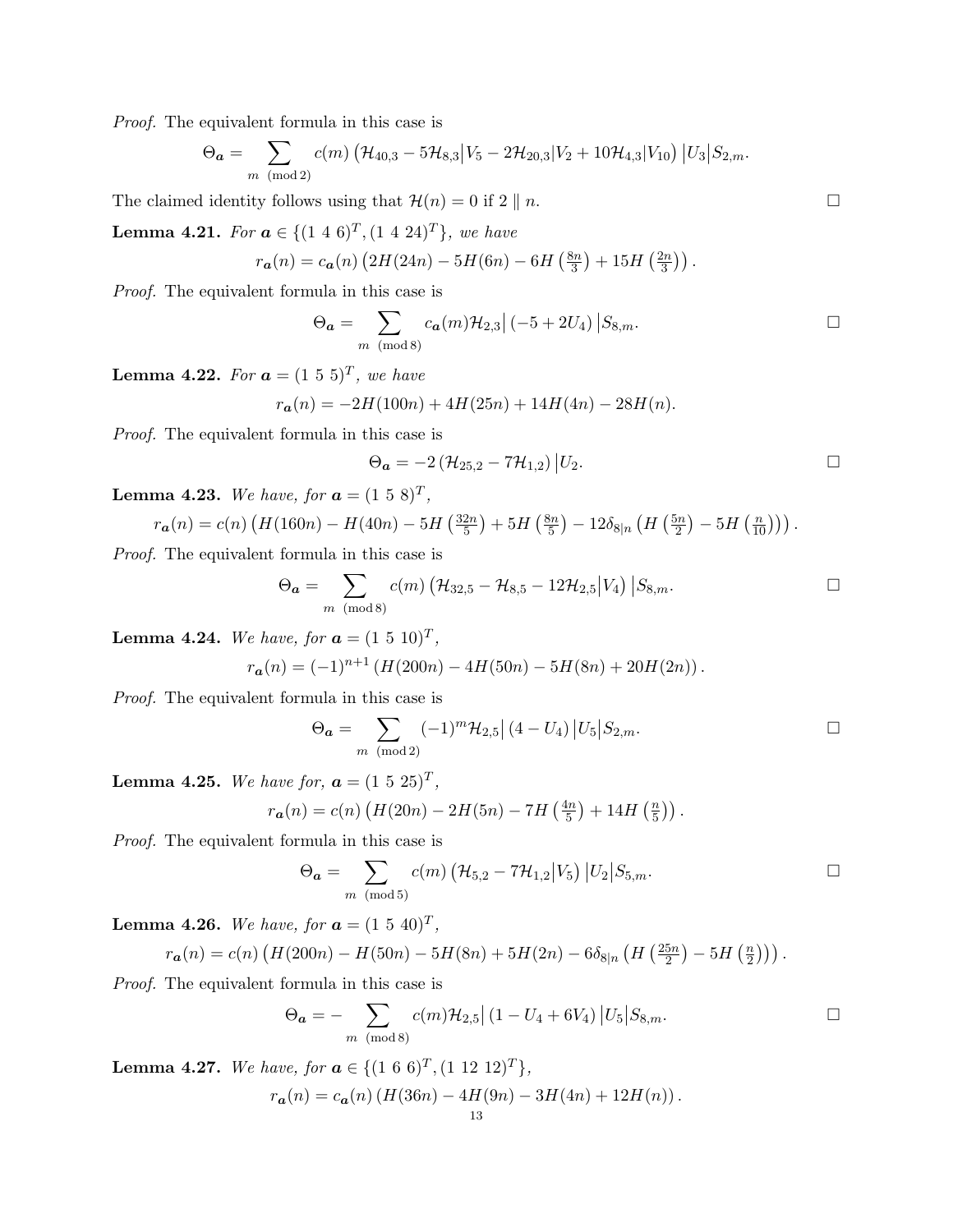$$
\Theta_{\mathbf{a}} = \sum_{m \pmod{4}} c_{\mathbf{a}}(n) \left( \mathcal{H}_{4,3} - 4\mathcal{H}_{1,3} \right) \left| U_3 \right| S_{4,m}.\n\qquad \qquad \Box
$$

**Lemma 4.28.** We have, for  $a \in \{(1\ 6\ 16)^T, (1\ 16\ 24)^T\},\$ 

$$
r_{a}(n) = c_{a}(n) \left( H(24n) - H(6n) - 3H\left(\frac{8n}{3}\right) - 12H\left(\frac{3n}{8}\right) + 3H\left(\frac{2n}{3}\right) + 36H\left(\frac{n}{24}\right) \right).
$$

Proof. The equivalent formula in this case is

$$
\Theta_{\mathbf{a}} = \sum_{m \pmod{32}} c_{\mathbf{a}}(m) \mathcal{H}_{1,3} | (U_8 - U_2 - 12V_8) | S_{32,m}.
$$

**Lemma 4.29.** For  $a = (1\ 6\ 18)^T$ , we have

$$
r_{a}(n) = c(n) \left( H(12n) - 2H(3n) - 5H\left(\frac{4n}{3}\right) + 10H\left(\frac{n}{3}\right) \right).
$$

Proof. The equivalent formula in this case is

$$
\Theta_{\mathbf{a}} = \sum_{m \pmod{12}} c(m) \left( \mathcal{H}_{3,2} - 5\mathcal{H}_{1,2} | V_3 \right) \Big| U_2 \Big| S_{12,m}. \qquad \qquad \Box
$$

**Lemma 4.30.** For  $a = (1 \ 6 \ 24)^T$ , we have

$$
r_{a}(n) = c(n) (2H(36n) - 5H(9n) - 6H(4n) + 15H(n)).
$$

Proof. The equivalent formula in this case is

$$
\Theta_{\mathbf{a}} = \sum_{m \pmod{16}} c(m) \left( 2\mathcal{H}_{4,3} - 5\mathcal{H}_{1,3} \right) |U_3| S_{16,m}.
$$

**Lemma 4.31.** We have, for  $a = (1 8 40)^T$ ,

$$
r_{a}(n) = c(n) \left(2H(20n) - 5H(5n) - 10H\left(\frac{4n}{5}\right) + 25H\left(\frac{n}{5}\right)\right).
$$

Proof. The equivalent formula in this case is

$$
\Theta_{\mathbf{a}} = \sum_{m \pmod{16}} c(m) \left( 2\mathcal{H}_{4,5} - 5\mathcal{H}_{1,5} \right) \big| S_{16,m}. \square
$$

**Lemma 4.32.** We have, for  $a = (1\ 9\ 9)^T$ ,

$$
r_{a}(n) = 12H\left(\frac{4n}{9}\right) - 24H\left(\frac{n}{9}\right) + 4\delta_{n \equiv 1 \pmod{3}}\left(H(4n) - 2H(n)\right).
$$

Proof. The equivalent formula in this case is

$$
\Theta_{\bf a} = 4\mathcal{H}_{1,2} |U_2| (3V_9 + S_{3,1}).
$$

**Lemma 4.33.** We have, for  $a = (1\ 9\ 21)^T$ ,

$$
r_{a}(n) = c(n) \Big( H(84n) - 2H(21n) - 3H\left(\frac{28n}{3}\right) + 6H\left(\frac{7n}{3}\right) - 7H\left(\frac{12n}{7}\right) + 14H\left(\frac{3n}{7}\right) + 21H\left(\frac{4n}{21}\right) - 42H\left(\frac{n}{21}\right) \Big).
$$

Proof. The equivalent formula in this case is

$$
\Theta_{\mathbf{a}} = -\sum_{m \pmod{3}} c(m) \mathcal{H}_{1,3} |(2 - U_4)| (U_7 - 7V_7) |S_{3,m}.
$$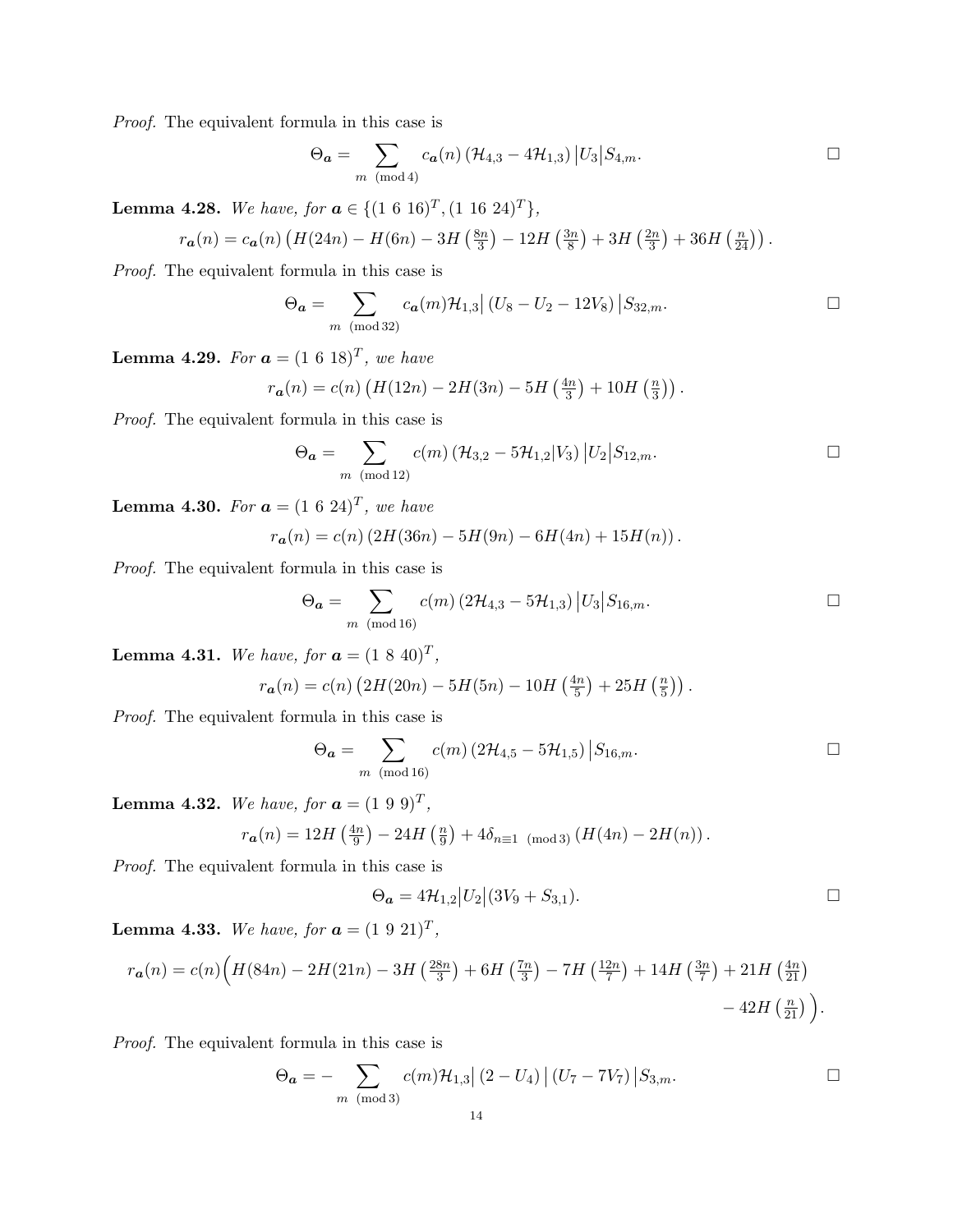**Lemma 4.34.** We have, for  $a = (1\ 10\ 30)^T$ ,

$$
r_{a}(n) = c(n)\left(H(300n) - 2H(75n) - 5H(12n) + 10H(3n) - 3H\left(\frac{100n}{3}\right) + 6H\left(\frac{25n}{3}\right) + 15H\left(\frac{4n}{3}\right) - 30H\left(\frac{n}{3}\right)\right).
$$

Proof. The equivalent formula in this case is

$$
\Theta_{\mathbf{a}} = \sum_{m \pmod{4}} c(m) \mathcal{H}_{1,3} | (U_{100} - 2U_{25} - 5U_4 + 10) | S_{4,m}.
$$

**Lemma 4.35.** We have, for  $a = (1\ 21\ 21)^T$ ,

$$
r_{a}(n) = H(1764n) - 2H(441n) - 3H(196n) + 6H(49n) - 7H(36n) + 14H(9n) + 21H(4n) - 42H(n).
$$

Proof. The equivalent formula in this case is

$$
\Theta_{\boldsymbol{a}} = \mathcal{H}_{1,7} \left| \left( 2 - U_4 \right) \right| \left( 3 - U_9 \right) \left| U_7 \right| \square
$$

**Lemma 4.36.** We have, for  $a = (1\ 24\ 24)^T$ ,

$$
r_{a}(n) = c(n) \left(2H(36n) - 5H(9n) - 6H(4n) + 15H(n)\right).
$$

Proof. The equivalent formula in this case is

$$
\Theta_{\mathbf{a}} = -\sum_{m \pmod{16}} c(m) \mathcal{H}_{1,3} | (5 - 2U_4) |U_3| S_{16,m}.
$$

**Lemma 4.37.** For  $a \in \{(2\ 2\ 3)^T, (2\ 3\ 18)^T, (3\ 4\ 4)^T, (3\ 4\ 36)^T\}$ , we have  $r_{\bf a}(n) = c_{\bf a}(n) \left( H(12n) - 4H(3n) - 3H\left(\frac{4n}{3}\right) \right)$  $\frac{\ln n}{3}$  + 12H  $\left(\frac{n}{3}\right)$  $\frac{n}{3})$ ).

Proof. The equivalent formula in this case is

$$
\Theta_{\mathbf{a}} = -\sum_{m \pmod{M}} c_{\mathbf{a}}(m) \mathcal{H}_{1,3} | (4 - U_4) | S_{M,m}.
$$

**Lemma 4.38.** For  $\boldsymbol{a} = (2 \ 3 \ 3)^T$ , we have

$$
r_{a}(n) = 2(-1)^{n} \left( H(72n) - 4H(18n) - 3H(8n) + 12H(2n) \right).
$$

Proof. The equivalent formula in this case is

$$
\Theta_{\mathbf{a}} = 2 \sum_{m \pmod{2}} (-1)^m \mathcal{H}_{4,3} | (U_2 - 4V_2) | U_3 | S_{2,m}.
$$

**Lemma 4.39.** For  $a = (2\ 3\ 6)^T$ , we have

$$
r_{a}(n) = c(n) \left( H(36n) - 2H(9n) - 5H(4n) + 10H(n) \right).
$$

Proof. The equivalent formula in this case is

$$
\Theta_{\mathbf{a}} = -\sum_{m \pmod{4}} c(m) \mathcal{H}_{1,2} | (5 - U_9) | U_2 | S_{4,m}.
$$

**Lemma 4.40.** We have, for  $\mathbf{a} \in \{ (2\ 3\ 8)^T, (3\ 8\ 8)^T, (3\ 8\ 72)^T \},$ 

$$
r_{a}(n) = c_{a}(n) \left(2H(12n) - 5H(3n) - 6H\left(\frac{4n}{3}\right) + 15H\left(\frac{n}{3}\right)\right).
$$

Proof. The equivalent formula in this case is

$$
\Theta_{\mathbf{a}} = -\sum_{m \pmod{M}} c_{\mathbf{a}}(m) \mathcal{H}_{1,3} \left| (5 - 2U_4) \right| S_{M,m}.
$$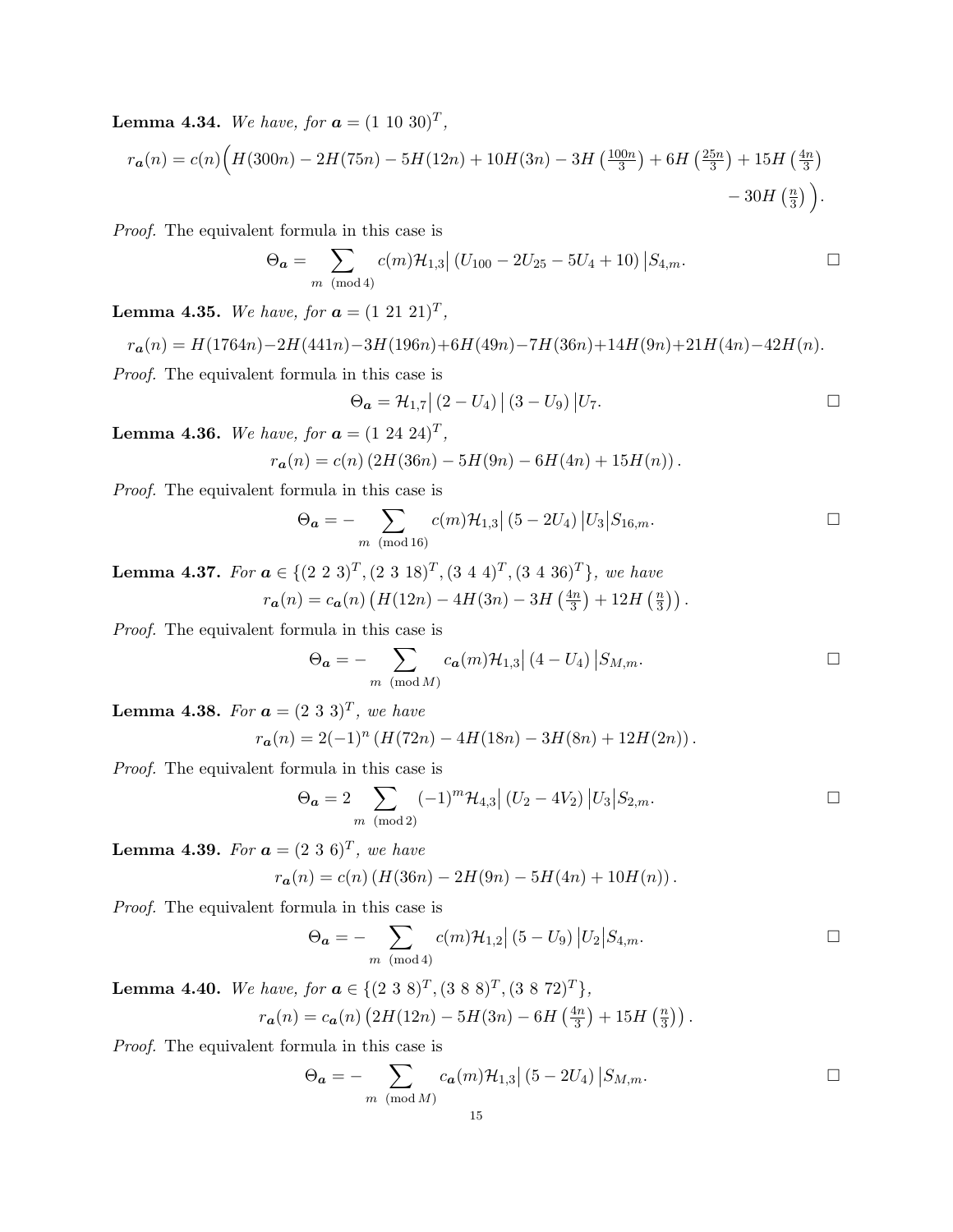**Lemma 4.41.** For  $a = (2\ 3\ 9)^T$ , we have

$$
r_{a}(n) = c(n) \left( H(24n) - 2H(6n) - 5H\left(\frac{8n}{3}\right) + 10H\left(\frac{2n}{3}\right) \right).
$$

Proof. The equivalent formula in this case is

$$
\Theta_{\mathbf{a}} = \sum_{m \pmod{6}} c(m) \mathcal{H}_{1,2} | (U_3 - 5V_3) | U_4 | S_{6,m}.
$$

**Lemma 4.42.** For  $a \in \{(2\ 3\ 12)^T, (3\ 8\ 12)^T\}$ , we have

$$
r_{a}(n) = c_{a}(n) \left(2H(72n) - 5H(18n) - 6H(8n) + 15H(2n)\right).
$$

Proof. The equivalent formula in this case is

$$
\Theta_{\mathbf{a}} = \sum_{m \pmod{8}} c_{\mathbf{a}}(m) \left( 2\mathcal{H}_{8,3} - 5\mathcal{H}_{2,3} \right) \big| U_3 \big| S_{8,m}.\n\qquad \qquad \Box
$$

**Lemma 4.43.** For  $a = (2\ 3\ 48)^T$ , we have

$$
r_{a}(n) = c(n) \left( H(72n) - H(18n) - 3H(8n) + 3H(2n) - 12H\left(\frac{9n}{8}\right) + 36H\left(\frac{n}{8}\right) \right).
$$

Proof. The equivalent formula in this case is

$$
\Theta_{\boldsymbol{a}} = \sum_{m \pmod{32}} c(m) \left( \mathcal{H}_{8,3} - \mathcal{H}_{4,3} \middle| V_2 - 12 \mathcal{H}_{1,3} \middle| V_8 \right) \left| U_3 \middle| S_{32,m} \right.
$$

To verify the identity, the table in Appendix D implies that we need to compute  $H(72n)$ ,  $H(18n)$ ,  $H(8n), H(2n), H(\frac{9n}{8})$  $\frac{\partial n}{8}$ ), and  $H(\frac{n}{8})$  $\frac{n}{8}$ ) for every  $n \le 12288$ . Using the code built into GP/Pari for computing class numbers, the proof would be conditional on the Generalized Riemann Hypothesis, so a slight modification of the calculation is necessary in order to obtain an unconditional result. Note that we can unconditionally compute  $H(D)$  for  $D \leq 18 \cdot 12\,288 = 221\,184 < 5 \cdot 10^5$  (in particular, we can compute  $H(Cn)$  for any  $C \le 18$ ). It remains to compute  $H(72n)$  for  $6\,945 \le n \le 12\,288$ ; the method built into GP/Pari would give a result that is conditional on the Generalized Riemann Hypothesis. However, since 9 | 72n and 9 | 18n, the corresponding fundamental discriminant  $\Delta < 0$ in these cases is a divisor of  $-8n$  and  $8n \leq 8 \cdot 12288 = 98304$ . Hence we can unconditionally compute  $H(|\Delta|)$ . Suppose that  $72n = D = |\Delta|f^2$ . In order to compute  $H(D)$ , we first compute  $H(|\Delta|)$ using the code built into GP/Pari and then use the relation (see [3, p. 273])

$$
H(D) = H\left(|\Delta|f^2\right) = H(|\Delta|) \sum_{1 \le d|f} \mu(d) \left(\frac{\Delta}{d}\right) \sigma_1\left(\frac{f}{d}\right). \tag{4.1}
$$

Both  $H(|\Delta|)$  and the sum over divisors of f can be computed unconditionally, so  $H(D)$  can be computed unconditionally. This was carried out for  $D < 10^6$  in order to verify the claim.

**Lemma 4.44.** We have, for  $a = (2\ 5\ 6)^T$ ,

$$
r_{a}(n) = c(n) \left( H(60n) - 2H(15n) - 3H\left(\frac{20n}{3}\right) - 5H\left(\frac{12n}{5}\right) + 6H\left(\frac{5n}{3}\right) + 10H\left(\frac{3n}{5}\right) + 15H\left(\frac{4n}{15}\right) - 30H\left(\frac{n}{15}\right) \right).
$$

Proof. The equivalent formula in this case is

$$
\Theta_{\mathbf{a}} = \sum_{m \pmod{4}} c(m) \left( \mathcal{H}_{12,5} - 3\mathcal{H}_{4,5} \middle| V_3 - 2\mathcal{H}_{3,5} + 6\mathcal{H}_{1,5} \middle| V_3 \right) \big| S_{4,m}.\n\qquad \Box
$$

**Lemma 4.45.** For  $a = (2\ 5\ 10)^T$ , we have

$$
r_{a}(n) = c(n) \left( H(100n) - 4H(25n) - 5H(4n) + 20H(n) \right).
$$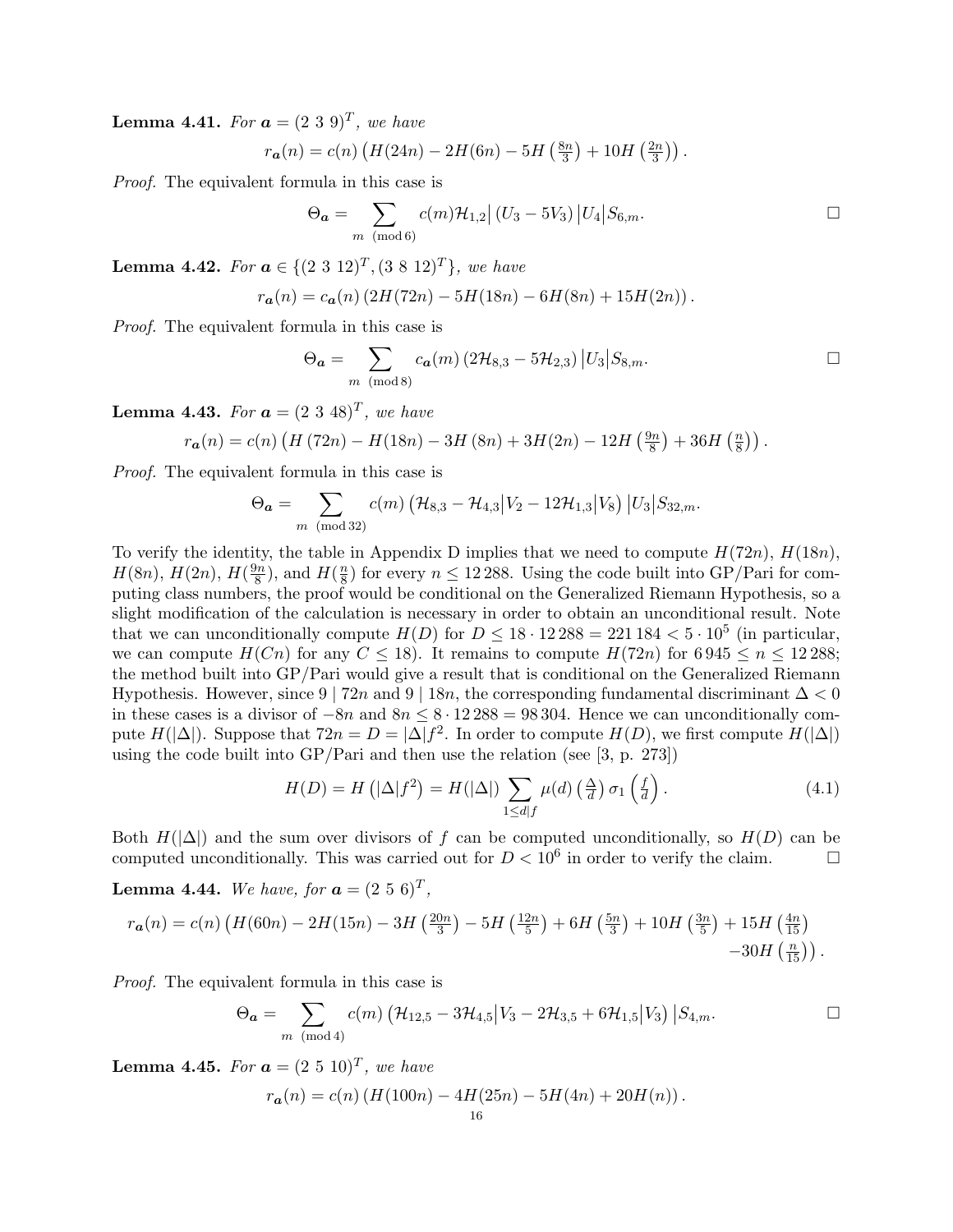$$
\Theta_{\bm{a}} = -\sum_{m \pmod{4}} c(m) \mathcal{H}_{1,5} |(4-U_4)| U_5 | S_{4,m}.
$$

**Lemma 4.46.** For  $a = (2\ 5\ 15)^T$  we have

$$
r_{\boldsymbol{a}}(n) = c(n) \left( H(600n) - 2H(150n) - 5H(24n) + 10H(6n) - 3H\left(\frac{200n}{3}\right) + 6H\left(\frac{50n}{3}\right) + 15H\left(\frac{8n}{3}\right) \right) - 30H\left(\frac{2n}{3}\right).
$$

Proof. The equivalent formula in this case is

$$
\Theta_{\mathbf{a}} = \sum_{m \pmod{2}} c(m) \mathcal{H}_{1,5} \left| (U_{24} - 3U_8V_3 - 2U_6 + 6U_2V_3) \right| U_5 \big| S_{2,m}. \square
$$

**Lemma 4.47.** We have, for  $a = (2\ 6\ 9)^T$ ,

$$
r_{a}(n) = c(n) \left( H(12n) - 2H(3n) - 5H\left(\frac{4n}{3}\right) + 10H\left(\frac{n}{3}\right) \right).
$$

Proof. The equivalent formula in this case is

$$
\Theta_{\mathbf{a}} = \sum_{m \pmod{12}} c(m) \mathcal{H}_{1,2} | (U_3 - 5V_3) | U_2 | S_{12,m}.
$$

**Lemma 4.48.** For  $a = (2\ 6\ 15)^T$ , we have

$$
r_{a,h,N}(n) = c(n) \left( H(720n) - 2H(180n) - 3H(80n) + 6H(20n) - 5H\left(\frac{144n}{5}\right) + 10H\left(\frac{36n}{5}\right) + 15H\left(\frac{16n}{5}\right) - 30H\left(\frac{4n}{5}\right) \right).
$$

Proof. The equivalent formula in this case is

$$
\Theta_{\mathbf{a}} = \sum_{m \pmod{4}} c(m) \left( \mathcal{H}_{80,3} - 2\mathcal{H}_{20,3} + 10\mathcal{H}_{4,3} \middle| V_5 - 5\mathcal{H}_{16,3} \middle| V_5 \right) \left| U_3 \middle| S_{4,m} \right. \square
$$

**Lemma 4.49.** For  $a = (3\ 3\ 4)^T$ , we have

$$
r_{a}(n) = c(n) \left( H(36n) - 3H(4n) + 8H\left(\frac{9n}{4}\right) - 24H\left(\frac{n}{4}\right) \right).
$$

Proof. The equivalent formula in this case is

$$
\Theta_{\mathbf{a}} = \sum_{m \pmod{8}} c(m) \left( \mathcal{H}_{4,3} + 8 \mathcal{H}_{1,3} | V_4 \right) | U_3 | S_{8,m}.
$$

**Lemma 4.50.** For  $\boldsymbol{a} = (3\ 3\ 7)^T$ , we have

$$
r_{a}(n) = H(252n) - 2H(63n) - 3H(28n) + 6H(7n) - 7H(\frac{36n}{7}) + 14H(\frac{9n}{7}) + 21H(\frac{4n}{7}) - 42H(\frac{n}{7}).
$$

Proof. The equivalent formula in this case is

$$
\Theta_{a} = \mathcal{H}_{1,7} \big| \left( 6 - 3U_4 - 2U_9 + U_{36} \right).
$$

**Lemma 4.51.** For  $\boldsymbol{a} = (3\ 3\ 8)^T$ , we have

$$
r_{a}(n) = c(n) \left( H(72n) - H(18n) - 3H(8n) + 3H(2n) - 6\delta_{8|n} \left( H\left(\frac{9n}{2}\right) - 3H\left(\frac{n}{2}\right) \right) \right).
$$

Proof. The equivalent formula in this case is

$$
\Theta_{\mathbf{a}} = \sum_{m \pmod{8}} c(m) \left( \mathcal{H}_{8,3} - \mathcal{H}_{4,3} \middle| V_2 - 6 \mathcal{H}_{2,3} \middle| V_4 \right) \left| U_3 \middle| S_{8,m} \right. \Box
$$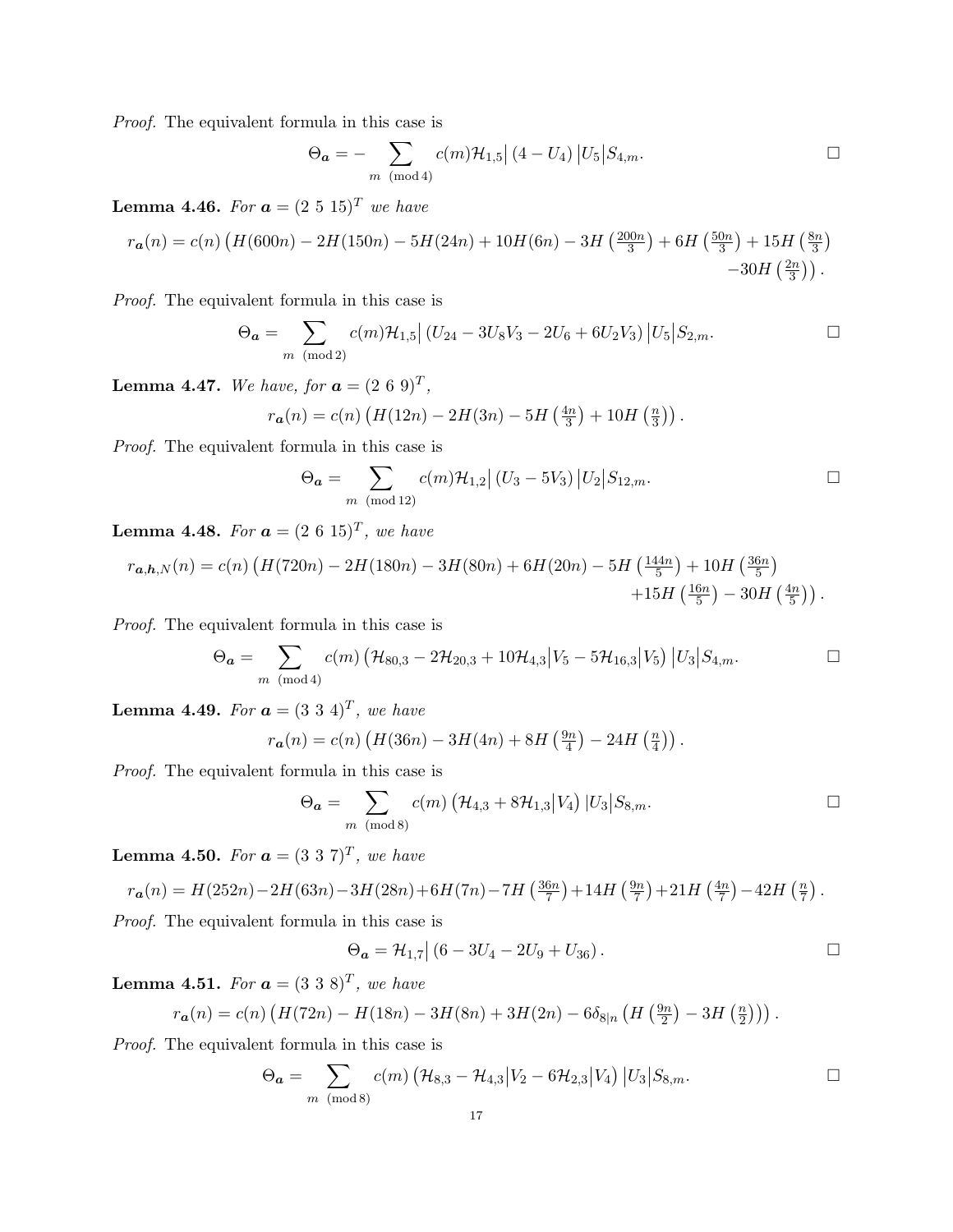**Lemma 4.52.** For  $a = (3\ 4\ 12)^T$ , we have

$$
r_{a}(n) = c(n) \left( H(9n) - 3H(n) + 2H\left(\frac{9n}{4}\right) - 6H\left(\frac{n}{4}\right) \right).
$$

Proof. The equivalent formula in this case is

$$
\Theta_{\mathbf{a}} = \sum_{m \pmod{8}} c(m) \mathcal{H}_{1,3} | (1 + 2V_4) | U_3 | S_{8,m}.
$$

Setting  $c_{(3 7 7)T}(n) := 1$ , we have the following.

**Lemma 4.53.** For  $a \in \{(3\ 7\ 7)^T, (3\ 7\ 63)^T\}$ , we have

$$
r_{a}(n) = c(n) \left( H(588n) - 2H(147n) - 7H(12n) + 14H(3n) - 3H\left(\frac{196n}{3}\right) + 6H\left(\frac{49n}{3}\right) + 21H\left(\frac{4n}{3}\right) - 42H\left(\frac{n}{3}\right) \right).
$$

Proof. The equivalent formula in this case is

$$
\Theta_{\mathbf{a}} = -\sum_{m \pmod{M}} c_{\mathbf{a}}(m) \mathcal{H}_{1,7} | (2 - U_4) | (U_3 - 3V_3) | U_7 | S_{M,m}.
$$

**Lemma 4.54.** We have, for  $a = (3 \ 8 \ 48)^T$ ,

$$
r_{a}(n) = c(n) \left(2H(72n) - 6H(8n) - 11H\left(\frac{9n}{2}\right) + 33H\left(\frac{n}{2}\right)\right).
$$

Proof. The equivalent formula in this case is

$$
\Theta_{\mathbf{a}} = \sum_{m \pmod{32}} c(m) \mathcal{H}_{1,3} \left| (2U_8 - 11V_2) \right| U_3 \big| S_{32,m}.
$$

As in the case of  $\mathbf{a} = (2 \ 3 \ 48)^T$ , the computation built into GP/Pari would be conditional upon GRH. However, the same calculation as in Lemma 4.43, using (4.1), gives an unconditional proof in this case.  $\Box$ 

**Lemma 4.55.** For  $a = (3\ 10\ 30)^T$ , we have

$$
r_{a}(n) = c(n) \left( H(900n) - 2H(225n) - 3H(100n) - 5H(36n) + 6H(25n) + 10H(9n) + 15H(4n) -30H(n) \right).
$$

Proof. The equivalent formula in this case is

$$
\Theta_{\boldsymbol{a}} = \sum_{m \pmod{4}} c(m) \mathcal{H}_{1,5} \left| (6 - 3U_4 - 2U_9 + U_{36}) \right| U_5 \left| S_{4,m} \right| \square
$$

**Lemma 4.56.** For  $a = (5\ 6\ 15)^T$ , we have

$$
r_{a}(n) = c(n) \left( H(1800n) - 2H(450n) - 3H(200n) - 5H(72n) + 6H(50n) + 10H(18n) + 15H(8n) -30H(2n) \right).
$$

Proof. The equivalent formula in this case is

$$
\Theta_{\mathbf{a}} = \sum_{m \pmod{2}} c(m) \mathcal{H}_{2,3} \left| (5 - U_{25}) \right| (2 - U_4) |U_3| S_{2,m}.
$$

**Lemma 4.57.** For  $a = (5\ 8\ 40)^T$ , we have

$$
r_{a}(n) = c(n) \left( H(100n) - 5H(4n) - 10H\left(\frac{25n}{4}\right) + 50H\left(\frac{n}{4}\right) \right).
$$

Proof. The equivalent formula in this case is

$$
\Theta_{\mathbf{a}} = \sum_{m \pmod{16}} c(m) \mathcal{H}_{1,5} | (U_4 - 10V_4) | U_5 | S_{16,m}.
$$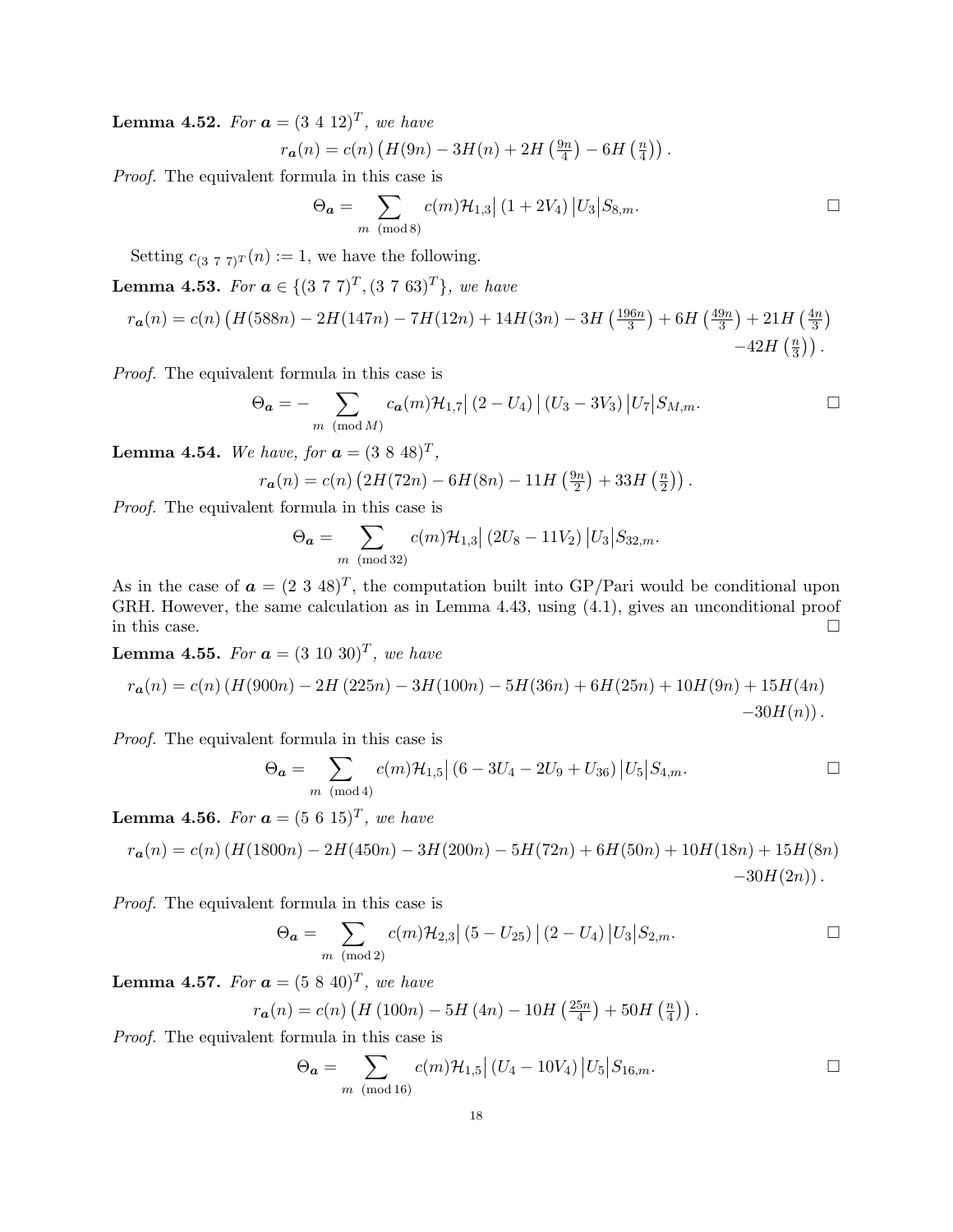| APPENDIX A. TABLES FOR THE CONSTANTS $d_{a,h,N}(m)$ . |  |  |  |  |  |  |  |
|-------------------------------------------------------|--|--|--|--|--|--|--|
|-------------------------------------------------------|--|--|--|--|--|--|--|

Here we list  $d_{a,h,N}(m)$  from the statement of Theorem 1.1. For each  $a \in \mathcal{C}$ , we give a table listing for  $(h, N) \in \mathcal{S}_a$  the corresponding m, M, and  $d = d_{a,h,N}(n)$  valid for every  $n \equiv m \pmod{M}$ such that  $\Theta_{a,h,N} = \sum_{m \pmod{M}} d_{a,h,N}(m) \Theta_a | S_{M,m}$ .

| $\boldsymbol{h}$             | $\boldsymbol{N}$             | $\,m$          | $\cal M$         | $\boldsymbol{d}$                | $\boldsymbol{h}$             | $\cal N$       | $\boldsymbol{m}$               | $\cal M$         | $\boldsymbol{d}$                | $\boldsymbol{h}$           | $\cal N$         | $\,m$                         | $\cal M$         | $\boldsymbol{d}$                          |
|------------------------------|------------------------------|----------------|------------------|---------------------------------|------------------------------|----------------|--------------------------------|------------------|---------------------------------|----------------------------|------------------|-------------------------------|------------------|-------------------------------------------|
|                              | $a = (1\ 1\ 1)^T$            |                |                  |                                 |                              |                | $a = (1\ 1\ 4)^T$              |                  |                                 | $a = (1\ 1\ 8)^T$ (cont.)  |                  |                               |                  |                                           |
| $(0\;0\;1)^T$                | 3                            | $\mathbf{1}$   | $\sqrt{3}$       | $\frac{1}{6}$                   | $(0\; 0\; 1)^{T}$            | $\sqrt{4}$     | $\overline{4}$                 | 16               | $\frac{1}{6}$                   | $(4\; 4\; 1)^T$            | $8\,$            | 40                            | 128              | $\frac{1}{6}$                             |
| $(0\; 1\; 1)^T$              | $\sqrt{3}$                   | $\sqrt{2}$     | 3                | $\mathbf{1}$<br>$\overline{12}$ | $(0\ 1\ 1)^T$                | $\overline{4}$ | $\bf 5$                        | $8\,$            | $\mathbf{1}$<br>$\overline{16}$ | $(4\; 4\; 3)^T$            | $8\,$            | 104                           | 128              | $\,1$<br>$\overline{6}$                   |
| $(0\ 1\ 1)^T$                | $\overline{4}$               | $\overline{2}$ | $8\,$            | $\frac{1}{12}$                  | $(0\ 2\ 1)^T$                | $\overline{4}$ | $8\,$                          | 16               | $\frac{1}{6}$                   |                            |                  | $a = (1\ 1\ 9)^{T}$           |                  |                                           |
| $(0\; 1\; 2)^T$              | 4                            | $\bf 5$        | $8\,$            | $\frac{1}{12}$                  | $(1\ 1\ 1)^T$                | 4              | $\,6$                          | $8\,$            | $\frac{1}{8}$                   | $(1\ 1\ 1)^T$              | $\overline{4}$   | $\sqrt{3}$                    | $8\,$            | $\frac{1}{8}$                             |
| $(1\ 1\ 1)^T$                | 4                            | 3              | 8                | $\frac{1}{8}$                   | $(2\ 2\ 1)^T$                | 4              | 12                             | 16               | $\frac{1}{2}$                   | $(0\ 0\ 1)^T$              | 9                | 9                             | 81               | $\frac{1}{6}$                             |
| $(1\; 1\; 2)^T$              | 4                            | $\,6$          | $8\,$            | $\frac{1}{12}$                  | $(0\ 4\ 1)^T$                | 8              | $20\,$                         | 64               | $\frac{1}{12}$                  | $(0\ 0\ 2)^T$              | 9                | 36                            | 81               | $\overline{6}$                            |
| $(1\; 1\; 3)^T$              | $\,6$                        | 11             | 24               | $\,1$<br>$\overline{12}$        | $(0\; 4\; 3)^T$              | 8              | $52\,$                         | 64               | $\,1\,$<br>$\overline{16}$      | $(0\; 0\; 4)^T$            | 9                | 63                            | 81               | $\frac{1}{6}$                             |
| $(1\ 3\ 3)^T$                | 6                            | 19             | $24\,$           | $\frac{1}{6}$                   | $(2\ 2\ 3)^{T}$              | 12             | 44                             | 48               | $\frac{1}{24}$                  | $(9\;9\;1)^{T}$            | 18               | 171                           | 324              | $\frac{1}{6}$                             |
| $(1\ 2\ 3)^{T}$              | 8                            | $14\,$         | 16               | $\frac{1}{48}$                  | $(2\; 6\; 3)^T$              | 12             | 28                             | 48               | $\frac{1}{16}$                  | $(9\;9\;5)^{T}$            | 18               | 63                            | 324              | $\frac{1}{6}$                             |
|                              | $\boldsymbol{a}=(1\ 1\ 2)^T$ |                |                  |                                 |                              |                | $a = (1\ 1\ 5)^T$              |                  |                                 | $(9\;9\;7)^{T}$            | 18               | 279                           | 324              | $\frac{1}{6}$                             |
| $(0\; 0\; 1)^{\overline{T}}$ | 4                            | $\mathbf{2}$   | 16               | $\frac{1}{6}$                   | $(1\; 1\; 1)^T$              | $\sqrt{4}$     | $\overline{7}$                 | $8\,$            | $\frac{1}{8}$                   |                            |                  | $\boldsymbol{a}=(1\ 1\ 12)^T$ |                  |                                           |
| $(1\;0\;1)^{\bar{T}}$        | $\overline{4}$               | 3              | $8\,$            | $\frac{1}{8}$                   | $(0\;0\;1)^{T}$              | $\bf 5$        | $\bf 5$                        | 25               | $\frac{1}{10}$                  | $(0\; 0\; 1)^{T}$          | $\boldsymbol{3}$ | 3                             | $\boldsymbol{9}$ | $\frac{1}{2}$                             |
| $(1\; 1\; 1)^T$              | 4                            | 4              | 8                | $\frac{1}{12}$                  | $(0\ 0\ 3)^T$                | $\bf 5$        | $20\,$                         | 25               | $\frac{1}{10}$                  | $(0\ 0\ 1)^T$              | $\overline{4}$   | 12                            | 16               | $\frac{1}{2}$                             |
| $(1\;2\;1)^{T}$              | $\overline{4}$               | $\overline{7}$ | $8\,$            | $\frac{1}{8}$                   | $(5\;5\;1)^{T}$              | 10             | $55\,$                         | 200              | $\frac{1}{10}$                  | $(1\; 1\; 1)^T$            | $\overline{4}$   | $\overline{6}$                | $8\,$            | $\frac{1}{8}$                             |
| $(2\ 2\ 1)^T$                | 4                            | 10             | 16               | $\frac{1}{6}$                   | $(5\ 5\ 3)^T$                | 10             | 95                             | <b>200</b>       | $\frac{1}{10}$                  | $(2\ 2\ 1)^T$              | $\overline{4}$   | 20                            | 32               | $\frac{1}{4}$                             |
| $(4\ 2\ 3)^T$                | 4                            | $\,6$          | 16               | $\frac{1}{4}$                   |                              |                | $a = (1\ 1\ 6)^T$              |                  |                                 | $(3\ 3\ 1)^T$              | $\,6$            | 30                            | 72               | $\frac{1}{2}$                             |
| $(2\ 2\ 1)^T$                | 8                            | 10             | $32\,$           | $\frac{1}{24}$                  | $(0\ 0\ 1)^T$                | $\overline{3}$ | $\,6$                          | $\boldsymbol{9}$ | $\frac{1}{2}$                   | $(3\;3\;2)^{T}$            | 6                | 66                            | 72               | $\frac{1}{2}$                             |
| $(2\; 2\; 3)^T$              | 8                            | 26             | 32               | $\frac{1}{24}$                  | $(0\ 0\ \overline{1)^T}$     | $\overline{4}$ | $\,6\,$                        | 16               | $\frac{1}{2}$                   | $(0\ 4\ \overline{1)^T}$   | 8                | 28                            | 64               | $\frac{1}{4}$                             |
| $(4\ 2\ 3)^{T}$              | 12                           | $14\,$         | $24\,$           | $\frac{1}{24}$                  | $(0\ 1\ 1)^T$                | $\overline{4}$ | $\bf 7$                        | 8                | $\frac{1}{8}$                   | $(0\; 4\; 3)^T$            | 8                | 60                            | 64               | $\frac{1}{4}$                             |
|                              | $\boldsymbol{a}=(1\ 1\ 3)^T$ |                |                  |                                 | $(0\ 2\ 1)^T$                | 4              | 10                             | 16               | $\frac{1}{8}$                   |                            |                  | $a = (1\ 1\ 21)^T$            |                  |                                           |
| $(0\; 0\; 1)^T$              | 3                            | $\sqrt{3}$     | $\boldsymbol{9}$ |                                 | $(2\ 1\ 1)^T$                | $\overline{4}$ | $\sqrt{3}$                     | 8                | $\frac{1}{8}$                   | $(0\; 0\; 1)^T$            | 3                | 3                             | $\boldsymbol{9}$ |                                           |
| $(0\; 2\; 1)^T$              | $\overline{4}$               | $\overline{7}$ | 8                | $\frac{1}{2}$ $\frac{1}{4}$     | $(2\;2\;1)^{T}$              | $\overline{4}$ | 14                             | 16               | $\frac{1}{2}$                   | $(1\; 1\; 1)^T$            | 4                | $\overline{7}$                | 8                | $\frac{\frac{1}{2}}{\frac{1}{8}}$         |
| $(1\; 1\; 0)^T$              | $\overline{4}$               | $\overline{2}$ | $8\,$            | $\frac{1}{4}$                   | $(0\; 0\; 1)^{\overline{T}}$ | 6              | $\,6\,$                        | 72               | $\frac{1}{2}$                   | $(3\;3\;1)^{T}$            | 6                | 39                            | 72               | $\frac{1}{2}$                             |
| $(1\; 1\; 1)^T$              | 4                            | 5              | $8\,$            | $\frac{1}{16}$                  | $(0\ 0\ 1)^T$                | 6              | 42                             | 144              | $\frac{1}{4}$                   | $(0\ 0\ 1)^T$              | 7                | 21                            | 49               | $\frac{1}{2}$                             |
| $(1\ 1\ 2)^T$                | 4                            | $\,6$          | $8\,$            | $\frac{1}{4}$                   | $(0\ 3\ 1)^T$                | 6              | 15                             | $36\,$           | $\frac{1}{4}$                   | $(0\ 0\ 2)^T$              | $\overline{7}$   | 35                            | 49               | $\frac{1}{2}$                             |
| $(0\;0\;1)^{\bar{T}}$        | $\;6\;$                      | $\overline{3}$ | 36               | $\frac{1}{2}$                   | $(0\;3\;2)^{T}$              | 6              | 33                             | $36\,$           | $\frac{1}{4}$                   | $(0\ 0\ 3)^T$              | $\overline{7}$   | 42                            | 49               | $\frac{1}{2}$                             |
| $(0\;3\;2)^{T}$              | $\,6$                        | 21             | $72\,$           | $\frac{1}{8}$                   | $(3\;3\;2)^{T}$              | $\,6$          | 42                             | 144              | $\frac{1}{4}$                   | $(7\ 7\ 1)^{\overline{T}}$ | 14               | 119                           | 392              | $\frac{1}{2}$                             |
| $(0\;3\;2)^{T}$              | $\,6\,$                      | $57\,$         | $72\,$           | $\frac{1}{4}$                   | $(3\;3\;2)^{T}$              | $\,6$          | 114                            | 144              | $\frac{1}{2}$                   | $(7\; 7\; 3)^T$            | 14               | $287\,$                       | $392\,$          | $\frac{1}{2}$                             |
| $(1\ 2\ 2)^{T}$              | 6                            | $17\,$         | $24\,$           | $\frac{1}{24}$                  | $(2\;2\;1)^T$                | 8              | 14                             | $32\,$           | $\frac{1}{8}$                   | $(7\; 7\; 5)^T$            | 14               | $231\,$                       | $392\,$          | $\frac{1}{2}$                             |
| $(3\;3\;1)^{T}$              | $\,6$                        | 21             | $72\,$           | $\frac{1}{4}$                   | $(2\;2\;3)^{T}$              | 8              | $30\,$                         | $32\,$           | $\frac{1}{8}$                   |                            |                  | $\boldsymbol{a}=(1\ 1\ 24)^T$ |                  |                                           |
| $(3\;3\;2)^{T}$              | 6                            | $30\,$         | $72\,$           | $\frac{1}{2}$                   |                              |                | $a = (1 \ 1 \ \overline{8})^T$ |                  |                                 | $(0\ 0\ 1)^T$              | $\sqrt{3}$       | $\,6$                         | $\boldsymbol{9}$ |                                           |
| $(1\;3\;2)^{T}$              | $8\,$                        | $\,6\,$        | $8\,$            | $\frac{1}{16}$                  | $(0\; 0\; \overline{1)^T}$   | $\overline{4}$ | $8\,$                          | $32\,$           | $\frac{1}{6}$                   | $(0\; 0\; 1)^T$            | $\overline{4}$   | 24                            | $32\,$           | $\frac{1}{2}$ $\frac{1}{2}$ $\frac{1}{4}$ |
| $(3\;3\;2)^{T}$              | 12                           | $30\,$         | $72\,$           | $\frac{1}{8}$                   | $(0\; 0\; 1)^T$              | $\overline{4}$ | $24\,$                         | $32\,$           | $\frac{1}{2}$                   | $(0\; 0\; 1)^T$            | $\overline{4}$   | 40                            | 64               |                                           |
| $(3\;3\;4)^{T}$              | 12                           | 66             | $72\,$           | $\frac{1}{8}$                   | $(0\;2\;1)^{T}$              | $\overline{4}$ | $12\,$                         | $16\,$           | $\frac{1}{4}$                   | $\overline{(0\; 2\; 1)^T}$ | $\overline{4}$   | $12\,$                        | $16\,$           | $\frac{1}{4}$                             |
|                              |                              |                |                  |                                 | $\overline{(2\;2\;1)^T}$     | $\overline{4}$ | $16\,$                         | $32\,$           | $\frac{1}{3}$                   | $(4\;4\;1)^{T}$            | $8\,$            | $56\,$                        | $128\,$          | $\frac{1}{2}$                             |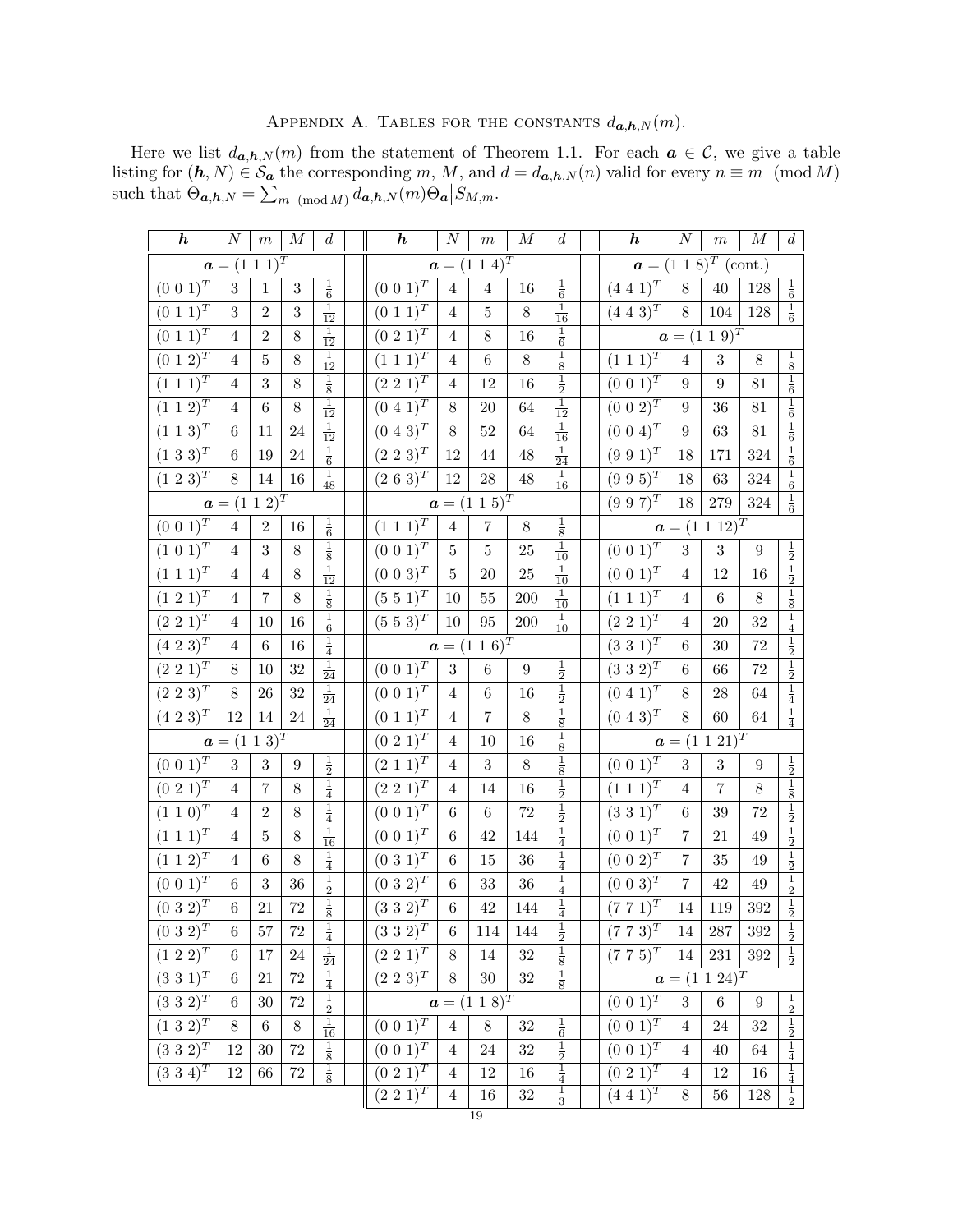| $\boldsymbol{h}$             | $\cal N$       | $\,m$                      | $\cal M$         | $\boldsymbol{d}$            | $\boldsymbol{h}$           | $\boldsymbol{N}$ | $\,m$             | $\cal M$         | d                                | $\boldsymbol{h}$             | $\cal N$       | $\,m$                        | $\cal M$         | $\boldsymbol{d}$                                                                                  |
|------------------------------|----------------|----------------------------|------------------|-----------------------------|----------------------------|------------------|-------------------|------------------|----------------------------------|------------------------------|----------------|------------------------------|------------------|---------------------------------------------------------------------------------------------------|
|                              |                | $a = (1\ 1\ 24)^T$ (cont.) |                  |                             |                            |                  | $a = (1\ 2\ 5)^T$ |                  |                                  |                              |                | $a = (1\ 2\ 8)^T$ (cont.)    |                  |                                                                                                   |
| $(4\;4\;3)^{\overline{T}}$   | $8\,$          | 120                        | 128              | $\frac{1}{2}$               | $(0\ 1\ 0)^{\overline{T}}$ | $\overline{4}$   | $\,2$             | 16               | $\frac{1}{2}$                    | $(4\; 4\; 3)^{\overline{T}}$ | $8\,$          | 120                          | 128              | $\frac{1}{4}$                                                                                     |
|                              |                | $a = (1\ 2\ 2)^T$          |                  |                             | $(2\; 1\; 2)^T$            | $\overline{4}$   | 10                | 16               | $\frac{1}{2}$                    | $(2\;0\;3)^{\bar{T}}$        | $12\,$         | 76                           | $96\,$           | $\frac{1}{24}$                                                                                    |
| $(0\; 0\; 1)^T$              | 4              | $\,2$                      | 16               | $\frac{1}{4}$               | $(0\; 0\; 1)^{T}$          | $\bf 5$          | $\overline{5}$    | $25\,$           | $\frac{1}{2}$                    |                              |                | $a = (1\ 2\ 10)^T$           |                  |                                                                                                   |
| $(0\; 1\; \overline{1})^T$   | $\overline{4}$ | $\overline{4}$             | 16               | $\frac{1}{6}$               | $(0\ 0\ 2)^T$              | $\bf 5$          | 20                | 25               | $\frac{1}{2}$                    | $(0\; 1\; \overline{1)^T}$   | $\overline{4}$ | 12                           | $32\,$           |                                                                                                   |
| $(0\; 1\; 2)^{\overline{T}}$ | $\overline{4}$ | 10                         | 16               | $\frac{1}{4}$               | $(2\; 1\; 2)^T$            | $8\,$            | 26                | 32               | $\frac{1}{8}$                    | $(0\ 1\ 1)^T$                | $\overline{4}$ | 28                           | 32               | $\frac{1}{8}$ $\frac{1}{4}$                                                                       |
| $(1\; 1\; 1)^{\overline{T}}$ | $\overline{4}$ | $\bf 5$                    | $8\,$            | $\frac{1}{8}$               | $(2\;3\;2)^{\overline{T}}$ | $8\,$            | $10\,$            | 32               | $\frac{1}{8}$                    | $(1\;1\;1)^{\bar{T}}$        | $\overline{4}$ | $\bf 5$                      | 8                |                                                                                                   |
| $(2\;0\;1)^{\bar{T}}$        | 4              | $\,6\,$                    | 16               | $\frac{1}{4}$               | $(0\ 5\ 2)^{T}$            | 10               | 70                | 400              | $\frac{1}{4}$                    | $(0\; 0\; 1)^T$              | 5              | 10                           | 25               |                                                                                                   |
| $(2\;1\;1)^{\bar{T}}$        | $\overline{4}$ | 8                          | 16               | $\frac{1}{6}$               | $(0\ 5\ 2)^T$              | 10               | 170               | 400              | $\frac{1}{2}$                    | $(0\;0\;2)^{T}$              | $\overline{5}$ | 15                           | 25               |                                                                                                   |
| $(2\; 2\; \overline{1)^T}$   | $\overline{4}$ | $14\,$                     | $16\,$           | $\frac{1}{4}$               | $(0\ 5\ 2)^{T}$            | 10               | 370               | 400              | $\frac{1}{2}$                    | $(5\ 0\ 2)^{T}$              | 10             | 65                           | $200\,$          | $\frac{1}{8}$ $\frac{1}{2}$ $\frac{1}{2}$ $\frac{1}{2}$ $\frac{1}{2}$ $\frac{1}{2}$ $\frac{1}{2}$ |
| $(1\ 0\ 3)^{T}$              | $\,6$          | 19                         | 24               | $\frac{1}{12}$              | $(0\ 5\ 4)^T$              | 10               | 130               | 400              | $\frac{1}{2}$                    | $(5\ 0\ 4)^T$                | 10             | 185                          | 200              |                                                                                                   |
| $(1\; 1\; 2)^{\bar{T}}$      | $\,6$          | $11\,$                     | $24\,$           | $\frac{1}{24}$              | $(0\ 5\ 4)^{T}$            | $10\,$           | $230\,$           | 400              | $\frac{1}{4}$                    | $(5\;5\;1)^{\bar{T}}$        | 10             | 85                           | $200\,$          | $\frac{1}{2}$ $\frac{1}{2}$                                                                       |
| $(3\; 1\; 2)^{\overline{T}}$ | 6              | 19                         | 24               | $\frac{1}{12}$              | $(0\ 5\ 4)^T$              | 10               | 330               | 400              | $\frac{1}{2}$                    | $(5\ 5\ 3)^{T}$              | 10             | 165                          | $200\,$          |                                                                                                   |
| $(0\ 1\ 3)^{\overline{T}}$   | $8\,$          | $20\,$                     | 32               | $\frac{1}{24}$              | $(5\;0\;1)^{\bar{T}}$      | 10               | 30                | 400              | $\frac{1}{2}$                    |                              |                | $a = (1\ 2\ 16)^T$           |                  |                                                                                                   |
| $(2\; 1\; 2)^{\overline{T}}$ | $8\,$          | 14                         | 32               | $\frac{1}{16}$              | $(5\ 0\ 1)^T$              | 10               | 230               | 400              | $\frac{1}{4}$                    | $(0\; 0\; 1)^{T}$            | $\overline{4}$ | 32                           | 128              | $\frac{1}{3}$                                                                                     |
| $(2\; 1\; 3)^T$              | 8              | 24                         | 32               | $\frac{1}{24}$              | $(5\; 0\; 3)^T$            | $10\,$           | $70\,$            | 400              | $\frac{1}{4}$                    | $(0\ 0\ \overline{1)^T}$     | $\overline{4}$ | 64                           | 128              | $\frac{1}{3}$ $\frac{1}{4}$                                                                       |
| $(2\;3\;2)^{T}$              | 8              | $30\,$                     | 32               | $\frac{1}{16}$              | $(5 \ 0 \ 3)^T$            | 10               | 270               | 400              | $\frac{1}{2}$                    | $(0\ 0\ 1)^T$                | $\overline{4}$ | 16                           | 32               |                                                                                                   |
|                              |                | $a = (1\ 2\ 3)^T$          |                  |                             | $(0\ 5\ 4)^T$              | 20               | 130               | 400              | $\frac{1}{4}$                    | $(0\ 2\ 1)^{\overline{T}}$   | $\overline{4}$ | 40                           | $64\,$           |                                                                                                   |
| $(0\;0\;1)^{T}$              | 3              | 3                          | $\boldsymbol{9}$ | $\frac{1}{6}$               | $(0\;5\;8)^{T}$            | $20\,$           | $370\,$           | 400              | $\frac{1}{4}$                    | $(0\;2\;1)^T$                | $\overline{4}$ | 24                           | 64               |                                                                                                   |
| $(0\; 1\; 2)^{\bar{T}}$      | $\overline{4}$ | 14                         | 16               | $\frac{1}{6}$               | $(10\ 5\ 2)^T$             | 20               | 170               | 400              | $\frac{1}{4}$                    | $(2\;0\;1)^{\bar{T}}$        | $\overline{4}$ | 20                           | 32               |                                                                                                   |
| $(1\; 1\; 1)^{\overline{T}}$ | $\overline{4}$ | $\,6\,$                    | $8\,$            | $\frac{1}{12}$              | $(10\ 5\ 6)^T$             | $20\,$           | $330\,$           | 400              | $\frac{1}{4}$                    | $(2\;2\;1)^{T}$              | $\overline{4}$ | 28                           | 32               | $\frac{1}{2}$ $\frac{1}{4}$ $\frac{1}{2}$ $\frac{1}{2}$ $\frac{1}{2}$ $\frac{1}{4}$               |
| $(2\; 1\; 0)^T$              | 4              | $\,6$                      | $16\,$           | $\frac{1}{6}$               |                            |                  | $a = (1\ 2\ 6)^T$ |                  |                                  | $(0\; 4\; 1)^T$              | $8\,$          | 48                           | $256\,$          |                                                                                                   |
| $(0\ 3\ 2)^T$                | $\,6$          | $30\,$                     | 72               | $\frac{1}{18}$              | $(0\ 0\ 1)^{\overline{T}}$ | $\sqrt{3}$       | $\,$ 6 $\,$       | $\boldsymbol{9}$ | $\frac{1}{6}$                    | $(0\ 4\ 1)^{\overline{T}}$   | 8              | $112\,$                      | $256\,$          | $\frac{1}{4}$                                                                                     |
| $(0\;3\;2)^{T}$              | $\,6$          | 66                         | 72               | $\frac{1}{6}$               | $(0\ 1\ 1)^{\overline{T}}$ | $\overline{4}$   | 8                 | 16               | $\frac{1}{6}$                    | $(0\ 4\ 3)^{\overline{T}}$   | $8\,$          | 176                          | $256\,$          | $\frac{1}{4}$                                                                                     |
| $(3\ 0\ 1)^T$                | $\,6$          | 12                         | 72               | $\frac{1}{9}$               | $(2\; 1\; 1)^T$            | $\overline{4}$   | 12                | 16               | $\frac{1}{6}$                    | $(0\; 4\; 3)^{\overline{T}}$ | 8              | $240\,$                      | 256              | $\frac{1}{4}$                                                                                     |
| $(3\;3\;1)^T$                | $\,6$          | 30                         | 72               | $\frac{1}{9}$               | $(0\;3\;\overline{1})^T$   | $\,6$            | 24                | 144              | $\frac{1}{9}$                    |                              |                | $a = (1\ 3\ \overline{3})^T$ |                  |                                                                                                   |
| $(0\;3\;2)^{T}$              | 12             | $30\,$                     | 144              | $\frac{1}{36}$              | $(0\;3\;\overline{1)^{T}}$ | $\,6$            | 60                | 144              | $\frac{1}{9}$                    | $(0\; 0\; \overline{1)^T}$   | 3              | 3                            | 9                | $\frac{\frac{1}{4}}{\frac{1}{4}}$                                                                 |
| $(6\;3\;4)^{\bar{T}}$        | 12             | 102                        | 144              | $\frac{1}{36}$              | $(3\;0\;\overline{1})^T$   | $\,6\,$          | $15\,$            | $144\,$          | $\frac{1}{6}$                    | $(0\; 1\; \overline{1)^T}$   | $\sqrt{3}$     | $\,$ 6 $\,$                  | $\boldsymbol{9}$ |                                                                                                   |
|                              |                | $a = (1\ 2\ 4)^T$          |                  |                             | $(3\;0\;1)^T$              | $\overline{6}$   | $\overline{87}$   | 144              | $\overline{1}$<br>$\overline{6}$ | $(0\;1\;1)^T$                | $\overline{4}$ | $\overline{6}$               | $\overline{8}$   | $\overline{1}$                                                                                    |
| $(0\; 0\; 1)^T$              | $\overline{4}$ | $\overline{4}$             | 16               | $\frac{1}{4}$               | $(3\;3\;2)^T$              | $6\phantom{.}6$  | 51                | 144              | $\frac{1}{6}$                    | $(1\ 0\ 2)^{T}$              | $\overline{4}$ | $\bf 5$                      | $8\,$            | $\frac{\frac{1}{4}}{\frac{1}{16}}$                                                                |
| $(0\ 1\ 1)^T$                | $\overline{4}$ | $\,6\,$                    | 16               | $\frac{1}{8}$               |                            |                  | $a = (1\ 2\ 8)^T$ |                  |                                  | $(1\; 1\; \overline{1})^T$   | $\overline{4}$ | $\overline{7}$               | $8\,$            |                                                                                                   |
| $(0\; 2\; 1)^T$              | $\overline{4}$ | $12\,$                     | $16\,$           | $\frac{1}{4}$               | $(0\ 0\ 1)^T$              | $\overline{4}$   | $8\,$             | 16               | $\frac{1}{4}$                    | $(2\,\,\overline{1}\,\,1)^T$ | $\overline{4}$ | $\overline{2}$               | $8\,$            | $\frac{1}{4}$ $\frac{1}{4}$                                                                       |
| $(1\; 1\; \overline{1})^T$   | $\overline{4}$ | $\,7$                      | $8\,$            | $\frac{1}{8}$               | $(0\; 1\; 1)^{T}$          | $\overline{4}$   | 10                | 16               | $\frac{1}{4}$                    | $(0\ \overline{1\ 1})^T$     | $\,6\,$        | $\,6\,$                      | $36\,$           |                                                                                                   |
| $(2\;\overline{0\;1)^T}$     | $\overline{4}$ | $8\,$                      | 32               | $\frac{1}{3}$               | $(0\; 2\; 1)^T$            | $\overline{4}$   | $16\,$            | 64               | $\frac{1}{3}$                    | $(0\ \overline{1\ 2)^T}$     | 6              | $15\,$                       | $72\,$           | $\frac{1}{16}$                                                                                    |
| $(2\; 1\; 1)^T$              | $\overline{4}$ | 10                         | $16\,$           | $\frac{1}{4}$               | $(0\ 2\ 1)^T$              | $\overline{4}$   | 32                | 64               | $\frac{1}{3}$                    | $(0\; 1\; 2)^T$              | $\,6\,$        | 51                           | $72\,$           |                                                                                                   |
| $(2\ 2\ \overline{1)^T}$     | $\overline{4}$ | 16                         | $32\,$           | $\frac{1}{3}$               | $(2\; 0\; 1)^T$            | $\overline{4}$   | $12\,$            | $32\,$           | $\frac{1}{4}$                    | $(0\; 1\; 3)^T$              | $\,6\,$        | $30\,$                       | $36\,$           | $\frac{1}{8}$ $\frac{1}{4}$ $\frac{1}{4}$ $\frac{1}{4}$ $\frac{1}{8}$ $\frac{1}{1}$ $\frac{1}{8}$ |
| $(0\ 2\ 1)^T$                | $8\,$          | 12                         | $64\,$           | $\frac{1}{8}$ $\frac{1}{8}$ | $(2\; 1\; \overline{1)^T}$ | $\overline{4}$   | 14                | 16               | $\frac{1}{4}$                    | $(3\; 0\; 2)^T$              | $\,6\,$        | $21\,$                       | $36\,$           |                                                                                                   |
| $(\overline{0\ 2\ 3)^T}$     | $8\,$          | $44\,$                     | $64\,$           |                             | $(\overline{2\;2\;1)^T}$   | $\overline{4}$   | $20\,$            | $32\,$           | $\frac{1}{2}$                    | $(\overline{3\ 1\ 1)^T}$     | $\,6\,$        | $15\,$                       | $72\,$           |                                                                                                   |
| $(4\ 2\ 1)^{\overline{T}}$   | $8\,$          | $\sqrt{28}$                | 64               | $\frac{1}{8}$ $\frac{1}{8}$ | $(4\;0\;1)^{T}$            | $8\,$            | 24                | $128\,$          | $\frac{1}{4}$                    | $(3\; 1\; 3)^T$              | 6              | $39\,$                       | $72\,$           |                                                                                                   |
| $(4\;2\;3)^{T}$              | $8\,$          | $60\,$                     | $64\,$           |                             | $(4\;0\;3)^{T}$            | 8                | 88                | $128\,$          | $\frac{1}{4}$                    | $\overline{(3\ 2\ 2)^T}$     | $6\,$          | $33\,$                       | 36               |                                                                                                   |
|                              |                |                            |                  |                             | $(4\;4\;\overline{1})^T$   | $8\,$            | $56\,$            | 128              | $\frac{1}{4}$                    | $(2\; 1\; 3)^T$              | $8\,$          | $\,2$                        | $16\,$           | $\frac{1}{16}$                                                                                    |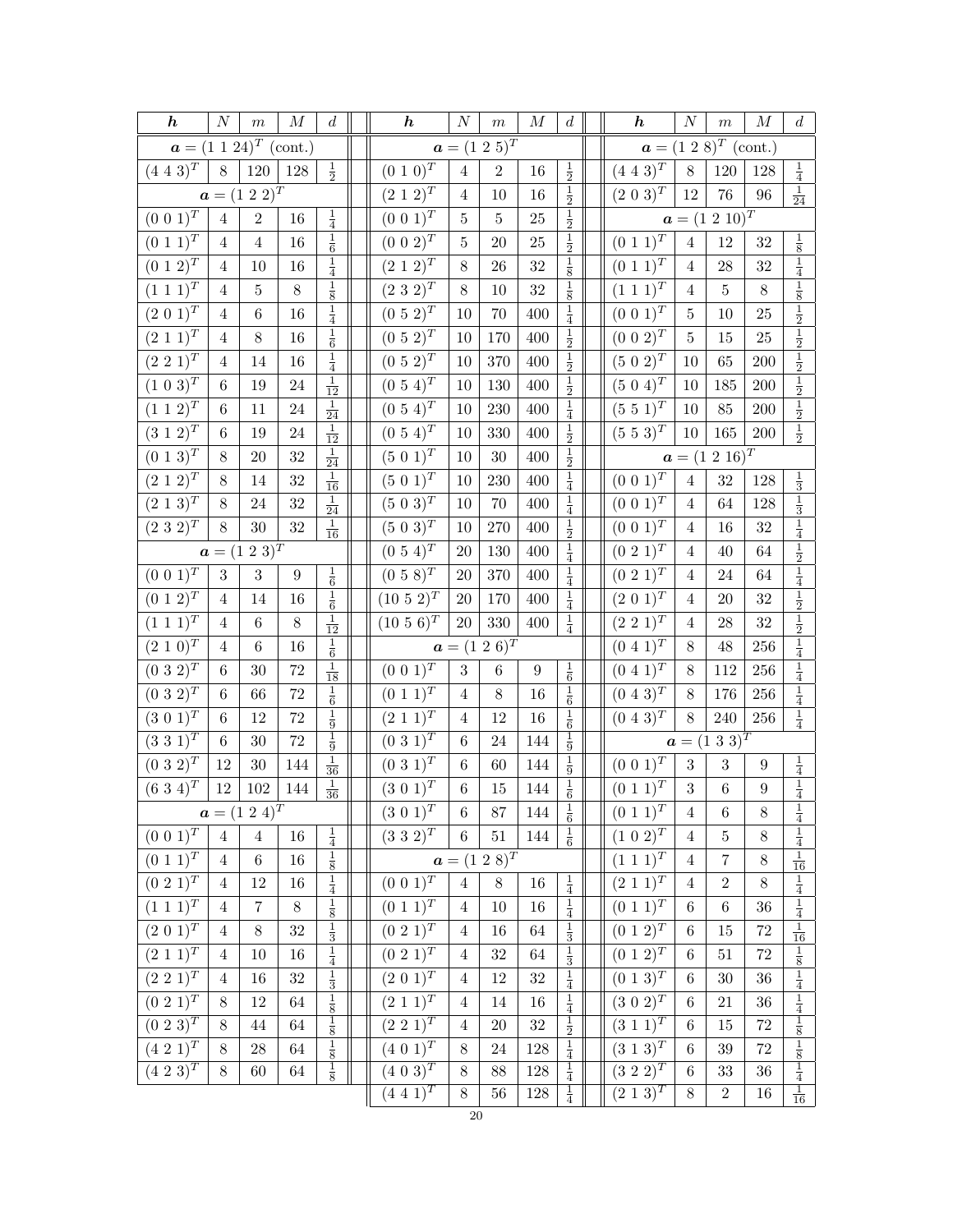| $\boldsymbol{h}$               | $\cal N$                         | $\,m$                     | $\boldsymbol{M}$   | $\boldsymbol{d}$               | $\boldsymbol{h}$                                                      | $\cal N$         | $\,m$                        | $\cal M$           | $\boldsymbol{d}$            | $\boldsymbol{h}$                            | $\cal N$                         | $\,m$              | $\cal M$         | $\boldsymbol{d}$                                                                                                       |
|--------------------------------|----------------------------------|---------------------------|--------------------|--------------------------------|-----------------------------------------------------------------------|------------------|------------------------------|--------------------|-----------------------------|---------------------------------------------|----------------------------------|--------------------|------------------|------------------------------------------------------------------------------------------------------------------------|
|                                |                                  | $a = (1\ 3\ 3)^T$ (cont.) |                    |                                |                                                                       |                  | $a = (1\ 3\ 9)^T$ (cont.)    |                    |                             | $a = (1\ 3\ 18)^T$ (cont.)                  |                                  |                    |                  |                                                                                                                        |
| $(3\;2\;4)^T$                  | $12\,$                           | $69\,$                    | $72\,$             | $\frac{1}{16}$                 | $(3\; 0\; 1)^T$                                                       | $\,6\,$          | $90\,$                       | 108                | $\frac{1}{4}$               | $(1\; 1\; \overline{1})^T$                  | $\sqrt{4}$                       | $\,6\,$            | $8\,$            | $\frac{1}{12}$                                                                                                         |
|                                |                                  | $a = (1\ 3\ 4)^T$         |                    |                                | $(3\;3\;1)^{T}$                                                       | $\,6$            | $45\,$                       | $216\,$            | $\frac{1}{4}$               | $(2\;0\;1)^{T}$                             | $\,4\,$                          | $\,6\,$            | 16               | $\frac{1}{6}$                                                                                                          |
| $(0\; 1\; 0)^{\overline{T}}$   | 3                                | $\,3$                     | $\boldsymbol{9}$   | $\frac{1}{2}$                  | $(3\ 3\ 1)^T$                                                         | $\,6\,$          | 117                          | 216                | $\frac{1}{8}$               |                                             |                                  | $a = (1\ 3\ 30)^T$ |                  |                                                                                                                        |
| $(0\;0\;1)^{T}$                | $\overline{4}$                   | $20\,$                    | 32                 | $\frac{1}{12}$                 |                                                                       |                  | $a = (1\ 3\ 10)^T$           |                    |                             | $(0\; 1\; 1)^T$                             | $\sqrt{3}$                       | $\,6\,$            | $\boldsymbol{9}$ | $\frac{1}{4}$                                                                                                          |
| $(0\; 0\; 1)^{\overline{T}}$   | $\overline{4}$                   | $\overline{4}$            | 32                 | $\frac{1}{8}$                  | $(0\ 1\ 0)^T$                                                         | $\boldsymbol{3}$ | $\sqrt{3}$                   | $\boldsymbol{9}$   | $\frac{1}{2}$               | $(0\; 2\; 1)^T$                             | $\overline{4}$                   | 10                 | 32               | $\frac{1}{6}$                                                                                                          |
| $(0\; 1\; 1)^{\overline{T}}$   | $\overline{4}$                   | $\overline{7}$            | $8\,$              | $\frac{1}{8}$                  | $(0\; 2\; 1)^T$                                                       | $\overline{4}$   | $\,6$                        | 16                 | $\frac{1}{6}$               | $(1\; 1\; 1)^T$                             | $\overline{4}$                   | $\overline{2}$     | $8\,$            | $\frac{1}{12}$                                                                                                         |
| $(2~0~1)^{\overline{T}}$       | $\overline{4}$                   | $8\,$                     | 16                 | $\frac{1}{6}$                  | $(1\; 1\; 1)^T$                                                       | $\overline{4}$   | $\boldsymbol{6}$             | $8\,$              | $\frac{1}{12}$              | $(2\;0\;1)^{T}$                             | $\overline{4}$                   | $\boldsymbol{2}$   | 16               |                                                                                                                        |
| $(2\;2\;1)^{T}$                | 4                                | $20\,$                    | $32\,$             | $\frac{1}{6}$                  | $(2\ 0\ 1)^T$                                                         | 4                | 14                           | 16                 | $\frac{1}{6}$               | $(0\ 0\ 1)^T$                               | 5                                | $\overline{5}$     | 25               |                                                                                                                        |
| $(3\ 1\ 0)^T$                  | 6                                | 12                        | 144                | $\frac{1}{3}$                  | $(0\;0\;1)^{T}$                                                       | 5                | 10                           | $25\,$             |                             | $(0\;0\;2)^{T}$                             | $\bf 5$                          | 20                 | 25               | $\frac{1}{6}$ $\frac{1}{2}$ $\frac{1}{2}$ $\frac{1}{4}$                                                                |
| $(3\;1\;0)^{T}$                | 6                                | 84                        | 288                | $\frac{1}{6}$                  | $(0\;0\;2)^{T}$                                                       | $\bf 5$          | 15                           | $25\,$             | $\frac{1}{2}$ $\frac{1}{2}$ | $(0\ 2\ 1)^T$                               | 6                                | $\overline{2}$     | $72\,$           |                                                                                                                        |
| $(3\ 1\ 0)^T$                  | 6                                | 228                       | 288                | $\frac{1}{4}$                  | $(0\; 2\; 3)^T$                                                       | 6                | 30                           | $72\,$             | $\frac{1}{6}$               | $(0\ 2\ 1)^T$                               | $\,6$                            | 42                 | 72               | $\frac{1}{12}$                                                                                                         |
| $(0\ 4\ 3)^{T}$                | 12                               | $84\,$                    | $\boldsymbol{288}$ | $\frac{1}{24}$                 | $(0\; 2\; 3)^T$                                                       | $\,6$            | 66                           | $72\,$             | $\frac{1}{2}$               | $(3\ 1\ 1)^T$                               | 6                                | 42                 | 72               |                                                                                                                        |
| $(0\ 4\ 3)^T$                  | 12                               | 228                       | 288                | $\frac{1}{16}$                 | $(3\ 1\ 0)^T$                                                         | $\,6$            | 12                           | $72\,$             | $\frac{1}{3}$               | $(3\ 1\ 2)^T$                               | 6                                | 60                 | 72               |                                                                                                                        |
| $(6\;2\;3)^{T}$                | 12                               | $84\,$                    | $\boldsymbol{288}$ | $\frac{1}{12}$                 | $(3\;1\;3)^{\bar{T}}$                                                 | $\,6$            | 30                           | $\sqrt{72}$        | $\frac{1}{3}$               | $(0\;0\;1)^{\bar{T}}$                       | 10                               | 30                 | 200              | $\frac{1}{6}$ $\frac{1}{6}$ $\frac{1}{2}$ $\frac{1}{2}$ $\frac{1}{6}$                                                  |
| $(6\;4\;3)^{T}$                | 12                               | 120                       | 144                | $\frac{1}{12}$                 | $(0\ 0\ 1)^T$                                                         | 10               | 10                           | 100                | $\frac{1}{2}$               | $(0\; 0\; 1)^T$                             | 10                               | 130                | 200              |                                                                                                                        |
|                                |                                  | $a = (1\ 3\ 6)^T$         |                    |                                | $(0\; 0\; 1)^T$                                                       | $10\,$           | 110                          | 200                | $\frac{1}{6}$               | $(0\; 0\; 3)^T$                             | $10\,$                           | 70                 | $200\,$          |                                                                                                                        |
| $(0\ 0\ 1)^T$                  | $\sqrt{3}$                       | $\,6$                     | $\boldsymbol{9}$   | $\frac{1}{2}$                  | $(0\;0\;3)^{T}$                                                       | 10               | 90                           | $200\,$            | $\frac{1}{2}$               | $(0\; 0\; 3)^T$                             | 10                               | 170                | $200\,$          |                                                                                                                        |
| $(0\ 1\ 0)^T$                  | $\boldsymbol{3}$                 | $\,3$                     | 9                  | $\frac{1}{2}$                  | $(0\;0\;3)^{T}$                                                       | 10               | 190                          | $200\,$            | $\frac{1}{6}$               | $(5\;5\;1)^T$                               | 10                               | 130                | $200\,$          |                                                                                                                        |
| $(0\ 2\ 1)^T$                  | $\overline{4}$                   | $\overline{2}$            | 16                 | $\frac{1}{6}$                  | $(5\ 5\ 1)^T$                                                         | 10               | 110                          | $200\,$            | $\frac{1}{3}$               | $(5\ 5\ 2)^{T}$                             | 10                               | $20\,$             | $200\,$          |                                                                                                                        |
| $(1\; 1\; 1)^T$                | 4                                | $\mathbf{2}$              | $8\,$              | $\frac{1}{12}$                 | $(5\ 5\ 2)^T$                                                         | 10               | 140                          | 200                | $\frac{1}{3}$               | $(5\;5\;3)^{T}$                             | 10                               | 170                | $200\,$          | $\frac{1}{2}$ $\frac{1}{6}$ $\frac{1}{3}$ $\frac{1}{2}$ $\frac{1}{3}$ $\frac{1}{2}$ $\frac{1}{3}$                      |
| $(2\;0\;1)^{T}$                | $\overline{4}$                   | $10\,$                    | 16                 | $\frac{1}{6}$                  | $(5\;5\;3)^{T}$                                                       | $10\,$           | 190                          | 200                | $\frac{1}{3}$               | $(5\;5\;4)^T$                               | $10\,$                           | 180                | $200\,$          |                                                                                                                        |
| $(0\; 0\; \overline{1})^T$     | 6                                | 42                        | $72\,$             | $\frac{1}{6}$                  | $(5\;5\;4)^{T}$                                                       | $10\,$           | 60                           | 200                | $\frac{1}{3}$               |                                             |                                  | $a = (1\ 4\ 4)^T$  |                  |                                                                                                                        |
| $(0\; 0\; 1)^T$                | 6                                | $\,6\,$                   | 144                | $\frac{1}{2}$                  | $(0\ 2\ 3)^T$                                                         | 12               | 102                          | 144                | $\frac{1}{12}$              | $(0\; 1\; \overline{1})^T$                  | $\overline{4}$                   | 8                  | 16               | $\frac{1}{12}$                                                                                                         |
| $(0\; 2\; 3)^T$                | 6                                | 66                        | $72\,$             | $\frac{1}{6}$                  | $(6\;4\;3)^{T}$                                                       | 12               | $30\,$                       | 144                | $\frac{1}{12}$              | $(2\;0\;1)^{T}$                             | $\overline{4}$                   | $8\,$              | 32               | $\begin{array}{r} \frac{1}{6} \\ \hline 4 \\ \hline 4 \\ \hline 6 \\ \hline 6 \\ \hline 1 \\ \hline 24 \\ \end{array}$ |
| $(0\ 2\ 3)^{T}$                | 6                                | $30\,$                    | $72\,$             | $\frac{1}{2}$                  | $(0\ 5\ 3)^{T}$                                                       | 15               | 165                          | $225\,$            | $\frac{1}{4}$               | $(2\;1\;1)^{T}$                             | $\overline{4}$                   | 12                 | 32               |                                                                                                                        |
| $(3\; 1\; 0)^T$                | 6                                | 12                        | $72\,$             | $\frac{1}{3}$ $\frac{1}{3}$    | $(0\ 5\ 6)^T$                                                         | $15\,$           | $210\,$                      | $225\,$            | $\frac{1}{4}$               | $(2\; 1\; \overline{2})^T$                  | $\overline{4}$                   | 24                 | 32               |                                                                                                                        |
| $(3\ 1\ 3)^T$                  | $\,6\,$                          | 66                        | $72\,$             | $\overline{1}$                 |                                                                       |                  | $a = (1\ 3\ 12)^T$           |                    | $\overline{1}$              | $(0\ 2\ 1)^T$                               | $8\,$                            | $20\,$             | 64               |                                                                                                                        |
| $(\overline{3\;3\;1)^T}$       | $6\,$                            | $42\,$                    | $72\,$             | $\overline{3}$                 | $\left[\begin{array}{c c} (0\ 1\ 1)^T & 3 & 6 & 9 \end{array}\right]$ |                  |                              |                    | $\overline{4}$              | $\  (0\; 3\; 1)^T$                          | $\overline{8}$                   | 40 <sup>°</sup>    | $64\,$           | $\overline{24}$                                                                                                        |
| $(3\ 3\ 2)^T$                  | $6\,$                            | $60\,$                    | $72\,$             | $\frac{1}{3}$                  | $(0\; 0\; 1)^T$                                                       | $\overline{4}$   | 12                           | $32\,$             | $\frac{1}{8}$               | $(0\ 3\ 2)^{T}$                             | $\,8\,$                          | $52\,$             | 64               | $\begin{array}{r} \frac{1}{24} \\ \frac{1}{24} \end{array}$                                                            |
| $(0\ \overline{2\ 3)^T}$       | 12                               | $66\,$                    | 144                | $\frac{1}{12}$                 | $(0\ 0\ \overline{1)^T}$                                              | $\overline{4}$   | 28                           | $32\,$             | $rac{1}{12}$                | $(4\ \overline{3\ 1)^T}$                    | $\,8\,$                          | $56\,$             | 64               |                                                                                                                        |
| $(\overline{6\;4\;3)^T}$       | 12                               | 138                       | 144                | $\frac{1}{12}$                 | $(0\ 2\ \overline{1)^T}$                                              | $\overline{4}$   | $8\,$<br>$\overline{5}$      | $16\,$             | $\frac{1}{6}$               | $(2\;3\;3)^{T}$                             | 12                               | $76\,$             | $96\,$           | $\frac{1}{24}$                                                                                                         |
|                                |                                  | $a = (1\ 3\ 9)^T$         |                    |                                | $(1\ 0\ 1)^T$                                                         | $\overline{4}$   |                              | $8\,$              | $\frac{1}{8}$               |                                             |                                  | $a = (1\ 4\ 6)^T$  |                  |                                                                                                                        |
| $(0\; 0\; 1)^T$                | $\sqrt{3}$                       | $\boldsymbol{9}$          | $27\,$             | $\frac{1}{4}$                  | $(2\;2\;1)^{T}$                                                       | $\overline{4}$   | ${\bf 28}$                   | $32\,$             | $\frac{1}{6}$               | $(0\ 0\ 1)^T$                               | $\sqrt{3}$                       | $\,6\,$            | 9                |                                                                                                                        |
| $(0\; 0\; 1)^T$                | $\boldsymbol{3}$                 | 18                        | 27                 | $\frac{1}{2}$                  | $(3\; 1\; 2)^T$                                                       | 6                | 60                           | $\boldsymbol{288}$ | $\frac{1}{12}$              | $(0\ 1\ 0)^T$                               | 4                                | $\sqrt{4}$         | 16               |                                                                                                                        |
| $(1\ 0\ 1)^{T}$                | $\overline{4}$                   | $\,2$<br>$\bf 5$          | $8\,$              | $\frac{1}{4}$                  | $(3\; 1\; 2)^{\overline{T}}$                                          | 6                | $132\,$                      | 144                | $\frac{1}{6}$               | $(0\; 1\; 1)^T$                             | $\overline{4}$                   | 10                 | $16\,$           | $\frac{1}{2}$ $\frac{1}{4}$ $\frac{1}{8}$ $\frac{1}{4}$                                                                |
| $(1\; 1\; 1)^T$                | $\overline{4}$<br>$\overline{4}$ | $\,6\,$                   | $8\,$<br>$8\,$     | $\frac{1}{16}$                 | $(3\; 1\; 2)^T$<br>$(0\ 2\ 3)^T$                                      | 6<br>12          | $\,204$                      | $288\,$            | $\frac{1}{8}$               | $(0\ 1\ 2)^{T}$<br>$(1\ \overline{1\ 1})^T$ | 4<br>$\overline{4}$              | 12<br>3            | 16<br>$8\,$      |                                                                                                                        |
| $(1\ 2\ 1)^T$                  |                                  |                           |                    | $\frac{1}{4}$                  |                                                                       |                  | $120\,$                      | 144                | $\frac{1}{24}$              |                                             |                                  |                    |                  | $\frac{1}{8}$ $\frac{1}{2}$                                                                                            |
| $(0\ 3\ 2)^T$                  | $6\,$                            | 63                        | 108                | $\frac{1}{4}$                  | $(6\;2\;3)^{T}$                                                       | 12               | 156                          | $288\,$            | $\frac{1}{24}$              | $(2\; 1\; 0)^T$                             | $\overline{4}$                   | $8\,$              | 64               |                                                                                                                        |
| $(0\ 3\ 2)^T$<br>$(3\;0\;1)^T$ | $\,6\,$<br>$\,6$                 | 99<br>18                  | $108\,$<br>$108\,$ | $\frac{1}{2}$<br>$\frac{1}{2}$ | $(0\;2\;1)^{T}$                                                       | $\,4\,$          | $a = (1\ 3\ 18)^T$<br>$14\,$ | 16                 |                             | $(2\ 1\ 0)^T$<br>$(2\,\overline{1\,1})^T$   | $\overline{4}$<br>$\overline{4}$ | 40<br>14           | 64<br>16         | $\frac{1}{4}$ $\frac{1}{4}$                                                                                            |
|                                |                                  |                           |                    |                                |                                                                       |                  | $\bf{21}$                    |                    | $\frac{1}{6}$               |                                             |                                  |                    |                  |                                                                                                                        |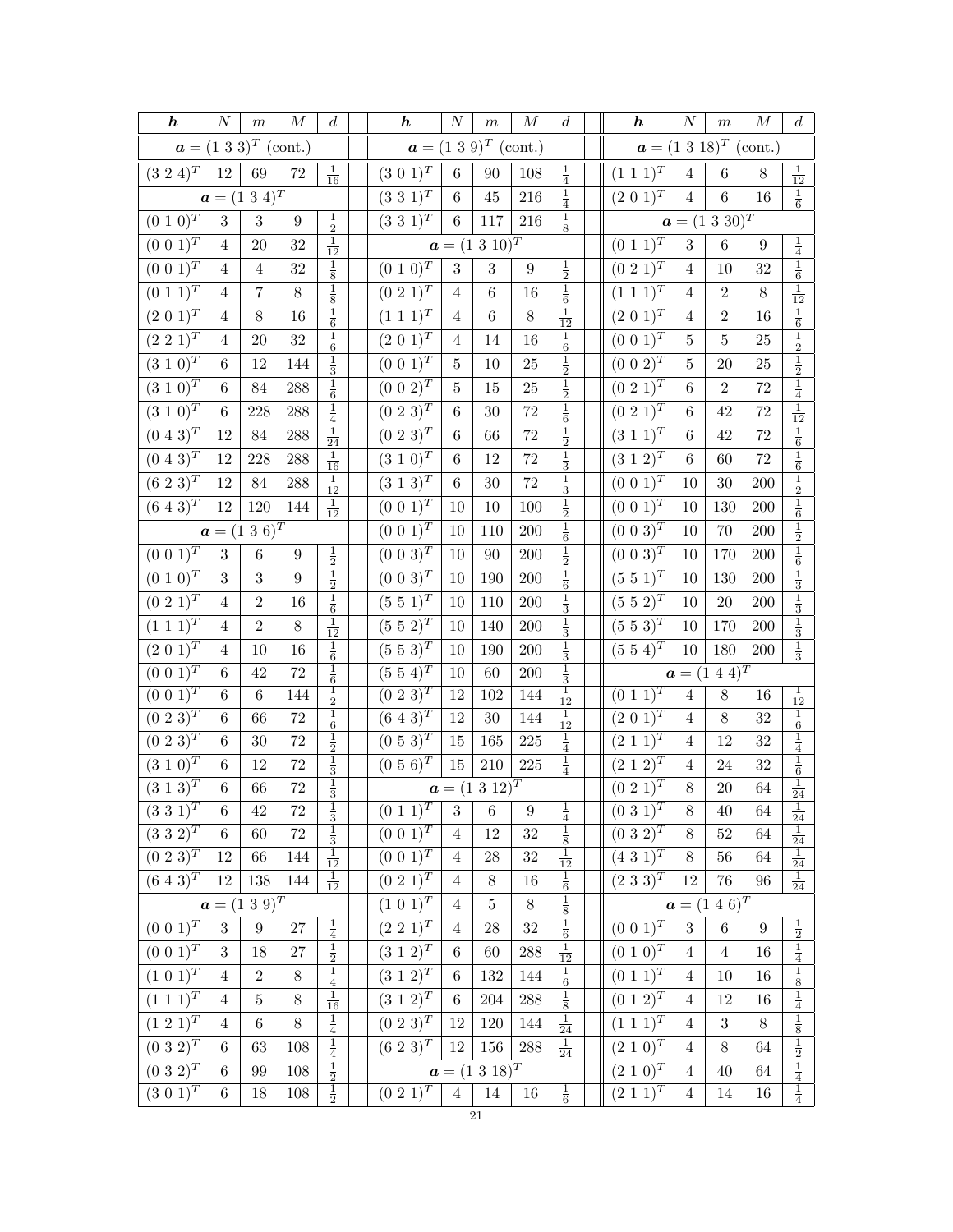| $\boldsymbol{h}$                        | $\cal N$        | $\,m$                             | $\cal M$           | $\boldsymbol{d}$            | $\boldsymbol{h}$             | $\cal N$       | $\,m$                      | $\cal M$           | d                           | $\boldsymbol{h}$           | $\cal N$         | $\,m$              | $\cal M$         | $\boldsymbol{d}$                                                                                                |
|-----------------------------------------|-----------------|-----------------------------------|--------------------|-----------------------------|------------------------------|----------------|----------------------------|--------------------|-----------------------------|----------------------------|------------------|--------------------|------------------|-----------------------------------------------------------------------------------------------------------------|
|                                         |                 | $a = (1\ 4\ 6)^T \text{ (cont.)}$ |                    |                             |                              |                | $a = (1\ 4\ 12)^T$ (cont.) |                    |                             |                            |                  | $a = (1\ 5\ 10)^T$ |                  |                                                                                                                 |
| $(0\ 0\ 1)^{\overline{T}}$              | $6\phantom{.}$  | $\,6$                             | 144                | $\frac{1}{2}$               | $(6\ 3\ 2)^T$                | $12\,$         | $120\,$                    | 288                | $\frac{1}{4}$               | $(0\ 0\ 1)^{\overline{T}}$ | $\sqrt{4}$       | 10                 | $16\,$           |                                                                                                                 |
| $(0\; 0\; \overline{3})^T$              | $\,6$           | 42                                | 144                | $\frac{1}{4}$               | $(6\;3\;4)^{\overline{T}}$   | $12\,$         | $264\,$                    | $288\,$            | $\frac{1}{4}$               | $(2\;2\;1)^{T}$            | $\overline{4}$   | $\overline{2}$     | 16               |                                                                                                                 |
| $(0\;3\;1)^{T}$                         | 6               | $42\,$                            | 144                | $\frac{1}{4}$               |                              |                | $a = (1\ 4\ 24)^T$         |                    |                             | $(2\;2\;1)^{T}$            | $8\,$            | $\overline{2}$     | 32               | $\frac{1}{2}$ $\frac{1}{2}$ $\frac{1}{8}$ $\frac{1}{8}$                                                         |
| $(0\;3\;1)^{T}$                         | $\,6$           | 78                                | 144                | $\frac{1}{2}$               | $(0\; 0\; 1)^T$              | $\sqrt{3}$     | $\,6\,$                    | $\boldsymbol{9}$   | $\frac{1}{2}$               | $(2\;2\;3)^{T}$            | $8\,$            | 18                 | $32\,$           |                                                                                                                 |
| $(3\ 0\ 1)^T$                           | 6               | 15                                | $72\,$             | $\frac{1}{2}$               | $(0\ 0\ 1)^T$                | $\overline{4}$ | 24                         | 64                 | $\frac{1}{2}$               |                            |                  | $a = (1\ 5\ 25)^T$ |                  |                                                                                                                 |
| $(3\ 0\ 2)^{T}$                         | 6               | $33\,$                            | $72\,$             | $\frac{1}{2}$               | $(0\ 0\ 1)^T$                | $\overline{4}$ | 40                         | 64                 | $\frac{1}{8}$               | $(1\;1\;1)^{\overline{T}}$ | $\bf 4$          | $\overline{7}$     | $8\,$            | $\frac{1}{8}$                                                                                                   |
| $(3\;3\;1)^T$                           | $6\phantom{.0}$ | $51\,$                            | $72\,$             | $\frac{1}{2}$               | $(0\; 1\; 1)^T$              | $\overline{4}$ | 12                         | $16\,$             | $\frac{1}{8}$               |                            |                  | $a = (1\ 5\ 40)^T$ |                  |                                                                                                                 |
| $(3\;3\;2)^{T}$                         | $\,6$           | 69                                | $72\,$             | $\frac{1}{2}$               | $(0\;2\;1)^{\bar{T}}$        | $\overline{4}$ | 40                         | 64                 | $\frac{1}{8}$               | $(0\; 0\; 1)^T$            | $\overline{4}$   | $56\,$             | $64\,$           | $\frac{1}{4}$                                                                                                   |
| $(0\; 1\; 2)^T$                         | $8\,$           | 28                                | 64                 | $\frac{1}{8}$               | $(0\; 2\; 1)^T$              | $\overline{4}$ | $56\,$                     | 64                 | $\frac{1}{2}$               | $(0\; 0\; 1)^{T}$          | $\overline{4}$   | $8\,$              | $32\,$           | $\frac{1}{2}$ $\frac{1}{2}$                                                                                     |
| $(0\ 3\ 2)^{\overline{T}}$              | 8               | 60                                | 64                 | $\frac{1}{8}$               | $(2\ 0\ 1)^T$                | 4              | 28                         | 32                 | $\frac{1}{4}$               | $(4\;4\;1)^{T}$            | $8\,$            | $8\,$              | 128              |                                                                                                                 |
| $(4 \; 1 \; 2)^T$                       | $8\,$           | 44                                | 64                 | $\frac{1}{8}$               | $(2\ 2\ 1)^T$                | $\overline{4}$ | $12\,$                     | 32                 | $\frac{1}{4}$               | $(4\;4\;3)^{\overline{T}}$ | $8\,$            | 72                 | 128              | $\frac{1}{2}$                                                                                                   |
| $(4\;3\;2)^{\overline{T}}$              | $8\,$           | 12                                | 64                 | $\frac{1}{8}$               | $(0\; 0\; 1)^T$              | $\,6$          | 60                         | 144                | $\frac{1}{4}$               |                            |                  | $a = (1\ 6\ 6)^T$  |                  |                                                                                                                 |
| $(0\ 3\ 2)^T$                           | 12              | $60\,$                            | 144                | $\frac{1}{8}$               | $(0\; 0\; 1)^{\bar{T}}$      | $\,6$          | 24                         | $\boldsymbol{288}$ | $\frac{1}{2}$               | $(0\ 0\ 1)^T$              | 3                | $\,6$              | $\boldsymbol{9}$ | $\frac{1}{4}$                                                                                                   |
| $(0\;3\;\overline{4})^T$                | 12              | 132                               | 144                | $\frac{1}{8}$               | $(0\; 0\; 1)^T$              | 6              | 168                        | 576                | $\frac{1}{4}$               | $(0\; 1\; 1)^T$            | $\sqrt{3}$       | 3                  | $\boldsymbol{9}$ | $\frac{1}{4}$                                                                                                   |
| $(6\;3\;4)^T$                           | 12              | 168                               | 576                | $\frac{1}{8}$               | $(0\;3\;2)^{T}$              | 6              | $132\,$                    | 144                | $\frac{1}{4}$               | $(0\; 0\; 1)^T$            | $\overline{4}$   | $\,6$              | 16               | $\frac{1}{4}$                                                                                                   |
| $(6\ 3\ 4)^T$                           | 12              | $456\,$                           | $576\,$            | $\frac{1}{4}$               | $(0\ 3\ 2)^T$                | $\,6$          | 168                        | 576                | $\frac{1}{4}$               | $(0\; 1\; 1)^T$            | $\overline{4}$   | 12                 | $32\,$           |                                                                                                                 |
|                                         |                 | $a = (1\ 4\ 8)^T$                 |                    |                             | $(0\ 3\ 2)^T$                | $\,6$          | 456                        | 576                | $\frac{1}{2}$               | $(0\ 1\ \overline{1})^T$   | $\overline{4}$   | 28                 | 32               |                                                                                                                 |
| $(0\; 0\; 1)^T$                         | $\overline{4}$  | $24\,$                            | 64                 | $\frac{1}{4}$               | $(4 \; 2 \; 1)^T$            | 8              | $56\,$                     | $128\,$            | $\frac{1}{4}$               | $(0\; 1\; 2)^{T}$          | $\overline{4}$   | 14                 | 16               |                                                                                                                 |
| $(0\; 0\; 1)^T$                         | $\overline{4}$  | 8                                 | 64                 | $\frac{1}{6}$               | $(4\;2\;3)^{T}$              | $8\,$          | $120\,$                    | $128\,$            | $\frac{1}{4}$               | $(1\; 1\; 1)^T$            | $\overline{4}$   | $\bf 5$            | $8\,$            | $\frac{1}{4}$ $\frac{1}{8}$ $\frac{1}{4}$ $\frac{1}{8}$ $\frac{1}{4}$ $\frac{1}{4}$                             |
| $(0\; 1\; 1)^T$                         | $\overline{4}$  | 12                                | $16\,$             | $\frac{1}{8}$               |                              |                | $a = (1\ 5\ 5)^T$          |                    |                             | $(2 0 1)^T$                | $\overline{4}$   | 10                 | 16               |                                                                                                                 |
| $(0\ 2\ 1)^T$                           | 4               | 24                                | 64                 | $\frac{1}{4}$               | $(1\; 1\; 1)^T$              | $\overline{4}$ | $\sqrt{3}$                 | $8\,$              | $\frac{1}{8}$               | $(2\; 1\; 2)^T$            | $\overline{4}$   | $\overline{2}$     | 16               | $\frac{1}{4}$                                                                                                   |
| $\left(0\,\,\overline{2\,\,1\right)^T}$ | $\overline{4}$  | $40\,$                            | 64                 | $\frac{1}{6}$               | $(0\;0\;\overline{1})^T$     | $\bf 5$        | $\overline{5}$             | 25                 | $\frac{1}{4}$               | $(0\; 1\; 2)^T$            | $\,6$            | $30\,$             | $36\,$           | $\frac{1}{8}$ $\frac{1}{4}$                                                                                     |
| $(2\; 0\; 1)^{\overline{T}}$            | 4               | 12                                | 32                 | $\frac{1}{4}$               | $(0\ 0\ 2)^{T}$              | 5              | $20\,$                     | 25                 | $\frac{1}{4}$               | $(3\ 0\ 2)^{T}$            | 6                | 33                 | $72\,$           |                                                                                                                 |
| $(2\; 1\; 1)^T$                         | $\overline{4}$  | $16\,$                            | $32\,$             | $\frac{1}{6}$               | $(0\; 1\; 1)^T$              | $\overline{5}$ | $10\,$                     | 25                 | $\frac{1}{4}$               | $(3\ 1\ 1)^{\overline{T}}$ | $\,6$            | 21                 | 72               | $\frac{1}{4}$                                                                                                   |
| $(2\;2\;1)^{T}$                         | $\overline{4}$  | $28\,$                            | $32\,$             | $\frac{1}{4}$               | $(0\ 2\ 2)^T$                | $\bf 5$        | $15\,$                     | $25\,$             | $\frac{1}{4}$               | $(3\; 1\; 2)^T$            | $\,6$            | 39                 | 72               | $\frac{1}{8}$ $\frac{1}{4}$ $\frac{1}{4}$                                                                       |
| $(4\;2\;\overline{1})^T$                | 8               | 40                                | 128                | $\frac{1}{12}$              | $(5\; 1\; 1)^T$              | 10             | 35                         | $200\,$            | $\frac{1}{4}$               | $(3\; 1\; 3)^T$            | 6                | 69                 | 72               |                                                                                                                 |
| $(4\;2\;3)^{T}$                         | 8               | $104\,$                           | 128                | $\frac{1}{12}$              | $(5\;1\;5)^{T}$              | $10\,$         | $155\,$                    | $200\,$            | $\frac{1}{4}$               | $(3\;2\;2)^{T}$            | $\,6\,$          | $57\,$             | $\sqrt{72}$      |                                                                                                                 |
|                                         |                 | $a = (1 \ 4 \ \overline{12})^T$   |                    |                             | $(\overline{5\ 3\ 3})^T$     | $10\,$         | $115\,$                    | $200\,$            | $\frac{1}{4}$               | $\left(2\ 1\ 2\right)^{T}$ | $8\,$            | $\,2$              | $32\,$           | $\overline{16}$                                                                                                 |
| $(0\; 0\; 1)^T$                         | 3               | $\sqrt{3}$                        | $\boldsymbol{9}$   | $\frac{1}{2}$               | $(5\;3\;5)^T$                | $10\,$         | 195                        | $200\,$            | $\frac{1}{4}$               | $(2\;3\;2)^{T}$            | 8                | $18\,$             | $32\,$           | $\frac{1}{16}$                                                                                                  |
| $(2\ 0\ 1)^T$                           | $\overline{4}$  | 16                                | 128                | $\frac{1}{6}$               |                              |                | $a = (1\ 5\ 8)^T$          |                    |                             |                            |                  | $a = (1\ 6\ 9)^T$  |                  |                                                                                                                 |
| $(2\; 0\; \overline{1)^T}$              | $\overline{4}$  | $48\,$                            | 64                 | $\frac{1}{5}$               | $(0\; 0\; \overline{1)^T}$   | $\overline{4}$ | $8\,$                      | $32\,$             | $\frac{1}{2}$ $\frac{1}{4}$ | $(0\; 0\; \overline{1)^T}$ | $\boldsymbol{3}$ | $\boldsymbol{9}$   | $27\,$           |                                                                                                                 |
| $(2\;0\;1)^{\overline{T}}$              | $\overline{4}$  | 80                                | 128                | $\frac{1}{8}$               | $(0\; 0\; 1)^{\overline{T}}$ | 4              | 24                         | 64                 |                             | $(0\;0\;1)^T$              | $\boldsymbol{3}$ | 18                 | 27               |                                                                                                                 |
| $(2\ 1\ \overline{0)^T}$                | $\overline{4}$  | $8\,$                             | $32\,$             | $\frac{1}{2}$               | $(0\ 1\ \overline{0)^T}$     | $\overline{5}$ | $\bf 5$                    | $25\,$             | $\frac{1}{2}$               | $(0\ 1\ \overline{0)^T}$   | $\overline{4}$   | $\,6\,$            | 16               | $\frac{1}{4}$ $\frac{1}{2}$ $\frac{1}{2}$ $\frac{1}{2}$                                                         |
| $(2 \ 1 \ \overline{1})^T$              | $\overline{4}$  | $20\,$                            | $32\,$             | $\frac{1}{8}$               | $(0\ 2\ \overline{0)^T}$     | 5              | $20\,$                     | $25\,$             | $\frac{1}{2}$               | $(2\; 1\; 2)^T$            | $\overline{4}$   | 14                 | $16\,$           |                                                                                                                 |
| $(2\ 1\ 2)^T$                           | $\overline{4}$  | $24\,$                            | $32\,$             | $\frac{1}{2}$               | $(4\;4\;1)^{\overline{T}}$   | 8              | 104                        | $128\,$            | $\frac{1}{2}$               | $(0\;3\;2)^{T}$            | 6                | 126                | $216\,$          | $\frac{1}{2}$ $\frac{1}{4}$ $\frac{1}{8}$ $\frac{1}{4}$ $\frac{1}{2}$ $\frac{1}{2}$ $\frac{1}{2}$ $\frac{1}{8}$ |
| $(0\;3\;2)^{T}$                         | 6               | 120                               | 144                | $\frac{1}{2}$ $\frac{1}{8}$ | $(4\; 4\; 3)^T$              | $8\,$          | $40\,$                     | 128                | $\frac{1}{2}$ $\frac{1}{4}$ | $(0\;3\;2)^{\overline{T}}$ | 6                | 198                | $216\,$          |                                                                                                                 |
| $(0\ 3\ 2)^T$                           | 6               | $84\,$                            | 288                |                             | $(0\; 4\; 5)^T$              | 20             | 680                        | 800                |                             | $(0\;3\;2)^{T}$            | 6                | 90                 | $432\,$          |                                                                                                                 |
| $(0\ 3\ 2)^T$                           | $\,6$           | $228\,$                           | $\boldsymbol{288}$ | $\frac{1}{4}$               | $\overline{(0\;4\;5)^T}$     | $20\,$         | $280\,$                    | 1600               | $\frac{1}{8}$ $\frac{1}{4}$ | $\frac{1}{(0\;3\;2)^{T}}$  | 6                | 234                | $432\,$          |                                                                                                                 |
| $\overline{(0\; 2\; 1)^T}$              | 8               | 28                                | $64\,$             | $\frac{1}{8}$ $\frac{1}{8}$ | $(0\;8\;5)^{T}$              | $20\,$         | $520\,$                    | 800                |                             | $(3\;0\;1)^{T}$            | 6                | 18                 | $432\,$          |                                                                                                                 |
| $\overline{(0\;2\;3)^T}$                | 8               | 60                                | 64                 |                             | $(0\;8\;5)^{T}$              | $20\,$         | $920\,$                    | 1600               | $\frac{1}{8}$               | $(3\;\overline{0\;1)^T}$   | 6                | 90                 | 432              |                                                                                                                 |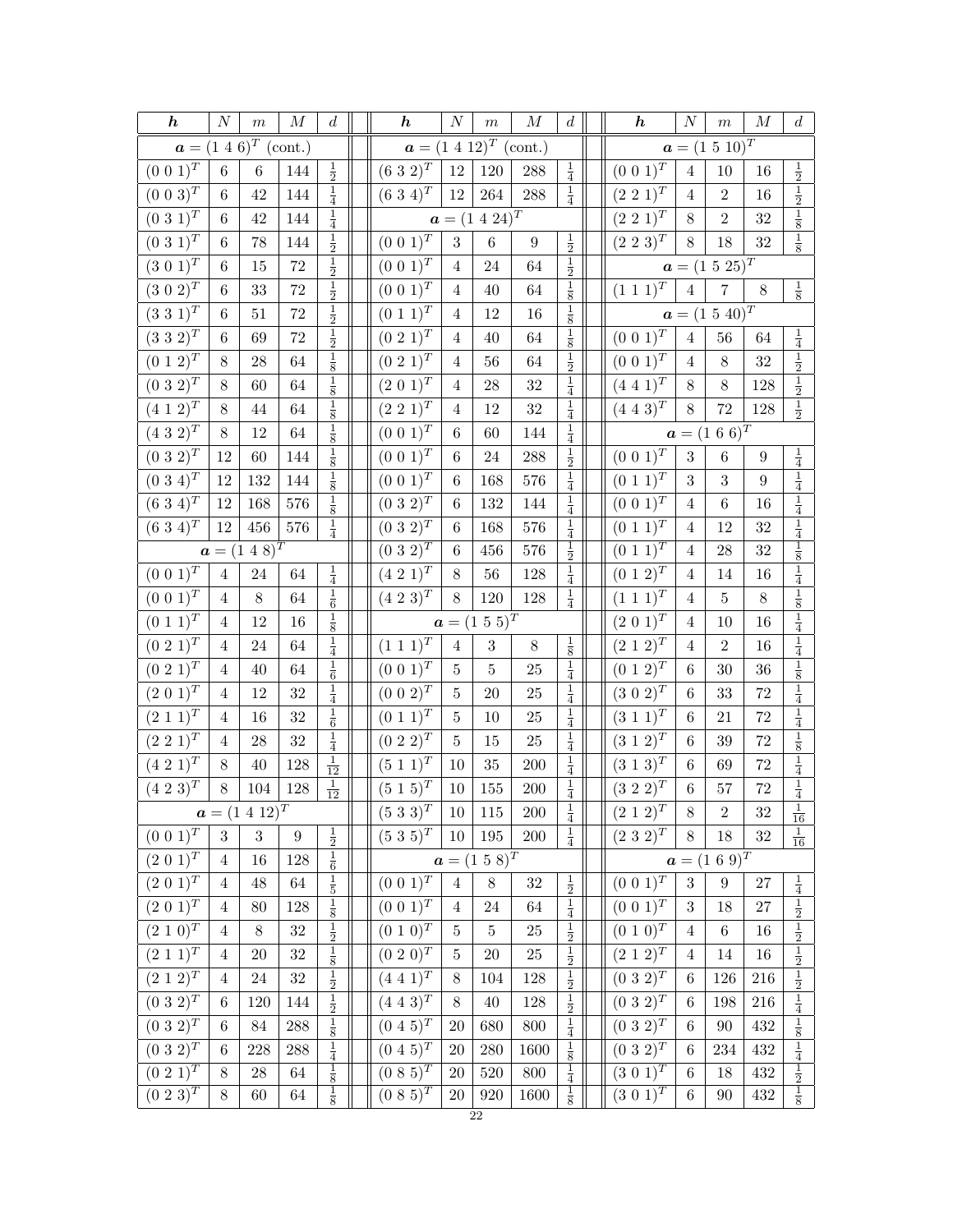| $\boldsymbol{h}$             | $\boldsymbol{N}$ | $\,m$                | $\boldsymbol{M}$ | $\boldsymbol{d}$               | $\boldsymbol{h}$                                     | $\boldsymbol{N}$ | $\,m$                          | $\boldsymbol{M}$   | $\boldsymbol{d}$ | $\boldsymbol{h}$             | $\cal N$       | $\boldsymbol{m}$           | $\cal M$ | $\boldsymbol{d}$                                                                                                                                                                                                           |
|------------------------------|------------------|----------------------|------------------|--------------------------------|------------------------------------------------------|------------------|--------------------------------|--------------------|------------------|------------------------------|----------------|----------------------------|----------|----------------------------------------------------------------------------------------------------------------------------------------------------------------------------------------------------------------------------|
|                              |                  | $a = (1\ 6\ 9)^T$    |                  |                                |                                                      |                  | $a = (1 \ 6 \ 24)^T \ (cont.)$ |                    |                  |                              |                | $a = (1\ 9\ 12)^T$ (cont.) |          |                                                                                                                                                                                                                            |
| $(0\ 1\ 2)^T$                | $\,6$            | 138                  | 144              | $\frac{1}{4}$                  | $(4\ 0\ 1)^{\overline{T}}$                           | $8\,$            | 40                             | 128                | $\frac{1}{4}$    | $(0\ 1\ 0)^{\overline{T}}$   | $\sqrt{3}$     | 18                         | 27       |                                                                                                                                                                                                                            |
| $(3\;0\;1)^{\bar{T}}$        | 6                | 306                  | 432              | $\frac{1}{4}$                  | $(4\; 0\; \overline{3})^T$                           | 8                | 104                            | 128                | $\frac{1}{4}$    | $(0\;0\;1)^{T}$              | $\overline{4}$ | $12\,$                     | $16\,$   | $rac{1}{2}$<br>$rac{1}{2}$                                                                                                                                                                                                 |
| $(2\; 1\; 2)^T$              | 8                | 14                   | $32\,$           | $\frac{1}{8}$                  | $(4\;4\;1)^{\frac{1}{T}}$                            | 8                | $8\,$                          | 128                | $\frac{1}{4}$    | $(1\; 1\; 1)^{\overline{T}}$ | 4              | $\,6\,$                    | $8\,$    | $\frac{1}{8}$                                                                                                                                                                                                              |
| $(2\;3\;2)^{T}$              | 8                | $30\,$               | $32\,$           | $\frac{1}{8}$                  | $(4\; 4\; \overline{3})^{T}$                         | $8\,$            | 72                             | 128                | $\frac{1}{4}$    | $(2\ 2\ \overline{1)^T}$     | $\,4\,$        | $20\,$                     | 32       | $\frac{1}{4}$                                                                                                                                                                                                              |
| $(0\ 3\ 4)^{\overline{T}}$   | 12               | 198                  | 432              | $\frac{1}{8}$                  | $(6\;2\;3)^{\overline{T}}$                           | 12               | $276\,$                        | $\boldsymbol{288}$ | $\frac{1}{8}$    | $(3\ 1\ 0)^T$                | $\,6$          | 18                         | 216      | $\frac{1}{2}$                                                                                                                                                                                                              |
| $(0\;3\;4)^{\overline{T}}$   | 12               | 342                  | 432              | $\frac{1}{4}$                  |                                                      |                  | $a = (1 \ 8 \ 8)^T$            |                    |                  | $(3\;1\;0)^T$                | $\,6$          | $90\,$                     | 216      |                                                                                                                                                                                                                            |
| $(6\;3\;2)^{\overline{T}}$   | 12               | 126                  | 432              | $\frac{1}{4}$                  | $(0\ 0\ 1)^{T}$                                      | $\overline{4}$   | 8                              | 64                 | $\frac{1}{4}$    | $(3\ 1\ 3)^T$                | $\,6$          | 126                        | 216      | $\frac{1}{4}$ $\frac{1}{2}$                                                                                                                                                                                                |
| $(6\;3\;2)^{T}$              | 12               | 414                  | 432              | $\frac{1}{8}$                  | $(0\; 0\; 1)^{T}$                                    | $\overline{4}$   | 24                             | $64\,$             | $\frac{1}{4}$    | $(3\;1\;3)^{\bar{T}}$        | $\,6$          | 198                        | $216\,$  | $\frac{1}{4}$                                                                                                                                                                                                              |
|                              |                  | $a = (1\ 6\ 16)^T$   |                  |                                | $(0\ 1\ \overline{1})^T$                             | $\overline{4}$   | 16                             | $64\,$             | $\frac{1}{6}$    | $(0\; 4\; 3)^{T}$            | 12             | $252\,$                    | 432      | $\frac{1}{8}$                                                                                                                                                                                                              |
| $(0\; 1\; 0)^{\overline{T}}$ | $\sqrt{3}$       | $\,6$                | $\boldsymbol{9}$ | $\frac{1}{2}$                  | $(0\; 1\; 1)^{\overline{T}}$                         | $\overline{4}$   | 32                             | $64\,$             | $\frac{1}{6}$    | $(0\; 4\; 3)^T$              | 12             | $396\,$                    | 432      | $\frac{1}{4}$                                                                                                                                                                                                              |
| $(0\; 2\; 1)^{T}$            | $\overline{4}$   | 40                   | 64               | $\frac{1}{4}$                  | $(0\ 1\ 2)^{\overline{T}}$                           | $\overline{4}$   | 40                             | $64\,$             | $\frac{1}{4}$    | $(6\;2\;3)^T$                | 12             | 180                        | 864      | $\frac{1}{8}$                                                                                                                                                                                                              |
| $(0\;2\;1)^{T}$              | 4                | 56                   | 64               | $\frac{1}{2}$                  | $(0\ 1\ 2)^{\overline{T}}$                           | $\overline{4}$   | 56                             | 64                 | $\frac{1}{4}$    | $(6\;2\;3)^{T}$              | 12             | 468                        | $864\,$  | $\frac{1}{16}$                                                                                                                                                                                                             |
| $(2\; 0\; 1)^T$              | 4                | $20\,$               | 32               | $\frac{1}{2}$                  | $(2\; 1\; 1)^{\bar{T}}$                              | $\overline{4}$   | 20                             | $32\,$             | $\frac{1}{4}$    |                              |                | $a = (1\ 9\ 21)^T$         |          |                                                                                                                                                                                                                            |
| $(2\ 2\ 1)^T$                | 4                | $12\,$               | $32\,$           | $\frac{1}{2}$                  | $(4\; 1\; 2)^{\overline{T}}$                         | $8\,$            | 56                             | 128                | $\frac{1}{8}$    | $(0\; 1\; 0)^T$              | 3              | $\boldsymbol{9}$           | $27\,$   | $\frac{1}{4}$                                                                                                                                                                                                              |
| $(0\ 4\ \overline{1)^T}$     | 8                | 112                  | 256              | $\frac{1}{4}$                  | $(4 \; 1 \; \overline{3})^T$                         | 8                | 96                             | $128\,$            | $\frac{1}{12}$   | $(0\; 1\; 0)^T$              | $\sqrt{3}$     | $18\,$                     | 27       | $\frac{1}{2}$                                                                                                                                                                                                              |
| $(0\ 4\ 1)^T$                | 8                | 176                  | 256              | $\frac{1}{4}$                  | $(4\;2\;3)^{T}$                                      | $8\,$            | $120\,$                        | 128                | $\frac{1}{8}$    | $(1\; 1\; 1)^T$              | $\overline{4}$ | 7                          | $8\,$    | $\frac{1}{8}$ $\frac{1}{4}$                                                                                                                                                                                                |
| $(0\; 4\; 3)^T$              | $8\,$            | 48                   | 256              | $\frac{1}{4}$                  |                                                      |                  | $a = (1 \ 8 \ 16)^T$           |                    |                  | $(3\ \overline{1\ 3})^T$     | $\,6$          | 63                         | 216      |                                                                                                                                                                                                                            |
| $(0\ 4\ 3)^T$                | 8                | 240                  | 256              | $\frac{1}{4}$                  | $(0\; 0\; 1)^T$                                      | $\,4\,$          | 16                             | 64                 | $\frac{1}{4}$    | $(3\ 1\ \overline{3})^T$     | $\,6$          | $207\,$                    | 216      | $\frac{1}{2}$                                                                                                                                                                                                              |
| $(0\; 2\; 3)^{\bar{T}}$      | 12               | 168                  | 576              | $\frac{1}{8}$                  | $(0\ 0\ 1)^T$                                        | $\overline{4}$   | 32                             | 128                | $\frac{1}{3}$    | $(0\; 0\; \overline{1)^T}$   | $\overline{7}$ | $21\,$                     | 49       | $\frac{1}{2}$ $\frac{1}{2}$ $\frac{1}{2}$ $\frac{1}{2}$ $\frac{1}{2}$ $\frac{1}{2}$                                                                                                                                        |
| $(0\; 2\; 3)^T$              | 12               | 312                  | 576              | $\frac{1}{4}$                  | $(0\ 1\ 1)^T$                                        | 4                | 24                             | $64\,$             | $\frac{1}{8}$    | $(0\; 0\; 2)^{T}$            | $\,7$          | $35\,$                     | 49       |                                                                                                                                                                                                                            |
| $(6\;2\;3)^{\overline{T}}$   | 12               | 204                  | 288              | $\frac{1}{4}$                  | $(0\; 1\; 1)^T$                                      | $\overline{4}$   | 40                             | $64\,$             | $\frac{1}{4}$    | $(0\;0\;3)^{T}$              | $\overline{7}$ | $42\,$                     | $\rm 49$ |                                                                                                                                                                                                                            |
| $(6\;4\;3)^{\overline{T}}$   | 12               | 276                  | 288              | $\frac{1}{4}$                  | $(0\; 2\; \overline{1})^T$                           | $\overline{4}$   | 48                             | $64\,$             | $\frac{1}{4}$    | $(7\ 7\ 1)^{T}$              | 14             | 119                        | 196      |                                                                                                                                                                                                                            |
| $(0\; 4\; 3)^T$              | 24               | 240                  | 2304             | $\frac{1}{8}$                  | $(0\; 2\; 1)^T$                                      | $\overline{4}$   | 64                             | 128                | $\frac{1}{3}$    | $(7\ 7\ 3)^{T}$              | 14             | 91                         | 196      |                                                                                                                                                                                                                            |
| $(0\; 4\; 3)^{T}$            | 24               | 816                  | $\,2304$         | $\frac{1}{8}$                  | $(2 \; 1 \; 1)^T$                                    | $\overline{4}$   | $\sqrt{28}$                    | $32\,$             | $\frac{1}{4}$    | $(7\ 7\ 5)^T$                | 14             | $35\,$                     | 196      | $\frac{1}{2}$ $\frac{1}{8}$                                                                                                                                                                                                |
| $(0\ 4\ 9)^{T}$              | 24               | 1392                 | 2304             | $\frac{1}{8}$                  | $(0\;2\;1)^{T}$                                      | 8                | 112                            | 256                | $\frac{1}{8}$    | $(0\ 7\ 3)^{T}$              | 21             | 630                        | 1323     |                                                                                                                                                                                                                            |
| $(0\; 4\; 9)^T$              | $24\,$           | 1968                 | $\,2304\,$       | $\frac{1}{8}$                  | $(0\;2\;1)^{T}$                                      | 8                | 48                             | $256\,$            | $\frac{1}{8}$    | $(0\ 7\ 3)^{T}$              | $21\,$         | 1071                       | 1323     | $\frac{1}{4}$                                                                                                                                                                                                              |
|                              |                  | $a = (1\ 6\ 18)^T$   |                  |                                | $(0\ 2\ 3)^T$                                        | $8\,$            | 176                            | $256\,$            | $\frac{1}{8}$    | $(0\ 7\ 6)^T$                | $21\,$         | $315\,$                    | 1323     | $\frac{1}{4}$                                                                                                                                                                                                              |
| $(0\;1\;1)^T$ 4 8            |                  |                      | $\overline{16}$  | <sup>1</sup><br>$\overline{6}$ | $(0\; 2\; 3)^T$                                      | $\,$ 8 $\,$      | 240                            | $\overline{256}$   | $\frac{1}{8}$    | $\sqrt{(0\ 7\ 6)^T}$         | $21\,$         | 1197                       | 1323     | $\,1\,$                                                                                                                                                                                                                    |
| $(2\; 1\; 1)^T$              | $\overline{4}$   | 12                   | $16\,$           | $\frac{1}{6}$                  |                                                      |                  | $a = (1 8 40)^T$               |                    |                  | $(0\ 7\ 9)^{T}$              | 21             | 819                        | 1323     | $\frac{\overline{8}}{8}$                                                                                                                                                                                                   |
|                              |                  | $a = (1 \ 6 \ 24)^T$ |                  |                                | $(\underline{2}\,\,\underline{1}\,\,\overline{1)^T}$ | $\overline{4}$   | $20\,$                         | $32\,$             | $\frac{1}{4}$    | $(0\ 7\ 9)^{\overline{T}}$   | $21\,$         | $1260\,$                   | 1323     | $\frac{1}{4}$                                                                                                                                                                                                              |
| $(0\; 1\; \overline{1})^T$   | $\boldsymbol{3}$ | $\boldsymbol{3}$     | $\boldsymbol{9}$ | $\frac{1}{4}$                  | $(0\;0\;1)^T$                                        | $5\phantom{.0}$  | $15\,$                         | $25\,$             | $\frac{1}{2}$    |                              |                | $a = (1\ 9\ 24)^T$         |          |                                                                                                                                                                                                                            |
| $(0\; 0\; 1)^T$              | $\overline{4}$   | $8\,$                | 16               | $\frac{1}{4}$                  | $(0\;0\;2)^{T}$                                      | $\overline{5}$   | 10                             | $25\,$             | $\frac{1}{2}$    | $(0\; 1\; 0)^T$              | $\sqrt{3}$     | $\boldsymbol{9}$           | $27\,$   |                                                                                                                                                                                                                            |
| $(0\; \overline{1\; 1)^T}$   | 4                | $14\,$               | $16\,$           | $\frac{1}{4}$                  |                                                      |                  | $a = (1\ 9\ 9)^T$              |                    |                  | $(0\;1\;\overline{0)^T}$     | 3              | 18                         | 27       |                                                                                                                                                                                                                            |
| $(2\; 0\; 1)^T$              | 4                | $12\,$               | $16\,$           | $\frac{1}{4}$                  | $(0\ 1\ 0)^T$                                        | $\sqrt{3}$       | $\boldsymbol{9}$               | $27\,$             | $\frac{1}{6}$    | $(0\; 0\; 1)^T$              | $\overline{4}$ | $24\,$                     | 64       | $\frac{\frac{1}{4}}{\frac{1}{2}}$ $\frac{\frac{1}{2}}{\frac{1}{2}}$ $\frac{\frac{1}{2}}{\frac{1}{2}}$ $\frac{\frac{1}{2}}{\frac{1}{2}}$ $\frac{\frac{1}{2}}{\frac{1}{2}}$ $\frac{\frac{1}{2}}{\frac{1}{2}}$ $\frac{1}{16}$ |
| $(2\; 1\; \overline{1)^T}$   | $\overline{4}$   | $\,2$                | $16\,$           | $\frac{1}{2}$                  | $(0\ 1\ \overline{0)^T}$                             | $\sqrt{3}$       | 18                             | $27\,$             | $\frac{1}{6}$    | $(0\; 0\; \overline{1)^T}$   | $\overline{4}$ | 40                         | 64       |                                                                                                                                                                                                                            |
| $(2\ 2\ 1)^{\overline{T}}$   | $\overline{4}$   | $20\,$               | $32\,$           | $\frac{1}{2}$                  | $(1\; 1\; 1)^T$                                      | $\overline{4}$   | $\sqrt{3}$                     | $8\,$              | $\frac{1}{8}$    | $(4\;4\;1)^{\overline{T}}$   | $8\,$          | $56\,$                     | 128      |                                                                                                                                                                                                                            |
| $(0\; 1\; 1)^T$              | 6                | $30\,$               | 144              | $\frac{1}{4}$                  | $(3\; 1\; 3)^T$                                      | 6                | 99                             | $216\,$            | $\frac{1}{6}$    | $(4\;4\;\overline{3})^T$     | $8\,$          | $120\,$                    | 128      |                                                                                                                                                                                                                            |
| $(0\; 1\; \overline{1)^T}$   | $\,6$            | 66                   | 144              | $\frac{1}{4}$                  | $(3\ 1\ \overline{3})^T$                             | 6                | 171                            | $216\,$            | $\frac{1}{6}$    | $(0\; 4\; 3)^T$              | 12             | $504\,$                    | $864\,$  |                                                                                                                                                                                                                            |
| $(0\; 1\; 2)^T$              | $6\phantom{.}6$  | $102\,$              | 144              | $\frac{1}{4}$                  |                                                      |                  | $a = (1\ 9\ 12)^T$             |                    |                  | $(0\; 4\; 3)^T$              | <b>12</b>      | $792\,$                    | $864\,$  |                                                                                                                                                                                                                            |
| $(3\,\overline{0\,1)^T}$     | $\,6\,$          | 234                  | 432              | $\frac{1}{4}$                  | $(0\;1\;0)^{T}$                                      | 3                | $\boldsymbol{9}$               | $27\,$             | $\frac{1}{4}$    | $(0\; 4\; 3)^T$              | $12\,$         | $360\,$                    | 1728     |                                                                                                                                                                                                                            |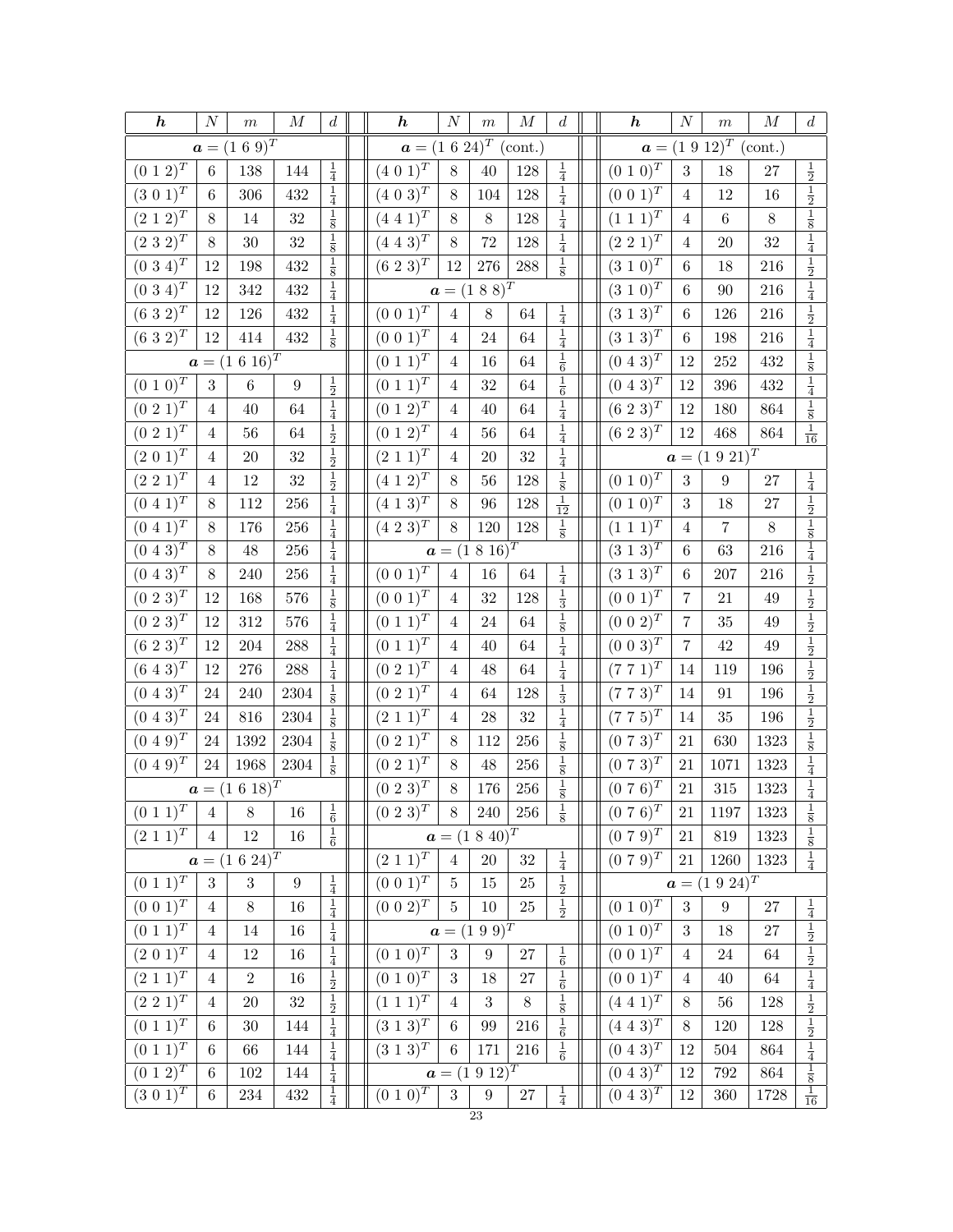| $\boldsymbol{h}$           | $\cal N$       | $\,m$                      | $\cal M$           | $\boldsymbol{d}$ | $\boldsymbol{h}$             | $\cal N$           | $\,m$                               | $\cal M$         | $d_{\cdot}$                 | $\boldsymbol{h}$           | $\cal N$         | $\,m$                     | $\cal M$         | $\boldsymbol{d}$                                 |
|----------------------------|----------------|----------------------------|--------------------|------------------|------------------------------|--------------------|-------------------------------------|------------------|-----------------------------|----------------------------|------------------|---------------------------|------------------|--------------------------------------------------|
|                            |                | $a = (1\ 9\ 24)^T$ (cont.) |                    |                  |                              |                    | $a = (1\ 16\ 24)^T \text{ (cont.)}$ |                  |                             |                            |                  | $a = (2\ 2\ 3)^T$ (cont.) |                  |                                                  |
| $(0\; 4\; 3)^T$            | $12\,$         | $936\,$                    | $1728\,$           | $\frac{1}{8}$    | $(0\;3\;1)^T$                | $\,6\,$            | $312\,$                             | $576\,$          | $\frac{1}{2}$               | $(1\ 2\ 2)^{T}$            | $\overline{4}$   | $\,6$                     | $16\,$           | $\frac{1}{4}$                                    |
| $(12\; 4\; 3)^T$           | $24\,$         | $504\,$                    | $3456\,$           | $\frac{1}{4}$    | $(0\; 1\; 2)^{\overline{T}}$ | $8\,$              | $112\,$                             | $256\,$          | $\frac{1}{8}$               | $(0\; 0\; 1)^T$            | $\,6\,$          | $\sqrt{3}$                | $72\,$           | $\frac{1}{2}$                                    |
| $(12\; 4\; 3)^T$           | 24             | 1656                       | $3456\,$           | $\frac{1}{8}$    | $(0\ 1\ 2)^T$                | $8\,$              | 176                                 | $256\,$          | $\frac{1}{8}$               | $(0\;3\;1)^{T}$            | $\,6$            | 21                        | $72\,$           | $\frac{1}{4}$                                    |
| $(12\;4\;9)^{T}$           | $24\,$         | $2232\,$                   | $3456\,$           | $\frac{1}{4}$    | $(0\;3\;2)^{T}$              | $8\,$              | $48\,$                              | $256\,$          | $\frac{1}{8}$               | $(0\ 3\ 2)^{T}$            | $\,6\,$          | 30                        | $36\,$           |                                                  |
| $(12\; 4\; 9)^T$           | 24             | 3384                       | $3456\,$           | $\frac{1}{8}$    | $(0\;3\;2)^{\bar{T}}$        | $8\,$              | 240                                 | $256\,$          | $\frac{1}{8}$               | $(3\;3\;1)^{T}$            | $\,6$            | 39                        | $72\,$           | $\frac{1}{4}$<br>$\frac{1}{2}$<br>$\frac{1}{16}$ |
|                            |                | $a = (1\ 10\ 30)^T$        |                    |                  | $(0\;3\;4)^{T}$              | 12                 | $528\,$                             | 576              | $\frac{1}{8}$               | $(\overline{1\ 2\ 2)^T}$   | $\overline{8}$   | 22                        | 32               |                                                  |
| $(0\; 0\; 1)^{T}$          | $\sqrt{3}$     | $\,3$                      | $\boldsymbol{9}$   | $\frac{1}{2}$    | $(0\;3\;4)^{\bar{T}}$        | 12                 | 672                                 | 2304             | $\frac{1}{8}$               | $(2\;3\;2)^{T}$            | $8\,$            | $\,6$                     | $32\,$           | $\frac{1}{16}$                                   |
| $(0\; 1\; \overline{1})^T$ | $\overline{4}$ | $8\,$                      | 16                 | $\frac{1}{6}$    | $(0\;3\;\overline{4})^T$     | 12                 | 1824                                | 2304             | $\frac{1}{4}$               | $(0\;3\;2)^{T}$            | $12\,$           | 30                        | 144              | $\frac{1}{8}$ $\frac{1}{8}$                      |
| $(2\; 1\; 1)^T$            | $\overline{4}$ | 12                         | 16                 | $\frac{1}{6}$    |                              | $a = (1)$          | $21\ 21)^{T}$                       |                  |                             | $(0\ 3\ 4)^T$              | 12               | 66                        | 144              |                                                  |
| $(0\ 3\ 1)^T$              | $\,6\,$        | 12                         | 144                | $\frac{1}{3}$    | $(0\ 0\ 1)^T$                | $\sqrt{3}$         | $\sqrt{3}$                          | $\boldsymbol{9}$ | $\frac{1}{4}$               | $(3\ 3\ 4)^T$              | $12\,$           | 84                        | 288              | $\frac{1}{16}$                                   |
| $(0\ 3\ \overline{1)^T}$   | $\,6\,$        | 120                        | 144                | $\frac{1}{3}$    | $(0\ 1\ \overline{1)^T}$     | $\sqrt{3}$         | $\,6\,$                             | $\boldsymbol{9}$ | $\frac{1}{4}$               | $(3\;3\;4)^{\overline{T}}$ | $12\,$           | 228                       | 288              | $\frac{1}{8}$                                    |
| $(3\ 0\ \overline{1)^T}$   | $\,6$          | $39\,$                     | $72\,$             | $\frac{1}{2}$    | $(1\; 1\; \overline{1})^T$   | $\overline{4}$     | $\sqrt{3}$                          | $8\,$            | $\frac{1}{8}$               | $(3\ 6\ \overline{2)^T}$   | $12\,$           | 102                       | 144              | $\frac{1}{8}$                                    |
| $(3\ 3\ 2)^T$              | $\,6$          | 3                          | $\!\!72$           | $\frac{1}{2}$    | $(3\; 1\; 1)^T$              | $\,6$              | 51                                  | 72               | $\frac{1}{4}$               | $(3\ 6\ 4)^{T}$            | $12\,$           | 138                       | 144              | $\frac{1}{8}$                                    |
|                            |                | $a = (1\ 12\ 12)^T$        |                    |                  | $(3\ 1\ \overline{3})^T$     | $\;6\;$            | $\,3$                               | 72               | $\frac{1}{4}$               |                            |                  | $a = (2\ 3\ 3)^T$         |                  |                                                  |
| $(0\; 0\; 1)^T$            | $\sqrt{3}$     | $\sqrt{3}$                 | $\boldsymbol{9}$   | $\frac{1}{4}$    | $(0\; 1\; 2)^{\overline{T}}$ | $\overline{7}$     | $\bf 7$                             | 49               | $\frac{1}{8}$               | $(0\; 0\; 1)^T$            | 3                | $\sqrt{3}$                | $\boldsymbol{9}$ | $\frac{1}{4}$                                    |
| $(0\ 1\ 1)^T$              | $\sqrt{3}$     | $\,6\,$                    | $\boldsymbol{9}$   | $\frac{1}{4}$    | $(0\ 1\ 3)^T$                | $\overline{7}$     | 14                                  | 49               | $\frac{1}{8}$               | $(0\; 1\; 1)^T$            | 3                | $\overline{6}$            | 9                | $\frac{1}{4}$                                    |
| $(2\;0\;1)^{\bar{T}}$      | $\overline{4}$ | 16                         | 64                 | $\frac{1}{5}$    | $(0\;2\;3)^{T}$              | $\overline{7}$     | $\sqrt{28}$                         | 49               | $\frac{1}{8}$               | $(1\; 0\; \overline{0)^T}$ | $\overline{4}$   | $\overline{2}$            | $16\,$           | $\frac{1}{2}$ $\frac{1}{8}$                      |
| $(2\ 0\ 1)^{T}$            | 4              | $48\,$                     | $128\,$            | $\frac{1}{6}$    | $(7\; 1\; 3)^{\bar{T}}$      | 14                 | 259                                 | $392\,$          | $\frac{1}{8}$               | $(1\;0\;1)^{\bar{T}}$      | $\overline{4}$   | 5                         | $8\,$            |                                                  |
| $(2\; 0\; \overline{1)^T}$ | 4              | 112                        | $128\,$            | $\frac{1}{8}$    | $(7 \; 1 \; 5)^T$            | 14                 | $203\,$                             | $392\,$          | $\frac{1}{8}$               | $(1 \ 0 \ \overline{2})^T$ | $\overline{4}$   | 14                        | $16\,$           | $\frac{1}{8}$                                    |
| $(2\; 1\; 1)^T$            | $\,4\,$        | $\ensuremath{28}$          | $32\,$             | $\frac{1}{8}$    | $(7\;3\;5)^T$                | $14\,$             | $371\,$                             | $392\,$          | $\frac{1}{8}$               | $(1\; 1\; \overline{2})^T$ | $\sqrt{4}$       | $\,1$                     | $8\,$            | $\frac{1}{8}$                                    |
| $(0\ 1\ 1)^T$              | $\,6$          | $24\,$                     | 144                | $\frac{1}{4}$    |                              | $a = (1)$          | $24\;2\overline{4})^T$              |                  |                             | $(1\ 2\ 2)^T$              | $\,4\,$          | 10                        | $16\,$           | $\frac{1}{2}$                                    |
| $(0\ 1\ 1)^T$              | $\,6$          | $60\,$                     | 288                | $\frac{1}{8}$    | $(0\ 0\ 1)^{\overline{T}}$   | $\sqrt{3}$         | $\,6\,$                             | $\boldsymbol{9}$ | $\frac{1}{4}$               | $(0\; 1\; 1)^T$            | $\,6\,$          | $\,6\,$                   | 144              | $\frac{1}{4}$                                    |
| $(0\; 1\; \overline{3})^T$ | 6              | 120                        | 144                | $\frac{1}{4}$    | $(0\; 1\; \overline{1)^T}$   | 3                  | $\boldsymbol{3}$                    | $\boldsymbol{9}$ | $\frac{1}{4}$               | $(0\; 1\; 1)^T$            | $\,6\,$          | 78                        | 144              | $\frac{1}{8}$                                    |
| $(0\ 1\ \overline{3})^T$   | $\,6$          | 156                        | 288                | $\frac{1}{8}$    | $(0\;0\;1)^{T}$              | $\sqrt{4}$         | $24\,$                              | 64               | $\frac{1}{4}$               | $(0\; 1\; 2)^{T}$          | $\,6$            | 15                        | $36\,$           | $\frac{1}{8}$                                    |
| $(3\; 1\; \overline{1})^T$ | $\;6\;$        | 69                         | $72\,$             | $\frac{1}{4}$    | $(0\; 0\; 1)^{\overline{T}}$ | $\,4\,$            | $40\,$                              | 64               | $\frac{1}{4}$               | $(0\ 1\ 3)^T$              | $\,6\,$          | 102                       | 144              | $\frac{1}{4}$                                    |
| $(0\; 1\; 3)^T$            | $8\,$          | $56\,$                     | $64\,$             | $\frac{1}{8}$    | $(0\; 1\; 2)^T$              | $\overline{4}$     | $8\,$                               | 64               | $\frac{1}{4}$               | $(0\; 1\; 3)^T$            | $\,6\,$          | $30\,$                    | 144              | $\frac{1}{8}$                                    |
| $(4\ 1\ 3)^{\overline{T}}$ | $8\,$          | $8\,$                      | $64\,$             | $\frac{1}{8}$    | $(0\; 1\; 2)^T$              | $\,4$              | $56\,$                              | $64\,$           | $\frac{1}{4}$ $\frac{1}{4}$ | $(3\ 0\ 2)^T$              | $\,6\,$          | 30                        | 144              | $\frac{1}{8}$                                    |
|                            |                | $a = (1\ 16\ 24)^T$        |                    |                  | $(2\ \overline{1\ 1)^T}$     | $\,4\,$            | $20\,$                              | $32\,$           |                             | $(3\; 0\; \overline{2})^T$ | $\,6\,$          | $66\,$                    | $72\,$           | $\overline{4}$                                   |
| $(0\;0\;1)^{\overline{T}}$ | $\sqrt{3}$     | $\,6\,$                    | $\boldsymbol{9}$   | $\frac{1}{2}$    | $(0\; 1\; 2)^T$              | $\,6\,$            | 12                                  | 144              | $\frac{1}{8}$               | $(3\; 1\; \overline{2})^T$ | $\,6\,$          | 33                        | $36\,$           | $\frac{1}{8}$                                    |
| $(0\ 1\ \overline{0)^T}$   | $\,4\,$        | $16\,$                     | $64\,$             | $\frac{1}{4}$    | $(0\ 1\ 2)^T$                | $\,6\,$            | $120\,$                             | 144              | $\frac{1}{8}$               | $(3\ \overline{2\ 2)^T}$   | $\,6\,$          | 42                        | $72\,$           | $\frac{1}{4}$                                    |
| $(0\; 1\; 0)^T$            | $\,4\,$        | $32\,$                     | $256\,$            | $\frac{1}{2}$    | $(4\ 1\ 2)^{T}$              | $8\,$              | $8\,$                               | $128\,$          | $\frac{1}{8}$               | $(3\ 2\ \overline{2})^T$   | $\,6\,$          | 78                        | 144              | $\frac{1}{8}$                                    |
| $(0\;1\;\overline{0)^T}$   | $\overline{4}$ | 160                        | $256\,$            | $\frac{1}{4}$    | $(4\ 2\ \overline{3)^T}$     | $8\,$              | $72\,$                              | $128\,$          | $\frac{1}{8}$               | $(1\ 2\ 2)^T$              | $8\,$            | 26                        | $32\,$           | $\frac{1}{8}$ $\frac{1}{8}$                      |
| $(0\ 1\ \overline{1)^T}$   | $\overline{4}$ | $40\,$                     | $64\,$             | $\frac{1}{8}$    |                              | $\boldsymbol{a} =$ | $(2\;2\;3)^{\bar{T}}$               |                  |                             | $(3\ 2\ 2)^T$              | 8                | 10                        | $32\,$           |                                                  |
| $(0\; 1\; 1)^T$            | 4              | $56\,$                     | $64\,$             | $\frac{1}{4}$    | $(0\; 0\; 1)^T$              | $\sqrt{3}$         | $\sqrt{3}$                          | $\boldsymbol{9}$ | $\frac{1}{2}$               | $(3\;0\;4)^{T}$            | $12\,$           | 66                        | 144              | $\frac{1}{8}$                                    |
| $(2\;1\;\overline{1)^T}$   | $\overline{4}$ | $12\,$                     | $32\,$             | $\frac{1}{4}$    | $(0\; 1\; 0)^T$              | $\overline{4}$     | $\overline{2}$                      | 16               | $\frac{1}{4}$               | $(3\;2\;2)^{T}$            | $12\,$           | $42\,$                    | 144              | $\frac{1}{8}$                                    |
| $(0\ 0\ \overline{1)^T}$   | $\,6\,$        | 60                         | $\boldsymbol{288}$ | $\frac{1}{2}$    | $(0\ 1\ \overline{2)^T}$     | $\sqrt{4}$         | 14                                  | 16               | $\frac{1}{4}$               | $(3\;2\;4)^{T}$            | 12               | 75                        | 144              | $\frac{1}{32}$                                   |
| $(0\; 0\; \overline{1)^T}$ | $\,6\,$        | 168                        | $\boldsymbol{288}$ | $\frac{1}{4}$    | $(1\;1\;\overline{0)^T}$     | $\overline{4}$     | $\overline{4}$                      | $32\,$           | $\frac{1}{4}$               | $(3\ 2\ 6)^T$              | $12\,$           | 138                       | 144              | $\frac{1}{8}$                                    |
| $(0\ 0\ 1)^T$              | $\,6$          | $24\,$                     | $576\,$            | $\frac{1}{2}$    | $(1\ 1\ 0)^T$                | $\overline{4}$     | $20\,$                              | $32\,$           | $\frac{1}{8}$               | $(3\;4\;4)^{\overline{T}}$ | 12               | 114                       | 144              | $\frac{1}{8}$                                    |
| $(0\ \overline{3\ 1)^T}$   | $\,6$          | 168                        | $288\,$            | $\frac{1}{4}$    | $(1 \; 1 \; \overline{1)^T}$ | $\overline{4}$     | $\overline{7}$                      | $8\,$            | $\frac{1}{8}$               |                            |                  | $a = (2\;3\;6)^T$         |                  |                                                  |
| $(0\ \overline{3\ 1)^T}$   | $\,6\,$        | $\,204$                    | $\ensuremath{288}$ | $\frac{1}{2}$    | $(1\ 2\ 0)^T$                | $\overline{4}$     | $10\,$                              | $16\,$           | $\frac{1}{4}$               | $(0\;0\;1)^{T}$            | $\boldsymbol{3}$ | $\,6\,$                   | $9\phantom{.0}$  | $\frac{1}{2}$                                    |

24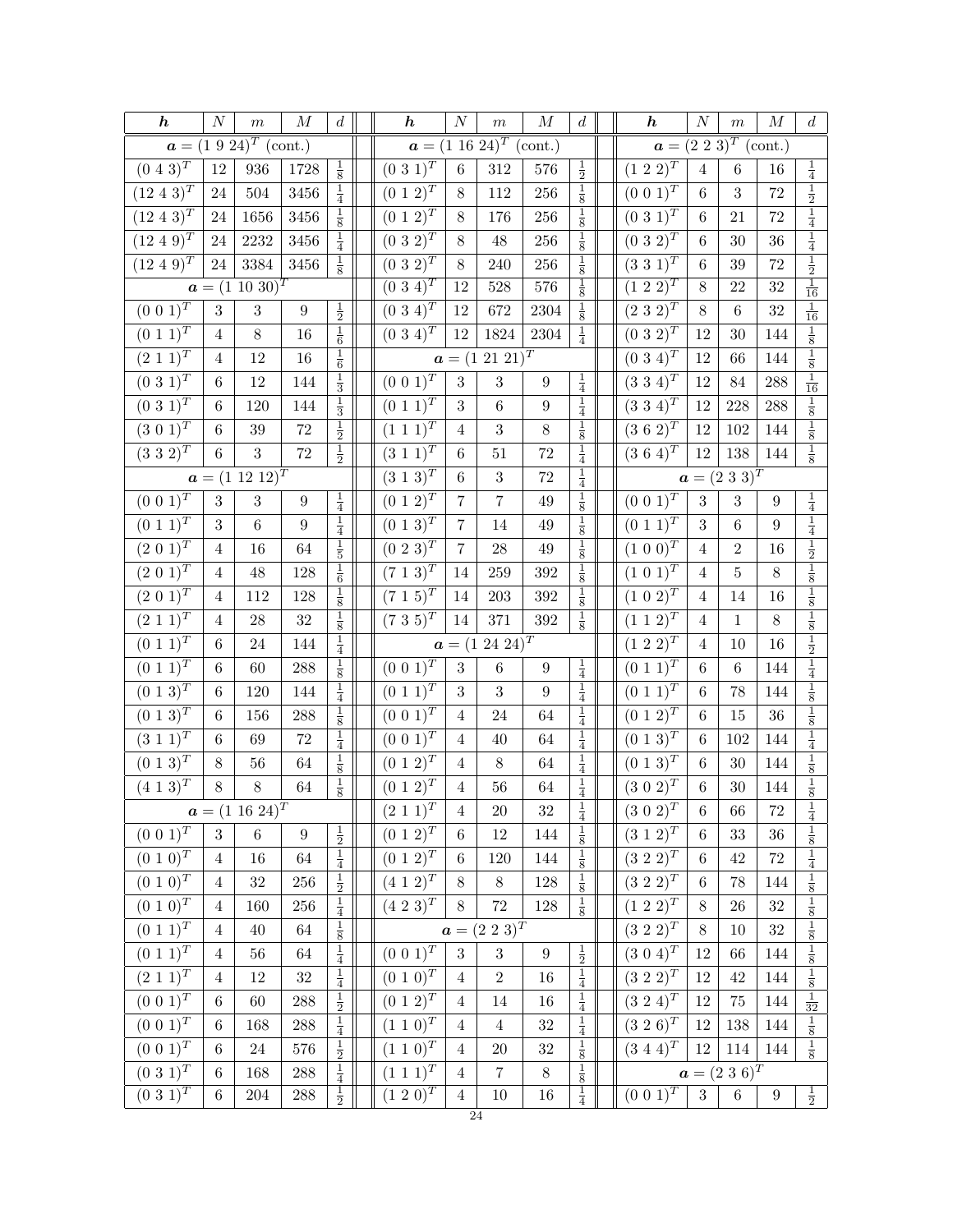| $a = (2 \ 3 \ 6)^T \ (cont.)$<br>$a = (2\ 3\ 9)^T$ (cont.)<br>$a = (2\ 3\ 48)^T$ (cont.)<br>$\frac{1}{2}$<br>$(0\; 1\; 0)^T$<br>$\frac{1}{2}$<br>$(1\ 2\ 0)^{T}$<br>$\frac{1}{6}$<br>$(2\;2\;1)^{T}$<br>$\sqrt{3}$<br>$\sqrt{3}$<br>$\overline{4}$<br>$32\,$<br>9<br>14<br>16<br>$\overline{4}$<br>4<br>$\frac{1}{6}$<br>$\frac{1}{4}$<br>$(1\ 0\ 1)^T$<br>$a = (2 \ 3 \ 12)^T$<br>$(4\; 0\; \overline{1)^T}$<br>8<br>16<br>8<br>256<br>16<br>$\overline{4}$<br>$\frac{1}{4}$<br>$\frac{1}{6}$<br>$(1\ 2\ 1)^T$<br>$\frac{1}{4}$<br>$(0\; 1\; 1)^{T}$<br>$(4\; 0\; 1)^T$<br>3<br>$\,6$<br>$256\,$<br>$\,4\,$<br>$16\,$<br>8<br>4<br>$9\,$<br>80<br>$(0\; \overline{1\; 3)^T}$<br>$\frac{1}{2}$<br>$\frac{1}{4}$<br>$\frac{1}{4}$<br>$(0\ 0\ \overline{1)^T}$<br>$(\overline{4\ 0\ 3)^T}$<br>256<br>$72\,$<br>$12\,$<br>16<br>44<br>$\,6$<br>57<br>$\overline{4}$<br>$8\,$<br>$\frac{1}{4}$<br>$\frac{1}{2}$<br>$\frac{1}{2}$<br>$(0\;3\;1)^T$<br>$(0\;2\;1)^{T}$<br>$(4\;0\;3)^{T}$<br>$72\,$<br>208<br>$256\,$<br>33<br>$24\,$<br>64<br>$8\,$<br>6<br>4<br>$\frac{1}{3}$<br>$\frac{1}{4}$<br>$(3\ 0\ 1)^T$<br>$(0\ 2\ 1)^{\overline{T}}$<br>$\boldsymbol{a}=(2\ 5\ 6)^T$<br>$24\,$<br>144<br>56<br>64<br>6<br>4<br>$\frac{1}{8}$<br>$\frac{1}{3}$<br>$(3\;0\;1)^{\overline{T}}$<br>$(1\;0\;1)^{\bar{T}}$<br>$(0\;0\;1)^{\overline{T}}$<br>$\frac{1}{2}$ $\frac{1}{6}$<br>3<br>$\,6$<br>132<br>144<br>14<br>16<br>$\boldsymbol{9}$<br>6<br>4<br>$\frac{1}{8}$<br>$\frac{1}{2}$<br>$(3\;1\;0)^{T}$<br>$(1\; 1\; 1)^T$<br>$(1\;0\;1)^{\bar{T}}$<br>8<br>8<br>$21\,$<br>$72\,$<br>$\mathbf{1}$<br>16<br>6<br>$\overline{4}$<br>$\overline{4}$<br>$\frac{1}{4}$<br>$\frac{1}{6}$<br>$(3\;2\;\overline{3})^T$<br>$\frac{1}{3}$<br>$(1\;2\;1)^T$<br>$(1\;2\;1)^T$<br>144<br>16<br>12<br>16<br>$\,6$<br>$84\,$<br>$10\,$<br>$\overline{4}$<br>$\overline{4}$<br>$\frac{1}{2}$<br>$(3\ 2\ 3)^{\overline{T}}$<br>$\frac{1}{3}$<br>$\frac{1}{4}$<br>$(2\; 0\; 1)^{\overline{T}}$<br>$(0\; 1\; 0)^T$<br>$25\,$<br>6<br>120<br>144<br>4<br>$\overline{4}$<br>16<br>5<br>5<br>$\frac{1}{2}$ $\frac{1}{2}$<br>$\frac{1}{2}$<br>$\frac{1}{4}$<br>$(3\;3\;2)^{T}$<br>$(0\; 1\; 1)^{\overline{T}}$<br>$(0\ 2\ 0)^{T}$<br>$72\,$<br>$72\,$<br>6<br>$\,6$<br>15<br>5<br>20<br>$25\,$<br>69<br>$\frac{1}{12}$<br>$\frac{1}{4}$<br>$(3\ 2\ 3)^{\overline{T}}$<br>$(0\; 1\; 2)^{\overline{T}}$<br>$(0\;3\;1)^{T}$<br>72<br>$\,6\,$<br>$72\,$<br>12<br>84<br>144<br>51<br>$\,6$<br>51<br>$\frac{1}{3}$<br>$\frac{1}{4}$<br>$\frac{1}{12}$<br>$(3\; 4\; 3)^{\overline{T}}$<br>$(3\; 1\; 1)^{T}$<br>$(3\;0\;1)^{\bar{T}}$<br>12<br>120<br>33<br>$72\,$<br>144<br>144<br>$\,6$<br>$\,6$<br>24<br>$\frac{1}{3}$<br>$\frac{1}{4}$<br>$a = (2\ 3\ 8)^T$<br>$(3\; 1\; \overline{2})^T$<br>$(3\; 0\; 1)^T$<br>$72\,$<br>144<br>$\,6$<br>$\,6$<br>60<br>69<br>$\frac{1}{2}$ $\frac{1}{2}$ $\frac{1}{2}$ $\frac{1}{2}$ $\frac{1}{2}$ $\frac{1}{2}$ $\frac{1}{3}$<br>$\frac{1}{8}$<br>$(0\ 1\ \overline{0)^T}$<br>$\frac{1}{2}$<br>$(3\;2\;1)^T$<br>$(3\;3\;\overline{2})^{\overline{T}}$<br>$\sqrt{3}$<br>72<br>$\sqrt{72}$<br>$\boldsymbol{9}$<br>$\,6\,$<br>$\sqrt{3}$<br>$\,6$<br>$\,6$<br>$15\,$<br>$\frac{1}{4}$<br>$\frac{1}{4}$<br>$(0\;0\;1)^{\overline{T}}$<br>$(3\ 2\ 1)^T$<br>$(0\; 1\; 5)^T$<br>16<br>42<br>155<br>$200\,$<br>$\overline{4}$<br>$8\,$<br>6<br>144<br>10<br>$\frac{1}{8}$<br>$(0\ 2\ 1)^{\overline{T}}$<br>$\frac{1}{4}$<br>$(3\ 2\ 2)^T$<br>$(0\ 3\ 5)^T$<br>$\,6$<br>$200\,$<br>$\,4\,$<br>16<br>$\,6$<br>$72\,$<br>$10\,$<br>195<br>$\overline{4}$<br>$\frac{1}{4}$<br>$\frac{1}{4}$<br>$(1\; 0\; 1)^T$<br>$(3\;2\;2)^{\bar{T}}$<br>$(5\;1\;0)^{\bar{T}}$<br>$16\,$<br>$55\,$<br>$200\,$<br>10<br>$\,6$<br>114<br>144<br>$10\,$<br>$\overline{4}$<br>$\frac{1}{4}$<br>$\frac{1}{8}$<br>$(1\ 2\ 1)^{T}$<br>$(2\;0\;1)^{T}$<br>$(5\;2\;5)^{T}$<br>$16\,$<br>$\,6$<br>8<br>$20\,$<br>64<br>120<br>400<br>10<br>4<br>$\frac{1}{8}$<br>$\frac{1}{3}$ $\frac{1}{2}$<br>$\frac{1}{2}$<br>$(2\;2\;1)^T$<br>$(2\; 0\; \overline{3})^T$<br>$(5\;2\;5)^{T}$<br>32<br>28<br>$52\,$<br>220<br>$8\,$<br>64<br>400<br>$\overline{4}$<br>10<br>$\frac{1}{8}$<br>$\frac{1}{2}$<br>$(3\ 2\ 0)^{\overline{T}}$<br>$(2\;4\;1)^{T}$<br>$(5\ 3\ 0)^T$<br>$200\,$<br>6<br>$30\,$<br>144<br>$8\,$<br>64<br>10<br>95<br>4<br>$\frac{1}{8}$<br>$\frac{1}{3}$<br>$\frac{1}{2}$<br>$(3\ 2\ 0)^T$<br>$(2\; 4\; 3)^{\overline{T}}$<br>$(5\ 4\ 5)^{\overline{T}}$<br>$8\,$<br>64<br>400<br>$\,6$<br>66<br>144<br>36<br>$10\,$<br>280<br>$\frac{1}{3}$<br>$\frac{1}{2}$<br>$\frac{1}{16}$<br>$(3\ 2\ 3)^{\overline{T}}$<br>$(0\; 2\; 3)^{T}$<br>$(5\;4\;5)^{T}$<br>$\boldsymbol{6}$<br>102<br>12<br>120<br>576<br>380<br>400<br>144<br>10<br>$\frac{1}{4}$<br>$\frac{1}{2}$<br>$\frac{1}{8}$<br>$(3\;2\;\overline{3})^T$<br>$(0\; 2\; 3)^T$<br>$(0\;3\;5)^{\overline{T}}$<br>$225\,$<br>138<br>12<br>408<br>576<br>15<br>195<br>6<br>144<br>$\frac{1}{4}$<br>$\frac{1}{4}$<br>$\frac{1}{16}$<br>$(0\; 4\; \overline{1})^T$<br>$(3\;2\;3)^{T}$<br>$(0\;6\;5)^{T}$<br>$56\,$<br>12<br>138<br>$105\,$<br>$225\,$<br>128<br>$15\,$<br>8<br>144<br>$\frac{1}{12}$<br>$(0\; 4\; \overline{3)^T}$<br>$\frac{1}{4}$<br>$a = (2 \ 3 \ 18)^T$<br>$(5\;2\;5)^{T}$<br>$220\,$<br>128<br>$20\,$<br>400<br>8<br>120<br>$\frac{1}{12}$<br>$\frac{1}{4}$<br>$(0\ 0\ 1)^T$<br>$(4\;4\;1)^{T}$<br>$\frac{1}{2}$<br>$(5\ 4\ 5)^{\overline{T}}$<br>$\sqrt{3}$<br>88<br>$\boldsymbol{9}$<br>$20\,$<br>$280\,$<br>$400\,$<br>$8\,$<br>128<br>$27\,$<br>$\frac{1}{4}$<br>$\overline{(0\ 0\ 1)^T}$<br>$\frac{1}{4}$<br>$(5\ 6\ 5)^{T}$<br>$(4\; 4\; 3)^T$<br>$\frac{1}{12}$<br>$\overline{3}$<br>18<br>$20\,$<br>$400\,$<br>$8\,$<br>380<br>24<br>128<br>27<br>$\frac{1}{4}$<br>$\frac{1}{8}$<br>$(0\; 2\; \overline{3})^T$<br>$(5\;8\;5)^{T}$<br>$(1\; 0\; 1)^T$<br>$\frac{1}{12}$<br>$\,288$<br>$32\,$<br><b>20</b><br>120<br>400<br>12<br>$84\,$<br>$\overline{4}$<br>$\overline{4}$<br>$\frac{1}{8}$ $\frac{1}{8}$<br>$\frac{1}{8}$<br>$(0\; 4\; 3)^T$<br>$(1\;0\;1)^{T}$<br>$a = (2\ 5\ 10)^T$<br>120<br>$32\,$<br>12<br>288<br>$20\,$<br>4<br>$(3\,\,\overline{2\,\,3)^T}$<br>$\frac{1}{8}$<br>$(1\; \overline{1\; 1)^T}$<br>$(1\; 0\; \overline{1})^T$<br>$\frac{1}{4}$<br>$12\,$<br>$\overline{7}$<br>$8\,$<br>102<br>12<br>$32\,$<br>144<br>$\overline{4}$<br>$\overline{4}$<br>$\frac{1}{4}$<br>$\frac{1}{8}$<br>$\frac{1}{8}$<br>$(3\; 4\; 3)^{\overline{T}}$<br>$(0\;3\;2)^{T}$<br>$(1\ 0\ 1)^{T}$<br>32<br>12<br>138<br>$\,6\,$<br>99<br>216<br>28<br>144<br>4<br>$\frac{1}{4}$<br>$\frac{1}{2}$<br>$\frac{1}{8}$<br>$\left(6\ 2\ \overline{\hspace{2pt}3\hspace{2pt}}\right)^T$<br>$(0\;3\;2)^{T}$<br>$(1\; 1\; 1)^{\overline{T}}$<br>$12\,$<br>156<br>$\,6\,$<br>$216\,$<br>$1\,$<br>$8\,$<br>$\boldsymbol{288}$<br>171<br>$\overline{4}$<br>$\frac{1}{2}$ $\frac{1}{4}$<br>$(0\; 4\; 3)^{\overline{T}}$<br>$\frac{1}{8}$<br>$(3\;3\;1)^{T}$<br>$a = (2\ 5\ 15)^T$<br>120<br>$24\,$<br>$1152\,$<br>63<br>$216\,$<br>$\,6\,$<br>$\frac{1}{8}$<br>$(0\ 0\ \overline{1)^T}$<br>$(0\;4\;\overline{9})^T$<br>$(3\;3\;\overline{1})^T$<br>$\frac{1}{2}$ $\frac{1}{6}$<br>3<br>$6\phantom{.}6$<br>696<br>207<br>216<br>24<br>1152<br>$\,6\,$<br>$\boldsymbol{9}$<br>$(12 \; 4 \; 3)^T$<br>$a = (2\ 3\ 48)^T$<br>$(1 \ 0 \ \overline{2})^T$<br>$\frac{1}{8}$<br>$24\,$<br>408<br>1152<br>14<br>16<br>$\overline{4}$<br>$\frac{\frac{1}{12}}{\frac{1}{6}}$ $\frac{\frac{1}{3}}{\frac{1}{6}}$<br>$\frac{1}{8}$<br>$(0\; 1\; 1)^{\overline{T}}$<br>$\frac{1}{4}$<br>$(1\; 1\; \overline{1})^T$<br>$(12\; 4\; 9)^{T}$<br>$\sqrt{3}$<br>$24\,$<br>$\boldsymbol{984}$<br>1152<br>$\,6\,$<br>$\,6$<br>$8\,$<br>$\boldsymbol{9}$<br>$\overline{4}$<br>$(\overline{0\ 2\ 1})^T$<br>$\frac{1}{2}$ $\frac{1}{4}$<br>$(1\ \overline{2\ 0)^T}$<br>$a = (2\ 3\ 9)^T$<br>$\overline{4}$<br>$32\,$<br>16<br>$\sqrt{28}$<br>$\overline{4}$<br>$\,6$<br>$(2 0 1)^T$<br>$(\overline{1\ 0\ 2)^T}$<br>$(0\;3\;1)^{T}$<br>$\frac{1}{6}$<br>$\,6\,$<br>$24\,$<br>32<br>$72\,$<br>6<br>60<br>16<br>$\overline{4}$<br>$\overline{4}$<br>$\frac{1}{12}$<br>$\frac{1}{2}$<br>$(2\;\overline{0\;1)^T}$<br>$(1\; 1\; \overline{1})^T$<br>$(3\; 0\; 2)^T$<br>$\,6\,$<br>$8\,$<br>$72\,$<br>$\overline{4}$<br>$40\,$<br>64<br>$\,6$<br>$\,6\,$<br>$\overline{4}$ | $\boldsymbol{h}$ | $\boldsymbol{N}$ | $\,m$ | $\boldsymbol{M}$ | $\boldsymbol{d}$ | $\boldsymbol{h}$ | $\boldsymbol{N}$ | $\,m$ | $\cal M$ | $\boldsymbol{d}$ | $\boldsymbol{h}$ | $\cal N$ | $\,m$ | $\cal M$ | $\boldsymbol{d}$ |
|-------------------------------------------------------------------------------------------------------------------------------------------------------------------------------------------------------------------------------------------------------------------------------------------------------------------------------------------------------------------------------------------------------------------------------------------------------------------------------------------------------------------------------------------------------------------------------------------------------------------------------------------------------------------------------------------------------------------------------------------------------------------------------------------------------------------------------------------------------------------------------------------------------------------------------------------------------------------------------------------------------------------------------------------------------------------------------------------------------------------------------------------------------------------------------------------------------------------------------------------------------------------------------------------------------------------------------------------------------------------------------------------------------------------------------------------------------------------------------------------------------------------------------------------------------------------------------------------------------------------------------------------------------------------------------------------------------------------------------------------------------------------------------------------------------------------------------------------------------------------------------------------------------------------------------------------------------------------------------------------------------------------------------------------------------------------------------------------------------------------------------------------------------------------------------------------------------------------------------------------------------------------------------------------------------------------------------------------------------------------------------------------------------------------------------------------------------------------------------------------------------------------------------------------------------------------------------------------------------------------------------------------------------------------------------------------------------------------------------------------------------------------------------------------------------------------------------------------------------------------------------------------------------------------------------------------------------------------------------------------------------------------------------------------------------------------------------------------------------------------------------------------------------------------------------------------------------------------------------------------------------------------------------------------------------------------------------------------------------------------------------------------------------------------------------------------------------------------------------------------------------------------------------------------------------------------------------------------------------------------------------------------------------------------------------------------------------------------------------------------------------------------------------------------------------------------------------------------------------------------------------------------------------------------------------------------------------------------------------------------------------------------------------------------------------------------------------------------------------------------------------------------------------------------------------------------------------------------------------------------------------------------------------------------------------------------------------------------------------------------------------------------------------------------------------------------------------------------------------------------------------------------------------------------------------------------------------------------------------------------------------------------------------------------------------------------------------------------------------------------------------------------------------------------------------------------------------------------------------------------------------------------------------------------------------------------------------------------------------------------------------------------------------------------------------------------------------------------------------------------------------------------------------------------------------------------------------------------------------------------------------------------------------------------------------------------------------------------------------------------------------------------------------------------------------------------------------------------------------------------------------------------------------------------------------------------------------------------------------------------------------------------------------------------------------------------------------------------------------------------------------------------------------------------------------------------------------------------------------------------------------------------------------------------------------------------------------------------------------------------------------------------------------------------------------------------------------------------------------------------------------------------------------------------------------------------------------------------------------------------------------------------------------------------------------------------------------------------------------------------------------------------------------------------------------------------------------------------------------------------------------------------------------------------------------------------------------------------------------------------------------------------------------------------------------------------------------------------------------------------------------------------------------------------------------------------------------------------------------------------------------------------------------------------------------------------------------------------------------------------------------------------------------------------------------------------------------------------------------------------------------------------------------------------------------------------------------------------------------------------------------------------------------------------------------------------------------------------------------------------------------------------------------------------------------------------------------------------------------------------------------------------------------------------------------------------------------------------------------------------------------------------------------------------------------------------------------------------------------------------------------------------------------------------------------------------------------------------------------------------------------------------------------------------------------------------------------------------------------------------------------------------------------------------------------------------------------------------------------------------------------------------------------------------------------------------------------------------------------------------------------------------------------|------------------|------------------|-------|------------------|------------------|------------------|------------------|-------|----------|------------------|------------------|----------|-------|----------|------------------|
|                                                                                                                                                                                                                                                                                                                                                                                                                                                                                                                                                                                                                                                                                                                                                                                                                                                                                                                                                                                                                                                                                                                                                                                                                                                                                                                                                                                                                                                                                                                                                                                                                                                                                                                                                                                                                                                                                                                                                                                                                                                                                                                                                                                                                                                                                                                                                                                                                                                                                                                                                                                                                                                                                                                                                                                                                                                                                                                                                                                                                                                                                                                                                                                                                                                                                                                                                                                                                                                                                                                                                                                                                                                                                                                                                                                                                                                                                                                                                                                                                                                                                                                                                                                                                                                                                                                                                                                                                                                                                                                                                                                                                                                                                                                                                                                                                                                                                                                                                                                                                                                                                                                                                                                                                                                                                                                                                                                                                                                                                                                                                                                                                                                                                                                                                                                                                                                                                                                                                                                                                                                                                                                                                                                                                                                                                                                                                                                                                                                                                                                                                                                                                                                                                                                                                                                                                                                                                                                                                                                                                                                                                                                                                                                                                                                                                                                                                                                                                                                                                                                                                                                                                                                                                                                                                                                                                                                                                                                                                                                                                                                                                                                                                                                                                                                                               |                  |                  |       |                  |                  |                  |                  |       |          |                  |                  |          |       |          |                  |
|                                                                                                                                                                                                                                                                                                                                                                                                                                                                                                                                                                                                                                                                                                                                                                                                                                                                                                                                                                                                                                                                                                                                                                                                                                                                                                                                                                                                                                                                                                                                                                                                                                                                                                                                                                                                                                                                                                                                                                                                                                                                                                                                                                                                                                                                                                                                                                                                                                                                                                                                                                                                                                                                                                                                                                                                                                                                                                                                                                                                                                                                                                                                                                                                                                                                                                                                                                                                                                                                                                                                                                                                                                                                                                                                                                                                                                                                                                                                                                                                                                                                                                                                                                                                                                                                                                                                                                                                                                                                                                                                                                                                                                                                                                                                                                                                                                                                                                                                                                                                                                                                                                                                                                                                                                                                                                                                                                                                                                                                                                                                                                                                                                                                                                                                                                                                                                                                                                                                                                                                                                                                                                                                                                                                                                                                                                                                                                                                                                                                                                                                                                                                                                                                                                                                                                                                                                                                                                                                                                                                                                                                                                                                                                                                                                                                                                                                                                                                                                                                                                                                                                                                                                                                                                                                                                                                                                                                                                                                                                                                                                                                                                                                                                                                                                                                               |                  |                  |       |                  |                  |                  |                  |       |          |                  |                  |          |       |          |                  |
|                                                                                                                                                                                                                                                                                                                                                                                                                                                                                                                                                                                                                                                                                                                                                                                                                                                                                                                                                                                                                                                                                                                                                                                                                                                                                                                                                                                                                                                                                                                                                                                                                                                                                                                                                                                                                                                                                                                                                                                                                                                                                                                                                                                                                                                                                                                                                                                                                                                                                                                                                                                                                                                                                                                                                                                                                                                                                                                                                                                                                                                                                                                                                                                                                                                                                                                                                                                                                                                                                                                                                                                                                                                                                                                                                                                                                                                                                                                                                                                                                                                                                                                                                                                                                                                                                                                                                                                                                                                                                                                                                                                                                                                                                                                                                                                                                                                                                                                                                                                                                                                                                                                                                                                                                                                                                                                                                                                                                                                                                                                                                                                                                                                                                                                                                                                                                                                                                                                                                                                                                                                                                                                                                                                                                                                                                                                                                                                                                                                                                                                                                                                                                                                                                                                                                                                                                                                                                                                                                                                                                                                                                                                                                                                                                                                                                                                                                                                                                                                                                                                                                                                                                                                                                                                                                                                                                                                                                                                                                                                                                                                                                                                                                                                                                                                                               |                  |                  |       |                  |                  |                  |                  |       |          |                  |                  |          |       |          |                  |
|                                                                                                                                                                                                                                                                                                                                                                                                                                                                                                                                                                                                                                                                                                                                                                                                                                                                                                                                                                                                                                                                                                                                                                                                                                                                                                                                                                                                                                                                                                                                                                                                                                                                                                                                                                                                                                                                                                                                                                                                                                                                                                                                                                                                                                                                                                                                                                                                                                                                                                                                                                                                                                                                                                                                                                                                                                                                                                                                                                                                                                                                                                                                                                                                                                                                                                                                                                                                                                                                                                                                                                                                                                                                                                                                                                                                                                                                                                                                                                                                                                                                                                                                                                                                                                                                                                                                                                                                                                                                                                                                                                                                                                                                                                                                                                                                                                                                                                                                                                                                                                                                                                                                                                                                                                                                                                                                                                                                                                                                                                                                                                                                                                                                                                                                                                                                                                                                                                                                                                                                                                                                                                                                                                                                                                                                                                                                                                                                                                                                                                                                                                                                                                                                                                                                                                                                                                                                                                                                                                                                                                                                                                                                                                                                                                                                                                                                                                                                                                                                                                                                                                                                                                                                                                                                                                                                                                                                                                                                                                                                                                                                                                                                                                                                                                                                               |                  |                  |       |                  |                  |                  |                  |       |          |                  |                  |          |       |          |                  |
|                                                                                                                                                                                                                                                                                                                                                                                                                                                                                                                                                                                                                                                                                                                                                                                                                                                                                                                                                                                                                                                                                                                                                                                                                                                                                                                                                                                                                                                                                                                                                                                                                                                                                                                                                                                                                                                                                                                                                                                                                                                                                                                                                                                                                                                                                                                                                                                                                                                                                                                                                                                                                                                                                                                                                                                                                                                                                                                                                                                                                                                                                                                                                                                                                                                                                                                                                                                                                                                                                                                                                                                                                                                                                                                                                                                                                                                                                                                                                                                                                                                                                                                                                                                                                                                                                                                                                                                                                                                                                                                                                                                                                                                                                                                                                                                                                                                                                                                                                                                                                                                                                                                                                                                                                                                                                                                                                                                                                                                                                                                                                                                                                                                                                                                                                                                                                                                                                                                                                                                                                                                                                                                                                                                                                                                                                                                                                                                                                                                                                                                                                                                                                                                                                                                                                                                                                                                                                                                                                                                                                                                                                                                                                                                                                                                                                                                                                                                                                                                                                                                                                                                                                                                                                                                                                                                                                                                                                                                                                                                                                                                                                                                                                                                                                                                                               |                  |                  |       |                  |                  |                  |                  |       |          |                  |                  |          |       |          |                  |
|                                                                                                                                                                                                                                                                                                                                                                                                                                                                                                                                                                                                                                                                                                                                                                                                                                                                                                                                                                                                                                                                                                                                                                                                                                                                                                                                                                                                                                                                                                                                                                                                                                                                                                                                                                                                                                                                                                                                                                                                                                                                                                                                                                                                                                                                                                                                                                                                                                                                                                                                                                                                                                                                                                                                                                                                                                                                                                                                                                                                                                                                                                                                                                                                                                                                                                                                                                                                                                                                                                                                                                                                                                                                                                                                                                                                                                                                                                                                                                                                                                                                                                                                                                                                                                                                                                                                                                                                                                                                                                                                                                                                                                                                                                                                                                                                                                                                                                                                                                                                                                                                                                                                                                                                                                                                                                                                                                                                                                                                                                                                                                                                                                                                                                                                                                                                                                                                                                                                                                                                                                                                                                                                                                                                                                                                                                                                                                                                                                                                                                                                                                                                                                                                                                                                                                                                                                                                                                                                                                                                                                                                                                                                                                                                                                                                                                                                                                                                                                                                                                                                                                                                                                                                                                                                                                                                                                                                                                                                                                                                                                                                                                                                                                                                                                                                               |                  |                  |       |                  |                  |                  |                  |       |          |                  |                  |          |       |          |                  |
|                                                                                                                                                                                                                                                                                                                                                                                                                                                                                                                                                                                                                                                                                                                                                                                                                                                                                                                                                                                                                                                                                                                                                                                                                                                                                                                                                                                                                                                                                                                                                                                                                                                                                                                                                                                                                                                                                                                                                                                                                                                                                                                                                                                                                                                                                                                                                                                                                                                                                                                                                                                                                                                                                                                                                                                                                                                                                                                                                                                                                                                                                                                                                                                                                                                                                                                                                                                                                                                                                                                                                                                                                                                                                                                                                                                                                                                                                                                                                                                                                                                                                                                                                                                                                                                                                                                                                                                                                                                                                                                                                                                                                                                                                                                                                                                                                                                                                                                                                                                                                                                                                                                                                                                                                                                                                                                                                                                                                                                                                                                                                                                                                                                                                                                                                                                                                                                                                                                                                                                                                                                                                                                                                                                                                                                                                                                                                                                                                                                                                                                                                                                                                                                                                                                                                                                                                                                                                                                                                                                                                                                                                                                                                                                                                                                                                                                                                                                                                                                                                                                                                                                                                                                                                                                                                                                                                                                                                                                                                                                                                                                                                                                                                                                                                                                                               |                  |                  |       |                  |                  |                  |                  |       |          |                  |                  |          |       |          |                  |
|                                                                                                                                                                                                                                                                                                                                                                                                                                                                                                                                                                                                                                                                                                                                                                                                                                                                                                                                                                                                                                                                                                                                                                                                                                                                                                                                                                                                                                                                                                                                                                                                                                                                                                                                                                                                                                                                                                                                                                                                                                                                                                                                                                                                                                                                                                                                                                                                                                                                                                                                                                                                                                                                                                                                                                                                                                                                                                                                                                                                                                                                                                                                                                                                                                                                                                                                                                                                                                                                                                                                                                                                                                                                                                                                                                                                                                                                                                                                                                                                                                                                                                                                                                                                                                                                                                                                                                                                                                                                                                                                                                                                                                                                                                                                                                                                                                                                                                                                                                                                                                                                                                                                                                                                                                                                                                                                                                                                                                                                                                                                                                                                                                                                                                                                                                                                                                                                                                                                                                                                                                                                                                                                                                                                                                                                                                                                                                                                                                                                                                                                                                                                                                                                                                                                                                                                                                                                                                                                                                                                                                                                                                                                                                                                                                                                                                                                                                                                                                                                                                                                                                                                                                                                                                                                                                                                                                                                                                                                                                                                                                                                                                                                                                                                                                                                               |                  |                  |       |                  |                  |                  |                  |       |          |                  |                  |          |       |          |                  |
|                                                                                                                                                                                                                                                                                                                                                                                                                                                                                                                                                                                                                                                                                                                                                                                                                                                                                                                                                                                                                                                                                                                                                                                                                                                                                                                                                                                                                                                                                                                                                                                                                                                                                                                                                                                                                                                                                                                                                                                                                                                                                                                                                                                                                                                                                                                                                                                                                                                                                                                                                                                                                                                                                                                                                                                                                                                                                                                                                                                                                                                                                                                                                                                                                                                                                                                                                                                                                                                                                                                                                                                                                                                                                                                                                                                                                                                                                                                                                                                                                                                                                                                                                                                                                                                                                                                                                                                                                                                                                                                                                                                                                                                                                                                                                                                                                                                                                                                                                                                                                                                                                                                                                                                                                                                                                                                                                                                                                                                                                                                                                                                                                                                                                                                                                                                                                                                                                                                                                                                                                                                                                                                                                                                                                                                                                                                                                                                                                                                                                                                                                                                                                                                                                                                                                                                                                                                                                                                                                                                                                                                                                                                                                                                                                                                                                                                                                                                                                                                                                                                                                                                                                                                                                                                                                                                                                                                                                                                                                                                                                                                                                                                                                                                                                                                                               |                  |                  |       |                  |                  |                  |                  |       |          |                  |                  |          |       |          |                  |
|                                                                                                                                                                                                                                                                                                                                                                                                                                                                                                                                                                                                                                                                                                                                                                                                                                                                                                                                                                                                                                                                                                                                                                                                                                                                                                                                                                                                                                                                                                                                                                                                                                                                                                                                                                                                                                                                                                                                                                                                                                                                                                                                                                                                                                                                                                                                                                                                                                                                                                                                                                                                                                                                                                                                                                                                                                                                                                                                                                                                                                                                                                                                                                                                                                                                                                                                                                                                                                                                                                                                                                                                                                                                                                                                                                                                                                                                                                                                                                                                                                                                                                                                                                                                                                                                                                                                                                                                                                                                                                                                                                                                                                                                                                                                                                                                                                                                                                                                                                                                                                                                                                                                                                                                                                                                                                                                                                                                                                                                                                                                                                                                                                                                                                                                                                                                                                                                                                                                                                                                                                                                                                                                                                                                                                                                                                                                                                                                                                                                                                                                                                                                                                                                                                                                                                                                                                                                                                                                                                                                                                                                                                                                                                                                                                                                                                                                                                                                                                                                                                                                                                                                                                                                                                                                                                                                                                                                                                                                                                                                                                                                                                                                                                                                                                                                               |                  |                  |       |                  |                  |                  |                  |       |          |                  |                  |          |       |          |                  |
|                                                                                                                                                                                                                                                                                                                                                                                                                                                                                                                                                                                                                                                                                                                                                                                                                                                                                                                                                                                                                                                                                                                                                                                                                                                                                                                                                                                                                                                                                                                                                                                                                                                                                                                                                                                                                                                                                                                                                                                                                                                                                                                                                                                                                                                                                                                                                                                                                                                                                                                                                                                                                                                                                                                                                                                                                                                                                                                                                                                                                                                                                                                                                                                                                                                                                                                                                                                                                                                                                                                                                                                                                                                                                                                                                                                                                                                                                                                                                                                                                                                                                                                                                                                                                                                                                                                                                                                                                                                                                                                                                                                                                                                                                                                                                                                                                                                                                                                                                                                                                                                                                                                                                                                                                                                                                                                                                                                                                                                                                                                                                                                                                                                                                                                                                                                                                                                                                                                                                                                                                                                                                                                                                                                                                                                                                                                                                                                                                                                                                                                                                                                                                                                                                                                                                                                                                                                                                                                                                                                                                                                                                                                                                                                                                                                                                                                                                                                                                                                                                                                                                                                                                                                                                                                                                                                                                                                                                                                                                                                                                                                                                                                                                                                                                                                                               |                  |                  |       |                  |                  |                  |                  |       |          |                  |                  |          |       |          |                  |
|                                                                                                                                                                                                                                                                                                                                                                                                                                                                                                                                                                                                                                                                                                                                                                                                                                                                                                                                                                                                                                                                                                                                                                                                                                                                                                                                                                                                                                                                                                                                                                                                                                                                                                                                                                                                                                                                                                                                                                                                                                                                                                                                                                                                                                                                                                                                                                                                                                                                                                                                                                                                                                                                                                                                                                                                                                                                                                                                                                                                                                                                                                                                                                                                                                                                                                                                                                                                                                                                                                                                                                                                                                                                                                                                                                                                                                                                                                                                                                                                                                                                                                                                                                                                                                                                                                                                                                                                                                                                                                                                                                                                                                                                                                                                                                                                                                                                                                                                                                                                                                                                                                                                                                                                                                                                                                                                                                                                                                                                                                                                                                                                                                                                                                                                                                                                                                                                                                                                                                                                                                                                                                                                                                                                                                                                                                                                                                                                                                                                                                                                                                                                                                                                                                                                                                                                                                                                                                                                                                                                                                                                                                                                                                                                                                                                                                                                                                                                                                                                                                                                                                                                                                                                                                                                                                                                                                                                                                                                                                                                                                                                                                                                                                                                                                                                               |                  |                  |       |                  |                  |                  |                  |       |          |                  |                  |          |       |          |                  |
|                                                                                                                                                                                                                                                                                                                                                                                                                                                                                                                                                                                                                                                                                                                                                                                                                                                                                                                                                                                                                                                                                                                                                                                                                                                                                                                                                                                                                                                                                                                                                                                                                                                                                                                                                                                                                                                                                                                                                                                                                                                                                                                                                                                                                                                                                                                                                                                                                                                                                                                                                                                                                                                                                                                                                                                                                                                                                                                                                                                                                                                                                                                                                                                                                                                                                                                                                                                                                                                                                                                                                                                                                                                                                                                                                                                                                                                                                                                                                                                                                                                                                                                                                                                                                                                                                                                                                                                                                                                                                                                                                                                                                                                                                                                                                                                                                                                                                                                                                                                                                                                                                                                                                                                                                                                                                                                                                                                                                                                                                                                                                                                                                                                                                                                                                                                                                                                                                                                                                                                                                                                                                                                                                                                                                                                                                                                                                                                                                                                                                                                                                                                                                                                                                                                                                                                                                                                                                                                                                                                                                                                                                                                                                                                                                                                                                                                                                                                                                                                                                                                                                                                                                                                                                                                                                                                                                                                                                                                                                                                                                                                                                                                                                                                                                                                                               |                  |                  |       |                  |                  |                  |                  |       |          |                  |                  |          |       |          |                  |
|                                                                                                                                                                                                                                                                                                                                                                                                                                                                                                                                                                                                                                                                                                                                                                                                                                                                                                                                                                                                                                                                                                                                                                                                                                                                                                                                                                                                                                                                                                                                                                                                                                                                                                                                                                                                                                                                                                                                                                                                                                                                                                                                                                                                                                                                                                                                                                                                                                                                                                                                                                                                                                                                                                                                                                                                                                                                                                                                                                                                                                                                                                                                                                                                                                                                                                                                                                                                                                                                                                                                                                                                                                                                                                                                                                                                                                                                                                                                                                                                                                                                                                                                                                                                                                                                                                                                                                                                                                                                                                                                                                                                                                                                                                                                                                                                                                                                                                                                                                                                                                                                                                                                                                                                                                                                                                                                                                                                                                                                                                                                                                                                                                                                                                                                                                                                                                                                                                                                                                                                                                                                                                                                                                                                                                                                                                                                                                                                                                                                                                                                                                                                                                                                                                                                                                                                                                                                                                                                                                                                                                                                                                                                                                                                                                                                                                                                                                                                                                                                                                                                                                                                                                                                                                                                                                                                                                                                                                                                                                                                                                                                                                                                                                                                                                                                               |                  |                  |       |                  |                  |                  |                  |       |          |                  |                  |          |       |          |                  |
|                                                                                                                                                                                                                                                                                                                                                                                                                                                                                                                                                                                                                                                                                                                                                                                                                                                                                                                                                                                                                                                                                                                                                                                                                                                                                                                                                                                                                                                                                                                                                                                                                                                                                                                                                                                                                                                                                                                                                                                                                                                                                                                                                                                                                                                                                                                                                                                                                                                                                                                                                                                                                                                                                                                                                                                                                                                                                                                                                                                                                                                                                                                                                                                                                                                                                                                                                                                                                                                                                                                                                                                                                                                                                                                                                                                                                                                                                                                                                                                                                                                                                                                                                                                                                                                                                                                                                                                                                                                                                                                                                                                                                                                                                                                                                                                                                                                                                                                                                                                                                                                                                                                                                                                                                                                                                                                                                                                                                                                                                                                                                                                                                                                                                                                                                                                                                                                                                                                                                                                                                                                                                                                                                                                                                                                                                                                                                                                                                                                                                                                                                                                                                                                                                                                                                                                                                                                                                                                                                                                                                                                                                                                                                                                                                                                                                                                                                                                                                                                                                                                                                                                                                                                                                                                                                                                                                                                                                                                                                                                                                                                                                                                                                                                                                                                                               |                  |                  |       |                  |                  |                  |                  |       |          |                  |                  |          |       |          |                  |
|                                                                                                                                                                                                                                                                                                                                                                                                                                                                                                                                                                                                                                                                                                                                                                                                                                                                                                                                                                                                                                                                                                                                                                                                                                                                                                                                                                                                                                                                                                                                                                                                                                                                                                                                                                                                                                                                                                                                                                                                                                                                                                                                                                                                                                                                                                                                                                                                                                                                                                                                                                                                                                                                                                                                                                                                                                                                                                                                                                                                                                                                                                                                                                                                                                                                                                                                                                                                                                                                                                                                                                                                                                                                                                                                                                                                                                                                                                                                                                                                                                                                                                                                                                                                                                                                                                                                                                                                                                                                                                                                                                                                                                                                                                                                                                                                                                                                                                                                                                                                                                                                                                                                                                                                                                                                                                                                                                                                                                                                                                                                                                                                                                                                                                                                                                                                                                                                                                                                                                                                                                                                                                                                                                                                                                                                                                                                                                                                                                                                                                                                                                                                                                                                                                                                                                                                                                                                                                                                                                                                                                                                                                                                                                                                                                                                                                                                                                                                                                                                                                                                                                                                                                                                                                                                                                                                                                                                                                                                                                                                                                                                                                                                                                                                                                                                               |                  |                  |       |                  |                  |                  |                  |       |          |                  |                  |          |       |          |                  |
|                                                                                                                                                                                                                                                                                                                                                                                                                                                                                                                                                                                                                                                                                                                                                                                                                                                                                                                                                                                                                                                                                                                                                                                                                                                                                                                                                                                                                                                                                                                                                                                                                                                                                                                                                                                                                                                                                                                                                                                                                                                                                                                                                                                                                                                                                                                                                                                                                                                                                                                                                                                                                                                                                                                                                                                                                                                                                                                                                                                                                                                                                                                                                                                                                                                                                                                                                                                                                                                                                                                                                                                                                                                                                                                                                                                                                                                                                                                                                                                                                                                                                                                                                                                                                                                                                                                                                                                                                                                                                                                                                                                                                                                                                                                                                                                                                                                                                                                                                                                                                                                                                                                                                                                                                                                                                                                                                                                                                                                                                                                                                                                                                                                                                                                                                                                                                                                                                                                                                                                                                                                                                                                                                                                                                                                                                                                                                                                                                                                                                                                                                                                                                                                                                                                                                                                                                                                                                                                                                                                                                                                                                                                                                                                                                                                                                                                                                                                                                                                                                                                                                                                                                                                                                                                                                                                                                                                                                                                                                                                                                                                                                                                                                                                                                                                                               |                  |                  |       |                  |                  |                  |                  |       |          |                  |                  |          |       |          |                  |
|                                                                                                                                                                                                                                                                                                                                                                                                                                                                                                                                                                                                                                                                                                                                                                                                                                                                                                                                                                                                                                                                                                                                                                                                                                                                                                                                                                                                                                                                                                                                                                                                                                                                                                                                                                                                                                                                                                                                                                                                                                                                                                                                                                                                                                                                                                                                                                                                                                                                                                                                                                                                                                                                                                                                                                                                                                                                                                                                                                                                                                                                                                                                                                                                                                                                                                                                                                                                                                                                                                                                                                                                                                                                                                                                                                                                                                                                                                                                                                                                                                                                                                                                                                                                                                                                                                                                                                                                                                                                                                                                                                                                                                                                                                                                                                                                                                                                                                                                                                                                                                                                                                                                                                                                                                                                                                                                                                                                                                                                                                                                                                                                                                                                                                                                                                                                                                                                                                                                                                                                                                                                                                                                                                                                                                                                                                                                                                                                                                                                                                                                                                                                                                                                                                                                                                                                                                                                                                                                                                                                                                                                                                                                                                                                                                                                                                                                                                                                                                                                                                                                                                                                                                                                                                                                                                                                                                                                                                                                                                                                                                                                                                                                                                                                                                                                               |                  |                  |       |                  |                  |                  |                  |       |          |                  |                  |          |       |          |                  |
|                                                                                                                                                                                                                                                                                                                                                                                                                                                                                                                                                                                                                                                                                                                                                                                                                                                                                                                                                                                                                                                                                                                                                                                                                                                                                                                                                                                                                                                                                                                                                                                                                                                                                                                                                                                                                                                                                                                                                                                                                                                                                                                                                                                                                                                                                                                                                                                                                                                                                                                                                                                                                                                                                                                                                                                                                                                                                                                                                                                                                                                                                                                                                                                                                                                                                                                                                                                                                                                                                                                                                                                                                                                                                                                                                                                                                                                                                                                                                                                                                                                                                                                                                                                                                                                                                                                                                                                                                                                                                                                                                                                                                                                                                                                                                                                                                                                                                                                                                                                                                                                                                                                                                                                                                                                                                                                                                                                                                                                                                                                                                                                                                                                                                                                                                                                                                                                                                                                                                                                                                                                                                                                                                                                                                                                                                                                                                                                                                                                                                                                                                                                                                                                                                                                                                                                                                                                                                                                                                                                                                                                                                                                                                                                                                                                                                                                                                                                                                                                                                                                                                                                                                                                                                                                                                                                                                                                                                                                                                                                                                                                                                                                                                                                                                                                                               |                  |                  |       |                  |                  |                  |                  |       |          |                  |                  |          |       |          |                  |
|                                                                                                                                                                                                                                                                                                                                                                                                                                                                                                                                                                                                                                                                                                                                                                                                                                                                                                                                                                                                                                                                                                                                                                                                                                                                                                                                                                                                                                                                                                                                                                                                                                                                                                                                                                                                                                                                                                                                                                                                                                                                                                                                                                                                                                                                                                                                                                                                                                                                                                                                                                                                                                                                                                                                                                                                                                                                                                                                                                                                                                                                                                                                                                                                                                                                                                                                                                                                                                                                                                                                                                                                                                                                                                                                                                                                                                                                                                                                                                                                                                                                                                                                                                                                                                                                                                                                                                                                                                                                                                                                                                                                                                                                                                                                                                                                                                                                                                                                                                                                                                                                                                                                                                                                                                                                                                                                                                                                                                                                                                                                                                                                                                                                                                                                                                                                                                                                                                                                                                                                                                                                                                                                                                                                                                                                                                                                                                                                                                                                                                                                                                                                                                                                                                                                                                                                                                                                                                                                                                                                                                                                                                                                                                                                                                                                                                                                                                                                                                                                                                                                                                                                                                                                                                                                                                                                                                                                                                                                                                                                                                                                                                                                                                                                                                                                               |                  |                  |       |                  |                  |                  |                  |       |          |                  |                  |          |       |          |                  |
|                                                                                                                                                                                                                                                                                                                                                                                                                                                                                                                                                                                                                                                                                                                                                                                                                                                                                                                                                                                                                                                                                                                                                                                                                                                                                                                                                                                                                                                                                                                                                                                                                                                                                                                                                                                                                                                                                                                                                                                                                                                                                                                                                                                                                                                                                                                                                                                                                                                                                                                                                                                                                                                                                                                                                                                                                                                                                                                                                                                                                                                                                                                                                                                                                                                                                                                                                                                                                                                                                                                                                                                                                                                                                                                                                                                                                                                                                                                                                                                                                                                                                                                                                                                                                                                                                                                                                                                                                                                                                                                                                                                                                                                                                                                                                                                                                                                                                                                                                                                                                                                                                                                                                                                                                                                                                                                                                                                                                                                                                                                                                                                                                                                                                                                                                                                                                                                                                                                                                                                                                                                                                                                                                                                                                                                                                                                                                                                                                                                                                                                                                                                                                                                                                                                                                                                                                                                                                                                                                                                                                                                                                                                                                                                                                                                                                                                                                                                                                                                                                                                                                                                                                                                                                                                                                                                                                                                                                                                                                                                                                                                                                                                                                                                                                                                                               |                  |                  |       |                  |                  |                  |                  |       |          |                  |                  |          |       |          |                  |
|                                                                                                                                                                                                                                                                                                                                                                                                                                                                                                                                                                                                                                                                                                                                                                                                                                                                                                                                                                                                                                                                                                                                                                                                                                                                                                                                                                                                                                                                                                                                                                                                                                                                                                                                                                                                                                                                                                                                                                                                                                                                                                                                                                                                                                                                                                                                                                                                                                                                                                                                                                                                                                                                                                                                                                                                                                                                                                                                                                                                                                                                                                                                                                                                                                                                                                                                                                                                                                                                                                                                                                                                                                                                                                                                                                                                                                                                                                                                                                                                                                                                                                                                                                                                                                                                                                                                                                                                                                                                                                                                                                                                                                                                                                                                                                                                                                                                                                                                                                                                                                                                                                                                                                                                                                                                                                                                                                                                                                                                                                                                                                                                                                                                                                                                                                                                                                                                                                                                                                                                                                                                                                                                                                                                                                                                                                                                                                                                                                                                                                                                                                                                                                                                                                                                                                                                                                                                                                                                                                                                                                                                                                                                                                                                                                                                                                                                                                                                                                                                                                                                                                                                                                                                                                                                                                                                                                                                                                                                                                                                                                                                                                                                                                                                                                                                               |                  |                  |       |                  |                  |                  |                  |       |          |                  |                  |          |       |          |                  |
|                                                                                                                                                                                                                                                                                                                                                                                                                                                                                                                                                                                                                                                                                                                                                                                                                                                                                                                                                                                                                                                                                                                                                                                                                                                                                                                                                                                                                                                                                                                                                                                                                                                                                                                                                                                                                                                                                                                                                                                                                                                                                                                                                                                                                                                                                                                                                                                                                                                                                                                                                                                                                                                                                                                                                                                                                                                                                                                                                                                                                                                                                                                                                                                                                                                                                                                                                                                                                                                                                                                                                                                                                                                                                                                                                                                                                                                                                                                                                                                                                                                                                                                                                                                                                                                                                                                                                                                                                                                                                                                                                                                                                                                                                                                                                                                                                                                                                                                                                                                                                                                                                                                                                                                                                                                                                                                                                                                                                                                                                                                                                                                                                                                                                                                                                                                                                                                                                                                                                                                                                                                                                                                                                                                                                                                                                                                                                                                                                                                                                                                                                                                                                                                                                                                                                                                                                                                                                                                                                                                                                                                                                                                                                                                                                                                                                                                                                                                                                                                                                                                                                                                                                                                                                                                                                                                                                                                                                                                                                                                                                                                                                                                                                                                                                                                                               |                  |                  |       |                  |                  |                  |                  |       |          |                  |                  |          |       |          |                  |
|                                                                                                                                                                                                                                                                                                                                                                                                                                                                                                                                                                                                                                                                                                                                                                                                                                                                                                                                                                                                                                                                                                                                                                                                                                                                                                                                                                                                                                                                                                                                                                                                                                                                                                                                                                                                                                                                                                                                                                                                                                                                                                                                                                                                                                                                                                                                                                                                                                                                                                                                                                                                                                                                                                                                                                                                                                                                                                                                                                                                                                                                                                                                                                                                                                                                                                                                                                                                                                                                                                                                                                                                                                                                                                                                                                                                                                                                                                                                                                                                                                                                                                                                                                                                                                                                                                                                                                                                                                                                                                                                                                                                                                                                                                                                                                                                                                                                                                                                                                                                                                                                                                                                                                                                                                                                                                                                                                                                                                                                                                                                                                                                                                                                                                                                                                                                                                                                                                                                                                                                                                                                                                                                                                                                                                                                                                                                                                                                                                                                                                                                                                                                                                                                                                                                                                                                                                                                                                                                                                                                                                                                                                                                                                                                                                                                                                                                                                                                                                                                                                                                                                                                                                                                                                                                                                                                                                                                                                                                                                                                                                                                                                                                                                                                                                                                               |                  |                  |       |                  |                  |                  |                  |       |          |                  |                  |          |       |          |                  |
|                                                                                                                                                                                                                                                                                                                                                                                                                                                                                                                                                                                                                                                                                                                                                                                                                                                                                                                                                                                                                                                                                                                                                                                                                                                                                                                                                                                                                                                                                                                                                                                                                                                                                                                                                                                                                                                                                                                                                                                                                                                                                                                                                                                                                                                                                                                                                                                                                                                                                                                                                                                                                                                                                                                                                                                                                                                                                                                                                                                                                                                                                                                                                                                                                                                                                                                                                                                                                                                                                                                                                                                                                                                                                                                                                                                                                                                                                                                                                                                                                                                                                                                                                                                                                                                                                                                                                                                                                                                                                                                                                                                                                                                                                                                                                                                                                                                                                                                                                                                                                                                                                                                                                                                                                                                                                                                                                                                                                                                                                                                                                                                                                                                                                                                                                                                                                                                                                                                                                                                                                                                                                                                                                                                                                                                                                                                                                                                                                                                                                                                                                                                                                                                                                                                                                                                                                                                                                                                                                                                                                                                                                                                                                                                                                                                                                                                                                                                                                                                                                                                                                                                                                                                                                                                                                                                                                                                                                                                                                                                                                                                                                                                                                                                                                                                                               |                  |                  |       |                  |                  |                  |                  |       |          |                  |                  |          |       |          |                  |
|                                                                                                                                                                                                                                                                                                                                                                                                                                                                                                                                                                                                                                                                                                                                                                                                                                                                                                                                                                                                                                                                                                                                                                                                                                                                                                                                                                                                                                                                                                                                                                                                                                                                                                                                                                                                                                                                                                                                                                                                                                                                                                                                                                                                                                                                                                                                                                                                                                                                                                                                                                                                                                                                                                                                                                                                                                                                                                                                                                                                                                                                                                                                                                                                                                                                                                                                                                                                                                                                                                                                                                                                                                                                                                                                                                                                                                                                                                                                                                                                                                                                                                                                                                                                                                                                                                                                                                                                                                                                                                                                                                                                                                                                                                                                                                                                                                                                                                                                                                                                                                                                                                                                                                                                                                                                                                                                                                                                                                                                                                                                                                                                                                                                                                                                                                                                                                                                                                                                                                                                                                                                                                                                                                                                                                                                                                                                                                                                                                                                                                                                                                                                                                                                                                                                                                                                                                                                                                                                                                                                                                                                                                                                                                                                                                                                                                                                                                                                                                                                                                                                                                                                                                                                                                                                                                                                                                                                                                                                                                                                                                                                                                                                                                                                                                                                               |                  |                  |       |                  |                  |                  |                  |       |          |                  |                  |          |       |          |                  |
|                                                                                                                                                                                                                                                                                                                                                                                                                                                                                                                                                                                                                                                                                                                                                                                                                                                                                                                                                                                                                                                                                                                                                                                                                                                                                                                                                                                                                                                                                                                                                                                                                                                                                                                                                                                                                                                                                                                                                                                                                                                                                                                                                                                                                                                                                                                                                                                                                                                                                                                                                                                                                                                                                                                                                                                                                                                                                                                                                                                                                                                                                                                                                                                                                                                                                                                                                                                                                                                                                                                                                                                                                                                                                                                                                                                                                                                                                                                                                                                                                                                                                                                                                                                                                                                                                                                                                                                                                                                                                                                                                                                                                                                                                                                                                                                                                                                                                                                                                                                                                                                                                                                                                                                                                                                                                                                                                                                                                                                                                                                                                                                                                                                                                                                                                                                                                                                                                                                                                                                                                                                                                                                                                                                                                                                                                                                                                                                                                                                                                                                                                                                                                                                                                                                                                                                                                                                                                                                                                                                                                                                                                                                                                                                                                                                                                                                                                                                                                                                                                                                                                                                                                                                                                                                                                                                                                                                                                                                                                                                                                                                                                                                                                                                                                                                                               |                  |                  |       |                  |                  |                  |                  |       |          |                  |                  |          |       |          |                  |
|                                                                                                                                                                                                                                                                                                                                                                                                                                                                                                                                                                                                                                                                                                                                                                                                                                                                                                                                                                                                                                                                                                                                                                                                                                                                                                                                                                                                                                                                                                                                                                                                                                                                                                                                                                                                                                                                                                                                                                                                                                                                                                                                                                                                                                                                                                                                                                                                                                                                                                                                                                                                                                                                                                                                                                                                                                                                                                                                                                                                                                                                                                                                                                                                                                                                                                                                                                                                                                                                                                                                                                                                                                                                                                                                                                                                                                                                                                                                                                                                                                                                                                                                                                                                                                                                                                                                                                                                                                                                                                                                                                                                                                                                                                                                                                                                                                                                                                                                                                                                                                                                                                                                                                                                                                                                                                                                                                                                                                                                                                                                                                                                                                                                                                                                                                                                                                                                                                                                                                                                                                                                                                                                                                                                                                                                                                                                                                                                                                                                                                                                                                                                                                                                                                                                                                                                                                                                                                                                                                                                                                                                                                                                                                                                                                                                                                                                                                                                                                                                                                                                                                                                                                                                                                                                                                                                                                                                                                                                                                                                                                                                                                                                                                                                                                                                               |                  |                  |       |                  |                  |                  |                  |       |          |                  |                  |          |       |          |                  |
|                                                                                                                                                                                                                                                                                                                                                                                                                                                                                                                                                                                                                                                                                                                                                                                                                                                                                                                                                                                                                                                                                                                                                                                                                                                                                                                                                                                                                                                                                                                                                                                                                                                                                                                                                                                                                                                                                                                                                                                                                                                                                                                                                                                                                                                                                                                                                                                                                                                                                                                                                                                                                                                                                                                                                                                                                                                                                                                                                                                                                                                                                                                                                                                                                                                                                                                                                                                                                                                                                                                                                                                                                                                                                                                                                                                                                                                                                                                                                                                                                                                                                                                                                                                                                                                                                                                                                                                                                                                                                                                                                                                                                                                                                                                                                                                                                                                                                                                                                                                                                                                                                                                                                                                                                                                                                                                                                                                                                                                                                                                                                                                                                                                                                                                                                                                                                                                                                                                                                                                                                                                                                                                                                                                                                                                                                                                                                                                                                                                                                                                                                                                                                                                                                                                                                                                                                                                                                                                                                                                                                                                                                                                                                                                                                                                                                                                                                                                                                                                                                                                                                                                                                                                                                                                                                                                                                                                                                                                                                                                                                                                                                                                                                                                                                                                                               |                  |                  |       |                  |                  |                  |                  |       |          |                  |                  |          |       |          |                  |
|                                                                                                                                                                                                                                                                                                                                                                                                                                                                                                                                                                                                                                                                                                                                                                                                                                                                                                                                                                                                                                                                                                                                                                                                                                                                                                                                                                                                                                                                                                                                                                                                                                                                                                                                                                                                                                                                                                                                                                                                                                                                                                                                                                                                                                                                                                                                                                                                                                                                                                                                                                                                                                                                                                                                                                                                                                                                                                                                                                                                                                                                                                                                                                                                                                                                                                                                                                                                                                                                                                                                                                                                                                                                                                                                                                                                                                                                                                                                                                                                                                                                                                                                                                                                                                                                                                                                                                                                                                                                                                                                                                                                                                                                                                                                                                                                                                                                                                                                                                                                                                                                                                                                                                                                                                                                                                                                                                                                                                                                                                                                                                                                                                                                                                                                                                                                                                                                                                                                                                                                                                                                                                                                                                                                                                                                                                                                                                                                                                                                                                                                                                                                                                                                                                                                                                                                                                                                                                                                                                                                                                                                                                                                                                                                                                                                                                                                                                                                                                                                                                                                                                                                                                                                                                                                                                                                                                                                                                                                                                                                                                                                                                                                                                                                                                                                               |                  |                  |       |                  |                  |                  |                  |       |          |                  |                  |          |       |          |                  |
|                                                                                                                                                                                                                                                                                                                                                                                                                                                                                                                                                                                                                                                                                                                                                                                                                                                                                                                                                                                                                                                                                                                                                                                                                                                                                                                                                                                                                                                                                                                                                                                                                                                                                                                                                                                                                                                                                                                                                                                                                                                                                                                                                                                                                                                                                                                                                                                                                                                                                                                                                                                                                                                                                                                                                                                                                                                                                                                                                                                                                                                                                                                                                                                                                                                                                                                                                                                                                                                                                                                                                                                                                                                                                                                                                                                                                                                                                                                                                                                                                                                                                                                                                                                                                                                                                                                                                                                                                                                                                                                                                                                                                                                                                                                                                                                                                                                                                                                                                                                                                                                                                                                                                                                                                                                                                                                                                                                                                                                                                                                                                                                                                                                                                                                                                                                                                                                                                                                                                                                                                                                                                                                                                                                                                                                                                                                                                                                                                                                                                                                                                                                                                                                                                                                                                                                                                                                                                                                                                                                                                                                                                                                                                                                                                                                                                                                                                                                                                                                                                                                                                                                                                                                                                                                                                                                                                                                                                                                                                                                                                                                                                                                                                                                                                                                                               |                  |                  |       |                  |                  |                  |                  |       |          |                  |                  |          |       |          |                  |
|                                                                                                                                                                                                                                                                                                                                                                                                                                                                                                                                                                                                                                                                                                                                                                                                                                                                                                                                                                                                                                                                                                                                                                                                                                                                                                                                                                                                                                                                                                                                                                                                                                                                                                                                                                                                                                                                                                                                                                                                                                                                                                                                                                                                                                                                                                                                                                                                                                                                                                                                                                                                                                                                                                                                                                                                                                                                                                                                                                                                                                                                                                                                                                                                                                                                                                                                                                                                                                                                                                                                                                                                                                                                                                                                                                                                                                                                                                                                                                                                                                                                                                                                                                                                                                                                                                                                                                                                                                                                                                                                                                                                                                                                                                                                                                                                                                                                                                                                                                                                                                                                                                                                                                                                                                                                                                                                                                                                                                                                                                                                                                                                                                                                                                                                                                                                                                                                                                                                                                                                                                                                                                                                                                                                                                                                                                                                                                                                                                                                                                                                                                                                                                                                                                                                                                                                                                                                                                                                                                                                                                                                                                                                                                                                                                                                                                                                                                                                                                                                                                                                                                                                                                                                                                                                                                                                                                                                                                                                                                                                                                                                                                                                                                                                                                                                               |                  |                  |       |                  |                  |                  |                  |       |          |                  |                  |          |       |          |                  |
|                                                                                                                                                                                                                                                                                                                                                                                                                                                                                                                                                                                                                                                                                                                                                                                                                                                                                                                                                                                                                                                                                                                                                                                                                                                                                                                                                                                                                                                                                                                                                                                                                                                                                                                                                                                                                                                                                                                                                                                                                                                                                                                                                                                                                                                                                                                                                                                                                                                                                                                                                                                                                                                                                                                                                                                                                                                                                                                                                                                                                                                                                                                                                                                                                                                                                                                                                                                                                                                                                                                                                                                                                                                                                                                                                                                                                                                                                                                                                                                                                                                                                                                                                                                                                                                                                                                                                                                                                                                                                                                                                                                                                                                                                                                                                                                                                                                                                                                                                                                                                                                                                                                                                                                                                                                                                                                                                                                                                                                                                                                                                                                                                                                                                                                                                                                                                                                                                                                                                                                                                                                                                                                                                                                                                                                                                                                                                                                                                                                                                                                                                                                                                                                                                                                                                                                                                                                                                                                                                                                                                                                                                                                                                                                                                                                                                                                                                                                                                                                                                                                                                                                                                                                                                                                                                                                                                                                                                                                                                                                                                                                                                                                                                                                                                                                                               |                  |                  |       |                  |                  |                  |                  |       |          |                  |                  |          |       |          |                  |
|                                                                                                                                                                                                                                                                                                                                                                                                                                                                                                                                                                                                                                                                                                                                                                                                                                                                                                                                                                                                                                                                                                                                                                                                                                                                                                                                                                                                                                                                                                                                                                                                                                                                                                                                                                                                                                                                                                                                                                                                                                                                                                                                                                                                                                                                                                                                                                                                                                                                                                                                                                                                                                                                                                                                                                                                                                                                                                                                                                                                                                                                                                                                                                                                                                                                                                                                                                                                                                                                                                                                                                                                                                                                                                                                                                                                                                                                                                                                                                                                                                                                                                                                                                                                                                                                                                                                                                                                                                                                                                                                                                                                                                                                                                                                                                                                                                                                                                                                                                                                                                                                                                                                                                                                                                                                                                                                                                                                                                                                                                                                                                                                                                                                                                                                                                                                                                                                                                                                                                                                                                                                                                                                                                                                                                                                                                                                                                                                                                                                                                                                                                                                                                                                                                                                                                                                                                                                                                                                                                                                                                                                                                                                                                                                                                                                                                                                                                                                                                                                                                                                                                                                                                                                                                                                                                                                                                                                                                                                                                                                                                                                                                                                                                                                                                                                               |                  |                  |       |                  |                  |                  |                  |       |          |                  |                  |          |       |          |                  |
|                                                                                                                                                                                                                                                                                                                                                                                                                                                                                                                                                                                                                                                                                                                                                                                                                                                                                                                                                                                                                                                                                                                                                                                                                                                                                                                                                                                                                                                                                                                                                                                                                                                                                                                                                                                                                                                                                                                                                                                                                                                                                                                                                                                                                                                                                                                                                                                                                                                                                                                                                                                                                                                                                                                                                                                                                                                                                                                                                                                                                                                                                                                                                                                                                                                                                                                                                                                                                                                                                                                                                                                                                                                                                                                                                                                                                                                                                                                                                                                                                                                                                                                                                                                                                                                                                                                                                                                                                                                                                                                                                                                                                                                                                                                                                                                                                                                                                                                                                                                                                                                                                                                                                                                                                                                                                                                                                                                                                                                                                                                                                                                                                                                                                                                                                                                                                                                                                                                                                                                                                                                                                                                                                                                                                                                                                                                                                                                                                                                                                                                                                                                                                                                                                                                                                                                                                                                                                                                                                                                                                                                                                                                                                                                                                                                                                                                                                                                                                                                                                                                                                                                                                                                                                                                                                                                                                                                                                                                                                                                                                                                                                                                                                                                                                                                                               |                  |                  |       |                  |                  |                  |                  |       |          |                  |                  |          |       |          |                  |
|                                                                                                                                                                                                                                                                                                                                                                                                                                                                                                                                                                                                                                                                                                                                                                                                                                                                                                                                                                                                                                                                                                                                                                                                                                                                                                                                                                                                                                                                                                                                                                                                                                                                                                                                                                                                                                                                                                                                                                                                                                                                                                                                                                                                                                                                                                                                                                                                                                                                                                                                                                                                                                                                                                                                                                                                                                                                                                                                                                                                                                                                                                                                                                                                                                                                                                                                                                                                                                                                                                                                                                                                                                                                                                                                                                                                                                                                                                                                                                                                                                                                                                                                                                                                                                                                                                                                                                                                                                                                                                                                                                                                                                                                                                                                                                                                                                                                                                                                                                                                                                                                                                                                                                                                                                                                                                                                                                                                                                                                                                                                                                                                                                                                                                                                                                                                                                                                                                                                                                                                                                                                                                                                                                                                                                                                                                                                                                                                                                                                                                                                                                                                                                                                                                                                                                                                                                                                                                                                                                                                                                                                                                                                                                                                                                                                                                                                                                                                                                                                                                                                                                                                                                                                                                                                                                                                                                                                                                                                                                                                                                                                                                                                                                                                                                                                               |                  |                  |       |                  |                  |                  |                  |       |          |                  |                  |          |       |          |                  |
|                                                                                                                                                                                                                                                                                                                                                                                                                                                                                                                                                                                                                                                                                                                                                                                                                                                                                                                                                                                                                                                                                                                                                                                                                                                                                                                                                                                                                                                                                                                                                                                                                                                                                                                                                                                                                                                                                                                                                                                                                                                                                                                                                                                                                                                                                                                                                                                                                                                                                                                                                                                                                                                                                                                                                                                                                                                                                                                                                                                                                                                                                                                                                                                                                                                                                                                                                                                                                                                                                                                                                                                                                                                                                                                                                                                                                                                                                                                                                                                                                                                                                                                                                                                                                                                                                                                                                                                                                                                                                                                                                                                                                                                                                                                                                                                                                                                                                                                                                                                                                                                                                                                                                                                                                                                                                                                                                                                                                                                                                                                                                                                                                                                                                                                                                                                                                                                                                                                                                                                                                                                                                                                                                                                                                                                                                                                                                                                                                                                                                                                                                                                                                                                                                                                                                                                                                                                                                                                                                                                                                                                                                                                                                                                                                                                                                                                                                                                                                                                                                                                                                                                                                                                                                                                                                                                                                                                                                                                                                                                                                                                                                                                                                                                                                                                                               |                  |                  |       |                  |                  |                  |                  |       |          |                  |                  |          |       |          |                  |
|                                                                                                                                                                                                                                                                                                                                                                                                                                                                                                                                                                                                                                                                                                                                                                                                                                                                                                                                                                                                                                                                                                                                                                                                                                                                                                                                                                                                                                                                                                                                                                                                                                                                                                                                                                                                                                                                                                                                                                                                                                                                                                                                                                                                                                                                                                                                                                                                                                                                                                                                                                                                                                                                                                                                                                                                                                                                                                                                                                                                                                                                                                                                                                                                                                                                                                                                                                                                                                                                                                                                                                                                                                                                                                                                                                                                                                                                                                                                                                                                                                                                                                                                                                                                                                                                                                                                                                                                                                                                                                                                                                                                                                                                                                                                                                                                                                                                                                                                                                                                                                                                                                                                                                                                                                                                                                                                                                                                                                                                                                                                                                                                                                                                                                                                                                                                                                                                                                                                                                                                                                                                                                                                                                                                                                                                                                                                                                                                                                                                                                                                                                                                                                                                                                                                                                                                                                                                                                                                                                                                                                                                                                                                                                                                                                                                                                                                                                                                                                                                                                                                                                                                                                                                                                                                                                                                                                                                                                                                                                                                                                                                                                                                                                                                                                                                               |                  |                  |       |                  |                  |                  |                  |       |          |                  |                  |          |       |          |                  |
|                                                                                                                                                                                                                                                                                                                                                                                                                                                                                                                                                                                                                                                                                                                                                                                                                                                                                                                                                                                                                                                                                                                                                                                                                                                                                                                                                                                                                                                                                                                                                                                                                                                                                                                                                                                                                                                                                                                                                                                                                                                                                                                                                                                                                                                                                                                                                                                                                                                                                                                                                                                                                                                                                                                                                                                                                                                                                                                                                                                                                                                                                                                                                                                                                                                                                                                                                                                                                                                                                                                                                                                                                                                                                                                                                                                                                                                                                                                                                                                                                                                                                                                                                                                                                                                                                                                                                                                                                                                                                                                                                                                                                                                                                                                                                                                                                                                                                                                                                                                                                                                                                                                                                                                                                                                                                                                                                                                                                                                                                                                                                                                                                                                                                                                                                                                                                                                                                                                                                                                                                                                                                                                                                                                                                                                                                                                                                                                                                                                                                                                                                                                                                                                                                                                                                                                                                                                                                                                                                                                                                                                                                                                                                                                                                                                                                                                                                                                                                                                                                                                                                                                                                                                                                                                                                                                                                                                                                                                                                                                                                                                                                                                                                                                                                                                                               |                  |                  |       |                  |                  |                  |                  |       |          |                  |                  |          |       |          |                  |
|                                                                                                                                                                                                                                                                                                                                                                                                                                                                                                                                                                                                                                                                                                                                                                                                                                                                                                                                                                                                                                                                                                                                                                                                                                                                                                                                                                                                                                                                                                                                                                                                                                                                                                                                                                                                                                                                                                                                                                                                                                                                                                                                                                                                                                                                                                                                                                                                                                                                                                                                                                                                                                                                                                                                                                                                                                                                                                                                                                                                                                                                                                                                                                                                                                                                                                                                                                                                                                                                                                                                                                                                                                                                                                                                                                                                                                                                                                                                                                                                                                                                                                                                                                                                                                                                                                                                                                                                                                                                                                                                                                                                                                                                                                                                                                                                                                                                                                                                                                                                                                                                                                                                                                                                                                                                                                                                                                                                                                                                                                                                                                                                                                                                                                                                                                                                                                                                                                                                                                                                                                                                                                                                                                                                                                                                                                                                                                                                                                                                                                                                                                                                                                                                                                                                                                                                                                                                                                                                                                                                                                                                                                                                                                                                                                                                                                                                                                                                                                                                                                                                                                                                                                                                                                                                                                                                                                                                                                                                                                                                                                                                                                                                                                                                                                                                               |                  |                  |       |                  |                  |                  |                  |       |          |                  |                  |          |       |          |                  |
| $25\,$                                                                                                                                                                                                                                                                                                                                                                                                                                                                                                                                                                                                                                                                                                                                                                                                                                                                                                                                                                                                                                                                                                                                                                                                                                                                                                                                                                                                                                                                                                                                                                                                                                                                                                                                                                                                                                                                                                                                                                                                                                                                                                                                                                                                                                                                                                                                                                                                                                                                                                                                                                                                                                                                                                                                                                                                                                                                                                                                                                                                                                                                                                                                                                                                                                                                                                                                                                                                                                                                                                                                                                                                                                                                                                                                                                                                                                                                                                                                                                                                                                                                                                                                                                                                                                                                                                                                                                                                                                                                                                                                                                                                                                                                                                                                                                                                                                                                                                                                                                                                                                                                                                                                                                                                                                                                                                                                                                                                                                                                                                                                                                                                                                                                                                                                                                                                                                                                                                                                                                                                                                                                                                                                                                                                                                                                                                                                                                                                                                                                                                                                                                                                                                                                                                                                                                                                                                                                                                                                                                                                                                                                                                                                                                                                                                                                                                                                                                                                                                                                                                                                                                                                                                                                                                                                                                                                                                                                                                                                                                                                                                                                                                                                                                                                                                                                        |                  |                  |       |                  |                  |                  |                  |       |          |                  |                  |          |       |          |                  |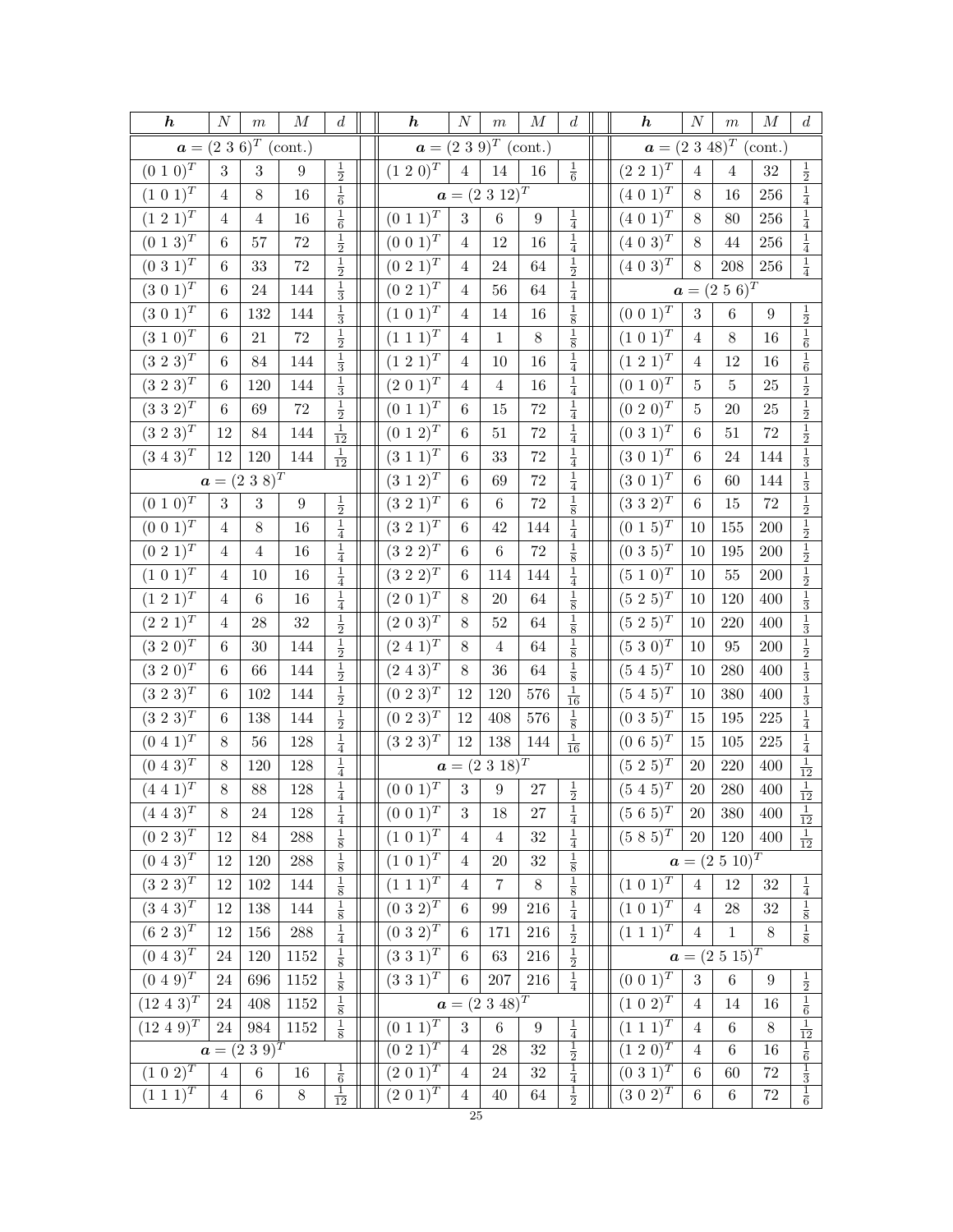| $\boldsymbol{h}$                   | $\cal N$         | $\,m$                                   | $\cal M$          | $\boldsymbol{d}$                  | $\boldsymbol{h}$             | $\cal N$        | $\,m$                     | $\cal M$         | $\boldsymbol{d}$                 | $\boldsymbol{h}$                      | $\cal N$       | $\,m$                         | $\cal M$           | $\boldsymbol{d}$                                                      |
|------------------------------------|------------------|-----------------------------------------|-------------------|-----------------------------------|------------------------------|-----------------|---------------------------|------------------|----------------------------------|---------------------------------------|----------------|-------------------------------|--------------------|-----------------------------------------------------------------------|
| $a = (2\ 5\ 15)^T \text{ (cont.)}$ |                  |                                         |                   |                                   |                              |                 | $a = (3\ 3\ 4)^T$ (cont.) |                  |                                  | $\boldsymbol{a} =$                    |                | $(3\;3\;8)^T$ (cont.)         |                    |                                                                       |
| $(3\; 0\; 2)^T$                    | $\,6\,$          | 42                                      | $72\,$            | $\frac{1}{2}$                     | $(0\ 4\ \overline{3})^T$     | 8               | $20\,$                    | $64\,$           | $\frac{1}{4}$                    | $(4\;12\;3)^{T}$                      | $24\,$         | $552\,$                       | 1152               | $\frac{1}{8}$                                                         |
| $(3\;3\;1)^{T}$                    | $6\phantom{.}6$  | $\,6$                                   | $\!\!72$          | $\frac{1}{3}$                     | $(0\; 4\; 3)^T$              | 12              | 84                        | 144              | $\frac{1}{8}$                    | $(4\;12\;9)^{T}$                      | 24             | 1128                          | 1152               | $\frac{1}{8}$                                                         |
| $(3\ 0\ 2)^{T}$                    | 12               | 78                                      | 144               | $\frac{1}{12}$                    | $(2\;2\;3)^{\overline{T}}$   | 12              | 60                        | $288\,$          | $\frac{1}{16}$                   |                                       |                | $a = (3\ 4\ 4)^T$             |                    |                                                                       |
| $(3\;6\;4)^{\overline{T}}$         | 12               | $\,6\,$                                 | 144               | $\frac{1}{12}$                    | $(2\; 6\; 3)^T$              | 12              | 156                       | $288\,$          | $\frac{1}{16}$                   | $(1\ 0\ \overline{0)^T}$              | 3              | $\sqrt{3}$                    | $\boldsymbol{9}$   |                                                                       |
|                                    |                  | $a = (2 \ 6 \ 9)^T$                     |                   |                                   | $(4\; 4\; 3)^{\overline{T}}$ | 12              | 132                       | 144              | $\frac{1}{8}$                    | $(0\ 1\ \overline{1)^T}$              | $\overline{4}$ | $8\,$                         | 16                 | $\frac{1}{2}$ $\frac{1}{4}$                                           |
| $(1 \; 1 \; \overline{0)^T}$       | $\,4\,$          | $8\,$                                   | 16                | $\frac{1}{6}$                     | $(4 \ 8 \ \overline{3})^T$   | 24              | $276\,$                   | 576              | $\frac{1}{16}$                   | $(2\;\overline{0\;1)^T}$              | $\overline{4}$ | 48                            | 64                 |                                                                       |
| $(1\; 1\; 2)^T$                    | $\overline{4}$   | $12\,$                                  | $16\,$            | $\frac{1}{6}$                     | $(4\ 8\ 9)^{T}$              | 24              | $564\,$                   | $576\,$          | $\frac{1}{16}$                   | $(2\;0\;1)^T$                         | $\overline{4}$ | 16                            | 128                |                                                                       |
|                                    |                  | $a = (2\ 6\ 15)^T$                      |                   |                                   |                              |                 | $a = (3\ 3\ 7)^T$         |                  |                                  | $(2 0 1)^T$                           | $\overline{4}$ | 80                            | 128                | $\frac{1}{5}$ $\frac{1}{6}$ $\frac{1}{8}$ $\frac{1}{8}$ $\frac{1}{8}$ |
| $(0\; 1\; 1)^T$                    | $\sqrt{3}$       | 3                                       | $\boldsymbol{9}$  | $\frac{1}{4}$                     | $\overline{(0\;1\;0)^T}$     | $\overline{3}$  | 3                         | $\boldsymbol{9}$ | $\frac{1}{4}$                    | $(2\; 1\; \overline{1)^T}$            | $\overline{4}$ | 20                            | $32\,$             |                                                                       |
| $(1\ 1\ 0)^T$                      | $\overline{4}$   | $8\,$                                   | 16                | $\frac{1}{6}$                     | $(1\; 1\; 0)^T$              | 3               | $\,6\,$                   | $\boldsymbol{9}$ | $\frac{1}{4}$                    | $(1\ 0\ 3)^T$                         | $\,6$          | 39                            | 72                 | $\frac{1}{4}$ $\frac{1}{2}$                                           |
| $(1\; 1\; \overline{2})^T$         | $\overline{4}$   | $\overline{4}$                          | 16                | $\frac{1}{6}$                     | $(1\; 1\; \overline{1})^T$   | $\overline{4}$  | 5                         | 8                | $\frac{1}{8}$                    | $(2\ 3\ 3)^T$                         | $\;6\;$        | 120                           | 144                |                                                                       |
| $(0\;0\;1)^{\overline{T}}$         | $\bf 5$          | $15\,$                                  | 25                | $\frac{1}{2}$                     | $(1\; 1\; 3)^T$              | $\,6$           | 69                        | $72\,$           | $\frac{1}{4}$                    | $(2\;3\;3)^{\overline{T}}$            | $\,$ 6 $\,$    | 84                            | 288                | $\frac{1}{4}$                                                         |
| $(0\;0\;2)^{T}$                    | $\overline{5}$   | 10                                      | 25                | $\frac{1}{2}$                     | $(1\;3\;3)^{T}$              | $\,6$           | 21                        | $72\,$           | $\frac{1}{4}$                    | $(0\; 1\; 3)^{T}$                     | 8              | $40\,$                        | 64                 | $\frac{1}{8}$                                                         |
| $(0\; 1\; 1)^{\overline{T}}$       | 6                | 21                                      | $72\,$            | $\frac{1}{4}$                     | $(0\ 0\ 1)^T$                | $\overline{7}$  | $\overline{7}$            | $49\,$           | $\frac{1}{2}$                    | $(4 \; 1 \; 3)^T$                     | 8              | 24                            | 64                 | $\frac{1}{8}$                                                         |
| $(3\; 1\; 2)^T$                    | $\,6\,$          | 84                                      | 144               | $\frac{1}{6}$                     | $(0\; 0\; \overline{2})^T$   | $\overline{7}$  | ${\bf 28}$                | $49\,$           | $\frac{1}{2}$ $\frac{1}{2}$      | $(2\; 0\; \overline{3})^T$            | 12             | 48                            | $576\,$            | $\frac{1}{10}$                                                        |
| $(3\; 1\; 2)^T$                    | 6                | 120                                     | 144               | $\frac{1}{6}$                     | $(0\ 0\ 3)^{\overline{T}}$   | $\overline{7}$  | 14                        | $49\,$           |                                  | $(2\ 0\ 3)^{\overline{T}}$            | 12             | 336                           | 1152               | $\frac{1}{16}$                                                        |
| $(3\;2\;1)^{\bar{T}}$              | 6                | $57\,$                                  | $\!\!72$          | $\frac{1}{4}$                     | $(7\ 7\ 1)^T$                | 14              | 105                       | 196              | $\frac{1}{2}$                    | $(2\; 0\; 3)^{\bar{T}}$               | 12             | 912                           | 1152               | $\frac{1}{12}$                                                        |
| $(0\ 5\ 1)^{\overline{T}}$         | 10               | 165                                     | 200               | $\frac{1}{2}$                     | $(7\ 7\ 3)^T$                | 14              | 161                       | 196              | $\frac{1}{2}$                    | $(2\;3\;\overline{3})^{\overline{T}}$ | 12             | 84                            | $\boldsymbol{288}$ | $\frac{1}{16}$                                                        |
| $(0\,\,5\,\,3)^{T}$                | 10               | $85\,$                                  | $200\,$           | $\frac{1}{2}$                     | $(7\ 7\ 5)^{T}$              | 14              | $77\,$                    | $196\,$          | $\frac{1}{2}$                    | $(\overline{4\;3\;3)^T}$              | 12             | 120                           | 144                | $\frac{1}{8}$                                                         |
| $(5\; 0\; 1)^T$                    | 10               | 65                                      | $200\,$           | $\frac{1}{2}$                     | $(0\ 7\ 3)^{T}$              | 21              | 210                       | 441              | $\frac{1}{8}$                    | $(4\ 3\ 9)^{T}$                       | 24             | 408                           | 576                | $\frac{1}{16}$                                                        |
| $(5\ 0\ 3)^T$                      | 10               | 185                                     | $200\,$           | $\frac{1}{2}$                     | $(0\ 7\ 6)^{\overline{T}}$   | 21              | $399\,$                   | 441              | $\frac{1}{8}$                    | $(8\ 3\ 9)^{\overline{T}}$            | $24\,$         | 552                           | $576\,$            | $\frac{1}{16}$                                                        |
| $(5\;5\;2)^{\overline{T}}$         | $10\,$           | 260                                     | 400               | $\frac{1}{3}$                     | $(0\ 7\ 9)^{\bar{T}}$        | $21\,$          | $273\,$                   | 441              | $\frac{1}{8}$                    |                                       |                | $\boldsymbol{a}=(3\ 4\ 12)^T$ |                    |                                                                       |
| $(5\;5\;2)^{\bar{T}}$              | 10               | 360                                     | 400               | $\frac{1}{3}$                     | $(7\;7\;3)^{\bar{T}}$        | 21              | 357                       | 441              | $\frac{1}{8}$                    | $(1\; 0\; \overline{1)^T}$            | $\sqrt{3}$     | $\,6\,$                       | $\boldsymbol{9}$   | $\frac{1}{4}$                                                         |
| $(5\ 5\ 4)^T$                      | $10\,$           | $40\,$                                  | 400               | $\frac{1}{3}$                     | $(7 7 6)^T$                  | $21\,$          | $105\,$                   | 441              | $\frac{1}{8}$                    | $(2\;0\;1)^{\bar{T}}$                 | $\overline{4}$ | $24\,$                        | 32                 | $\frac{1}{2}$                                                         |
| $(5\;5\;4)^T$                      | 10               | 340                                     | 400               | $\frac{1}{3}$                     | $(7\; 7\; 9)^{T}$            | 21              | 420                       | 441              | $\frac{1}{8}$                    | $(2\; 1\; 0)^T$                       | 4              | 16                            | 64                 | $\frac{1}{5}$                                                         |
| $(5\;5\;2)^T$                      | 20               | $260\,$                                 | 400               | $\frac{1}{12}$                    |                              |                 | $a = (3\ 3\ 8)^T$         |                  |                                  | $(2\;1\;\overline{0)^T}$              | $\overline{4}$ | $48\,$                        | 128                | $\frac{1}{6}$ $\frac{1}{8}$                                           |
| $(5\ 5\ 4)^{\overline{T}}$         | $20\,$           | $40\,$                                  | $400\,$           | $\frac{1}{12}$                    | $(0\ 1\ 0)^T$                | $\sqrt{3}$      | $\sqrt{3}$                | $\boldsymbol{9}$ | $\frac{1}{4}$                    | $(2\;1\;\overline{0)^T}$              | $\,4\,$        | 112                           | 128                |                                                                       |
| $(5\;5\;\overline{6})^{T}$         | $\overline{20}$  | $\overline{340}$                        | $\vert 400 \vert$ | $\overline{1}$<br>$\overline{12}$ | $(1\;1\;0)^{T}$              | $3\phantom{.0}$ | $6\,$                     | $\boldsymbol{9}$ | $\overline{1}$<br>$\overline{4}$ | $(2\; 1\; 1)^T$                       | $\overline{4}$ | $28\,$                        | $32\,$             | $\overline{1}$                                                        |
| $(5\;5\;\overline{8)^{T}}$         | 20               | 360                                     | 400               | $\frac{1}{12}$                    | $(0\; 0\; 1)^T$              | $\overline{4}$  | $8\,$                     | 32               | $\frac{1}{2}$                    | $(2\,\,\overline{2\,\,1)^T}$          | $\overline{4}$ | $8\,$                         | 32                 | $\frac{8}{2}$                                                         |
|                                    |                  | $\boldsymbol{a}=(3\ 3\ \overline{4})^T$ |                   |                                   | $(0\ \overline{0\ 1)^T}$     | $\overline{4}$  | 56                        | 64               | $\frac{1}{4}$                    | $(2\;\overline{0\;1)^T}$              | $\,6\,$        | $24\,$                        | 144                | $\frac{1}{4}$                                                         |
| $(0\; 1\; 0)^T$                    | 3                | 3                                       | $9\phantom{.0}$   | $\frac{1}{4}$                     | $\overline{(0\;2\;1)^T}$     | $\overline{4}$  | $\overline{4}$            | 16               | $\frac{1}{4}$                    | $(2\; 0\; 1)^T$                       | 6              | 60                            | $\boldsymbol{288}$ | $\frac{1}{16}$                                                        |
| $(1\; 1\; 0)^T$                    | $\boldsymbol{3}$ | $\,6\,$                                 | $\boldsymbol{9}$  | $\frac{1}{4}$                     | $(4\;4\;1)^{T}$              | $8\,$           | 104                       | 128              | $\frac{1}{2}$                    | $(2\;0\;1)^{T}$                       | $\,6$          | 204                           | 288                | $\frac{1}{8}$                                                         |
| $(0\; 0\; \overline{1)^T}$         | $\overline{4}$   | $\overline{4}$                          | 16                | $\frac{1}{2}$                     | $(4\; 4\; 3)^T$              | 8               | $40\,$                    | $128\,$          | $\frac{1}{2}$                    | $(0\ 1\ \overline{2)^T}$              | $8\,$          | $52\,$                        | $64\,$             | $\frac{1}{8}$                                                         |
| $(1\; 1\; 1)^T$                    | $\overline{4}$   | $\overline{2}$                          | 8                 | $\frac{1}{8}$                     | $(0\; 4\; 3)^T$              | 12              | $264\,$                   | $288\,$          | $\frac{1}{8}$                    | $(0\;3\;2)^{T}$                       | $8\,$          | $20\,$                        | 64                 | $\frac{1}{8}$ $\frac{1}{8}$                                           |
| $(2\ 2\ 1)^T$                      | $\overline{4}$   | $28\,$                                  | $32\,$            | $\frac{1}{4}$                     | $(0\ 4\ 3)^T$                | 12              | $120\,$                   | $576\,$          | $\frac{1}{16}$                   | $(2\; 0\; \overline{3})^T$            | 12             | 120                           | $\boldsymbol{288}$ |                                                                       |
| $(1\; 1\; 0)^T$                    | 6                | $\,6\,$                                 | $72\,$            | $\frac{1}{4}$                     | $(2\;4\;3)^{T}$              | 12              | 132                       | 144              | $\frac{1}{16}$                   | $(2\;3\;3)^{T}$                       | 12             | 156                           | $\boldsymbol{288}$ | $\frac{1}{32}$                                                        |
| $(1\; 1\; 3)^T$                    | $\,6\,$          | 42                                      | $72\,$            | $\frac{1}{4}$                     | $(4\;4\;3)^{T}$              | 12              | 168                       | $288\,$          | $\frac{1}{8}$                    | $\overline{(2\;3\;4)^T}$              | 12             | 528                           | $576\,$            | $\frac{1}{20}$ $\frac{1}{32}$                                         |
| $(1\ \overline{3\ 0)^T}$           | $\,6\,$          | $30\,$                                  | $72\,$            | $\frac{1}{4}$                     | $(4\ \overline{4\ 3)^T}$     | 12              | $312\,$                   | 576              | $\frac{1}{16}$                   | $(2\;3\;4)^{T}$                       | 12             | 240                           | 1152               |                                                                       |
| $(1\;3\;3)^{T}$                    | $\,6\,$          | 66                                      | $\sqrt{72}$       | $\frac{1}{4}$                     | $(4\;4\;3)^{T}$              | $24\,$          | 168                       | 1152             | $\frac{1}{8}$                    | $(2\;3\;4)^{T}$                       | $12\,$         | 816                           | 1152               | $\frac{1}{24}$                                                        |
| $(0\; 4\; 1)^T$                    | 8                | $52\,$                                  | $64\,$            | $\frac{1}{4}$                     | $(4\;4\;9)^{T}$              | $24\,$          | 744                       | 1152             | $\frac{1}{8}$                    | $(\overline{2\; 6\; 3)^T}$            | 12             | $264\,$                       | $\boldsymbol{288}$ | $\frac{1}{8}$                                                         |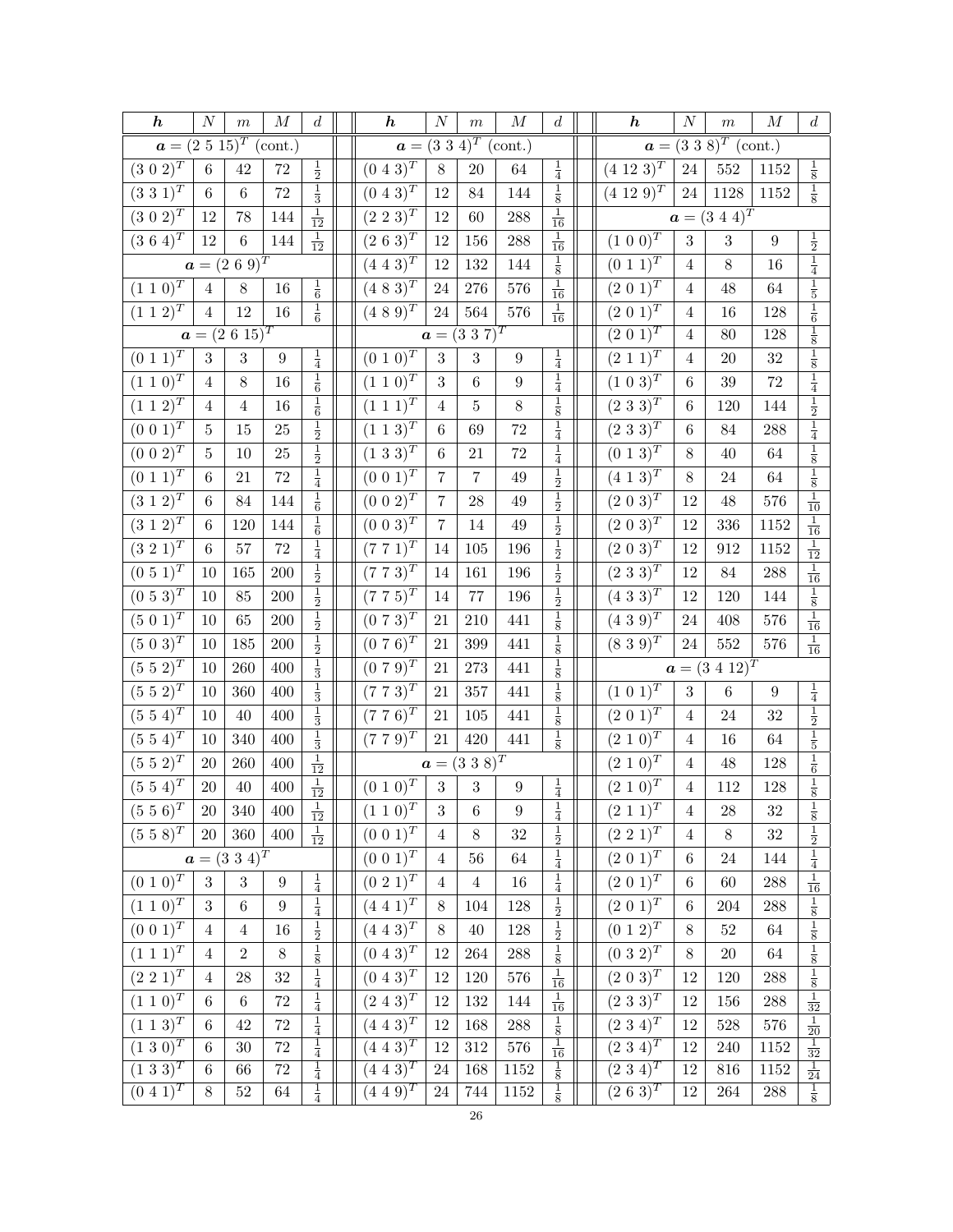| $\boldsymbol{h}$             | $\boldsymbol{N}$ | $\,m$                        | $\cal M$ | $\boldsymbol{d}$ | $\boldsymbol{h}$           | $\boldsymbol{N}$ | $\,m$                       | $\boldsymbol{M}$ | $\boldsymbol{d}$                                          | $\boldsymbol{h}$             | $\boldsymbol{N}$ | $\,m$                             | $\cal M$           | $\boldsymbol{d}$                                             |
|------------------------------|------------------|------------------------------|----------|------------------|----------------------------|------------------|-----------------------------|------------------|-----------------------------------------------------------|------------------------------|------------------|-----------------------------------|--------------------|--------------------------------------------------------------|
|                              |                  | $a = (3\ 4\ 36)^T$           |          |                  |                            |                  | $a = (3 \ 8 \ 8)^T$ (cont.) |                  |                                                           | $a = (3\ 8\ 48)^T$ (cont.)   |                  |                                   |                    |                                                              |
| $(0\; 0\; 1)^T$              | 3                | 9                            | $27\,$   | $\frac{1}{4}$    | $(4\ 3\ 2)^T$              | $8\,$            | $24\,$                      | 128              | $\frac{1}{8}$                                             | $(0\;0\;1)^{T}$              | $\overline{4}$   | 96                                | 256                | $\frac{1}{2}$                                                |
| $(0\; 0\; 1)^{T}$            | 3                | 18                           | $27\,$   | $\frac{1}{2}$    | $(2\ 3\ \overline{3})^T$   | 12               | 156                         | 288              | $\frac{1}{8}$                                             | $(0\; 1\; 1)^{\overline{T}}$ | $\overline{4}$   | 40                                | $64\,$             | $\frac{1}{4}$                                                |
| $(0\; 1\; 1)^T$              | $\overline{4}$   | $8\,$                        | $16\,$   | $\frac{1}{4}$    | $(4\ 0\ 3)^{T}$            | 12               | 120                         | 576              | $\frac{1}{8}$                                             | $(0\; 1\; 1)^T$              | $\overline{4}$   | 56                                | 64                 | $\frac{1}{8}$                                                |
| $(2\; 1\; \overline{1})^T$   | $\overline{4}$   | 20                           | $32\,$   | $\frac{1}{8}$    | $(4\; 0\; \overline{3})^T$ | $12\,$           | 264                         | 576              | $\frac{1}{8}$                                             | $(2\; 1\; \overline{1})^T$   | $\overline{4}$   | $\overline{4}$                    | $32\,$             | $\frac{1}{4}$                                                |
| $(0\;3\;1)^{T}$              | 6                | 72                           | 432      | $\frac{1}{2}$    | $(4\;3\;6)^{T}$            | 12               | 408                         | 576              |                                                           | $(2\;3\;1)^{T}$              | 6                | 24                                | 288                |                                                              |
| $(0\;3\;\overline{1})^T$     | $\,6\,$          | 180                          | 864      | $\frac{1}{4}$    | $(4\ 3\ 6)^T$              | 12               | $552\,$                     | $576\,$          | $\frac{1}{8}$ $\frac{1}{8}$                               | $(2\;3\;\overline{1})^T$     | $\,6$            | 132                               | $\boldsymbol{288}$ | $\frac{1}{8}$ $\frac{1}{4}$                                  |
| $(0\;3\;1)^{T}$              | $\,6\,$          | $360\,$                      | $432\,$  | $\frac{1}{4}$    | $(4\ 3\ 6)^T$              | $24\,$           | 408                         | 1152             | $\frac{1}{16}$                                            | $(2\ 3\ 1)^T$                | 6                | 168                               | $576\,$            | $\frac{1}{4}$                                                |
| $(0\ 3\ 1)^{\overline{T}}$   | $\,6\,$          | 468                          | 864      | $\frac{1}{8}$    | $(4\ 6\ 9)^{T}$            | $24\,$           | 984                         | 1152             | $\frac{1}{16}$                                            | $(2\;3\;2)^{T}$              | 6                | $24\,$                            | $\boldsymbol{288}$ |                                                              |
|                              |                  | $\boldsymbol{a}=(3\ 7\ 7)^T$ |          |                  |                            |                  | $a = (3 \ 8 \ 12)^T$        |                  |                                                           | $(2\ 3\ 2)^{T}$              | 6                | 276                               | $\boldsymbol{288}$ | $\frac{1}{8}$ $\frac{1}{4}$                                  |
| $(1\ 0\ 0)^{\overline{T}}$   | $\boldsymbol{3}$ | $\sqrt{3}$                   | 9        | $\frac{1}{2}$    | $(1\ 0\ 1)^{T}$            | $\sqrt{3}$       | $\,6\,$                     | $\boldsymbol{9}$ | $\frac{1}{4}$                                             | $(2\;3\;2)^{T}$              | 6                | 456                               | 576                | $\frac{1}{4}$                                                |
| $(1\; 1\; 1)^T$              | $\overline{4}$   | $\mathbf{1}$                 | $8\,$    | $\frac{1}{8}$    | $(0\; 1\; 0)^T$            | $\overline{4}$   | $8\,$                       | 64               | $\frac{1}{2}$                                             | $(0\; 2\; 1)^T$              | 8                | 16                                | $256\,$            | $\frac{1}{8}$                                                |
| $(1\ 3\ 3)^T$                | $\,6$            | 21                           | 36       | $\frac{1}{2}$    | $(0\ 1\ 0)^{T}$            | $\overline{4}$   | 56                          | 64               | $\frac{1}{8}$                                             | $(0\; 2\; 1)^T$              | 8                | 80                                | 256                | $\frac{1}{8}$                                                |
| $(0\ 1\ 2)^T$                | $\overline{7}$   | $35\,$                       | $49\,$   | $\frac{1}{8}$    | $(0\ 1\ 1)^T$              | $\overline{4}$   | $\overline{4}$              | 16               | $\frac{1}{8}$                                             | $(0\ 2\ 3)^{T}$              | 8                | 144                               | $256\,$            | $\frac{1}{8}$ $\frac{1}{8}$                                  |
| $(0\ 1\ 3)^T$                | 7                | 21                           | 49       | $\frac{1}{8}$    | $(0\ 1\ 2)^T$              | 4                | 40                          | 64               | $\frac{1}{2}$                                             | $(0\ 2\ 3)^{T}$              | 8                | 208                               | 256                |                                                              |
| $(0\ 2\ 3)^{T}$              | $\overline{7}$   | 42                           | $49\,$   | $\frac{1}{8}$    | $(0\; 1\; 2)^T$            | $\overline{4}$   | 56                          | 64               | $\frac{1}{8}$ $\frac{1}{4}$                               |                              |                  | $a = (3 \ 8 \ 72)^T$              |                    |                                                              |
| $(7\; 1\; 3)^T$              | 14               | $21\,$                       | $196\,$  | $\frac{1}{8}$    | $(2\; 1\; 0)^T$            | $\overline{4}$   | <b>20</b>                   | $32\,$           |                                                           | $(0\;0\;1)^T$                | 3                | 9                                 | $27\,$             | $\frac{1}{2}$                                                |
| $(7\; 1\; 5)^T$              | 14               | 133                          | 196      | $\frac{1}{8}$    | $(2\; 1\; 2)^T$            | $\overline{4}$   | $\sqrt{4}$                  | $32\,$           | $\frac{1}{4}$                                             | $(0\; 0\; 1)^T$              | $\boldsymbol{3}$ | 18                                | 27                 | $\frac{1}{4}$                                                |
| $(7\;3\;5)^{T}$              | 14               | 189                          | 196      | $\frac{1}{8}$    | $(2\;0\;1)^T$              | 6                | 24                          | 576              | $\frac{1}{4}$                                             | $(2\;1\;\overline{1})^T$     | $\overline{4}$   | ${\bf 28}$                        | $32\,$             | $\frac{1}{4}$                                                |
| $(736)^T$                    | 21               | $21\,$                       | 441      | $\frac{1}{16}$   | $(2\; 0\; \overline{1})^T$ | $\,6\,$          | 60                          | 144              | $\frac{1}{8}$                                             |                              |                  | $a = (3\ 10\ 30)^T$               |                    |                                                              |
| $(739)^{T}$                  | 21               | 336                          | 441      | $\frac{1}{16}$   | $(2\; 0\; 1)^T$            | $\,6\,$          | $312\,$                     | 576              | $\frac{1}{8}$                                             | $(1\ 0\ 1)^{T}$              | 3                | $\boldsymbol{6}$                  | $\boldsymbol{9}$   | $\frac{1}{4}$                                                |
| $(7\ 6\ 9)^T$                | 21               | 84                           | 441      | $\frac{1}{16}$   | $(2\ 3\ 2)^T$              | 6                | 132                         | 144              | $\frac{1}{8}$                                             | $(0\ 1\ 1)^T$                | 4                | 8                                 | 16                 | $\frac{1}{6}$                                                |
|                              |                  | $a = (3\ 7\ 63)^T$           |          |                  | $(2\ 3\ 2)^{T}$            | 6                | 168                         | 288              | $\frac{1}{4}$                                             | $(2\ 1\ 1)^T$                | 4                | $\overline{4}$                    | 16                 | $\frac{1}{6}$                                                |
| $(0\; 0\; 1)^{\overline{T}}$ | $\boldsymbol{3}$ | $\boldsymbol{9}$             | $27\,$   | $\frac{1}{4}$    | $(4\ 3\ 2)^{T}$            | $8\,$            | $40\,$                      | 128              | $\frac{1}{4}$                                             | $(1\ 0\ 1)^T$                | $\,6$            | 33                                | $72\,$             | $\frac{1}{4}$                                                |
| $(0\; 0\; 1)^T$              | 3                | 18                           | 27       | $\frac{1}{2}$    | $(2\ 3\ 2)^{T}$            | 6                | $312\,$                     | 576              | $\frac{1}{8}$                                             | $(1\ 3\ 2)^{T}$              | 6                | 69                                | 72                 | $\frac{1}{4}$                                                |
| $(1\; 1\; 1)^T$              | 4                | $\mathbf 1$                  | $8\,$    | $\frac{1}{8}$    | $(4\ 1\ 2)^T$              | 8                | 104                         | 128              | $\frac{1}{4}$                                             | $(2\;3\;1)^{T}$              | 6                | 24                                | 144                | $\frac{1}{6}$                                                |
| $(3\;3\;1)^{T}$              | $\,6\,$          | $\boldsymbol{9}$             | 108      | $\frac{1}{4}$    | $(2\ 3\ 2)^{T}$            | 12               | $132\,$                     | 288              | $\frac{1}{16}$                                            | $(2\;3\;1)^{T}$              | $\,6\,$          | 132                               | 144                | $\frac{1}{6}$                                                |
| $(3\ 3\ 1)^T$                | $\,6\,$          | 45                           | 108      | $\frac{1}{2}$    | $(2\;3\;4)^{T}$            | $12\,$           | $276\,$                     | $288\,$          | $\frac{1}{16}$                                            |                              |                  | $\boldsymbol{a} = (5 \ 6 \ 15)^T$ |                    |                                                              |
|                              |                  | $a = (3\;8\;8)^T$            |          |                  | $(432)^{T}$                | $12\,$           | $168\,$                     | $576\,$          | $\,1$<br>$\overline{8}$                                   | $(0\ 1\ 1)^T$   3   3        |                  |                                   | 9                  | $\frac{1}{1}$<br>$\overline{4}$                              |
| $(1\ 0\ 0)^{\overline{T}}$   | 3                | $\boldsymbol{3}$             | 9        | $\frac{1}{2}$    | $(4\ 3\ 2)^{T}$            | 12               | $312\,$                     | $576\,$          | $\frac{1}{32}$                                            | $(0\; 1\; \overline{2})^T$   | $\overline{4}$   | $\sqrt{2}$                        | $16\,$             | $\frac{1}{6}$                                                |
| $(0\ 0\ \overline{1)^T}$     | $\overline{4}$   | $8\,$                        | $64\,$   | $\frac{1}{4}$    | $(4 \ 3 \ 4)^T$            | $12\,$           | $312\,$                     | $576\,$          | $\frac{1}{32}$                                            | $(1\ \overline{1\ 1)^T}$     | $\overline{4}$   | $\overline{2}$                    | $8\,$              | $\frac{1}{12}$                                               |
| $(0\; 0\; 1)^T$              | $\overline{4}$   | 56                           | $64\,$   | $\frac{1}{4}$    | $(4\ 3\ 4)^T$              | 12               | $456\,$                     | $576\,$          |                                                           | $(2\; 1\; 0)^T$              | 4                | 10                                | 16                 |                                                              |
| $(0\; 1\; \overline{2})^T$   | $\overline{4}$   | 24                           | 64       | $\frac{1}{4}$    | $(4\;3\;6)^T$              | 24               | 552                         | 1152             | $\begin{array}{r} \frac{1}{8}\\ \frac{1}{16} \end{array}$ | $(0\; 1\; 2)^T$              | 6                | 66                                | $72\,$             | $\begin{array}{c}\n\frac{1}{6} \\ \frac{1}{12}\n\end{array}$ |
| $(0\; 1\; 2)^{T}$            | $\overline{4}$   | 40                           | 64       | $\frac{1}{4}$    | $(4\ 9\ 6)^T$              | 24               | 1128                        | 1152             | $\frac{1}{16}$                                            | $(0\; 1\; \overline{2)^T}$   | 6                | 102                               | 144                | $\frac{1}{4}$                                                |
| $(2\;1\;1)^{T}$              | $\overline{4}$   | $\sqrt{28}$                  | $32\,$   | $\frac{1}{4}$    |                            |                  | $a = (3\ 8\ 48)^T$          |                  |                                                           | $(3\; 1\; 1)^T$              | 6                | 66                                | $72\,$             | $\frac{1}{6}$                                                |
| $(2\; 0\; 3)^T$              | $\,6\,$          | $84\,$                       | 144      | $\frac{1}{4}$    | $(1\; 0\; 1)^T$            | $\overline{3}$   | $6\,$                       | $\boldsymbol{9}$ | $\frac{1}{4}$                                             | $(3\;2\;1)^{T}$              | 6                | $12\,$                            | $72\,$             | $\frac{1}{6}$                                                |
| $(2\; 0\; \overline{3})^T$   | $\,6\,$          | 120                          | 144      | $\frac{1}{4}$    | $(0\; 0\; 1)^T$            | $\overline{4}$   | $48\,$                      | 64               | $\frac{1}{4}$                                             |                              |                  | $a = (5\ 8\ 40)^T$                |                    |                                                              |
| $(4\; 1\; 2)^T$              | $8\,$            | $88\,$                       | $128\,$  | $\frac{1}{8}$    | $(0\ 0\ \overline{1)^T}$   | $\overline{4}$   | $224\,$                     | $256\,$          | $\frac{1}{4}$                                             | $(2\; 1\; 1)^{\overline{T}}$ | $\overline{4}$   | $\overline{4}$                    | $32\,$             | $\frac{1}{4}$                                                |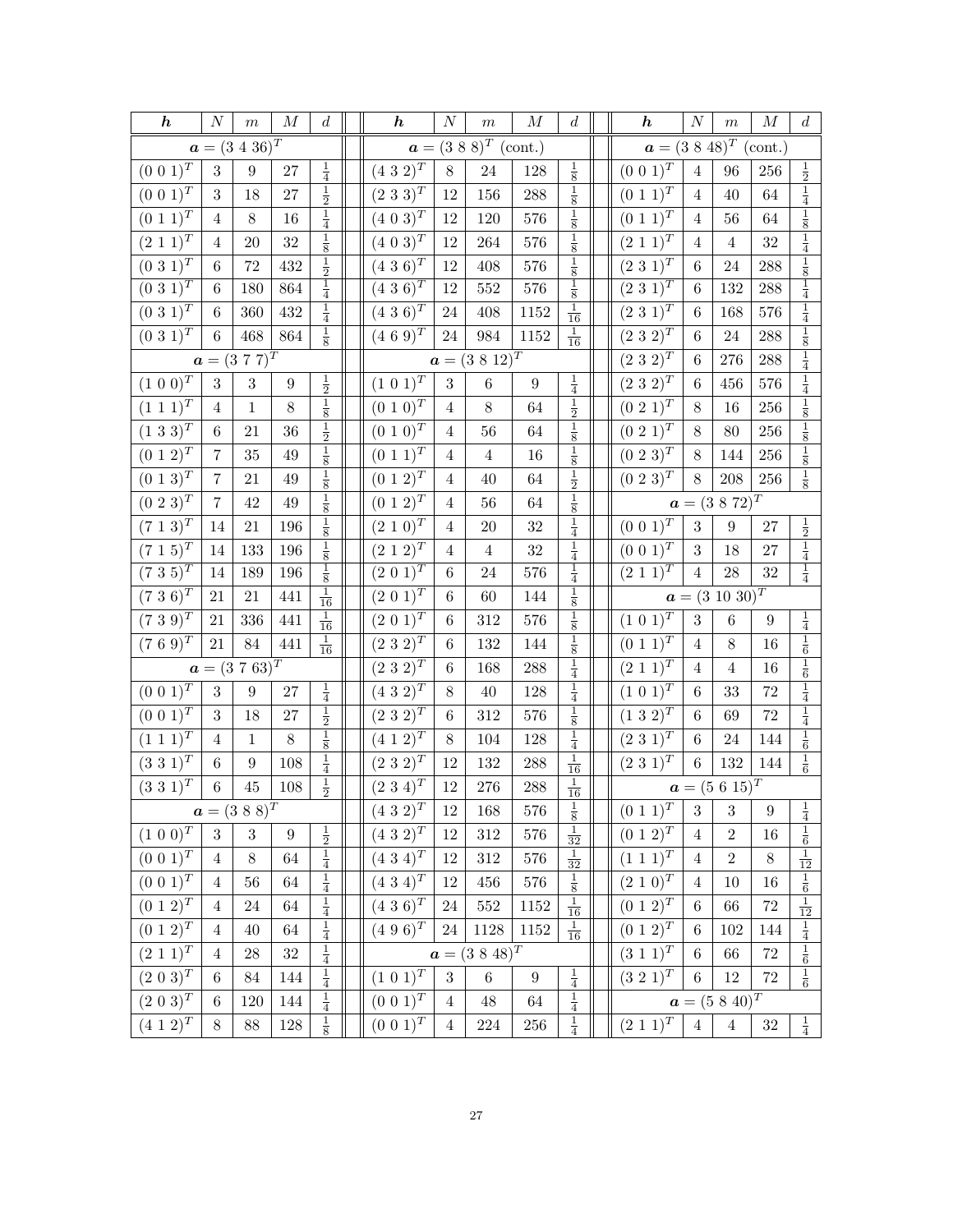| APPENDIX B. TABLES FOR THE CONSTANTS $c_{\boldsymbol{a}}(n)$ |  |  |  |  |  |  |
|--------------------------------------------------------------|--|--|--|--|--|--|
|--------------------------------------------------------------|--|--|--|--|--|--|

In this appendix, we give the constants  $c_{a}(n)$  occurring in the lemmas in Section 4 for  $n \equiv$ m (mod M). For this, define  $\varepsilon_{m,d} := (-1)^{\delta_{d|m}}$ .

| $\pmb{a}$        | $\,m$            | $\cal M$        | $\boldsymbol{c}$ | $\boldsymbol{a}$ | $\,m$                 | $\cal M$         | $\boldsymbol{c}$                | $\boldsymbol{a}$  | $\,m$            | $\cal M$        | $\boldsymbol{c}$                                        |
|------------------|------------------|-----------------|------------------|------------------|-----------------------|------------------|---------------------------------|-------------------|------------------|-----------------|---------------------------------------------------------|
| $(1\ 1\ 2)^{T}$  | $\boldsymbol{0}$ | $\overline{2}$  | 12               |                  | $\mathbf{1}$          | 8                | $\frac{3}{2}$                   | $(1\ 6\ 16)^T$    | 0, 8             | $32\,$          | $-\frac{1}{2}$                                          |
|                  | $\overline{1}$   | $\overline{2}$  | $\overline{4}$   | $(1\;3\;4)^{T}$  | $\overline{5}$        | $\overline{8}$   | $\mathbf{1}$                    |                   | $\overline{3,6}$ | $12\,$          |                                                         |
|                  | $\boldsymbol{0}$ | $\overline{4}$  | $\overline{12}$  |                  | $\overline{0,3}$      | $\overline{4}$   | $\overline{2}$                  | $(1\ 6\ 18)^T$    | 7, 10            |                 | $\varepsilon_{m,3}$                                     |
| $(1\ 1\ 4)^T$    | $\mathbf{1}$     | $\overline{4}$  | $\overline{8}$   | $(1\ 3\ 6)^T$    | 1                     | $\overline{2}$   | $\mathbf{1}$                    |                   | 0, 1,            | 12              |                                                         |
|                  | $\overline{2}$   | $\overline{4}$  | $\overline{4}$   |                  | $\overline{0}$        | $\overline{2}$   | $\overline{3}$                  |                   | $4,9\,$          |                 | $3\varepsilon_{m,3}$                                    |
|                  | 1, 4, 5          | 8               | $\overline{4}$   | $(1\ 3\ 9)^{T}$  | $\,1$                 | $\overline{3}$   | $\mathbf{1}$                    |                   | $\mathbf{1}$     | 8               | $\mathbf{1}$                                            |
| $(1\ 1\ 8)^{T}$  | $\overline{2}$   | 8               | $\,8\,$          |                  | $\overline{0}$        | $\boldsymbol{3}$ | $\overline{2}$                  |                   | $\overline{2}$   | $\overline{4}$  | $\frac{1}{2}$                                           |
|                  | $\boldsymbol{0}$ | $\overline{8}$  | $\overline{12}$  |                  | 0,1                   | $\overline{4}$   | $\overline{2}$                  | $(1\ 6\ 24)^T$    | $\overline{0,7}$ | $16\,$          | $-2\,$                                                  |
| $(1\ 1\ 9)^T$    | $\,1$            | $\overline{3}$  | $\overline{8}$   | $(1\;3\;12)^{T}$ | $\overline{7}$        | $8\,$            | $\mathbf{1}$                    |                   | 2, 15            |                 |                                                         |
|                  | $\overline{2}$   | 3               | $\overline{4}$   |                  | $\overline{3}$        | $8\,$            | $\frac{3}{2}$                   |                   | 4, 8             | $16\,$          | $\,2$                                                   |
|                  | $\pm 2, 5$       | 8               | $\overline{2}$   |                  | $\overline{1,3}$      | $\,6$            | $\varepsilon_{m,3}$             | $(1\ 8\ 8)^T$     | 1, 4,            | $16\,$          | $\overline{4}$                                          |
| $(1\ 1\ 12)^{T}$ | $\mathbf{1}$     | $\overline{8}$  | $\overline{3}$   | $(1\ 3\ 18)^T$   | 0,4                   | $\,6\,$          | $\overline{3}\varepsilon_{m,3}$ |                   | 8,9              |                 |                                                         |
|                  | $\overline{0}$   | $\overline{4}$  | $\frac{2}{3}$    | $(1\ 3\ 30)^T$   | $\,1$                 | $\overline{2}$   | $\frac{1}{2}$                   |                   | 0, 12            | 16              | 12                                                      |
|                  | 1, 2             | $\overline{4}$  | $\mathbf{1}$     |                  | $\boldsymbol{0}$      | $\sqrt{2}$       | $\frac{3}{2}$                   |                   | $1, \pm 4, 9,$   | 32              | $\,2$                                                   |
| $(1\ 1\ 21)^T$   | $\overline{0}$   | $\overline{4}$  | $\frac{1}{3}$    | $(1\; 4\; 4)^T$  | $\,1$                 | $\sqrt{4}$       | $\overline{4}$                  | $(1\ 8\ 16)^T$    | $\pm 12, 17, 25$ |                 |                                                         |
|                  | $\overline{7}$   | $8\,$           | $\frac{1}{2}$    |                  | $\overline{0}$        | $\overline{4}$   | 12                              |                   | 8,16             | $32\,$          | $\overline{4}$                                          |
|                  | 1, 2, 5          | $\overline{8}$  | $\overline{2}$   |                  | $\overline{0,2}$      | $\overline{8}$   | $-2$                            |                   | 0, 24            | $\overline{32}$ | 12                                                      |
| $(1\ 1\ 24)^T$   | $\overline{4}$   | $8\,$           | $\,1\,$          | $(1\ 4\ 6)^T$    | 4,6                   | $8\,$            | $\overline{2}$                  |                   | $\mathbf{1}$     | $8\,$           | $\frac{1}{2}$                                           |
|                  | $\boldsymbol{0}$ | $8\,$           | $\frac{1}{2}$    |                  | $\mathbf 1$           | $\overline{2}$   | $\frac{1}{2}$                   | $(1\ 8\ 40)^T$    | 4, 8             | 16              | $\overline{1}$                                          |
| $(1\ 2\ 2)^T$    | $\overline{1,2}$ | $\overline{4}$  | $\overline{4}$   |                  | $\,1$                 | $\overline{4}$   | $\overline{2}$                  |                   | 0, 12            | $\overline{16}$ | $-1$                                                    |
|                  | $0,\overline{3}$ | $\overline{4}$  | $\overline{12}$  | $(1\;4\;8)^{T}$  | $\overline{4}$        | $8\,$            | $\overline{4}$                  |                   | 1                | $24\,$          |                                                         |
| $(1\ 2\ 3)^{T}$  | $\overline{0}$   | $\overline{2}$  | $\overline{3}$   |                  | $\overline{0}$        | $\overline{8}$   | $\overline{12}$                 |                   | $\overline{4}$   | 12              | $\frac{3}{2}$ $\frac{1}{3}$ $\frac{2}{3}$ $\frac{2}{3}$ |
|                  | $\mathbf{1}$     | $\overline{2}$  | $\,1\,$          |                  | $\,1\,$               | $8\,$            | $\frac{3}{2}$ $\frac{2}{3}$     | $(1\ 9\ 12)^T$    | $\overline{0}$   | 12              |                                                         |
|                  | $\mathbf{1}$     | $\overline{2}$  | $\overline{2}$   | $(1\;4\;12)^{T}$ | $\boldsymbol{0}$      | $\overline{4}$   |                                 |                   | 6, 18, 21        | $24\,$          |                                                         |
| $(1\ 2\ 4)^T$    | 2,4              | 8               | $\overline{4}$   |                  | $\bf 5$               | 8                | $\mathbf{1}$                    |                   | 9                | $\overline{24}$ | $\overline{3}$                                          |
|                  | 0,6              | $8\,$           | 12               | $(1\ 4\ 24)^T$   | $\overline{1}$        | $\overline{4}$   | $\frac{1}{2}$                   |                   | 10, 13, 22       | 24              | $\overline{1}$                                          |
| $(1\ 2\ 6)^T$    | 2,3              | $\overline{4}$  | $\,1\,$          |                  | 0,4                   | $8\,$            | $2\varepsilon_{m,8}$            | $(1\;9\;21)^{T}$  | $\mathbf{1}$     | $\sqrt{3}$      | $\frac{1}{2}$                                           |
|                  | 0, 1             | $\overline{4}$  | 3                | $(1\;5\;8)^{T}$  | $1,5,6$               | $8\,$            | $\frac{1}{2}$                   |                   | $\overline{0}$   | 3               | $\overline{1}$                                          |
|                  | 1, 4,            | $16\,$          | $\overline{4}$   |                  | $\boldsymbol{0}$      | $\overline{4}$   | $\frac{1}{4}\varepsilon_{m,8}$  |                   | 1, 4, 13         | 24              | $\mathbf{1}$                                            |
|                  | 8,9              |                 |                  | $(1\ 5\ 25)^T$   | $\pm 1$               | $\bf 5$          | $\mathbf{1}$                    |                   | 9, 12, 21        | $24\,$          | $\overline{2}$                                          |
| $(1\ 2\ 8)^{T}$  | $\overline{2}$   | $\,4\,$         | $\overline{2}$   |                  | $\overline{0}$        | $\bf 5$          | $\overline{-2}$                 | $(1\ 9\ 24)^T$    | $10\,$           | $\overline{24}$ | $\overline{3}$                                          |
|                  | $\overline{3}$   | $\overline{8}$  | $\,6\,$          | $(1\ 5\ 40)^T$   | 1, 5, 6               | $8\,$            | $\mathbf{1}$                    |                   | 18               | $24\,$          | $\,6$                                                   |
|                  | 0, 12            | $\overline{16}$ | $\overline{12}$  |                  | $\theta$              | $\sqrt{4}$       | $\frac{1}{2}\varepsilon_{m,8}$  |                   | 16               | $24\,$          | $-1$                                                    |
| $(1\ 2\ 10)^T$   | 1, 2             | $\overline{4}$  | $1\,$            | $(1\ 6\ 6)^T$    | 1, 2                  | $\,4\,$          | $\overline{2}$                  |                   | $\boldsymbol{0}$ | $24\,$          | $-2$                                                    |
|                  | 0,3              | $\overline{4}$  | $\overline{-1}$  |                  | 0,3                   | $\,4\,$          | $-{\bf 2}$                      | $(1\ 10\ 30)^T$   | 0,1              | $\overline{4}$  | $\frac{3}{2}$ $\frac{1}{2}$                             |
|                  | 1, 3, 4          | $8\,$           | $\,2$            | $(1\ 6\ 9)^{T}$  | 1,4                   | $\,6\,$          | $\varepsilon_{m,2}$             |                   | 2,3              | $\overline{4}$  |                                                         |
|                  | $\overline{6}$   | $8\,$           | $\overline{6}$   |                  | $\overline{0,3}$      | $\,6\,$          | $2\varepsilon_{m,2}$            | $(1\;12\;12)^{T}$ | 0,1              | $\overline{4}$  | $\varepsilon_{m,2}$                                     |
| $(1\ 2\ 16)^T$   | 0, 24            | $\overline{32}$ | $\overline{12}$  |                  | $\pm 1, \pm 6, \pm 7$ | 16               | $\mathbf{1}$                    |                   | $\mathbf{1}$     | $\overline{8}$  | $\mathbf{1}$                                            |
|                  | 2, 8             | $32\,$          | $\overline{4}$   | $(1\ 6\ 16)^T$   | $\pm 4, \pm 12$       | $32\,$           | $\frac{1}{2}$                   | $(1\ 16\ 24)^T$   | $\pm 4, \pm 12,$ | $32\,$          | $\mathbf{1}$                                            |
|                  | 16,18            |                 |                  |                  | 16,24                 |                  |                                 |                   | 16,24            |                 |                                                         |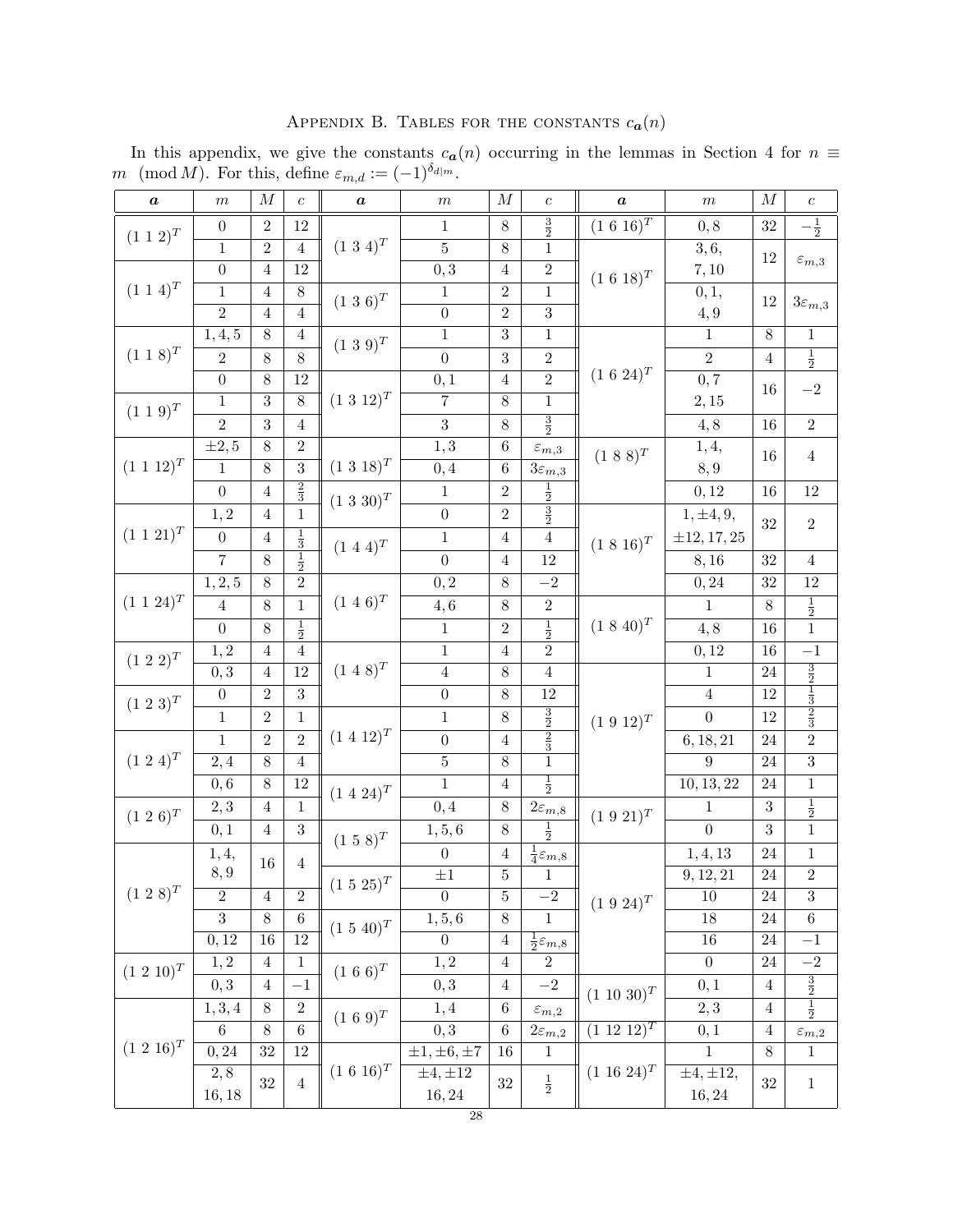| $\boldsymbol{a}$ | $\,m$                           | $\cal M$        | $\boldsymbol{c}$        | $\boldsymbol{a}$ | $\,m$            | $\cal M$       | $\boldsymbol{c}$                          | $\boldsymbol{a}$ | $\,m$                                                                              | $\cal M$        | $\boldsymbol{c}$                                                                                                                                          |
|------------------|---------------------------------|-----------------|-------------------------|------------------|------------------|----------------|-------------------------------------------|------------------|------------------------------------------------------------------------------------|-----------------|-----------------------------------------------------------------------------------------------------------------------------------------------------------|
| $(1\;16\;24)^T$  | $0,8\,$                         | $32\,$          | $\frac{1}{2}$           | $(2\;3\;48)^{T}$ | 0, 24            | $32\,$         | $\frac{1}{2}$                             | $(3\ 7\ 63)^T$   | $\mathbf{1}$                                                                       | 3               | $\frac{1}{2}$                                                                                                                                             |
|                  | $\mathbf{1}$                    | $8\,$           | $\mathbf 1$             | $(2\ 5\ 6)^T$    | 0, 1             | $\overline{4}$ |                                           |                  | $\overline{0}$                                                                     | 3               | $\overline{1}$                                                                                                                                            |
| $(1\ 24\ 24)^T$  | $\overline{4,8}$                | 16              | $\overline{2}$          |                  | $\overline{2,3}$ | $\overline{4}$ | $\frac{3}{2}$ $\frac{1}{2}$               |                  | $\overline{3}$                                                                     | $\overline{8}$  | $\,1$                                                                                                                                                     |
|                  | 0, 12                           | $\overline{16}$ | $-2$                    | $(2\ 5\ 10)^T$   | 0,3              | $\overline{4}$ | $\overline{-1}$                           | $(3\ 8\ 8)^{T}$  | 0,4                                                                                | $\overline{16}$ | $\overline{-2}$                                                                                                                                           |
| $(2\ 2\ 3)^T$    | 2, 3                            | $\overline{4}$  | $\overline{2}$          |                  | 1, 2             | $\overline{4}$ | $\,1$                                     |                  | 8,12                                                                               | 16              | $\sqrt{2}$                                                                                                                                                |
|                  | 0,1                             | $\overline{4}$  | $-2$                    | $(2\ 5\ 15)^T$   | 1                | $\overline{2}$ | $rac{1}{2}$ $rac{3}{2}$                   | $(3\;8\;12)^{T}$ | 3                                                                                  | $\overline{4}$  | $\frac{1}{2}$                                                                                                                                             |
| $(2\ 3\ 6)^T$    | 1,2                             | $\overline{4}$  | $-1$                    |                  | $\overline{0}$   | $\overline{2}$ |                                           |                  | 0,4                                                                                | $8\,$           | $2\varepsilon_{m,8}$                                                                                                                                      |
|                  | $0,3\,$                         | $\overline{4}$  | $-3$                    |                  | 0, 5             | 12             | $3\varepsilon_{m,3}$                      |                  | 3                                                                                  | 8               | $\frac{1}{2}$                                                                                                                                             |
|                  | $\overline{2}$                  | $\overline{4}$  | $\frac{1}{2}$           | $(2\ 6\ 9)^T$    | $8,9$            |                |                                           | $(3\ 8\ 48)^T$   | $\overline{4}$                                                                     | $8\,$           |                                                                                                                                                           |
|                  | 0,4                             | 16              | $-2\,$                  |                  | 2, 3             | 12             | $\varepsilon_{m,3}$                       |                  | 8,16                                                                               | 32              |                                                                                                                                                           |
| $(2\ 3\ 8)^T$    | 5, 13                           |                 |                         |                  | 6, 11            | 12             | $\varepsilon_{m,3}$                       |                  | 0, 24                                                                              | 32              | $\frac{1}{6}$ $\frac{1}{2}$ $\frac{1}{3}$                                                                                                                 |
|                  | 3                               | $8\,$           | $\,1\,$                 | $(2\ 6\ 15)^T$   | 1, 2             | $\overline{4}$ |                                           |                  | 3                                                                                  | 24              |                                                                                                                                                           |
|                  | 8,12                            | 16              | $\overline{2}$          |                  | 0,3              | $\overline{4}$ | $\frac{1}{2}$ $\frac{3}{2}$ $\frac{2}{2}$ |                  | 8,44                                                                               | 48              |                                                                                                                                                           |
| $(2\ 3\ 9)^{T}$  | 3, 5                            | 6               | $\varepsilon_{m,3}$     |                  | 2,7              | 8              |                                           | $(3\;8\;72)^{T}$ | 6, 35                                                                              | 48              | $\frac{1}{3}$ $\frac{1}{3}$ $\frac{1}{3}$ $\frac{1}{3}$ $\frac{1}{3}$ $\frac{1}{3}$ $\frac{1}{3}$ $\frac{1}{3}$ $\frac{1}{3}$ $\frac{1}{3}$ $\frac{1}{3}$ |
|                  | $\boldsymbol{0},\boldsymbol{2}$ | $\sqrt{6}$      | $3\varepsilon_{m,3}$    | $(3\ 3\ 4)^T$    | 3                | 8              | $\overline{3}$                            |                  | 12,24<br>20, 32                                                                    | 48              |                                                                                                                                                           |
|                  | $\mathbf{1}$                    | $\overline{2}$  | $\frac{1}{2}$           |                  | $\overline{0}$   | $\overline{4}$ | $\frac{2}{3}$                             |                  |                                                                                    | 48              |                                                                                                                                                           |
| $(2\;3\;12)^{T}$ | 2,4                             | $8\,$           | $\overline{2}$          |                  | 3,6              | 8              | $\overline{2}$                            |                  | 0, 36                                                                              | 48              |                                                                                                                                                           |
|                  | 0,6                             | 8               | $-2$                    | $(3\ 3\ 8)^T$    | $\overline{7}$   |                |                                           | $(3\ 10\ 30)^T$  | 1, 2<br>$0,3\,$<br>$\,1$<br>$\boldsymbol{0}$<br>$\overline{5}$<br>4, 8<br>$0,12\,$ | $\overline{4}$  |                                                                                                                                                           |
|                  | 2,11                            | 12              | $\overline{1}$          |                  | $\boldsymbol{0}$ | $\overline{4}$ | $\varepsilon_{m,8}$                       |                  |                                                                                    | $\overline{4}$  | $\frac{1}{2}$ $\frac{3}{2}$ $\frac{3}{2}$ $\frac{1}{2}$ $\frac{3}{2}$ $\frac{3}{2}$ $\frac{3}{2}$ $\frac{1}{1}$                                           |
| $(2\ 3\ 18)^T$   | 5, 8                            | 12              | $-1$                    | $(3\ 4\ 4)^T$    | 0, 3             | 8              | $2\varepsilon_{m,4}$                      | $(5\;6\;15)^{T}$ |                                                                                    | $\overline{2}$  |                                                                                                                                                           |
|                  | 3,6                             | 12              | $\,2$                   |                  | $4,7$            |                |                                           |                  |                                                                                    | $\overline{2}$  |                                                                                                                                                           |
|                  | 0,9                             | 12              | $-{\bf 2}$              |                  | $\overline{3}$   | 8              | $\,6\,$                                   |                  |                                                                                    | $8\,$           |                                                                                                                                                           |
|                  | $2, \pm 3,$                     | 16              | $\,1$                   | $(3\ 4\ 12)^T$   | 0,4              | 8              | $\overline{2}$                            | $(5 8 40)^T$     |                                                                                    | 16              | $\frac{1}{3}$ $\frac{1}{3}$                                                                                                                               |
| $(2\ 3\ 48)^T$   | $\pm 5$                         |                 |                         |                  | 7                |                |                                           |                  |                                                                                    | 16              |                                                                                                                                                           |
|                  | $\overline{4}$                  | $8\,$           | $rac{1}{2}$ $rac{1}{2}$ | $(3\ 4\ 36)^T$   | 0,3              | 12             | $2\varepsilon_{m,2}$                      |                  |                                                                                    |                 |                                                                                                                                                           |
|                  | 8,16                            | 32              |                         |                  | 4,7              | 12             | $\varepsilon_{m,2}$                       |                  |                                                                                    |                 |                                                                                                                                                           |

Appendix C. Bounds for the valence formula

Here we give tables for the bounds obtained from the valence formula. We then list how many coefficients have been computed with a computer in order to obtain the claim. The calculations were done using GP/Pari and run in parallel on 6 cores split between one desktop (Dell Inspiron, i5 processor) and one laptop (Samsung NP900X3L, i5-6200U processor); the GP code may be found on the second author's website (see https://hkumath.hku.hk/~bkane/papers/ PeterssonQF/polygonal-Petersson.gp). Most of the calculations took approximately 6 real-time hours (i.e., 36 core-hours) per  $\boldsymbol{a}$ , while those where the bound from the valence formula was larger than  $10^8$  required a longer calculation of approximately 2-3 real-time days (i.e., approximately 15 core-days) each.

| $\boldsymbol{a}$ |             | subgroup           | coeff.  | $\boldsymbol{a}$ | N                    | subgroup               | coeff.   |
|------------------|-------------|--------------------|---------|------------------|----------------------|------------------------|----------|
| $(1\; 1\; 1)^T$  | $N \nmid 6$ | $\Gamma_{256,16}$  | 384     | $(1\; 1\; 4)^T$  | $\neq 12$<br>$N_{-}$ | $\Gamma_{4096,64}$     | 24576    |
|                  | N<br>-6     | $\Gamma_{576,24}$  | 1 1 5 2 |                  | $N=12$               | $\Gamma_{2304,48}$     | 9216     |
| $(1\; 1\; 2)^T$  | $N\neq 12$  | $\Gamma_{1024,32}$ | 3072    | $(1\; 1\; 5)^T$  | all                  | $\Gamma_{40000,200}$   | 720 000  |
|                  | $N=12$      | $\Gamma_{1152,24}$ | 2 3 0 4 | $(1\; 1\; 6)^T$  | N<br>$\neq 8$        | $+ \Gamma_{41472,144}$ | 497664   |
| $(1\; 1\; 3)^T$  | all         | $1_{20736,72}$     | 124 416 |                  | $= 8$                | $\Gamma_{3072,32}$     | 12 2 8 8 |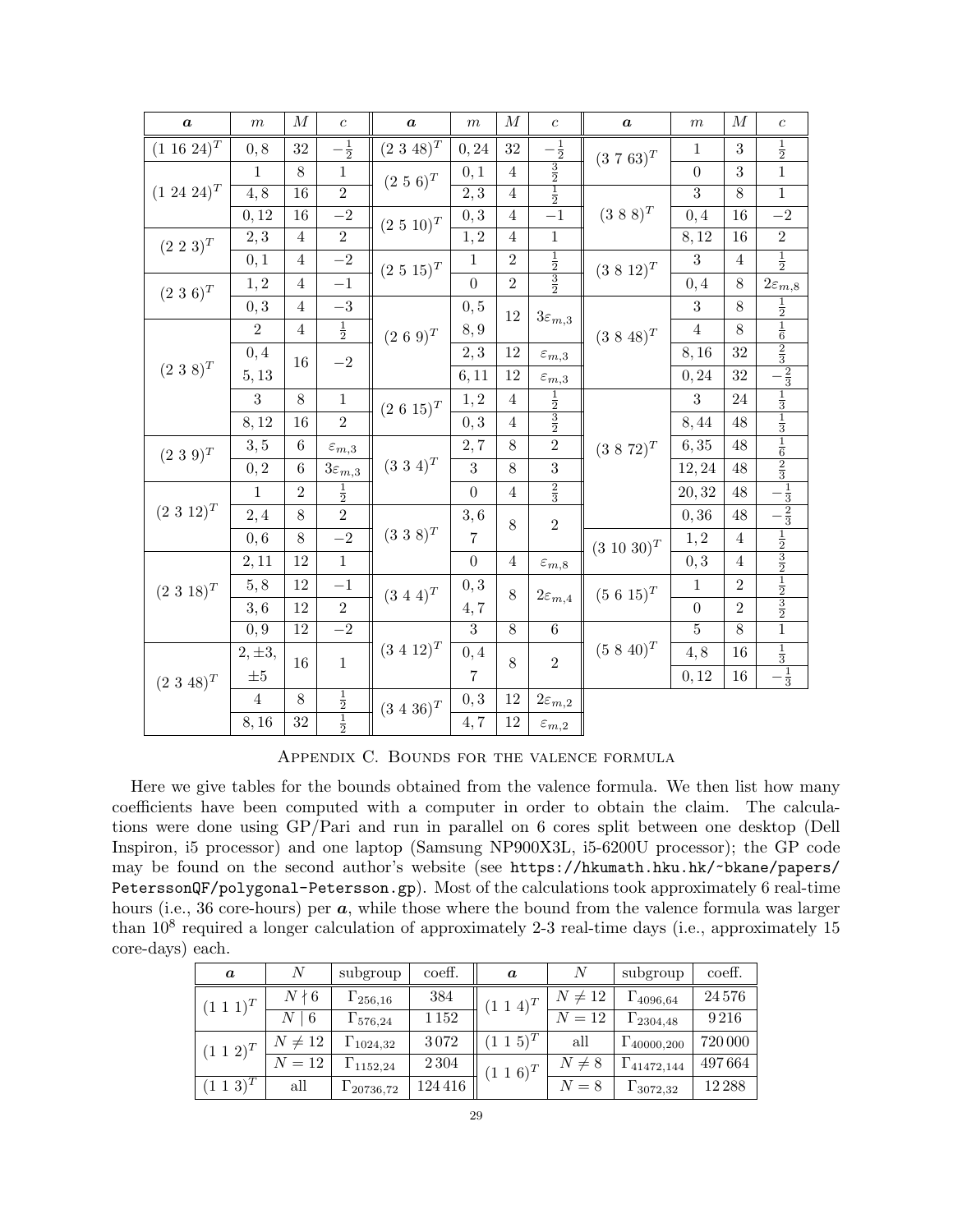| $\pmb{a}$                          | $\cal N$                           | subgroup                                    | coeff.              | $\pmb{a}$                                                                                    | $\overline{N}$                                       | subgroup                                      | coeff.            |
|------------------------------------|------------------------------------|---------------------------------------------|---------------------|----------------------------------------------------------------------------------------------|------------------------------------------------------|-----------------------------------------------|-------------------|
| $(1\;1\;8)^{T}$                    | $\operatorname{all}$               | $\Gamma_{16384,128}$                        | 196 608             | $(1\ 5\ 8)^{T}$                                                                              | ${\cal N}=5$                                         | $\Gamma_{20000,25}$                           | $90\,000$         |
| $(1\; 1\; 9)^T$                    | $N\neq 4$                          | $\Gamma_{104976,324}$                       | $2\,834\,352$       | $(1\ 5\ 10)^T$                                                                               | $\operatorname{all}$                                 | $\Gamma_{5120,32}$                            | $18\,432$         |
|                                    | ${\cal N}=4$                       | $\Gamma_{576,8}$                            | 576                 | $(1\ 5\ 25)^T$                                                                               | $\mathrm{all}$                                       | $\Gamma_{1600,8}$                             | $1\,440$          |
| $(1\; 1\; 12)^T$                   | $N \nmid 6$                        | $\Gamma_{12288,64}$                         | 98304               | $(1\ 5\ 40)^T$<br>$(1\ 6\ 6)^T$                                                              | $\overline{\text{all}}$                              | $\Gamma_{81920,128}$                          | 1179648           |
|                                    | $\overline{N}$<br>$\overline{6}$   | $\Gamma_{5184,72}$                          | 31104               |                                                                                              | $N \nmid 8$                                          | $\Gamma_{5184,72}$                            | 31104             |
| $(1\ 1\ 21)^T$                     | $N \nmid 14$                       | $\Gamma_{36288,72}$                         | 248832              |                                                                                              | $N \mid 8$                                           | $\Gamma_{3072,32}$                            | $12\,288$         |
|                                    | $\boldsymbol{N}$<br>14             | $\Gamma_{460992,392}$                       | $22\,127\,616$      | $(1\ 6\ 9)^{T}$                                                                              | $N \neq 8$                                           | $\Gamma_{186624,432}$                         | 6718464           |
| $(1\ 1\ 24)^T$                     | $\overline{N\neq 3}$               | $\Gamma_{49152,128}$                        | 786432              |                                                                                              | $\overline{N} = 8$                                   | $\Gamma_{9216,32}$                            | 36864             |
|                                    | $N = 3$                            | $\Gamma_{2592,9}$                           | $3\,888$            | $(1\ 6\ 16)^T$                                                                               | $N \mid 12$                                          | $\Gamma_{331776,576}$                         | 15925248          |
| $(1\ 2\ 2)^{T}$                    | $N\neq 6$                          | $\Gamma_{1024,32}$                          | $3\,072$            |                                                                                              | $N=8$                                                | $\Gamma_{196608,256}$                         | $6\,291\,456$     |
|                                    | $N=6$                              | $\Gamma_{576,24}$                           | $1\,152$            | $(1\;6\;18)^{T}$                                                                             | $\operatorname{all}$                                 | $\Gamma_{2304,16}$                            | $4\,608$          |
| $(1\;2\;3)^{T}$                    | $\operatorname{all}$               | $\Gamma_{20736,144}$                        | 248832              | $(1\ 6\ 24)^T$                                                                               | $N\neq 8$                                            | $\Gamma_{82944,288}$                          | $1\,990\,656$     |
| $(1\ 2\ 4)^T$                      | $\operatorname{all}$               | $\Gamma_{4096,64}$                          | $24\,756$           |                                                                                              | ${\cal N}=8$                                         | $\Gamma_{49152,128}$                          | 786432            |
| $(1\;2\;5)^{T}$                    | $N\neq 8$                          | $\Gamma_{160000,400}$                       | $5\,760\,000$       | $(1\;8\;8)^{T}$                                                                              | $\operatorname{all}$                                 | $\Gamma_{16384,128}$                          | 196608            |
|                                    | ${\cal N}=8$                       | $\Gamma_{5120,32}$                          | 18432               | $(1\;8\;16)^T$                                                                               | $\operatorname{all}$                                 | $\Gamma_{65536,256}$                          | 1572864           |
| $(1\;2\;6)^{T}$                    | $\operatorname{all}$               | $\Gamma_{20736,144}$                        | 248832              | $(1\ 8\ 40)^T$                                                                               | ${\cal N}=4$                                         | $\Gamma_{5120,32}$                            | 18432             |
| $(1\ 2\ 8)^{T}$                    | $N \neq 12$                        | $\Gamma_{16384,128}$                        | 196 608             | $(1\ \overline{9\ 9})^T$                                                                     | ${\cal N}=5$                                         | $\Gamma_{20000,25}$                           | $90\,000$         |
|                                    | ${\cal N}=12$                      | $\Gamma_{9216,96}$                          | $73\,728$           |                                                                                              | $\mathop{\rm all}\nolimits$                          | $\Gamma_{46656,216}$                          | 839808            |
|                                    | $N\neq 4$                          | $\Gamma_{40000,200}$                        | 720 000             | $(1\ 9\ \overline{12})^T$                                                                    | $\mathop{\rm all}\nolimits$                          | $\Gamma_{746496,864}$                         | 53 747 712        |
| $(1\ 2\ 10)^T$                     | $\overline{N=4}$                   | $\Gamma_{5120,32}$                          | 18432               | $(1\ 9\ 21)^T$                                                                               | $N \mid 14$                                          | $\Gamma_{345744,196}$                         | 8297856           |
| $(1\;2\;16)^T$                     | $\operatorname{all}$               | $\Gamma_{65536,256}$                        | $1\,572\,864$       |                                                                                              | $\cal N$<br>$\vert 6$                                | $\Gamma_{326592,216}$                         | 6728464           |
| $(1\ 3\ 3)^{T}$                    | $N\neq 8$                          | $\Gamma_{5184,72}$                          | 31 104              |                                                                                              | ${\cal N}=4$                                         | $\Gamma_{4032,8}$                             | $4\,608$          |
|                                    | $N=8$                              | $\Gamma_{768,16}$                           | $1\,536$            |                                                                                              | $N \mid 8$                                           | $\Gamma_{147456,128}$                         | 2359296           |
| $(1\;3\;4)^{T}$                    | $\operatorname{all}$               | $\Gamma_{82944,288}$                        | $1\,990\,656$       |                                                                                              | ${\cal N}=3$                                         | $\Gamma_{23328,27}$                           | 104976            |
| $(1\;3\;6)^T$                      | $\mathop{\rm all}\nolimits$        | $\Gamma_{20736,144}$                        | 248832              |                                                                                              | $\mathop{\rm all}\nolimits$                          | $\Gamma_{103680,144}$                         | 1492992           |
| $(1\;3\;9)^{T}$                    | $\mathop{\rm all}\nolimits$        | $\Gamma_{46656,216}$                        | 839 808             |                                                                                              | $N \nmid 8$                                          | $\Gamma_{82944,288}$                          | 1990656           |
|                                    | 12<br>$\cal N$                     | $\Gamma_{103680,144}$                       | 1492992             | $(1\ 9\ 24)^T$<br>$(1\;10\;30)^{T}$<br>$(1\ 12\ 12)^T$<br>$(1\ 16\ 24)^T$<br>$(1\ 21\ 21)^T$ | $\overline{N}$<br>$\,8\,$                            | $\Gamma_{49152,128}$                          | 786432            |
| $(1\ 3\ 10)^T$                     | $\cal N$<br>$10\,$                 | $\Gamma_{120000,200}$                       | $\frac{1}{2880000}$ |                                                                                              | $\boldsymbol{N}$<br>6<br>$\boldsymbol{N}$<br>$\,8\,$ | $\Gamma_{331\overline{776,576}}$              | 15925248          |
|                                    | ${\cal N}=15$                      | $\Gamma_{405000,225}$                       | 14 580 000          |                                                                                              |                                                      | $\Gamma_{196608,256}$                         | 6291456<br>248832 |
| $(1\;3\;12)^{T}$<br>$(1\ 3\ 18)^T$ | $\mathop{\rm all}\nolimits$<br>all | $\Gamma_{82944,288}$                        | 1990656<br>4608     |                                                                                              | $N \nmid 14$                                         | $\Gamma_{36288,72}$                           | $22\,127\,616$    |
|                                    | Ν<br>$\mid$ 10                     | $\Gamma_{2304,16}$<br>$\Gamma_{120000,200}$ | 2880000             |                                                                                              | $N \mid 14$<br>$N \nmid 8$                           | $\Gamma_{460992,392}$<br>$\Gamma_{20736,144}$ | 248832            |
| $(1\ 3\ 30)^T$                     | $\vert 6$<br>$\boldsymbol{N}$      | $\Gamma_{25920,72}$                         | 186624              | $(1\ 24\ 24)^T$                                                                              | $N \mid 8$                                           | $\Gamma_{49152,128}$                          | 786432            |
|                                    | $N=4$                              | $\Gamma_{15360,32}$                         | 73728               | $(2\;2\;3)^{T}$                                                                              | all                                                  | $\Gamma_{82944,288}$                          | 1990656           |
|                                    | $N \neq 8$                         | $\Gamma_{9216,96}$                          | 73728               |                                                                                              | $N\neq 8$                                            | $\Gamma_{20736,144}$                          | 248836            |
| $(1\ 4\ 4)^T$                      | $N=8$                              | $\Gamma_{4096,64}$                          | 24576               | $(2\ 3\ 3)^T$                                                                                | ${\cal N}=8$                                         | $\Gamma_{3072,32}$                            | 12 28 8           |
| $(1\ 4\ 6)^T$                      | $N \nmid 8$                        | $\Gamma_{331776,576}$                       | 15925248            | $(2\;3\;6)^{T}$                                                                              | $\operatorname{all}$                                 | $\Gamma_{20736,144}$                          | 248832            |
|                                    | $\mid 8$<br>Ν                      | $\Gamma_{12288,64}$                         | 98304               | $(2\;3\;8)^{T}$                                                                              | $N \mid 12$                                          | $\Gamma_{82944,288}$                          | 1990656           |
| $(1\;4\;8)^{T}$                    | all                                | $\Gamma_{16384,128}$                        | 196 608             |                                                                                              | $N=8$                                                | $\Gamma_{49152,128}$                          | 786432            |
| $(1\ 4\ 12)^T$                     | $N\neq 8$                          | $\Gamma_{82944,288}$                        | 1990656             | $(2\;3\;9)^{\overline{T}}$                                                                   | $\operatorname{all}$                                 | $\Gamma_{2304,16}$                            | $4\ 608$          |
|                                    | $N=8$                              | $\Gamma_{12288,64}$                         | $98\,304$           | $(2\;3\;12)^{T}$                                                                             | $\operatorname{all}$                                 | $\Gamma_{331776,576}$                         | 15925248          |
| $(1\;4\;24)^{T}$                   | $N \nmid 6$                        | $\Gamma_{49152,128}$                        | 786432              | $(2\;3\;18)^{T}$                                                                             | $N\neq 4$                                            | $\Gamma_{46656,216}$                          | 839808            |
|                                    | $N \mid 6$                         | $\Gamma_{331776,576}$                       | 15 925 248          |                                                                                              | $N=4$                                                | $\Gamma_{9216,32}$                            | 36864             |
| $(1\;5\;5)^{\overline{T}}$         | all                                | $\Gamma_{40000,200}$                        | 720 000             | $(2\ 3\ 48)^T$                                                                               | $N\neq 3$                                            | $\Gamma_{196608,256}$                         | 6 291 456         |
| $(1\;5\;8)^{T}$                    | $N \mid 8$                         | $\Gamma_{81920,128}$                        | 1179648<br>30       |                                                                                              | ${\cal N}=3$                                         | $\Gamma_{5184,9}$                             | 7776              |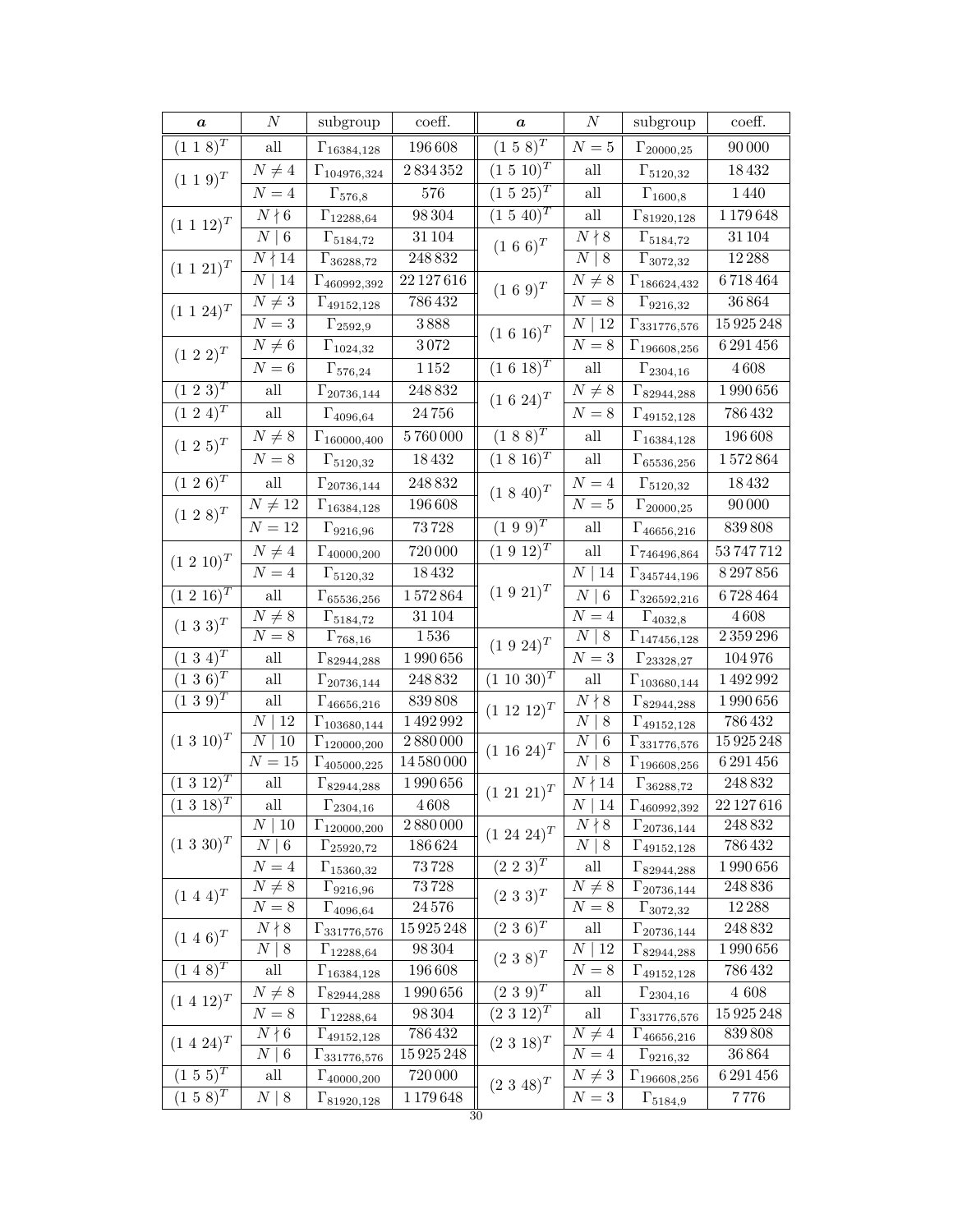| $\boldsymbol{a}$           | $\boldsymbol{N}$       | subgroup                | coeff.          | $\boldsymbol{a}$ | N                     | subgroup                | coeff.     |
|----------------------------|------------------------|-------------------------|-----------------|------------------|-----------------------|-------------------------|------------|
|                            | <b>20</b><br>$N_{\rm}$ | $\Gamma_{480000,400}$   | 23 040 000      | $(3\;4\;36)^{T}$ | all                   | $\Gamma_{746496,864}$   | 53747712   |
| $(2\ 5\ 6)^T$              | $N \mid 6$             | $\Gamma_{103680,144}$   | 1492992         | $(3\ 7\ 7)^T$    | N<br>21               | $\Gamma_{777924,441}$   | 56 010 528 |
|                            | $N=15$                 | $\Gamma_{40500,225}$    | 14 580 000      |                  | $N=14$                | $\Gamma_{115248,169}$   | 2765952    |
| $(2\ 5\ 10)^T$             | all                    | $\Gamma_{5120,32}$      | 18432           |                  | $N=4$                 | $\Gamma_{1344,8}$       | 1536       |
| $(2\;5\;15)^{\bar{T}}$     | all                    | $\Gamma_{103680,144}$   | 1492992         |                  | $N=6$                 | $\Gamma_{9072,36}$      | 31 104     |
| $(2\ 6\ 9)^{T}$            | all                    | $\Gamma_{2304,16}$      | 4608            | $(3\ 7\ 63)^T$   | $N\neq 4$             | $\Gamma_{81648,108}$    | 839808     |
| $(2\ 6\ 15)^T$             | $N \nmid 20$           | $\Gamma_{103680,144}$   | 1492992         |                  | $N=4$                 | $\Gamma_{4032,8}$       | 4608       |
|                            | $N \mid 20$            | $\Gamma_{480000,400}$   | 23 040 000      | $(3\;8\;8)^{T}$  | all                   | $\Gamma_{1327104,1152}$ | 127401984  |
| $(3\;3\;4)^{\overline{T}}$ | all                    | $\Gamma_{331776,576}$   | 15925248        | $(3\;8\;12)^{T}$ | all                   | $\Gamma_{1327104,1152}$ | 127401984  |
|                            | $N=14$                 | $\Gamma_{115248,196}$   | 2765952         | $(3\;8\;48)^{T}$ | $N \nmid 8$           | $\Gamma_{331776,576}$   | 15925248   |
| $(3\;3\;7)^{T}$            | 21<br>$\,N$            | $\Gamma_{777924,441}$   | 56 010 528      |                  | $\boldsymbol{N}$<br>8 | $\Gamma_{196608,256}$   | 6 291 456  |
|                            | $N \in \{4, 6\}$       | $\Gamma_{36288,72}$     | 248832          | $(3\;8\;72)^{T}$ | $N=3$                 | $\Gamma_{23328,27}$     | 104976     |
| $(3\;3\;8)^{T}$            | $N_{\parallel}$<br>  8 | $\Gamma_{49152,128}$    | 786 432         |                  | $N=4$                 | $\Gamma_{9216,32}$      | 36864      |
|                            | $N \in \{12, 24\}$     | $\Gamma_{1327104,1152}$ | $127\,401\,984$ | $(3\;10\;30)^T$  | all                   | $\Gamma_{103680,144}$   | 1492992    |
| $(3\;4\;4)^{T}$            | all                    | $\Gamma_{1327104,1152}$ | 127 401 984     | $(5\ 6\ 15)^T$   | all                   | $\Gamma_{103680,144}$   | 1492992    |
| $(3\;4\;12)^{T}$           | all                    | $\Gamma_{1327104,1152}$ | 127 401 984     | $(5\;8\;40)^T$   | all                   | $\Gamma_{5120,32}$      | 18432      |

APPENDIX D. BOUNDS FOR THE PROOFS OF THE LEMMAS

Here we give the bounds from the valence formula calculations in Section 4.

| $\boldsymbol{a}$ | $(1\; 1\; 1)^T$              | $(1\; 1\; 2)^T$    | $(1\; 1\; 3)^T$            | $(1\; 1\; 4)^T$          | $(1\;1\;5)^{T}$                | $(1\; 1\; 6)^T$  | $(1\; 1\; 8)^T$   |
|------------------|------------------------------|--------------------|----------------------------|--------------------------|--------------------------------|------------------|-------------------|
| group            | $\Gamma_0(8)$                | $\Gamma_0(16)$     | $\Gamma_0(24)$             | $\Gamma_0(16)$           | $\Gamma_0(40)$                 | $\Gamma_0(24)$   | $\Gamma_0(64)$    |
| coeff.           | $\overline{2}$               | 3                  | 6                          | 3                        | 9                              | 6                | 12                |
| $\boldsymbol{a}$ | $(1\; 1\; 9)^T$              | $(1\; 1\; 12)^T$   | $(1\; 1\; 21)^T$           | $(1\ 1\ 24)^T$           | $(1\ 2\ 2)^T$                  | $(1\;2\;3)^{T}$  | $(1\;2\;4)^{T}$   |
| group            | $\Gamma_0(72)$               | $\Gamma_0(192)$    | $\Gamma_0(1344)$           | $\Gamma_0(192)$          | $\Gamma_0(16)$                 | $\Gamma_0(48)$   | $\Gamma_0(64)$    |
| coeff.           | $18\,$                       | $48\,$             | $384\,$                    | $48\,$                   | 3                              | 12               | 12                |
| $\boldsymbol{a}$ | $(1\ 2\ 5)^{T}$              | $(1\ 2\ 6)^{T}$    | $(1\ 2\ 8)^{T}$            | $(1\ 2\ 10)^{T}$         | $(1\ 2\ 16)^T$                 | $(1\;3\;3)^{T}$  | $(1\;3\;4)^{T}$   |
| group            | $\Gamma_0(80)$               | $\Gamma_0(48)$     | $\Gamma_0(\overline{256)}$ | $\Gamma_0(80)$           | $\Gamma_{1024,32}$             | $\Gamma_0(24)$   | $\Gamma_0(192)$   |
| coeff.           | $18\,$                       | 12                 | 384                        | $18\,$                   | $3\,072$                       | 6                | $48\,$            |
| $\boldsymbol{a}$ | $(1\ 3\ 6)^T$                | $(1\ 3\ 9)^{T}$    | $(1\ 3\ 10)^T$             | $(1\ 3\ 12)^T$           | $(1\;3\;18)^{T}$               | $(1\ 3\ 30)^T$   | $(1\;4\;4)^{T}$   |
| group            | $\Gamma_0(48)$               | $\Gamma_0(72)$     | $\Gamma_0(120)$            | $\Gamma_0(192)$          | $\Gamma_0(144)$                | $\Gamma_0(240)$  | $\Gamma_0(16)$    |
| coeff.           | 12                           | $18\,$             | $36\,$                     | $48\,$                   | $36\,$                         | 72               | 3                 |
| $\boldsymbol{a}$ | $(1\; 4\; 6)^T$              | $(1\; 4\; 8)^T$    | $(1\; 4\; 12)^T$           | $(1\; 4\; 24)^{\bar{T}}$ | $(1\;5\;5)^{\overline{T}}$     | $(1\;5\;8)^{T}$  | $(1\ 5\ 10)^T$    |
| group            | $\Gamma_0(192)$              | $\Gamma_0(64)$     | $\Gamma_0(192)$            | $\Gamma_0(192)$          | $\Gamma_0(40)$                 | $\Gamma_0(320)$  | $\Gamma_0(80)$    |
| coeff.           | 48                           | 12                 | 48                         | 48                       | 9                              | 72               | 18                |
| $\boldsymbol{a}$ | $(1\ 5\ 25)^T$               | $(1\ 5\ 40)^T$     | $(1\ 6\ 6)^{T}$            | $(1\ 6\ 9)^{T}$          | $(1\ 6\ 16)^T$                 | $(1\;6\;18)^{T}$ | $(1\ 6\ 24)^T$    |
| group            | $\Gamma_{200,\underline{5}}$ | $\Gamma_0(320)$    | $\Gamma_0(48)$             | $\Gamma_0(144)$          | $\Gamma_{307\underline{2,32}}$ | $\Gamma_0(144)$  | $\Gamma_{768,16}$ |
| coeff.           | 180                          | 72                 | $12\,$                     | $36\,$                   | $12\,288$                      | $36\,$           | $1\,536$          |
| $\boldsymbol{a}$ | $(1\ 8\ 8)^{T}$              | $(1\;8\;16)^{T}$   | $(1\;8\;40)^{T}$           | $(1\ 9\ 9)^{T}$          | $(1\;9\;12)^{T}$               | $(1\;9\;21)^{T}$ | $(1\ 9\ 24)^T$    |
| group            | $\Gamma_{256,16}$            | $\Gamma_{1024,32}$ | $\Gamma_{1280,16}$         | $\Gamma_0(72)$           | $\Gamma_0(576)$                | $\Gamma_0(504)$  | $\Gamma_0(576)$   |
| coeff.           | $512\,$                      | 3072               | $2\,304$                   | $18\,$                   | 144                            | 144              | 144               |
| $\boldsymbol{a}$ | $(1\ 10\ 30)^T$              | $(1\ 12\ 12)^T$    | $(1\;16\;24)^T$            | $(1\;21\;21)^{T}$        | $(1\;24\;24)^T$                | $(2\;2\;3)^{T}$  | $(2\;3\;3)^{T}$   |
| group            | $\Gamma_0(240)$              | $\Gamma_0(48)$     | $\Gamma_{3072,32}$         | $\Gamma_0(168)$          | $\Gamma_{768,16}$              | $\Gamma_0(48)$   | $\Gamma_0(48)$    |
| coeff.           | $72\,$                       | $12\,$             | $12\,288$                  | $48\,$                   | $1\,536$                       | 12               | 12                |